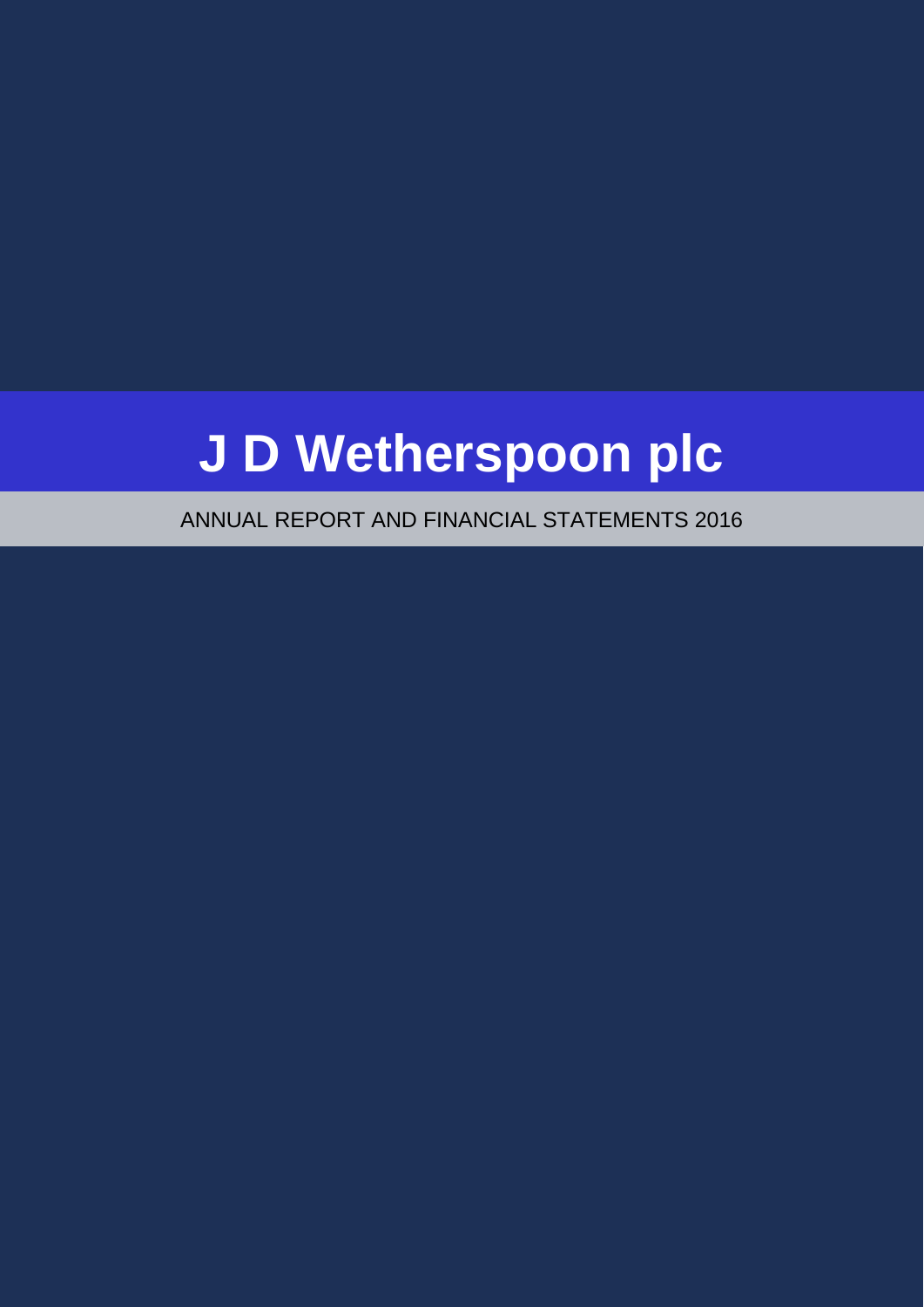**Wetherspoon owns and operates pubs throughout the UK and Ireland. The company aims to provide customers with good-quality food and drinks, served by well-trained and friendly staff, at reasonable prices.**

**The pubs are individually designed, and the company aims to maintain them in excellent condition.**

#### **Contents**

#### **SECTION 1**

- **1** Financial highlights
- **2** Chairman's statement
- **12** Income statement
- **12** Statement of comprehensive income
- **13** Cash flow statement
- **14** Balance sheet
- **15** Statement of changes in equity
- **16** Notes to the financial statements

#### **SECTION 2**

- **37** Authorisation of financial statements and statement of compliance with IFRSs
- **38** Accounting policies
- **43** Strategic report
- **45** Independent auditors' report
- **51** Directors, officers and advisers
- **52** Directors' report
- **55** Directors' remuneration report
- **64** Corporate governance
- **70** Information for shareholders
- **71** Pubs opened during the financial year

#### **Financial calendar**

Annual general meeting **10 November 2016**

Interim report for 2017 **March 2017**

Year end **30 July 2017**

Preliminary announcement for 2017 **September 2017**

View this report online: **www.jdwetherspoon.com/investors-home**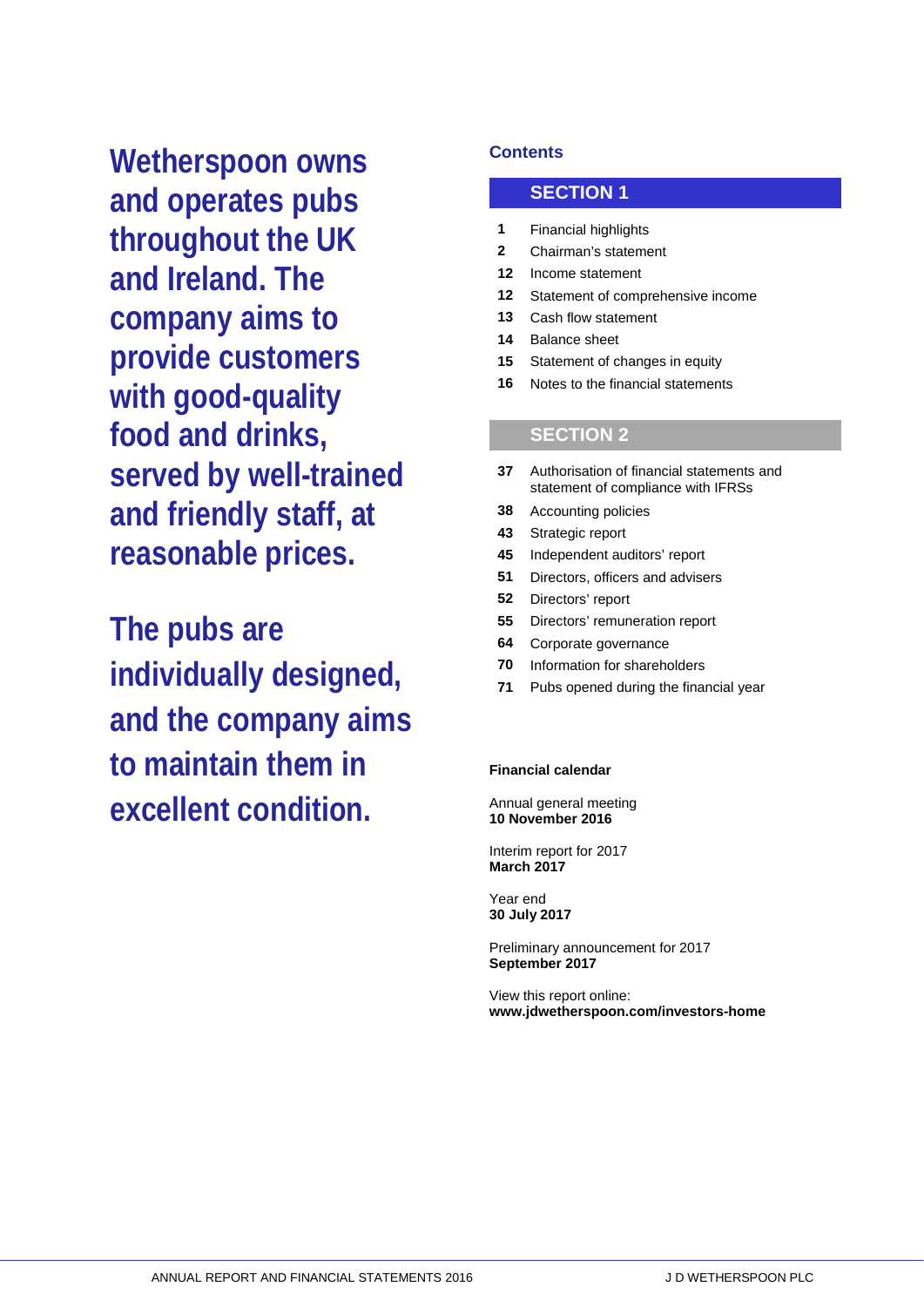### **SECTION 1**

## FINANCIAL HIGHLIGHTS

**Revenue £1,595.2m (2015: £1,513.9m) +5.4%**

**Like-for-like sales +3.4%**

**Free cash flow[1](#page-0-0) £90.5m (2015: £109.8m) -17.6%**

**Free cash flow<sup>1</sup> per share 76.7p (2015: 89.8p) -14.6%**

**Full-year dividend 12.0p (2015: 12.0p) Maintained**

**Contribution to the economy taxes paid £672.3m (2015: £632.4m) +6.3%**

### Before exceptional items After exceptional items<sup>[2](#page-2-0)</sup>

**Operating profit £109.7m (2015: £112.5m) -2.5%**

**Operating profit £109.7m (2015: £106.5m) +3.0%**

**Profit before tax £80.6m (2015: £77.8m) +3.6%**

**Profit before tax £66.0m (2015: £58.7m) +12.5%**

**Earnings per share (including shares held in trust) 48.3p (2015: 47.0p) +2.8%**

**Earnings per share (including shares held in trust) 43.4p (2015: 36.7p) +18.3%**

<span id="page-2-0"></span> $^1$  As defined in note 8 to the annual report and financial statements and our accounting policies.<br><sup>2</sup> Exceptional items as disclosed in the notes to the annual report and financial statements, note 4.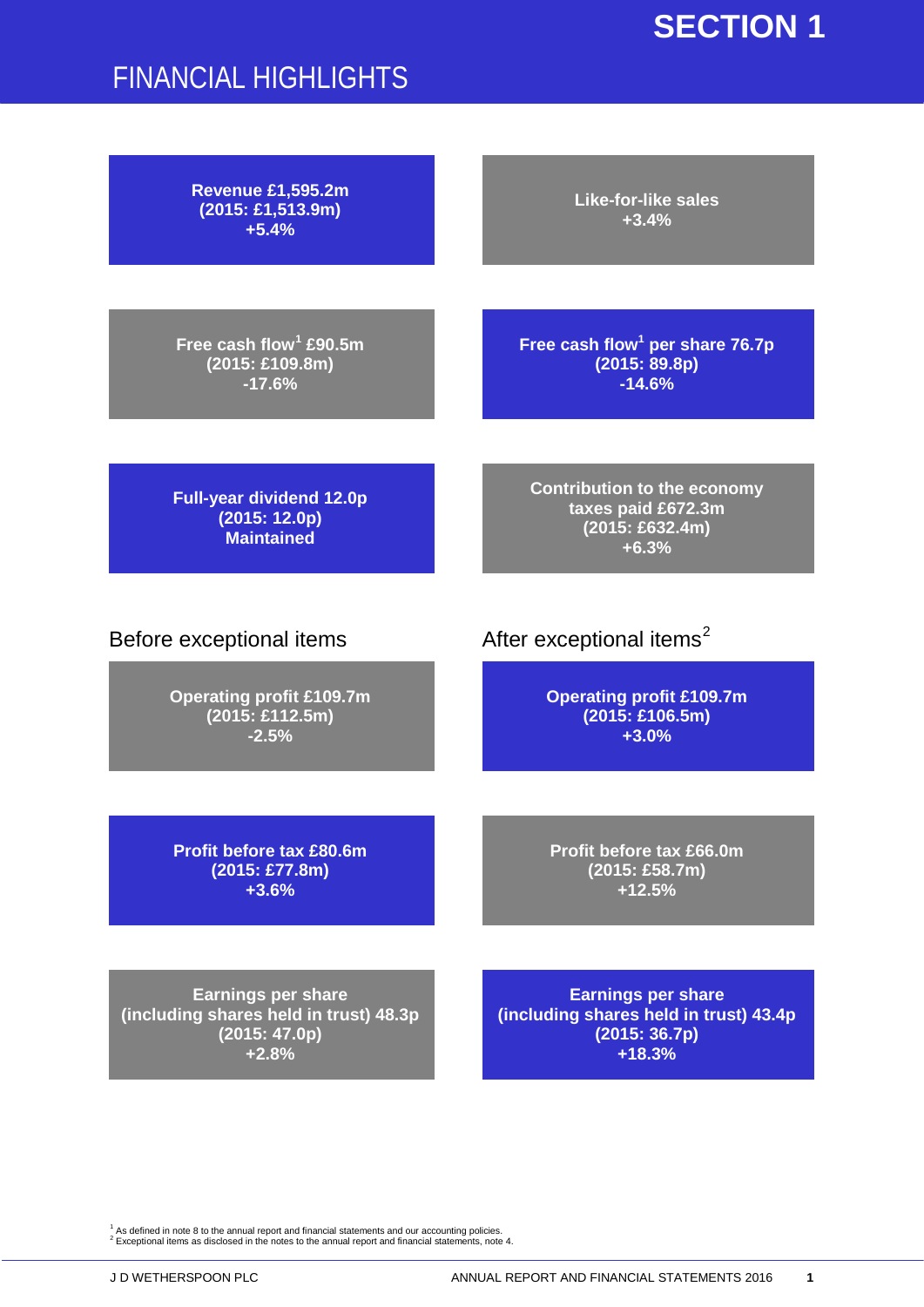#### **Financial performance**

**I am pleased to report a year of progress for the company, with record sales, profit and earnings per share before exceptional items. The company was founded in 1979 – and this is the 33rd year since incorporation in 1983. The table below outlines some key aspects of our performance during that period. Since our flotation in 1992, earnings per share before exceptional items have grown by an average of 14.4% per annum and free cash flow per share by an average of 16.2%.**

| <b>Financial year</b> | <b>Total sales</b> | Profit/(loss)<br>before tax and | <b>Earnings</b><br>per share before | Free cash flow | Free cash flow<br>per share |
|-----------------------|--------------------|---------------------------------|-------------------------------------|----------------|-----------------------------|
|                       | £000               | exceptional items<br>£000       | exceptional items<br>pence          | £000           | pence                       |
| 1984                  | 818                | (7)                             | $\mathbf{0}$                        |                |                             |
| 1985                  | 1,890              | 185                             | 0.2                                 |                |                             |
| 1986                  | 2,197              | 219                             | 0.2                                 |                |                             |
| 1987                  | 3,357              | 382                             | 0.3                                 |                |                             |
| 1988                  | 3,709              | 248                             | 0.3                                 |                |                             |
| 1989                  | 5,584              | 789                             | 0.6                                 | 915            | 0.4                         |
| 1990                  | 7,047              | 603                             | 0.4                                 | 732            | 0.4                         |
| 1991                  | 13,192             | 1,098                           | 0.8                                 | 1,236          | 0.6                         |
| 1992                  | 21,380             | 2,020                           | 1.9                                 | 3,563          | 2.1                         |
| 1993                  | 30,800             | 4,171                           | 3.3                                 | 5,079          | 3.9                         |
| 1994                  | 46,600             | 6,477                           | 3.6                                 | 5,837          | 3.6                         |
| 1995                  | 68,536             | 9,713                           | 4.9                                 | 13,495         | 7.4                         |
| 1996                  | 100,480            | 15,200                          | 7.8                                 | 20,968         | 11.2                        |
| 1997                  | 139,444            | 17,566                          | 8.7                                 | 28,027         | 14.4                        |
| 1998                  | 188,515            | 20,165                          | 9.9                                 | 28,448         | 14.5                        |
| 1999                  | 269,699            | 26,214                          | 12.9                                | 40,088         | 20.3                        |
| 2000                  | 369,628            | 36,052                          | 11.8                                | 49,296         | 24.2                        |
| 2001                  | 483,968            | 44,317                          | 14.2                                | 61,197         | 29.1                        |
| 2002                  | 601,295            | 53,568                          | 16.6                                | 71,370         | 33.5                        |
| 2003                  | 730,913            | 56,139                          | 17.0                                | 83,097         | 38.8                        |
| 2004                  | 787,126            | 54,074                          | 17.7                                | 73,477         | 36.7                        |
| 2005                  | 809,861            | 47,177                          | 16.9                                | 68,774         | 37.1                        |
| 2006                  | 847,516            | 58,388                          | 24.1                                | 69,712         | 42.1                        |
| 2007                  | 888,473            | 62,024                          | 28.1                                | 52,379         | 35.6                        |
| 2008                  | 907,500            | 58,228                          | 27.6                                | 71,411         | 50.6                        |
| 2009                  | 955,119            | 66,155                          | 32.6                                | 99,494         | 71.7                        |
| 2010                  | 996,327            | 71,015                          | 36.0                                | 71,344         | 52.9                        |
| 2011                  | 1,072,014          | 66,781                          | 34.1                                | 78,818         | 57.7                        |
| 2012                  | 1,197,129          | 72,363                          | 39.8                                | 91,542         | 70.4                        |
| 2013                  | 1,280,929          | 76,943                          | 44.8                                | 65,349         | 51.8                        |
| 2014                  | 1,409,333          | 79,362                          | 47.0                                | 92,850         | 74.1                        |
| 2015                  | 1,513,923          | 77,798                          | 47.0                                | 109,778        | 89.8                        |
| 2016                  | 1,595,197          | 80,610                          | 48.3                                | 90,485         | 76.7                        |

#### **Summary accounts for the years ended July 1984 to 2016**

#### **Notes**

**Adjustments to statutory numbers**<br>1. Where appropriate, the earnings per share (EPS), as disclosed in the<br>statutory accounts, have been recalculated to take account of share splits,

the issue of new shares and capitalisation issues. 2. Free cash flow per share excludes dividends paid which were included in the free cash flow calculations in the annual report and accounts for the years 1995–2000.

3. The weighted average number of shares, EPS and free cash flow per share include those shares held in trust for employee share schemes. 4. Before 2005, the accounts were prepared under UKGAAP. All accounts from 2005 to date have been prepared under IFRS.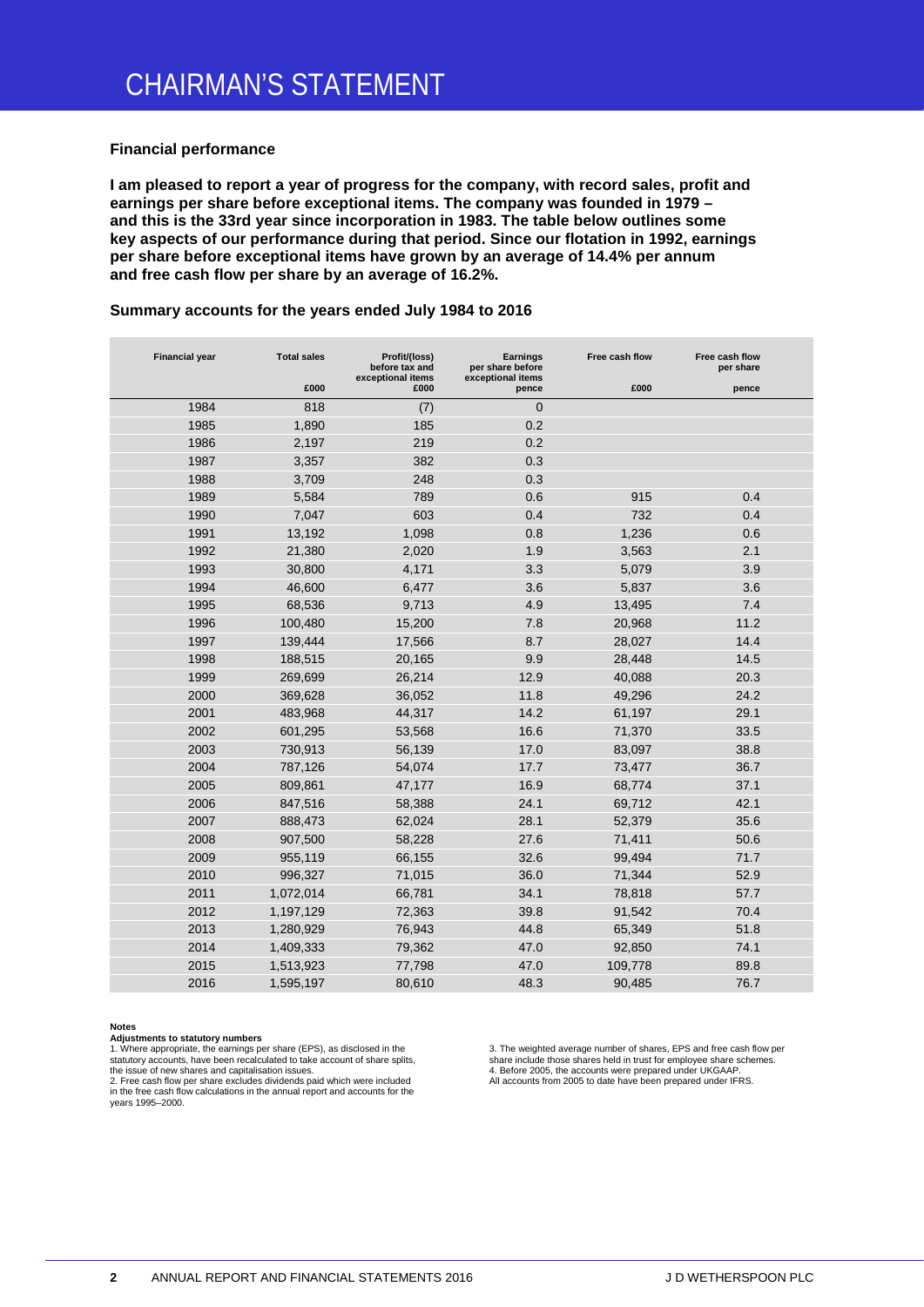Like-for-like sales increased by 3.4% (2015: 3.3%), with total sales of £1,595.2m, an increase of 5.4% (2015: 7.4%). Like-for-like bar sales increased by 3.3% (2015: 1.2%), food sales by 3.5% (2015: 7.3%) and slot/fruit machine sales decreased by 2.2% (2015: decreased by 2.8%). Like-for-like room sales at our hotels increased by 9.7% (2015: 24.2%) – although hotel sales form less than 1% of total sales.

Operating profit before exceptional items decreased by 2.5% to £109.7m (2015: £112.5m). The operating margin, before exceptional items, decreased to 6.9% (2015: 7.4%), as a result mainly of increases in staff costs, utilities and depreciation.

Profit before tax and exceptional items increased by 3.6% to £80.6m (2015: £77.8m), with a contribution from property profits of £5.3m (2015: £0.7m loss). Earnings per share (including shares held in trust by the employee share scheme), before exceptional items, were 48.3p (2015: 47.0p).

Net interest was covered 3.3 times by operating profit before exceptional items (2015: 3.3 times). Total capital investment was £124.8m in the period (2015: £173.3m), with £55.2m invested in new pubs and extensions to existing pubs (2015: £106.3m). In addition, there was expenditure of £33.5m on existing pubs and IT infrastructure (2015: £44.8m) and £36.1m on the acquisition of freeholds where Wetherspoon was already a tenant (2015: £21.6m).

Exceptional items totalled £5.7m (2015: £12.6m). The company incurred charges as a result of a number of pub disposals and closures. There was an £8.5m loss on disposal and an impairment charge of £3.9m for closed sites. A further impairment charge of £2.2m was incurred in respect of underperforming pubs, redundant computer software and onerous leases. In addition there were £8.9m of exceptional tax credits, as a result of a reduction in the UK average corporation tax rate, which has the effect of creating an exceptional tax credit for future years. The total cash effect of these exceptional items resulted in cash inflow of £14.0m, which reflected the proceeds from the pub disposals.

Free cash flow, after capital investment of £33.5m on existing pubs (2015: £44.8m), £6.9m in respect of share purchases for employees (2015: £6.8m) and payments of tax and interest, decreased by £19.3m to £90.5m (2015: £109.8m). The decrease resulted from a working capital outflow of £9.6m in the year compared with an inflow of £27.3m in 2015. Free cash flow per share was 76.7p (2015: 89.8p).

#### **Dividends and return of capital**

The board proposes, subject to shareholders' approval, to pay a final dividend of 8.0p per share (2015: 8.0p per share), on 24 November 2016, to those shareholders on the register on 21 October 2016, giving a total dividend for the year of 12.0p per share (2015: 12.0p per share). The dividend is covered 3.6 times (2015: 3.1 times).

In view of the high level of capital expenditure and the potential for advantageous investments, the board has decided to maintain the dividend at its current level for the time being.

During the year, 5,694,546 shares (representing 4.8% of the issued share capital) were purchased by the company for cancellation, at a total cost of £39.4m, including stamp duty, representing an average cost per share of 692p.

Over the last 10 years, my shareholding has increased from 21.2% to 29.5%, as a result of the company's share 'buybacks'. The company is considering seeking a rule 9 'whitewash', under the UK City Code on Takeovers and Mergers, allowing further buybacks.

#### **Financing**

As at 24 July 2016, the company's total net debt, including bank borrowings and finance leases, but excluding derivatives, was £650.8m (2015: £601.1m), an increase of £49.7m. Factors which have led to the increase in debt are investment in new pubs and extensions of £55.2m, investment in existing pubs of £33.5m, the acquisition of freeholds of £36.1m, share buybacks of £53.6m (including £14.2m in respect of shares purchased at the end of the last financial year) and dividend payments of £14.2m. Year-end net-debt-to-EBITDA was 3.47 times (2015: 3.37 times).

As at 24 July 2016, the company had £189.6m (2015: £240.9m) of unutilised banking facilities and cash balances, with total facilities of £840.0m (2015: £840.0m). The company's existing interest-rate swap arrangements remain in place.

#### **Corporation tax**

The overall tax charge (including deferred tax and excluding the one-off benefit of the tax rate change) on profit before exceptional items is 29.4% (2015: 26.1%). This rise is due mainly to an increase in the deferred tax liability, resulting from accelerated capital allowances on fixed-asset expenditure.

#### **The 'living wage'**

Wetherspoon increased the minimum hourly rate for staff by 5% in October 2014 and by a further 8% at the end of July 2015. Both decisions were taken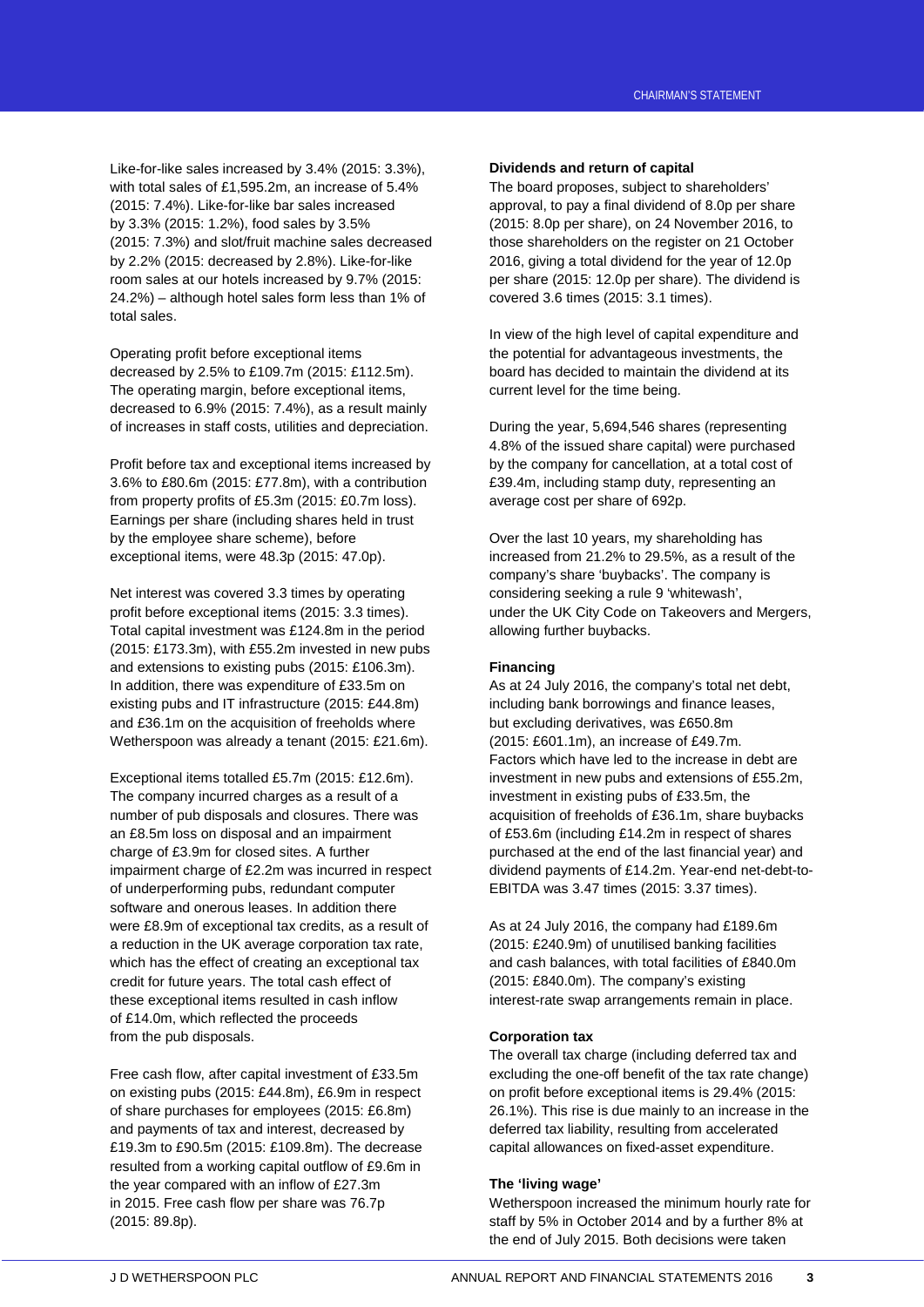without the knowledge that the government was about to announce a new minimum wage, now called the 'living wage'.

In addition, as Wetherspoon's shareholders are aware, we pay about 40% of our profits (£33.0m in the year under review) as a bonus or free shares, over 85% of which is paid to those who work in our pubs.

The main economic issue is that pub wages are about 30% of sales. Therefore a pint purchased in a pub at the national average price of about £3.50 will represent about 85 pence in respect of wages. In contrast, a pint bought in a supermarket, at an estimated price of £1, will represent only about 10 pence of supermarket wages, since their wage percentage and selling prices are both far lower than those of pubs. By pushing up the cost of wages by a large factor, the government is inevitably putting financial pressure on pubs, many of which have already closed. This financial pressure will be felt most strongly in areas which are less affluent, since the price differential in those areas between pubs and supermarkets is far more important to customers. It is certain that high streets in less affluent areas, which already suffer from serious problems of empty shops and dereliction, will suffer further if pubs and other labour-intensive businesses close.

#### **VAT equality**

As we have previously stated, we believe that pubs are taxed excessively and that the government would generate more revenue and jobs, if it were to create tax equality among supermarkets, pubs and restaurants. Supermarkets pay virtually no VAT in respect of food sales, whereas pubs pay 20%. This has enabled supermarkets to subsidise the price of alcoholic drinks, widening the price gap between the on and off trade, to the detriment of pubs and restaurants.

Pubs have lost 50% of their beer sales to supermarkets in the last 35 years as VAT has climbed from 8% to 20%.

It makes no sense for the government to treat supermarkets more leniently than pubs, since pubs generate far more jobs per pint or meal than supermarkets do, as well as far higher levels of tax, as demonstrated above. Pubs also make an important contribution to the social life of many communities and have better visibility and control of those who consume alcoholic drinks.

The campaign for tax equality with supermarkets has particular significance for MPs and residents of less affluent areas, since the tax differential is more

important there – where people can less afford to pay the difference in prices between the on and off trade there are fewer pubs, coffee shops and restaurants, with a corresponding reduction in employment and an increase in high-street dereliction.

The government is actively considering ideas for generating jobs and economic activity, especially in areas outside the affluent south of the country – VAT equality, as the trade organisations BBPA and ALMR have demonstrated, is a very efficient and sensible method of helping to achieve these objectives. Tax equality also accords with the underlying principle of fairness in applying taxes to different businesses.

#### **Contribution to the economy**

Wetherspoon is proud to pay its share of tax and, in this respect, is a major contributor to the economy. In the year under review, we paid total taxes of £672.3m, an increase of £39.9m, compared with the previous year, which equates to approximately 42.1% of our sales.

This equates to an average payment per pub of £705,000 per annum or £13,600 per week.

|                                  | 2016<br>£m | 2015<br>£m |
|----------------------------------|------------|------------|
| VAT                              | 311.7      | 294.4      |
| Alcohol duty                     | 164.4      | 161.4      |
| PAYE and NIC                     | 95.1       | 84.8       |
| <b>Business rates</b>            | 50.2       | 48.7       |
| Corporation tax                  | 19.9       | 15.3       |
| Corporation tax credit           |            | (2.0)      |
| Machine duty                     | 11.0       | 11.2       |
| Climate change levies            | 8.7        | 6.4        |
| Carbon tax                       | 3.6        | 3.7        |
| Fuel duty                        | 2.1        | 2.9        |
| Landfill tax                     | 2.2        | 2.2        |
| Stamp duty                       | 2.6        | 1.8        |
| Premise and TV licence           | 0.8        | 1.6        |
| <b>Total tax</b>                 | 672.3      | 632.4      |
| Tax per pub (£000)               | 705        | 673        |
| Tax as % of sales                | 42.1%      | 41.8%      |
| Pre-exceptional profit after tax | 56.9       | 57.5       |
| Profit after tax as % of sales   | 3.6%       | 3.8%       |

#### **Corporate governance**

In previous years, I have said that many aspects of current corporate governance advice, as laid out in the Combined Code, are "deeply flawed" and have pointed out that compliant pub companies have "often fared disastrously in comparison with noncompliant ones. In particular, pub companies in which the CEO became chairman and which had a majority of executives…usually with previous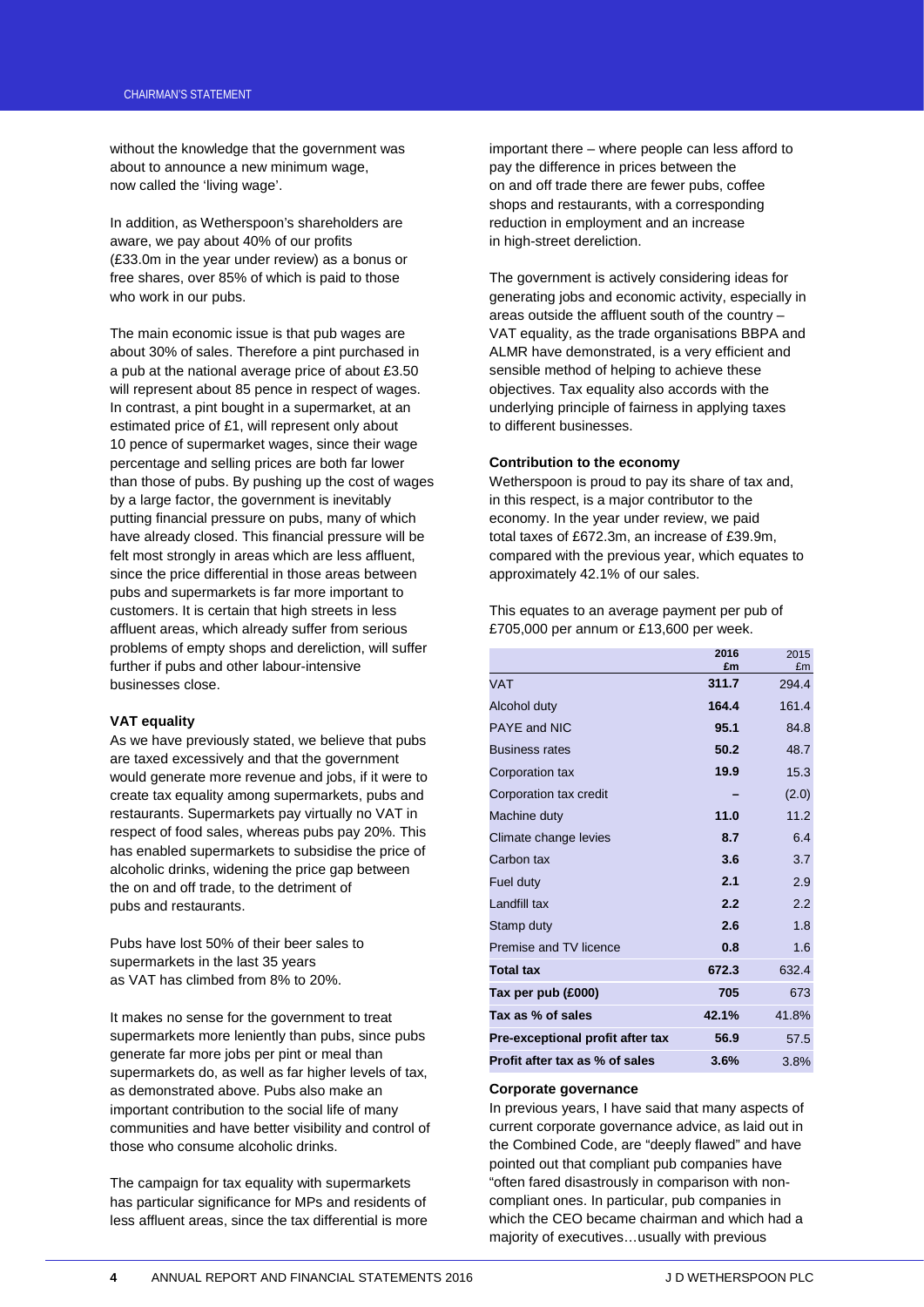experience of the pub trade, avoided making catastrophic errors to which compliant companies seem prone".

It was also pointed out that setting precise targets for bonuses, in line with governance advice, had also often backfired, encouraging companies to take reckless decisions, in order to enhance earnings. Having presented our views in annual reports, press articles and meetings with shareholders, without any significant dissent, Wetherspoon believes that it has complied with the 'comply or explain' provisions of the Code and strongly believes that shareholders should regard with scepticism allegations of noncompliance from corporate governance institutions or watchdogs. A logical upshot of the views expressed in this section is that shareholders and other interested parties should be extremely wary of companies which comply strictly with current guidelines, and are better protected in companies like Wetherspoon, – which modify their governance practices along the lines we suggest.

I believe that the following propositions represent the views of sensible shareholders:

■ The Code itself is faulty, since it places excessive emphasis on meetings between directors and shareholders and places almost no emphasis on directors taking account of the views of customers and employees which are far more important, in practice, to the future well-being of any company. For example, in the UK Corporate Governance Code (September 2014), there are 64 references to shareholders, but only three to employees and none to customers – this emphasis is clearly mistaken.  $\blacksquare$  The average institutional shareholder turns over his portfolio twice annually, so it is advisable for directors to be wary of the often perverse views of 'Mr Market' (in the words of Benjamin Graham), certainly in respect of very short-term shareholders. A major indictment of the governance industry is that modern annual reports are far too long and often unreadable. They are full of semiliterate business jargon, including accounting jargon, and are cluttered with badly written and incomprehensible governance reports.

 $\blacksquare$  It would be very helpful for companies, shareholders and the public, if the limitations of corporate governance systems were explicitly recognised. Common sense, management skills and business savvy are more important to commercial success than board structures. All of the major banks and many supermarket and pub companies have suffered colossal business and financial problems, in spite of, or perhaps because of, their adherence to inadvisable governance guidelines.

 $\blacksquare$  There should be an approximately equal balance between executives and non-executives. A majority

of executives is not necessarily harmful, provided that non-executives are able to make their voices heard.

 $\blacksquare$  It is often better if a chairman has previously been the chief executive of the company. This encourages chief executives, who may wish to become a chairman in future, to take a long-term view, avoiding problems of profit-maximisation policies in the years running up to the departure of a chief executive.

A maximum tenure of nine years for nonexecutive directors is not advisable, since inexperienced boards, unfamiliar with the effects of the 'last recession' on their companies, are likely to reduce financial stability.

An excessive focus on achieving financial or other targets for executives can be counter-productive. There's no evidence that the type of targets preferred by corporate governance guidelines actually works and there is considerable evidence that attempting to reach ambitious financial targets is harmful.

As indicated above, it is far more important for directors to take account of the views of employees and customers than of the views of institutional shareholders. Shareholders should be listened to with respect, but caution should be exercised in implementing the views of short-term shareholders. It should also be understood that modern institutional shareholders may have a serious conflict of interest, as they are often concerned with their own quarterly portfolio performance, whereas corporate health often requires objectives which lie five, 10 or 20 years in the future.

#### **Further progress**

As in previous years, the company has tried to improve as many areas of the business as possible. For example, we have 836 pubs rated on the Food Standards Agency's website. The average score is 4.89, with 91.7% of the pubs achieving a top rating of five stars and 6.3% receiving four stars. We believe this to be the highest average rating for any substantial pub company. In the separate Scottish scheme, which records either a 'pass' or a 'fail', all of our 66 pubs have passed.

We are pleased to report that The Windmill in Stansted Airport, was named the best airport pub in the world at the 2016 FAB (International Food and Beverage Excellence) awards during the annual Airport Food and Beverage conference. Two other Wetherspoon pubs, at Birmingham Airport and Liverpool Lime Street station, were 'highly commended' by the same organisation.

We continue to source our traditional ales from a large number of microbreweries of varying sizes and believe that we are the biggest purchaser of microbrewery beer in the UK. We continue to run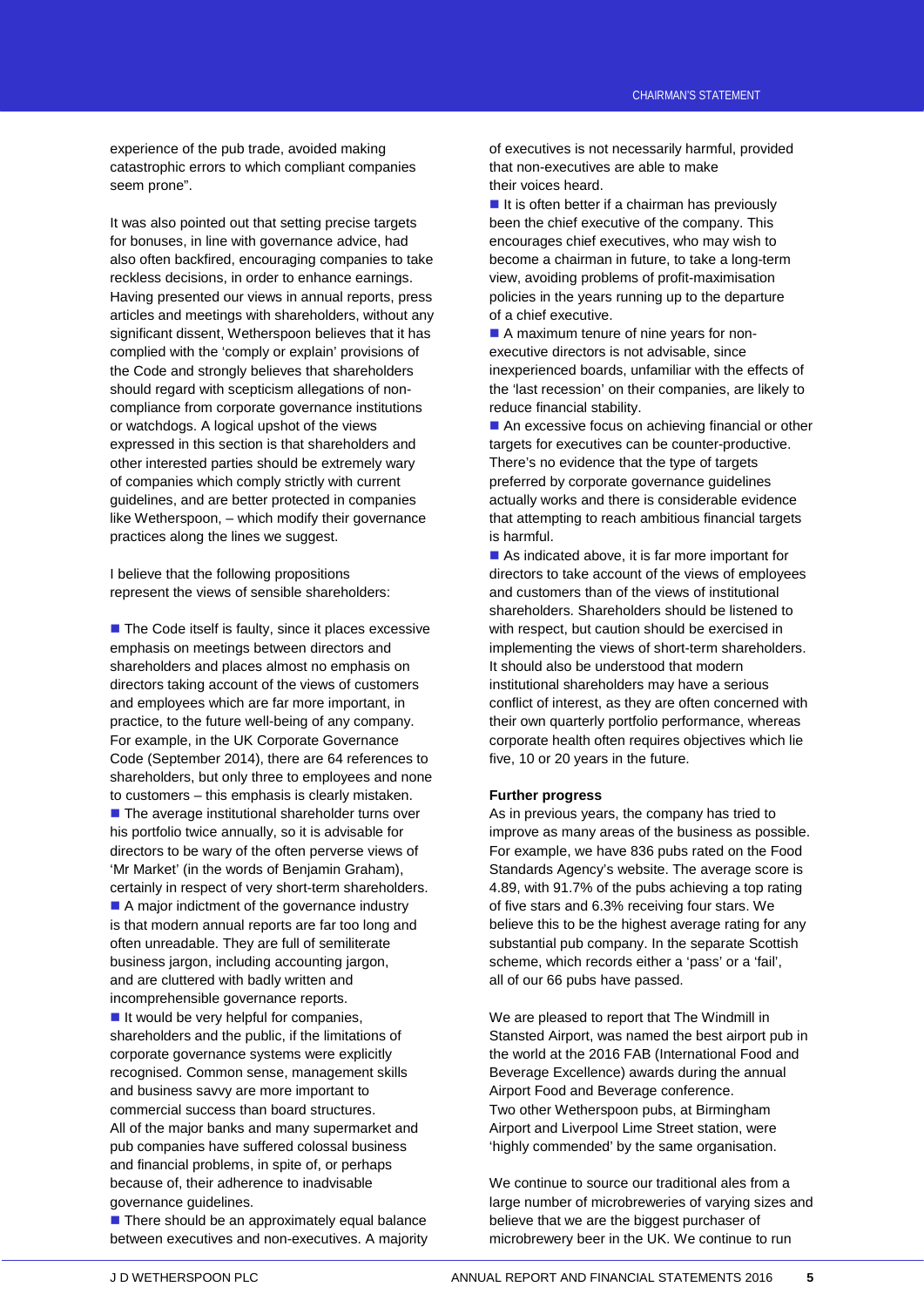the world's biggest real-ale festival, twice a year, and have added a cider festival in recent times, featuring a wide variety of suppliers from the UK, Europe and elsewhere in the world.

We paid £33.0m in respect of bonuses and free shares to employees in the year, a slight increase compared with the previous year, of which 97.9% was paid to staff below board level and 85.6% was paid to staff working in our pubs.

The company has been recognised as a Top Employer UK (2016), for the 13th consecutive year. The Top Employers institute said "Our comprehensive independent research revealed that J D Wetherspoon provides exceptional employee conditions, nurtures and develops talent throughout all levels of the organisation and has demonstrated its leadership status in the HR environment, always striving to optimise its employment practices and to develop its employees."

In the field of charity, thanks to the generosity and work of our dedicated customers, pub and headoffice teams, we continue to raise record amounts of money for CLIC Sargent, supporting young cancer patients and their families. In the last year, we raised approximately £1.6m, bringing the total raised to over £12.6m – more than any other corporate partner has raised for this charity.

#### **Property**

The company opened 16 pubs during the year, with 41 sold or closed, resulting in a trading estate of 926 pubs at the financial year end.

The average development cost for a new pub (excluding the cost of freeholds) was £2.5m, compared with £2.1m a year ago; two of the pubs included hotel accommodation, which contributed to the increased costs. The full-year depreciation charge was £72.2m (2015: £66.7m). We currently intend to open about 15–20 pubs in the year ending July 2017.

#### **Property litigation**

As previously reported, Wetherspoon agreed on an out-of-court settlement with developer Anthony Lyons, formerly of property leisure agent Davis Coffer Lyons, in 2013 and received approximately £1.25m from Mr Lyons.

The payment relates to litigation in which Wetherspoon claimed that Mr Lyons had been an accessory to frauds committed by Wetherspoon's former retained agent Van de Berg and its directors Christian Braun, George Aldridge and Richard Harvey. Mr Lyons denied the claim – and the litigation was contested.

The claim related to properties in Portsmouth, Leytonstone and Newbury. The Portsmouth property was involved in the 2008/9 Van de Berg case itself.

In that case, Mr Justice Peter Smith found that Van de Berg, but not Mr Lyons (who was not a party to the case), fraudulently diverted the freehold from Wetherspoon to Moorstown Properties Limited, a company owned by Simon Conway. Moorstown leased the premises to Wetherspoon. Wetherspoon is still a leaseholder of this property – a pub called The Isambard Kingdom Brunel.

The properties in Leytonstone and Newbury (the other properties in the case against Mr Lyons) were not pleaded in the 2008/9 Van de Berg case. Leytonstone was leased to Wetherspoon and trades today as The Walnut Tree public house. Newbury was leased to Pelican plc and became Café Rouge.

As we have also reported, the company agreed to settle its final claim in this series of cases and accepted £400,000 from property investor Jason Harris, formerly of First London and now of First Urban Group. Wetherspoon alleged that Harris was an accessory to frauds committed by Van de Berg. Harris contested the claim and has not admitted liability.

Before the conclusion of the above cases, Wetherspoon also agreed on a settlement with Paul Ferrari of London estate agent Ferrari Dewe & Co, in respect of properties referred to as the 'Ferrari Five' by Mr Justice Peter Smith.

Further shareholder information about these cases is available in a short article which I wrote for the trade publication Propel, which is disclosed later in my chairman's statement (appendix 2).

#### **Current trading and outlook**

In the run up to, and the aftermath of, the recent referendum, the overwhelming majority of FTSE 100 companies, the employers' organisation CBI, the IMF, the OECD, the Treasury, the leaders of all the main political parties and almost all representatives of British universities forecast trouble, often in lurid terms, for the economy, in the event of the Leave vote. For example, claims were made by David Cameron and George Osborne that family income would eventually be reduced by £4,000 per annum, that mortgage interest rates would increase and that house prices would fall – claims which were supported, in terms, by Mark Carney of the Bank of England.

City voices such as PwC and Goldman Sachs, and the great preponderance of banks and other institutions, also leant weight to this negative view.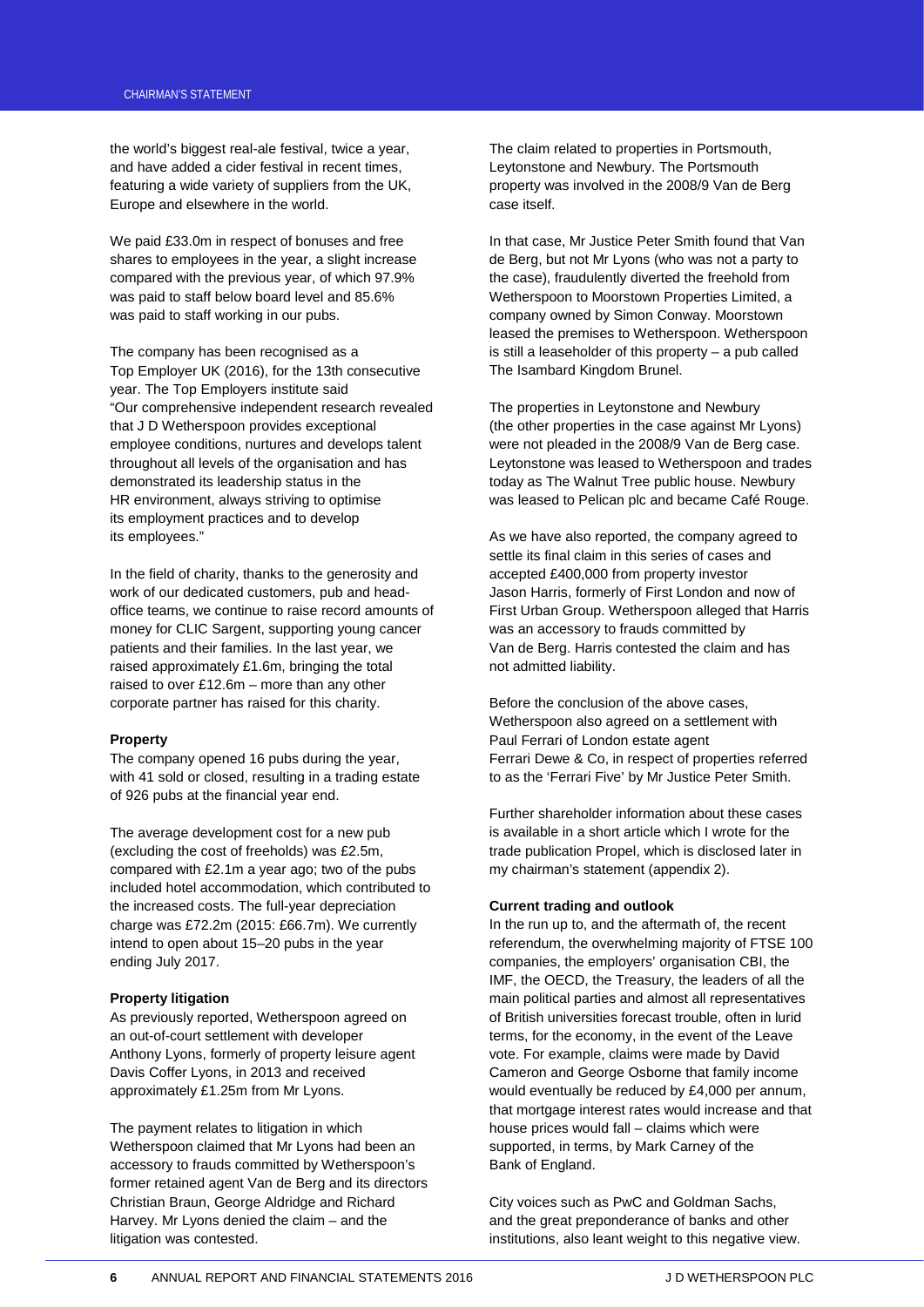For example, Paul Johnson of the Institute of Fiscal Studies (The Times 28 June) stated that there was "near-unanimity" among economists in favour of Remain. Rather amazingly, he added: "I take as given that we economists were collectively right about the (bad) economic consequences of leaving the EU." Johnson then cites this consensus as evidence for the economic truth of the Remain case. This is a strange argument to advance since consensus forecasts from economists, who generally failed to forecast the last recession or the catastrophic flaws of the euro, are almost always delusional. As Warren Buffett has said, forecasts tell you a lot about the forecaster, but not about the future. Economic forecasts from over-confident pundits such as Mr Johnson are an important component of Benjamin Graham's 'Mr Market', the mythical punter who gets everything wrong.

Just as the combined intellectual weight of the 'good and great' could not see through the flaws in the euro, they have, with honourable exceptions, been unable to see that the principle flaw of the  $EU - an$ absence of democracy – will almost certainly lead to further economic and political chaos, and to more dire consequences for those who are subject to EU decisions. The overwhelming economic evidence is that successful countries are democracies – Mr Johnson and like-minded economists really do need to stick that point in their pipes and smoke it. For all their faults, democracies produce the greatest level of prosperity and freedom. As in the case of the euro, the general public has a much better perception about this overriding factor than the consensus of intellectual opinion. I have written an article on this general subject for Wetherspoon News, which is attached at the end of this statement (appendix 1).

Now that the gloomy economic forecasts for the immediate aftermath of the referendum have been proven to be false, 'Scare Story 2' is that failure to agree on trade deal with the EU will have devastating consequences. This was articulated by fund manager Nicola Horlick this week, who told Radio 4 listeners that leaving the Single Market would relegate the UK from the 5th-biggest economy in the world to the 8th or 9th. In contrast, Wetherspoon's experience indicates that reaching formal trade deals with reluctant counterparties is impossible – and it is unwise to try.

For example, I personally agreed on terms with one of our biggest suppliers, a major PLC, for a new seven-year contract about 12 years ago. Although the deal was put in the hands of lawyers, it was never signed or 'ratified' during this time, although we traded successfully for the anticipated duration. We subsequently agreed on a deal for a further seven years – and that has not been signed to this

day. Indeed, we have traded without interruption with this company for 37 years. In contrast, deals with some suppliers have been rapidly embodied in formal contracts. Over the years, we have agreed on thousands of 'trade deals' with big and small suppliers: some are formal contracts, some are 'hand-shakes', some are short term, but many last for decades. The commercial reality is that you can lead the horse to water, but you can't make it drink.

This is especially true of the  $EU$  – an organisation of Byzantine complexity, run by five unelected presidents, with input from numerous other parts of the many-headed Hydra. It has struggled to reach trade deals with most of the world's major economies, for example, the USA, China and India. The UK is an enormous trading partner of the USA, generating a substantial surplus for us, in spite of the absence of a 'deal' and it would be unwise to clamour after a specific formal agreement to replace existing arrangements in these circumstances – the back of the queue is a good place to be. Former Chancellor Nigel Lawson (Financial Times, 3/4 September) and many others advocate leaving the EU and trading afterwards with it on the basis of World Trade Organisation rules. If the EU is keen for a trade deal, we should cooperate, but unelected apparatchiks like President Juncker can't be controlled – which is one of the main reasons we voted to leave.

Common sense, therefore, suggests that the worst approach for the UK is to insist on the necessity of a 'deal' – we don't need one and the fact that EU countries sell us twice as much as we sell them creates a hugely powerful negotiating position. If WTO tariffs apply, the UK will receive twice as much as it pays. Boris Johnson, David Davis and Liam Fox will achieve far more for the UK by copying Francis Drake and playing bowls in Plymouth, rather than hankering after an EU agreement, although time spent in improving arrangements with Singapore, New Zealand and India, for example, may be well spent.

Since the year end, Wetherspoon's sales have continued to be encouraging and increased by 4.1%. Despite this positive start, it remains to be seen whether this will continue over the remainder of the year, given the strong like-for-like sales in the last financial year and what remains a very low-inflation environment.

We will provide updates as we progress through the year, but we currently anticipate a slightly improved trading outcome for the current financial year, compared with our expectations at the pre-close stage.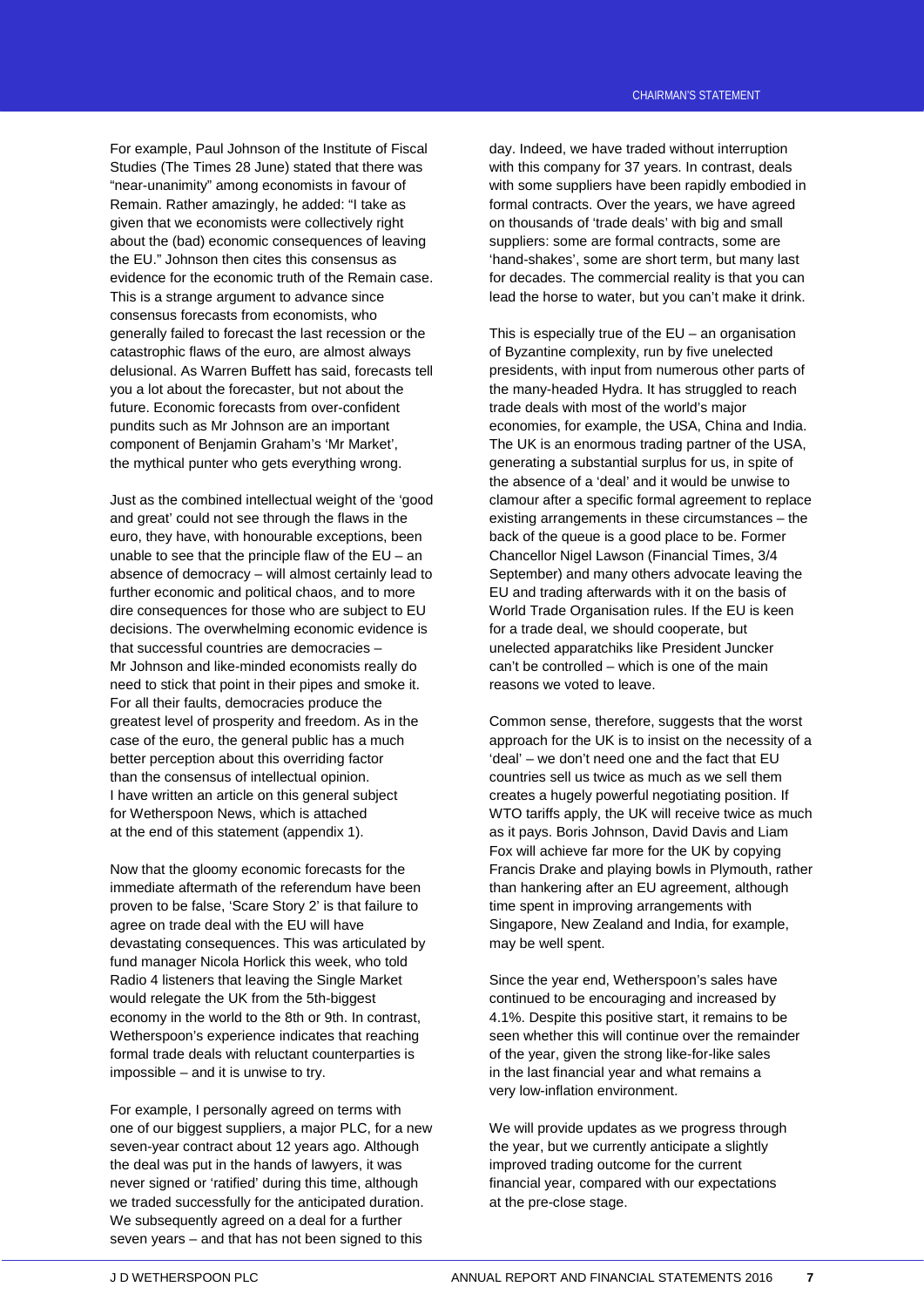**Appendix 1 – Wetherspoon News article - Autumn 2016**

#### **How democracy has set us free**

*Brexit decision was not a protest vote – it was a grassroots rejection of groupthink and an elite's zeal for unreal objects*

*Opponents of the euro, years ago, were often patronised as 'little Englanders' by those who considered themselves to be morally and intellectually superior. In fact, the main advocates of the currency were a middle-aged, male Oxbridge elite.* 

*So, indeed, were some of the best euro opponents, but they were the exceptions – and only a distinguished minority managed to shake off their mental chains – for example Tony Benn, Michael Howard and Simon Wolfson.*

*The Financial Times, then, led the pro-euro chorus for the press, with the editor Richard Lambert (Fettes College and Oxford University) censoring anti-euro arguments – a strange stance for a supposedly intellectual publication.* 

*Lambert, in a subsequent mea culpa, analysed the reasons for establishment support for the disastrous euro, from the heads of major organisations like the CBI, as well as most major businesses, correctly concluding that it was due to 'groupthink'.* 

#### *Fanaticism*

*The FT journalist Gillian Tett (North London Collegiate School and Cambridge University), writing some years later (28/9/12), was one of the few euro supporters to analyse the psychological factors behind euro fanaticism. She concluded that the euro was a "fantastic object" which was "unreal, but immensely attractive" and that "political idealism had subsumed economic gravity".* 

*Tett pointed out that her father, who rejected the euro argument, worked in manufacturing and was "outside the intellectual echo chamber of the eurozone elite, and was never infected by the hype".* 

*Tett understood the paradox which causes intellectual elites to pursue irrational causes to the edge of oblivion. Neither reason nor evidence has much effect on the afflicted… and that is why democracy works.* 

*The non-chattering classes don't share this love of fantastic objects and consigned the euro to the dustbin of history – for the British, at least. Europhile Emily Sheffield, David Cameron's sister-in-law, writing in the Spectator (30/7/16), consoled Remainers after the referendum by saying it is "worth remembering that Eurosceptics… kept us out of the single currency". Indeed so, Emily.*

#### *Superiority*

*Similar assumptions of moral and intellectual superiority have been rife in the recent referendum campaign led politically on the Remain side by David Cameron (Eton and Oxford) and George Osborne (St Pauls and Oxford), supported by Nick Clegg (Westminster School and Oxford), Michael Heseltine (Shrewsbury School and Oxford), Tony Blair (Fettes College and Oxford), Ed Milliband (Haverstock Comprehensive and Oxford), Ed Balls (Nottingham High School and Oxford) and many others with a similar background.*

*The battle lost, there appears to be an orchestrated chorus from the same elite, alleging that Leave won by misleading the public and that the referendum result should be overturned by parliament or a second referendum commissioned.* 

*For example, Peter Mandelson (Hendon County Grammar and Oxford) declared (FT, 2/7/16) that he had been an "architect" of the Remain campaign and that Leave arguments were "dishonest".* 

*Former MP Tam Dalyell (Eton and Oxford) and former MEP Jack Stewart-Clark (Eton and Oxford) in a prominent letter (5/7/16) to the pro-Remain Times, said that MPs and peers should unite to block Brexit and that Leave conducted "the most dishonest political campaign this country has ever seen".*

#### *Democratic*

*The theme that the referendum was won by lies from Leave has been repeated on countless occasions by the panjandrums of Remain, in a brazen effort to undermine the democratic outcome.*

*Dalyell and Stewart-Clark gave no evidence for their allegation of dishonesty, but it has been asserted elsewhere that Leave campaigners misleadingly stated that the UK would save £350 million a week, when the actual cash saving was only half that amount.* 

*It seems unlikely that many people can have been misled in this way, since there was a full public debate about the significance of the gross amount of £350 million and the relevance and endurance of the rebates – with the information available on the BBC website, as well as on the websites of many national and local newspapers.* 

*For example, on BBC's Question Time, two months before the referendum, the compere, panel and studio audience patently understood the relevance of the statistics.*

#### *Fears*

*The second allegation from elite Remainers is that immigration fears were exaggerated and that Turkey and other countries which had been offered an accelerated path to the EU club would be unlikely to join in the near future, and it would be subject to a veto anyway.*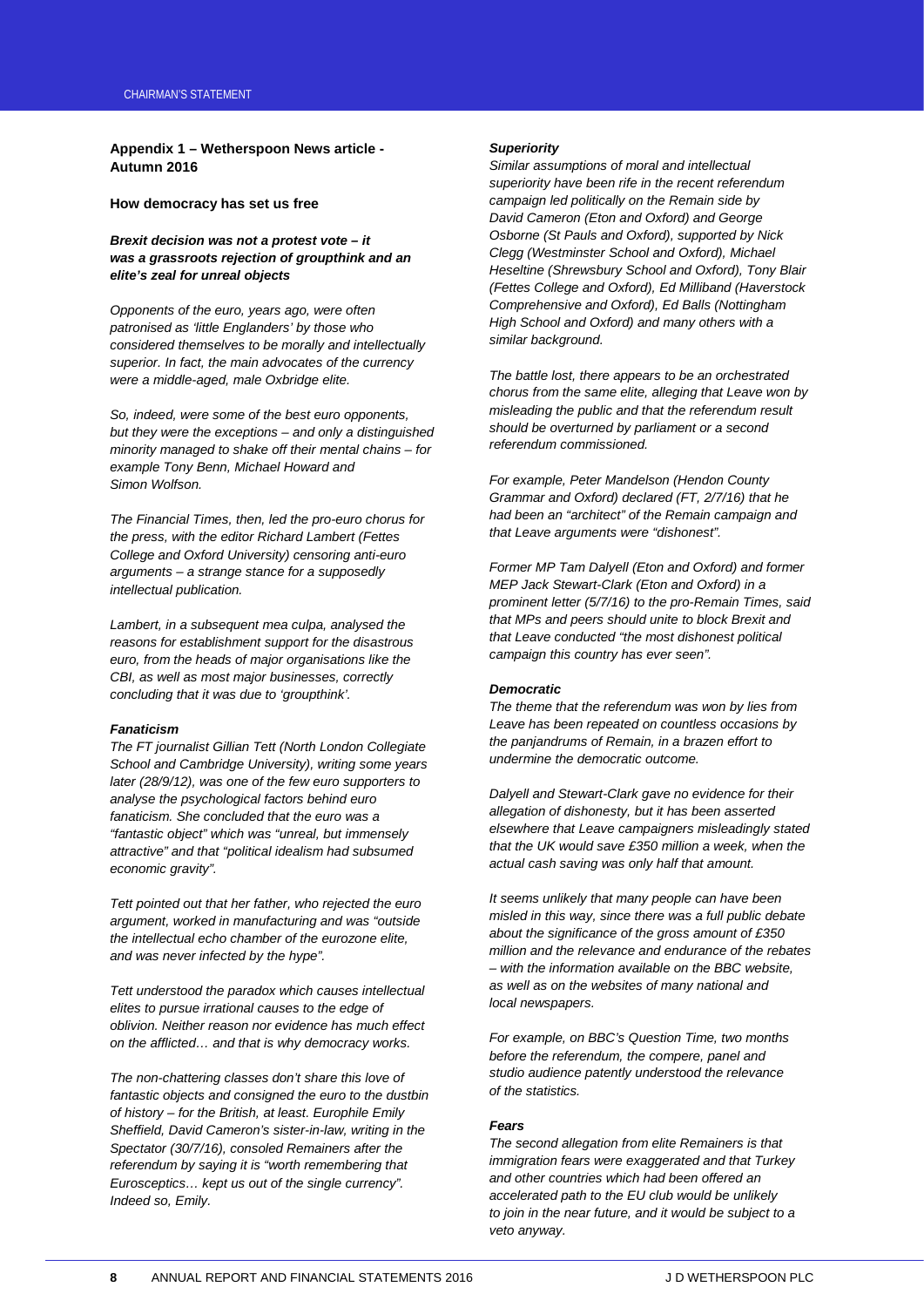*This allegation cuts no ice, since Cameron himself promised to "be the strongest possible advocate" for Turkey joining the EU and he promised also to "pave the road from Ankara to Brussels".* 

*The public simply didn't believe Cameron's evasive referendum stance that Turkey would not join "before 3000" or that he and the government would be in a position to veto anything, after making such fulsome promises to our Turkish friends and allies.*

#### *Lies*

*There is no doubt that the opinion of the electorate, reflected in the referendum result, was that a greater level of lies and exaggeration was evident in the Remain campaign.* 

*As Mandelson's argument reveals, the Remain campaigners' tactics were to concentrate on the economic issue and to encourage organisations like the CBI, the IMF, the OECD and the boards of major companies to support their cause.*

*These arguments included an allegation from the head of the IMF that the economic consequences of Brexit would be "bad to very, very bad", a prediction from Cameron of an increased risk of war and genocide, a threat from Osborne that interest rates would go up in the referendum aftermath (they've gone down) and a threat of an emergency budget to increase taxes and reduce public expenditure.* 

*The Bank of England's Mark Carney also did his best to frighten the public with the possibility of higher interest rates and a recession, while FTSE 100 directors lined up to threaten reduced investments in the referendum aftermath – most of these threats have now been retracted.*

*If a second referendum were to take place, it seems certain that the Leave side would win with a far bigger majority, since the economic case put forward by the Remain side has been shown to be deceitful and unfounded.* 

*As indicated above, interest rates have gone down not up, foreign companies are lining up to invest in the UK, (contradicting the warnings from the Remain side), the German equivalent of the CBI has urged a free trade deal for the UK and the world and her husband are anxious to agree on trade deals with us.* 

#### *Prosperity*

*Speaking for myself, the main argument in favour of leaving the EU relates to democracy. Democracy is the key provider of prosperity and freedom in the world, as countries as diverse as Australia, New Zealand, Canada, Japan and Singapore (among many others) have demonstrated.* 

*The British public could see that the EU is becoming increasingly undemocratic, with its five unelected presidents, its unelected commissioners, its token parliament and its court, whose judgements cannot be democratically overturned by national parliaments.* 

*Contrary to perceived opinion, many who voted Leave, including me, are also in favour of continued free movement of labour in the UK for citizens of countries which are currently in the EU, but believe that all other countries of the world should be subject to a points system, as operated in Australia, New Zealand and the USA, for example.* 

*The puzzle for amateur philosophers is why the highly educated graduates of our universities, the great and the good of the Times, the Financial Times, the CBI and our biggest companies' board rooms were so much in favour of an undemocratic system which has brought Greece, Portugal, Spain and now Italy to their knees.* 

*You would bet your bottom dollar that the highly educated would be the first to understand that democracy is essential for the future of humanity.* 

#### *Groupthink*

*However, through some strange perversion of thought processes, that does not appear to be the case.* 

*The real threat to humanity comes from the elite's groupthink and its zeal for the "unreal, but immensely attractive".*

*Come on, you Remainers, stop moaning about the result. And stop patronising the electorate by calling the result a "protest vote" – we perfectly understood the issues, thank you.* 

*Let's hear your explanations about why you believe the*  rest of us will be better off with less democracy. We're *all ears, guys. What do you say on this key issue?*

*Tim Martin is founder and chairman of J D Wetherspoon*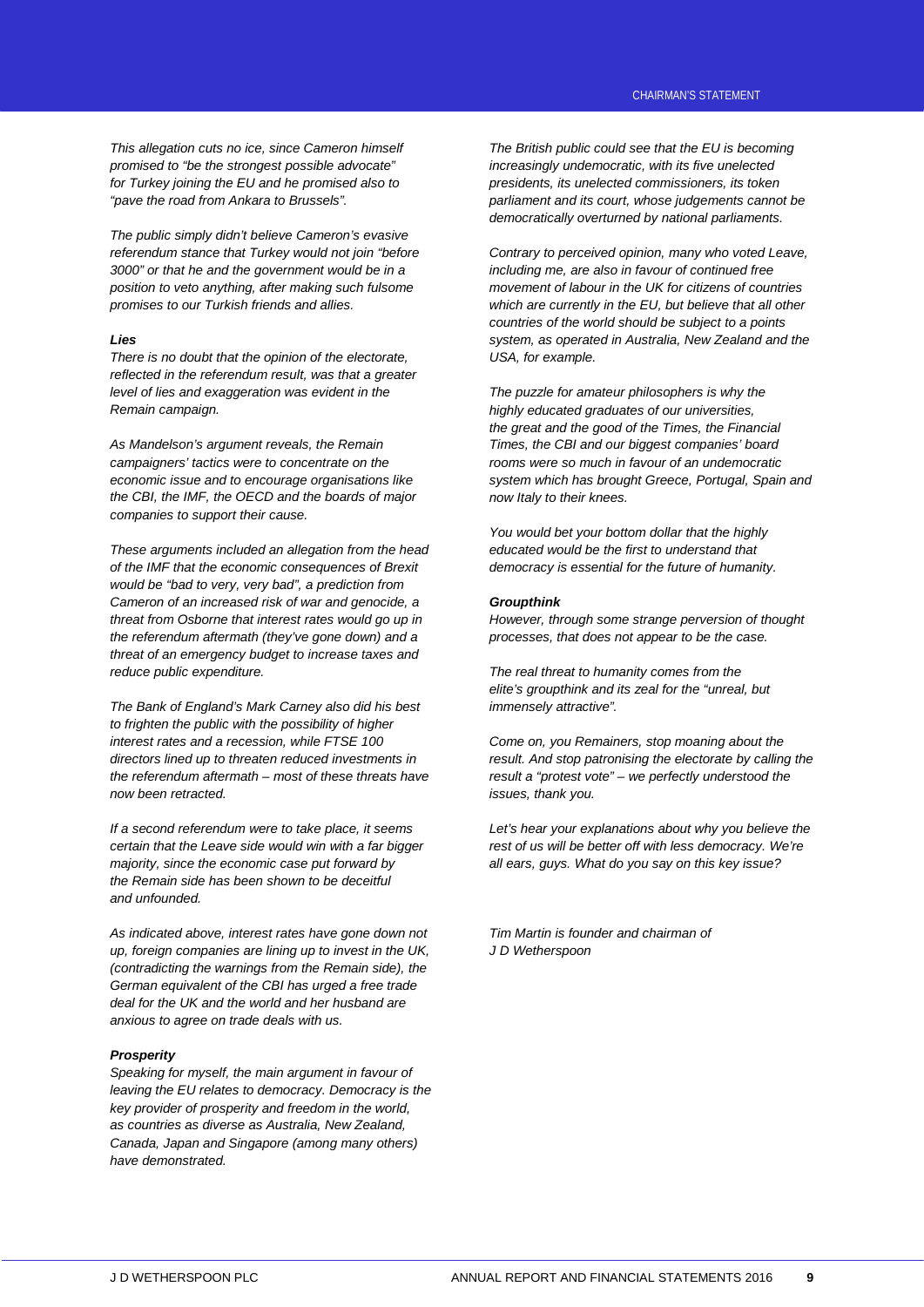#### **Appendix 2 - Newspaper article**

#### **Newspaper article**

The newspaper article below first appeared in the pub trade publication Propel and relates to the section on property litigation referred to above:

#### *Wed 22nd May 2013 – Propel Opinion Extra*

#### *Lessons in the property market by Tim Martin*

*J D Wetherspoon has always been a buyer of freeholds. Our second, third and fourth pubs were freehold and, by the time of our 1992 flotation, 20 of our 44 pubs were freehold.*

*I negotiated our first 20 or so pubs myself, dealing directly with the owners' agents, before employing Christian Braun, of Van de Berg & Co (VDB), in about 1990. Little did I realise that Braun was a double agent or 'mole', who was to burrow deep into our organisation, undermining the very property foundations that underpin any retailer.*

*Following a tip-off in 2005, we terminated VDB's contract and undertook a review of all our 600 or so property transactions, using a team of up to a dozen legal and paralegal staff. We discovered about 50 "back-to-back" transactions in which freeholds, which were available to buy, had been diverted by VDB to third parties, who had acquired them at the same time as JDW had taken a lease – the rent being set at a level which created an immediate uplift in the value of the reversion.*

*Proceedings were issued against VDB and its directors, Braun, George Aldridge and Richard Harvey, in respect of about a dozen of these transactions. In a 136-page judgment, Mr Justice Peter Smith found that VDB had fraudulently diverted properties to number of third parties, but he made no findings against the third parties themselves.*

*Following Mr Justice Smith's judgment, JDW issued proceedings against several third parties: Paul Ferrari of Braun's former employer Ferrari Dewe & Co; Anthony Lyons, formerly of Davis Coffer Lyons and Jason Harris, formerly of First London.*

*Liability was denied by all. The cases were contested and were settled out of court. JDW received substantial payments in all three cases.*

*A number of the pleaded properties in the VDB case, referred to by the judge as the 'Ferrari Five', involved Jersey companies with nominee owners that were connected to Ferrari. Each of the Jersey companies had a different name – and care was taken to use different lawyers and nominees.*

*Profits from the purchasing companies were usually channelled to a Jersey holding company called Gecko and money was then transferred as loans or fees to companies controlled by VDB directors. In my opinion, the Lyons case is the most interesting for the property market and for prospective tenants and purchasers. Lyons stated in his defence that he was acting in his capacity as an employee and in accordance with his duties to Davis and Coffer (now Davis Coffer Lyons).*

*The Lyons case concerned properties in Portsmouth, Leytonstone and Newbury, two of which became JDW pubs, with the third becoming a Café Rouge. The Portsmouth property belonged to British Gas – and Justice Smith found that VDB bid for the freehold, unbeknown to JDW, and, once the bid was accepted, agreed with Lyons for JDW to take a lease and for the freehold to be acquired by Moorstown Properties, owned by a friend, and subsequently a colleague, of Lyons – Simon Conway. No findings were made against Lyons, or indeed Conway, in the VDB case, and neither person was a party to the case.*

*Portsmouth was subsequently sold by Moorstown to Scottish American Investment Company, a few* months later, with the benefit of a lease to JDW for a substantial profit. Illustrating the Byzantine complexity of the transactions, Lyons' defence stated that shares in Moorstown were 'transferred', before the sale was completed, to *Northcreek which, Companies House shows, was owned by Roger Myers, then chairman of Café Rouge owner Pelican, and his family.*

*The Newbury property was acquired by Riverside Stores, a company connected to Conway, and was leased at around the same time to Café Rouge. Newbury was sold shortly after completion for a substantial profit.*

*JDW did not allege, and is not alleging, that the Portsmouth and Newbury transactions are connected and is not alleging that Davis Coffer Lyons, Myers or Conway are dishonest, but it is a matter of public importance, as well as of importance to JDW and its shareholders, for there to be an explanation as to the circumstances in which Moorstown, a company which clearly benefited from the Portsmouth fraud by VDB, ended up belonging to the family of Myers.*

*A key legal and ethical question for the property market that emerges from these cases concerns the obligations of estate agents and investors, in circumstances in which a freehold property is first offered to a friend or colleague of an agent, who agrees to acquire it, and the property is then*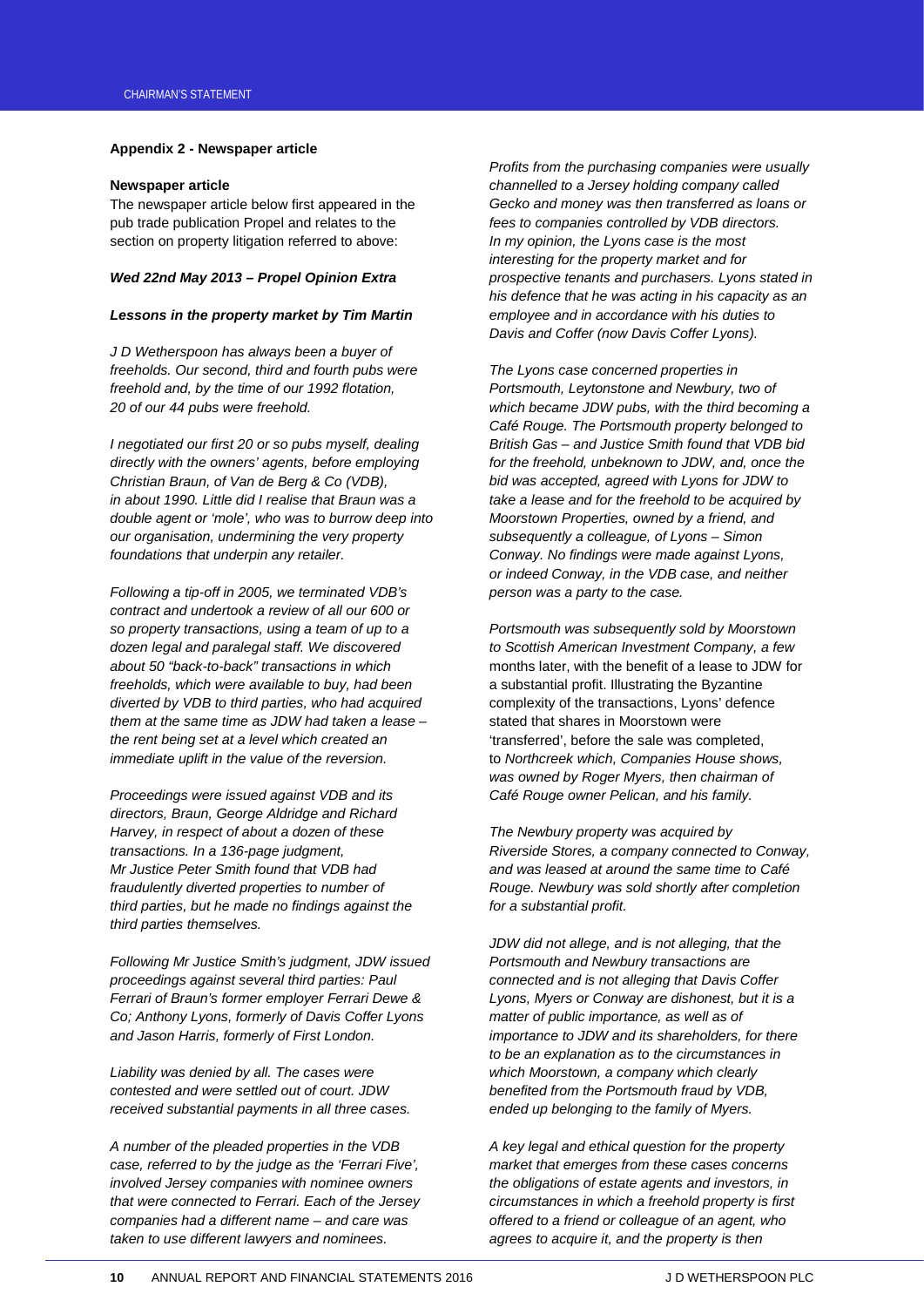*offered by the agent to a company like Wetherspoon on a "back-to-back" basis. What are the obligations of the introducing agent? In broad terms, the third parties in the Wetherspoon litigation argued that they owed no duties or obligations to Wetherspoon and were not, therefore, liable to us. The great risk that all agents and investors run, in these circumstances, is if the retained agent, VDB in this instance, is itself be dishonest. If so, this may open up the possibility of a claim by an aggrieved "end user", such as Wetherspoon, that the introducing agent participated in the dishonesty of the retained agent.*

*JDW has lost many tens of millions of pounds as a result of the VDB frauds. Rent reviews and "yield compression" have exacerbated the damage over the years.*

*Our experience teaches a number of lessons. First, buyers and tenants should ask their agents to confirm in writing that they have no direct or indirect interest in any property they are acquiring and should ask their lawyers to take particular interest if a freehold is changing hands at the same time as they are acquiring a lease, or indeed the freehold. Professionals and investors should also get confirmation in writing from the "end user" in back-to-back deals that they have consented to the transaction. Take the retained agent's word for it at your peril.*

*Tim Martin is founder and chairman of J D Wetherspoon*

**Tim Martin** Chairman 8 September 2016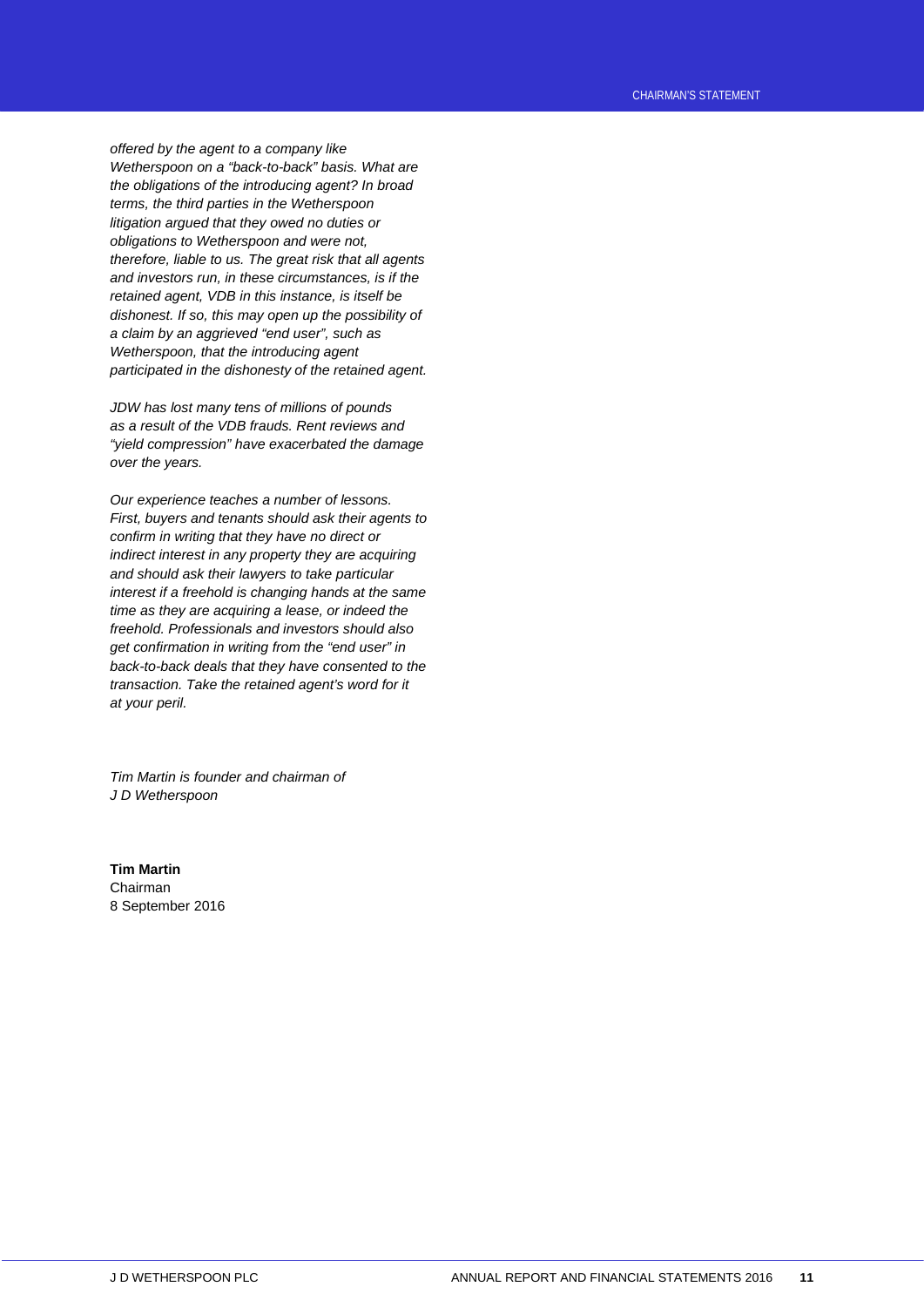#### J D Wetherspoon plc, company number: 1709784

|                                | <b>Notes</b>   | 52 weeks      | 52 weeks           | 52 weeks     | 52 weeks     | 52 weeks     | 52 weeks                |
|--------------------------------|----------------|---------------|--------------------|--------------|--------------|--------------|-------------------------|
|                                |                | ended         | ended              | ended        | ended        | ended        | ended                   |
|                                |                | 24 July 2016  | 24 July 2016       | 24 July 2016 | 26 July 2015 | 26 July 2015 | 26 July 2015            |
|                                |                | <b>Before</b> | <b>Exceptional</b> | After        | Before       | Exceptional  | After                   |
|                                |                | exceptional   | items              | exceptional  | exceptional  | items        | exceptional             |
|                                |                | items         | (note 4)           | items        | items        | (note 4)     | items                   |
|                                |                | £000          | £000               | £000         | £000         | £000         | £000                    |
| Revenue                        | $\mathbf{1}$   | 1,595,197     |                    | 1,595,197    | 1,513,923    |              | 1,513,923               |
| Operating costs                |                | (1,485,470)   |                    | (1,485,470)  | (1,401,415)  |              | $(6,013)$ $(1,407,428)$ |
| <b>Operating profit</b>        | $\overline{2}$ | 109,727       |                    | 109,727      | 112,508      | (6,013)      | 106,495                 |
| Property gains/(losses)        | 3              | 5,335         | (14, 561)          | (9, 226)     | (694)        | (13,053)     | (13, 747)               |
| Finance income                 | 6              | 116           |                    | 116          | 180          |              | 180                     |
| Finance costs                  | 6              | (34, 568)     |                    | (34, 568)    | (34, 196)    |              | (34, 196)               |
| <b>Profit before tax</b>       |                | 80,610        | (14, 561)          | 66,049       | 77,798       | (19,066)     | 58,732                  |
| Income tax expense             | 7              | (23, 689)     | 8,846              | (14, 843)    | (20, 343)    | 6,435        | (13,908)                |
| Profit for the year            |                | 56,921        | (5,715)            | 51,206       | 57,455       | (12, 631)    | 44,824                  |
|                                |                |               |                    |              |              |              |                         |
| Earnings per share (p)         |                |               |                    |              |              |              |                         |
| $-$ Basic <sup>1</sup>         | 8              | 49.5          | (5.0)              | 44.5         | 48.6         | (10.7)       | 37.9                    |
| $-$ Diluted <sup>2</sup>       | 8              | 48.3          | (4.9)              | 43.4         | 47.0         | (10.3)       | 36.7                    |
|                                |                |               |                    |              |              |              |                         |
| Operating profit per share (p) |                |               |                    |              |              |              |                         |
| $-$ Diluted <sup>2</sup>       | 8              | 93.1          |                    | 93.1         | 92.0         | (4.9)        | 87.1                    |

### STATEMENT OF COMPREHENSIVE INCOME FOR THE 52 WEEKS ENDED 24 JULY 2016

|                                                                 | <b>Notes</b>   | 52 weeks<br>ended<br>24 July 2016<br>£000 | 52 weeks<br>ended<br>26 July 2015<br>£000 |
|-----------------------------------------------------------------|----------------|-------------------------------------------|-------------------------------------------|
| Items which may be reclassified subsequently to profit or loss: |                |                                           |                                           |
| Interest-rate swaps: loss taken to other comprehensive income   | 23             | (23, 504)                                 | (9,807)                                   |
| Tax on items taken directly to comprehensive income             | $\overline{7}$ | 3,432                                     | 1,961                                     |
| Currency translation differences                                |                | 4,265                                     | (2, 189)                                  |
| Net loss recognised directly in other comprehensive income      |                | (15, 807)                                 | (10, 035)                                 |
| Profit for the year                                             |                | 51,206                                    | 44.824                                    |
| Total comprehensive income for the year                         |                | 35,399                                    | 34.789                                    |

 $^1$  Calculated excluding shares held in trust.<br> $^2$  Calculated using issued share capital which includes shares held in trust.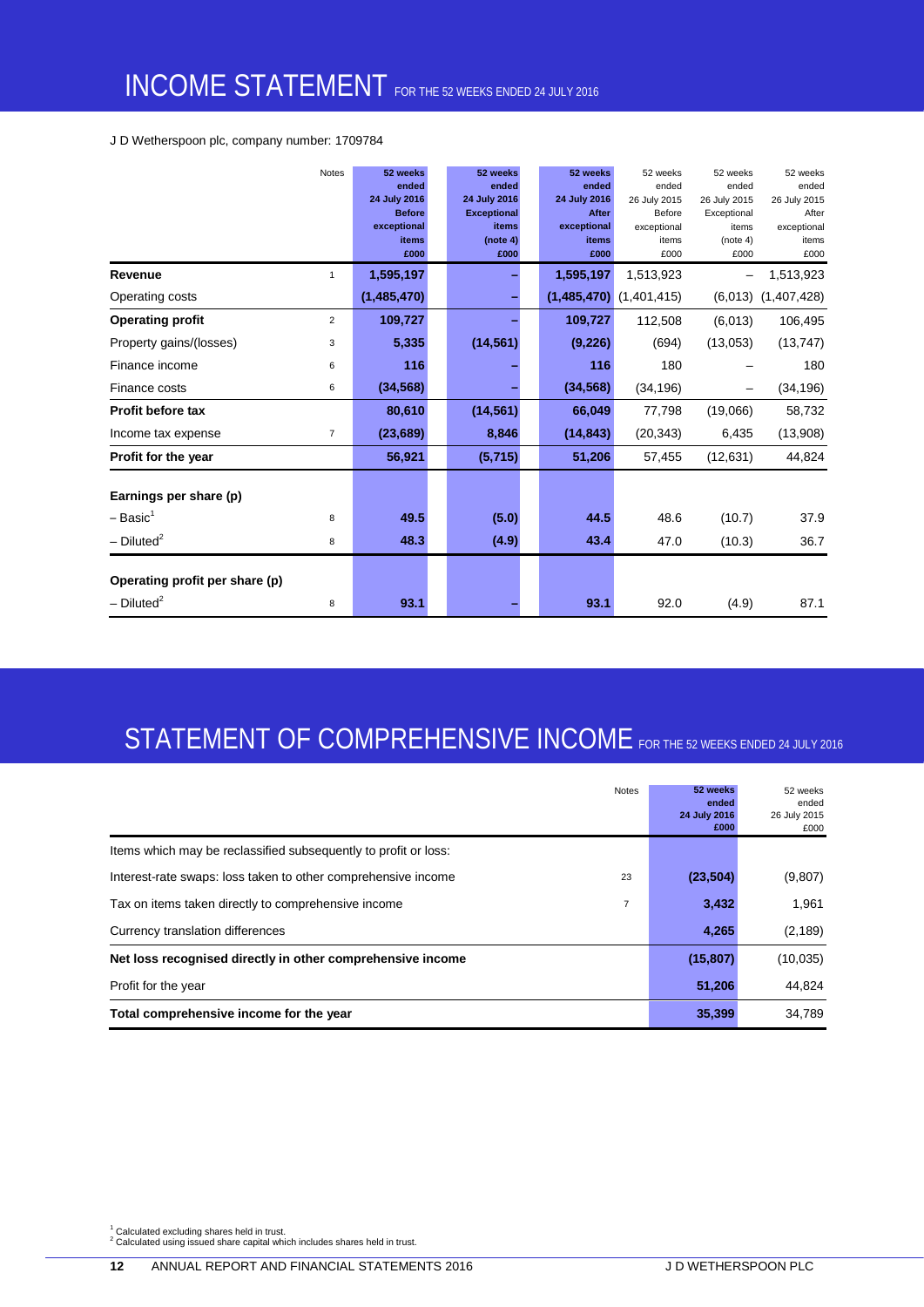#### fdfdfds CASH FLOW STATEMENT FOR THE 52 WEEKS ENDED 24 JULY 2016

J D Wetherspoon plc, company number: 1709784

| Notes<br>Cash flows from operating activities       | 52 weeks<br>ended<br>24 July 2016<br>£000 | Free cash<br>flow <sup>1</sup><br>52 weeks<br>ended<br>24 July 2016<br>£000 | 52 weeks<br>ended<br>26 July 2015<br>£000 | Free cash<br>flow <sup>1</sup><br>52 weeks<br>ended<br>26 July 2015<br>£000 |
|-----------------------------------------------------|-------------------------------------------|-----------------------------------------------------------------------------|-------------------------------------------|-----------------------------------------------------------------------------|
| $\boldsymbol{9}$<br>Cash generated from operations  | 181,836                                   | 181,836                                                                     | 210,181                                   | 210,181                                                                     |
| Interest received                                   | 136                                       | 136                                                                         | 180                                       | 180                                                                         |
| Interest paid                                       | (31, 182)                                 | (31, 182)                                                                   | (31, 931)                                 | (31, 931)                                                                   |
| Corporation tax paid                                | (19, 917)                                 | (19, 917)                                                                   | (13, 293)                                 | (13, 293)                                                                   |
| Net cash inflow from operating activities           | 130,873                                   | 130,873                                                                     | 165,137                                   | 165,137                                                                     |
| Cash flows from investing activities                |                                           |                                                                             |                                           |                                                                             |
| Purchase of property, plant and equipment           | (28, 407)                                 | (28, 407)                                                                   | (37, 577)                                 | (37, 577)                                                                   |
| Purchase of intangible assets                       | (5, 104)                                  | (5, 104)                                                                    | (7, 176)                                  | (7, 176)                                                                    |
| Investment in new pubs and pub extensions           | (54, 118)                                 |                                                                             | (106, 339)                                |                                                                             |
| Freehold reversions                                 | (36,083)                                  |                                                                             | (21, 612)                                 |                                                                             |
| Purchase of lease premiums                          | (1,091)                                   |                                                                             | (635)                                     |                                                                             |
| Proceeds of sale of property, plant and equipment   | 22,520                                    |                                                                             | 723                                       |                                                                             |
| Net cash outflow from investing activities          | (102, 283)                                | (33, 511)                                                                   | (172, 616)                                | (44, 753)                                                                   |
| Cash flows from financing activities                |                                           |                                                                             |                                           |                                                                             |
| Equity dividends paid<br>11                         | (14, 190)                                 |                                                                             | (14, 591)                                 |                                                                             |
| Purchase of own shares for cancellation<br>28       | (53, 580)                                 |                                                                             | (12, 714)                                 |                                                                             |
| Purchase of own shares for share-based payments     | (6, 877)                                  | (6, 877)                                                                    | (6, 831)                                  | (6,831)                                                                     |
| Advances under bank loans<br>10                     | 48,591                                    |                                                                             | 47,898                                    |                                                                             |
| Loan issue costs<br>10                              |                                           |                                                                             | (3,775)                                   | (3,775)                                                                     |
| Finance lease principal payments<br>10              | (2,051)                                   |                                                                             | (2,648)                                   |                                                                             |
| Net cash inflow/(outflow) from financing activities | (28, 107)                                 | (6, 877)                                                                    | 7,339                                     | (10,606)                                                                    |
| Net change in cash and cash equivalents<br>10       | 483                                       |                                                                             | (140)                                     |                                                                             |
| Opening cash and cash equivalents<br>19             | 32,175                                    |                                                                             | 32,315                                    |                                                                             |
| Closing cash and cash equivalents<br>19             | 32,658                                    |                                                                             | 32,175                                    |                                                                             |
| Free cash flow<br>8                                 |                                           | 90,485                                                                      |                                           | 109,778                                                                     |
| Free cash flow per ordinary share<br>8              |                                           | 76.7p                                                                       |                                           | 89.8p                                                                       |

 $1$  Free cash flow is a measure not required by accounting standards; a definition is provided in our accounting policies.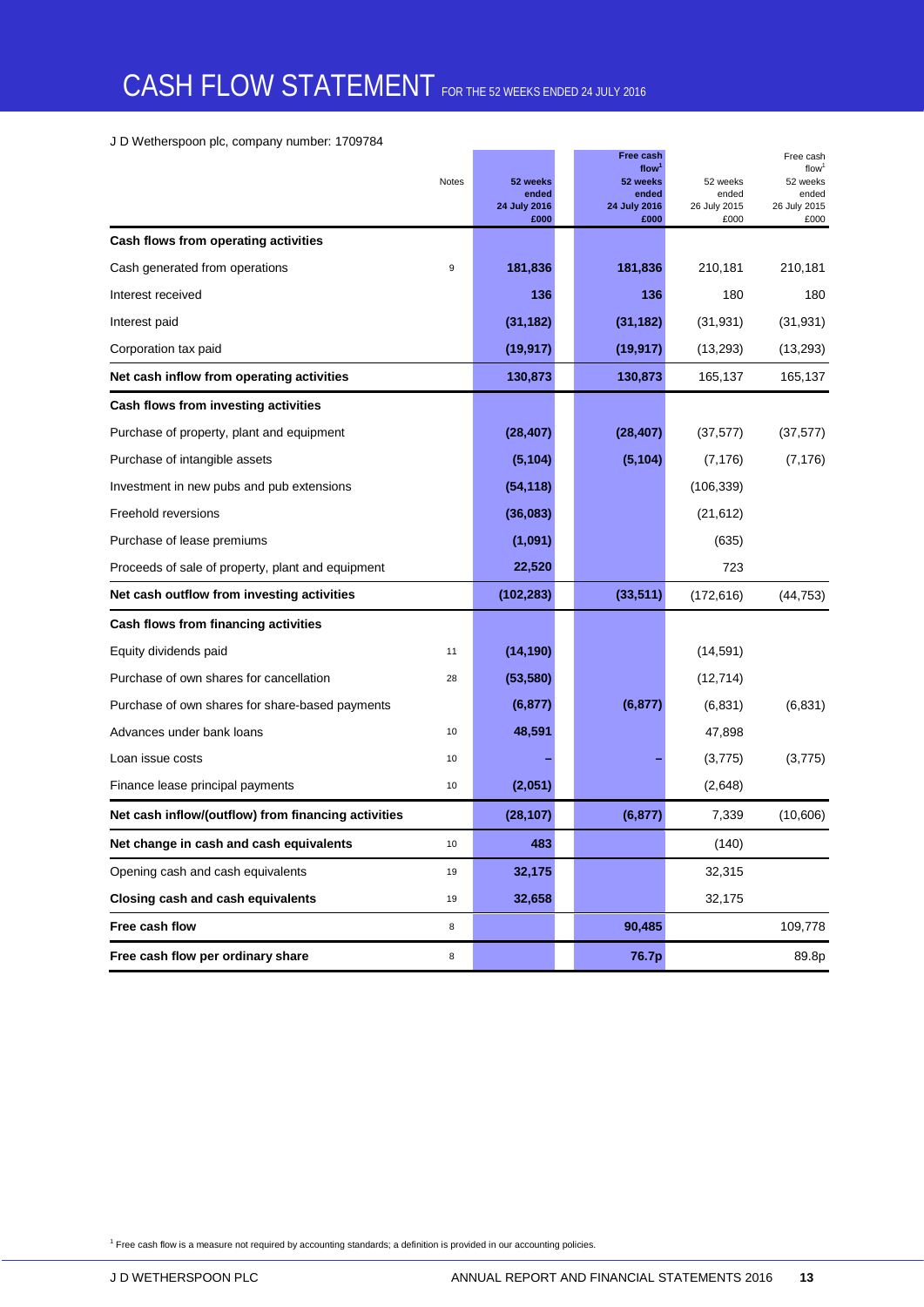### BALANCE SHEET AS AT 24 JULY 2016

J D Wetherspoon plc, company number: 1709784

| Notes                                  | 24 July 2016<br>£000 | 26 July 2015<br>£000 |
|----------------------------------------|----------------------|----------------------|
| Assets                                 |                      |                      |
| <b>Non-current assets</b>              |                      |                      |
| Property, plant and equipment<br>12    | 1,188,512            | 1,153,756            |
| Intangible assets<br>13                | 27,051               | 29,997               |
| Investment property<br>14              | 7,605                | 8,651                |
| Other non-current assets<br>15         | 9,725                | 10,028               |
| Deferred tax assets<br>$\overline{7}$  | 11,426               | 7,994                |
| Total non-current assets               | 1,244,319            | 1,210,426            |
| Assets held for sale<br>18             | 950                  | 1,220                |
| <b>Current assets</b>                  |                      |                      |
| Inventories<br>16                      | 19,168               | 19,451               |
| Receivables<br>17                      | 27,616               | 26,838               |
| Cash and cash equivalents<br>19        | 32,658               | 32,175               |
| <b>Total current assets</b>            | 79,442               | 78,464               |
| Total assets                           | 1,324,711            | 1,290,110            |
|                                        |                      |                      |
| Liabilities                            |                      |                      |
| <b>Current liabilities</b>             |                      |                      |
| <b>Borrowings</b><br>21                | (112)                | (2,051)              |
| Derivative financial instruments<br>23 | (79)                 |                      |
| Trade and other payables<br>20         | (266, 523)           | (283, 227)           |
| Current income tax liabilities         | (8, 247)             | (10,053)             |
| Provisions<br>22                       | (4, 463)             | (5,231)              |
| <b>Total current liabilities</b>       | (279, 424)           | (300, 562)           |
| <b>Non-current liabilities</b>         |                      |                      |
| Borrowings<br>21                       | (683, 306)           | (631, 232)           |
| Derivative financial instruments<br>23 | (63, 398)            | (39, 973)            |
| Deferred tax liabilities<br>7          | (74, 441)            | (77, 771)            |
| Provisions<br>22                       | (3, 387)             | (4,012)              |
| Other liabilities<br>24                | (13, 307)            | (13,667)             |
| Total non-current liabilities          | (837, 839)           | (766, 655)           |
| <b>Net assets</b>                      | 207,448              | 222,893              |
|                                        |                      |                      |
| <b>Equity</b>                          |                      |                      |
| Share capital<br>28                    | 2,273                | 2,387                |
| Share premium account                  | 143,294              | 143,294              |
| Capital redemption reserve             | 2,158                | 2,044                |
| Hedging reserve                        | (52,051)             | (31, 979)            |
| Currency translation reserve           | 2,340                | (2, 182)             |
| Retained earnings                      | 109,434              | 109,329              |
| <b>Total equity</b>                    | 207,448              | 222,893              |

The financial statements, on pages 12 to 42, approved by the board of directors and authorised for issue on 8 September 2016, are signed on its behalf by:

Director Director

**John Hutson Ben Whitley**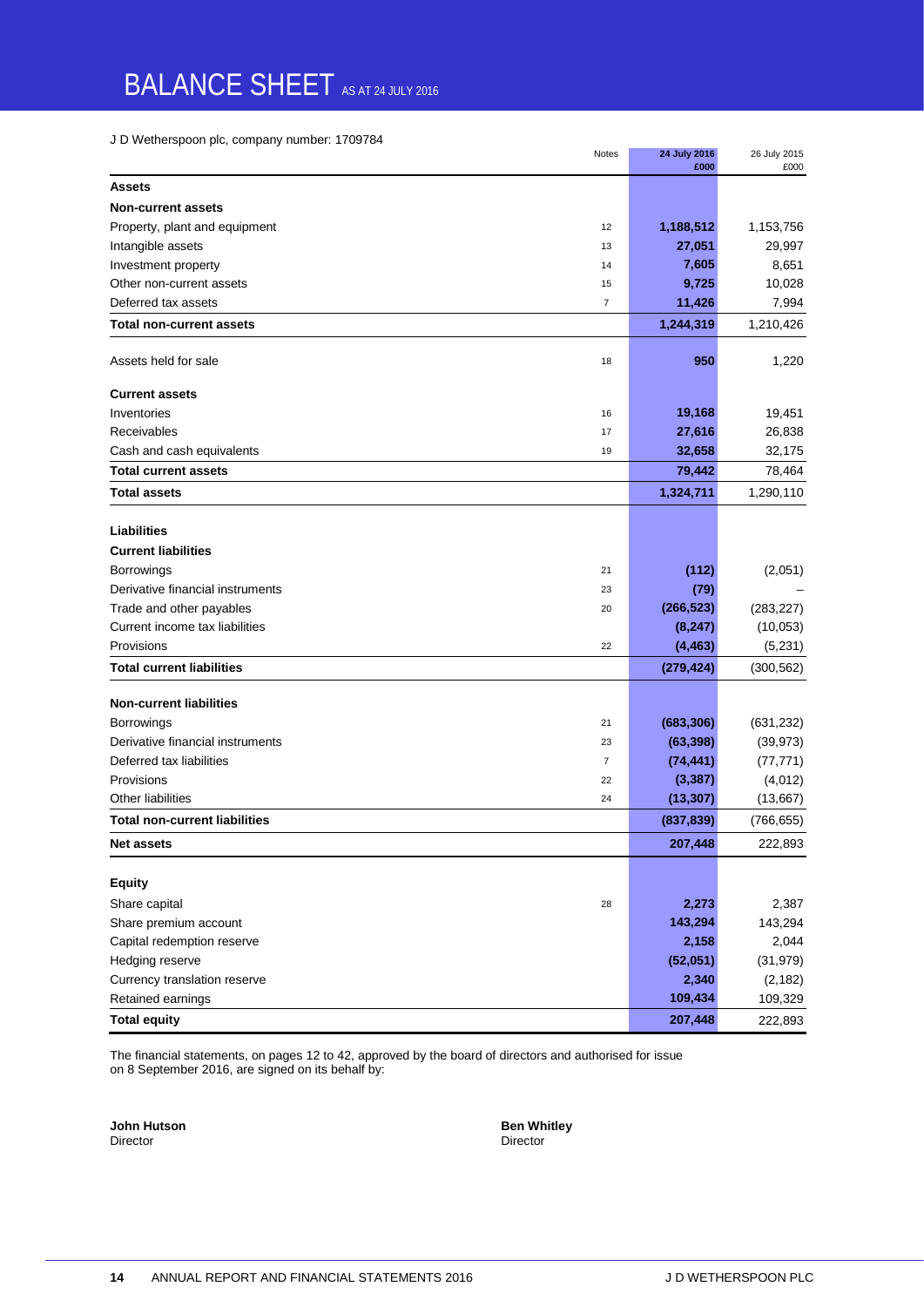#### fdfdfds STATEMENT OF CHANGES IN EQUITY

#### J D Wetherspoon plc, company number: 1709784

|                                                 | Notes          | Share<br>capital | Share<br>premium | Capital<br>redemption | Hedging<br>reserve | Currency<br>translation | Retained<br>earnings | <b>Total</b> |  |
|-------------------------------------------------|----------------|------------------|------------------|-----------------------|--------------------|-------------------------|----------------------|--------------|--|
|                                                 |                | £000             | account<br>£000  | reserve<br>£000       | £000               | reserve<br>£000         | £000                 | £000         |  |
| At 27 July 2014                                 |                |                  | 2,460 143,294    | 1,971                 | (24, 133)          |                         | 7 103,569            | 227,168      |  |
|                                                 |                |                  |                  |                       |                    |                         |                      |              |  |
| Total comprehensive income                      |                |                  |                  |                       | (7, 846)           | (2, 189)                | 44,824               | 34,789       |  |
| Profit for the period                           |                |                  |                  |                       |                    |                         | 44.824               | 44,824       |  |
| Interest-rate swaps: cash flow hedges           | 23             |                  |                  |                       | (9,807)            |                         |                      | (9,807)      |  |
| Tax taken directly to comprehensive income      | 7              |                  |                  |                       | 1,961              |                         |                      | 1,961        |  |
| Currency translation differences                |                |                  |                  |                       |                    | (2, 189)                |                      | (2, 189)     |  |
| Purchase of own shares for cancellation         |                | (73)             |                  | 73                    |                    |                         | (26,900)             | (26,900)     |  |
| Share-based payment charges                     |                |                  |                  |                       |                    |                         | 8,907                | 8,907        |  |
| Tax on share-based payment charges              | 7              |                  |                  |                       |                    |                         | 351                  | 351          |  |
| Purchase of own shares for share-based payments |                |                  |                  |                       |                    |                         | (6,831)              | (6, 831)     |  |
| <b>Dividends</b>                                | 11             |                  |                  |                       |                    |                         | (14, 591)            | (14, 591)    |  |
| At 26 July 2015                                 |                |                  | 2,387 143,294    |                       | 2,044 (31,979)     | (2, 182)                | 109,329              | 222,893      |  |
|                                                 |                |                  |                  |                       |                    |                         |                      |              |  |
| Total comprehensive income                      |                |                  |                  |                       | (20,072)           | 4,522                   | 50,949               | 35,399       |  |
| Profit for the period                           |                |                  |                  |                       |                    |                         | 51,206               | 51,206       |  |
| Interest-rate swaps: cash flow hedges           | 23             |                  |                  |                       | (23, 504)          |                         |                      | (23, 504)    |  |
| Tax taken directly to comprehensive income      | $\overline{7}$ |                  |                  |                       | 3,432              |                         |                      | 3,432        |  |
| Currency translation differences                |                |                  |                  |                       |                    | 4,522                   | (257)                | 4,265        |  |
| Purchase of own shares for cancellation         |                | (114)            |                  | 114                   |                    |                         | (39, 393)            | (39, 393)    |  |
| Share-based payment charges                     |                |                  |                  |                       |                    |                         | 9,556                | 9,556        |  |
| Tax on share-based payment charges              | $\overline{7}$ |                  |                  |                       |                    |                         | 60                   | 60           |  |
| Purchase of own shares for share-based payments |                |                  |                  |                       |                    |                         | (6, 877)             | (6, 877)     |  |
| <b>Dividends</b>                                | 11             |                  |                  |                       |                    |                         | (14, 190)            | (14, 190)    |  |
| At 24 July 2016                                 |                |                  | 2,273 143,294    |                       | 2,158 (52,051)     |                         | 2,340 109,434        | 207,448      |  |

The balance classified as share capital represents proceeds arising on issue of the company's equity share capital, comprising 2p ordinary shares and the cancellation of shares repurchased by the company.

The capital redemption reserve increased owing to the purchase of a number of shares in the year.

Shares acquired in relation to the employee Share Incentive Plan and the 2005 Deferred Bonus Scheme are held in trust, until such time as the awards vest. At 24 July 2016, the number of shares held in trust was 2,485,848 (2015:3,682,482), with a nominal value of £49,717 (2015: £73,650) and a market value of £20,035,935 (2015: £26,274,509) and are included in retained earnings.

During the year, 5,694,546 shares were repurchased by the company for cancellation, representing approximately 4.8% of the issued share capital, at a cost of £39.4m, including stamp duty, representing an average cost per share of 692p. At the previous year end, the company had a liability for share purchases of £14.2m which was settled during the current year, ended 24 July 2016.

Hedging gain/loss arises from the movement of fair value in the company's financial derivative instruments, in line with the accounting policy disclosed in section 2.

The currency translation reserve contains the accumulated currency gains and losses on the long-term financing and balance sheet translation of the overseas branch. The currency translation difference reported in retained earnings is the restatement of the opening reserves in the overseas branch at the current year end currency exchange rate.

As at 24 July 2016, the company had distributable reserves of £57.4m (2015: £75.2m). The retained earnings are fully distributable. The hedging reserves and the currency translation reserves reduce the company's distributable reserves when they are in deficit.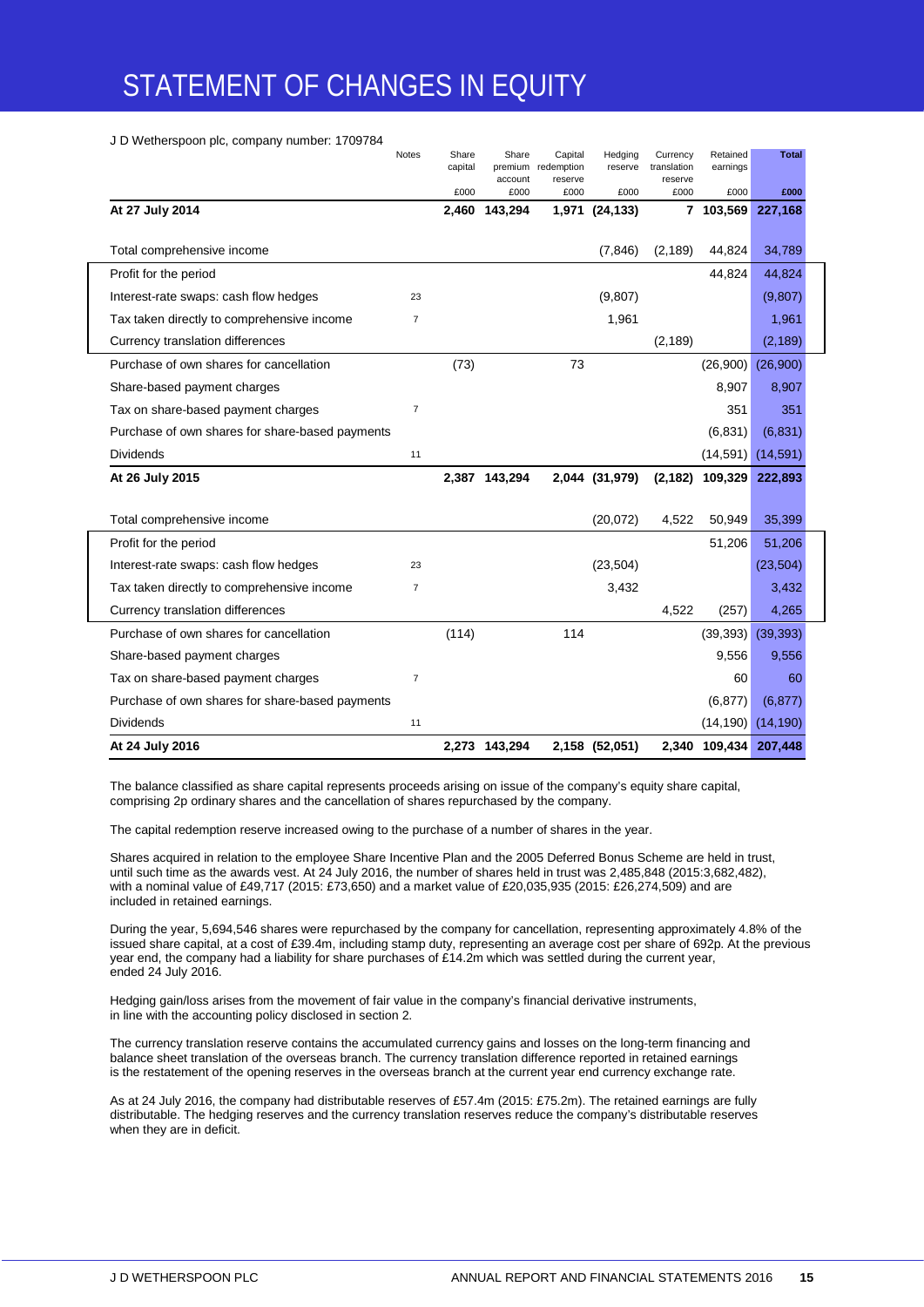#### **1. Revenue**

Revenue disclosed in the income statement is analysed as follows:

|                                                          | 52 weeks  | 52 weeks  |
|----------------------------------------------------------|-----------|-----------|
|                                                          | ended     | ended     |
|                                                          | 24 July   | 26 July   |
|                                                          | 2016      | 2015      |
|                                                          | £000      | £000      |
| Sales of food, beverages, hotel rooms and machine income | 1,595,197 | 1,513,923 |

#### **2. Operating profit – analysis of costs by nature**

This is stated after charging/(crediting):

|                                                         | 52 weeks          | 52 weeks             |
|---------------------------------------------------------|-------------------|----------------------|
|                                                         | ended<br>24 July  | ended<br>26 July     |
|                                                         | 2016              | 2015                 |
|                                                         | £000              | £000                 |
| Concession rental payments                              | 21,971            | 19,300               |
| Minimum operating lease payments                        | 51,260            | 52,658               |
| Repairs and maintenance                                 | 54,924            | 53,354               |
| Net rent receivable                                     | (1, 496)          | (1, 334)             |
| Share-based payments (note 5)                           | 9,556             | 8,907                |
| Depreciation of property, plant and equipment (note 12) | 65,297            | 61,458               |
| Amortisation of intangible assets (note 13)             | 5,949             | 4.775                |
| Depreciation of investment properties (note 14)         | 62                | 62                   |
| Amortisation of other non-current assets (note 15)      | 904               | 373                  |
| Auditors' remuneration                                  | 52 weeks          | 52 weeks             |
|                                                         | ended             | ended                |
|                                                         | 24 July<br>2016   | 26 July<br>2015      |
|                                                         | £000              | £000                 |
| Fees payable for the audit of the financial statements  | 186               | 177                  |
| Fees payable for other services:                        |                   |                      |
| – assurance services                                    | 31                | 30                   |
| - non-audit services                                    |                   | 13                   |
| <b>Total auditors' fees</b>                             | 217               | 220                  |
|                                                         |                   |                      |
| Analysis of continuing operations                       | 52 weeks<br>ended | 52 weeks<br>ended    |
|                                                         | 24 July           | 26 July              |
|                                                         | 2016<br>£000      | 2015                 |
| Revenue                                                 | 1,595,197         | £000<br>1,513,923    |
| Cost of sales                                           | (1,432,400)       | (1, 347, 361)        |
|                                                         | 162,797           | 166,562              |
| Gross profit<br>Administration costs                    | (53,070)          |                      |
|                                                         | 109,727           | (54, 054)<br>112,508 |
| Operating profit before exceptional items               |                   |                      |
| Exceptional items (note 4)                              |                   | (6,013)              |
| Operating profit after exceptional items                | 109,727           | 106,495              |

Included within cost of sales is £596.3m (2015: £578.0m) related to cost of inventory recognised as expense.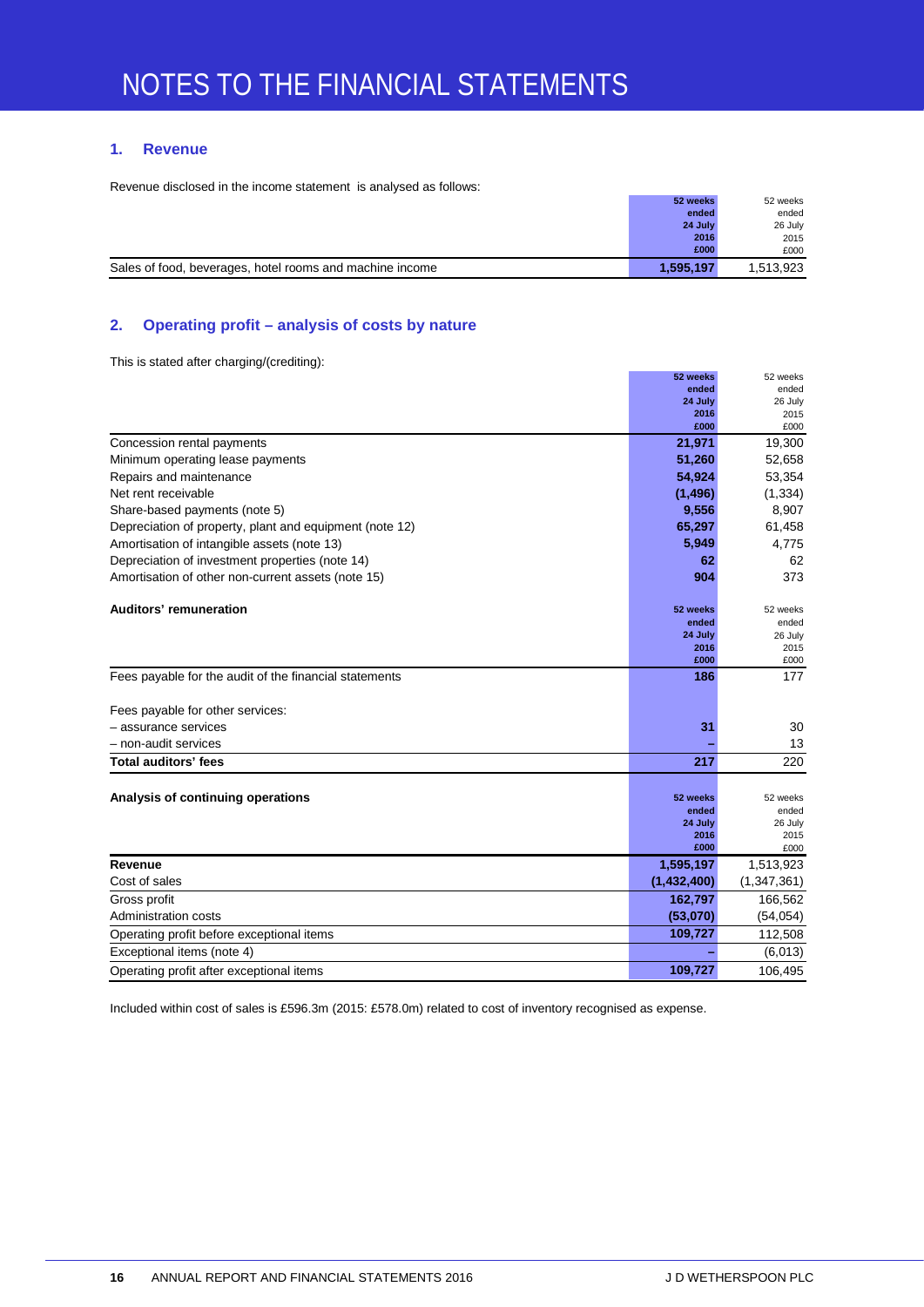#### **3. Property (gains)/losses**

|                                         | 52 weeks      | 52 weeks           | 52 weeks    | 52 weeks    | 52 weeks    | 52 weeks    |
|-----------------------------------------|---------------|--------------------|-------------|-------------|-------------|-------------|
|                                         | ended         | ended              | ended       | ended       | ended       | ended       |
|                                         | 24 July       | 24 July            | 24 July     | 26 July     | 26 July     | 26 July     |
|                                         | 2016          | 2016               | 2016        | 2015        | 2015        | 2015        |
|                                         | <b>Before</b> | <b>Exceptional</b> | After       | Before      | Exceptional | After       |
|                                         | exceptional   | <b>items</b>       | exceptional | exceptional | items       | exceptional |
|                                         | items         | (note 4)           | items       | items       | (note 4)    | items       |
|                                         | £000          | £000               | £000        | £000        | £000        | £000        |
| (Gain)/loss on disposal of fixed assets | (4,866)       | 7,328              | 2,462       | 694         |             | 694         |
| Additional costs of disposal            | 63            | 1,149              | 1,212       |             |             |             |
| Impairment of property (note 12)        |               | 4,809              | 4,809       |             | 10.705      | 10,705      |
| Impairment of intangibles (note 13)     |               | 239                | 239         |             |             |             |
| Impairment of other assets (note 15)    |               | 491                | 491         |             | 490         | 490         |
| Onerous lease provision (note 22)       |               | 545                | 545         |             | 1.858       | 1,858       |
| Other property gains and losses         | (532)         |                    | (532)       |             |             |             |
| Total property (gains)/losses           | (5, 335)      | 14,561             | 9,226       | 694         | 13.053      | 13,747      |

Please refer to note 4 for further details on exceptional items.

#### **4. Exceptional items**

|                                                       | 52 weeks        | 52 weeks        |
|-------------------------------------------------------|-----------------|-----------------|
|                                                       | ended           | ended           |
|                                                       | 24 July<br>2016 | 26 July<br>2015 |
|                                                       | £000            | £000            |
| <b>Operating exceptional items</b>                    |                 |                 |
| Inventory valuation                                   |                 | 5,231           |
| Restructuring costs                                   |                 | 782             |
| <b>Total operating exceptional items</b>              |                 | 6,013           |
| <b>Exceptional property losses</b>                    |                 |                 |
|                                                       |                 |                 |
| Disposal programme                                    |                 |                 |
| Loss on disposal of pubs                              | 8,477           |                 |
| Impairment of assets held for sale                    | 598             |                 |
| Impairment property plant and equipment - closed pubs | 2,287           |                 |
| Impairment of other non-current assets - closed pubs  | 491             |                 |
| Onerous lease reversal - sold pubs                    | (427)           |                 |
| Onerous lease provision - closed pubs                 | 944             |                 |
|                                                       | 12,370          |                 |
| Other property losses                                 |                 |                 |
| Onerous lease reversal                                | (949)           | (841)           |
| Onerous lease provision                               | 977             | 2.699           |
| Impairment of property, plant and equipment           | 1,924           | 11,195          |
| Impairment of intangible assets                       | 239             |                 |
|                                                       | 2,191           | 13,053          |
| Total pre-tax exceptional items                       | 14,561          | 19,066          |
|                                                       |                 |                 |
| <b>Exceptional tax</b>                                |                 |                 |
| Exceptional tax items                                 | (8, 363)        | (4,809)         |
| Tax effect on exceptional items                       | (483)           | (1,626)         |
| Total exceptional tax (note 7)                        | (8, 846)        | (6, 435)        |
|                                                       |                 |                 |
| <b>Total exceptional items</b>                        | 5,715           | 12,631          |

#### **Disposal programme**

The company has offered a number of its sites for sale. At the year end, 29 sites had been sold, three were classified as held for sale and an additional nine sites have been closed as part of the disposal programme.

In the table above, the costs classified as loss on disposal are the loss on sold sites and associated costs to sale.

The costs classified above as impairment of assets held for sale, relate to the write-down of assets to their assessed recoverable amount for any pubs which the company has committed to selling. It is the view of management that the company is committed to selling when a contract for sale has been exchanged.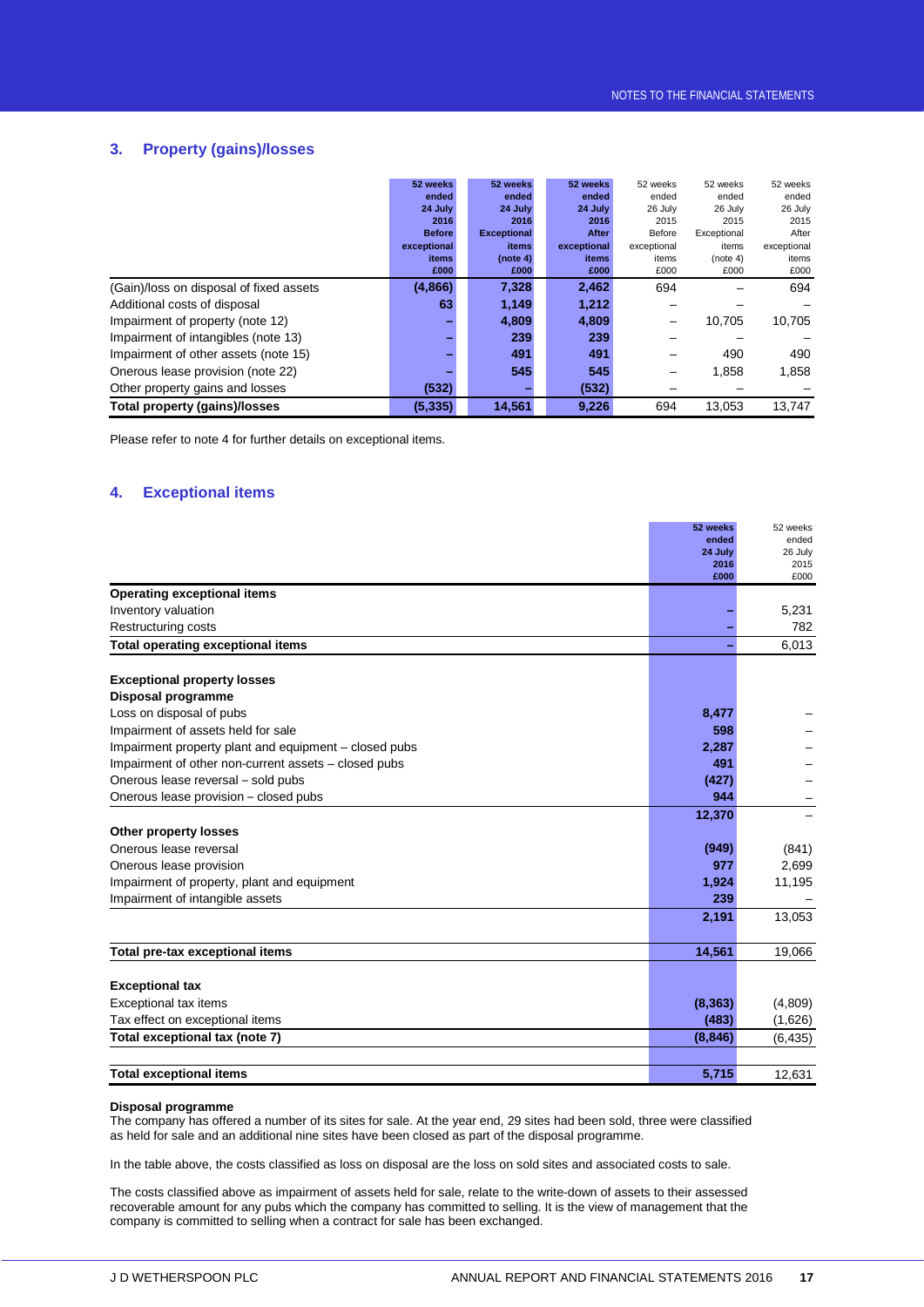#### **4. Exceptional items (continued)**

Further impairment of £2,788,000 (2015: £Nil) has been recognised for nine pubs which have been closed and made available for sale as part of the disposal programme.

Onerous lease provision relates to sites which have been closed and made available for sale. A provision has been raised to cover the rental costs for the estimated period required to dispose of the sites.

#### **Other property losses**

The onerous lease provision relates to pubs for which future trading profits, or income from subleases, are not expected to cover the rent. The provision takes several factors into account, including the expected future profitability of the pub and also the amount estimated as payable on surrender of the lease, where this is a likely outcome. In the year, £28,000 (2015: £1,858,000) was charged net in respect of onerous leases.

Property impairment relates to the situation in which, owing to poor trading performance, pubs are unlikely to generate sufficient cash in the future to justify their current book value. In the year, an exceptional charge of £1,924,000 (2015: £11,195,000) was incurred in respect of the impairment of property, plant and equipment, as required under IAS 36. This comprises an impairment charge of £2,274,000 (2015: £12,383,000), offset by impairment reversals of £350,000 (2015: £1,188,000). The impairment of intangible assets relates to the write-off of redundant IT assets.

All exceptional items listed above generated a net cash inflow of £13,959,000 (2015: outflow of £782,000).

#### **5. Employee benefits expenses**

|                                                               | 52 weeks | 52 weeks |
|---------------------------------------------------------------|----------|----------|
|                                                               | ended    | ended    |
|                                                               | 24 July  | 26 July  |
|                                                               | 2016     | 2015     |
|                                                               | £000     | £000     |
| Wages and salaries                                            | 454,955  | 406,821  |
| Social Security costs                                         | 27,766   | 25,291   |
| Other pension costs                                           | 3,718    | 3,500    |
| Share-based payments                                          | 9,556    | 8,907    |
|                                                               | 495,995  | 444,519  |
|                                                               |          |          |
| Directors' emoluments                                         | 2016     | 2015     |
|                                                               | £000     | £000     |
| Aggregate emoluments                                          | 1,651    | 1,450    |
| Aggregate amount receivable under long-term incentive schemes | 393      | 971      |
| Company contributions to money purchase pension scheme        | 80       | 97       |
|                                                               | 2,124    | 2,518    |

For further details of directors' emoluments, please see the directors' remuneration report on pages 55 to 63.

The totals below relate to the monthly average number of employees during the year, not the total number of employees at the end of the year (including directors on a service contract).

|                              | 2016<br><b>Number</b> | 2015<br>Number |
|------------------------------|-----------------------|----------------|
| <b>Full-time equivalents</b> |                       |                |
| Managerial/administration    | 4,274                 | 4,233          |
| Hourly paid staff            | 18,774                | 17,885         |
|                              | 23,048                | 22,118         |
|                              |                       |                |
|                              | 2016                  | 2015           |
|                              | <b>Number</b>         | Number         |
| <b>Total employees</b>       |                       |                |
| Managerial/administration    | 4,719                 | 4,690          |
| Hourly paid staff            | 31,959                | 30,041         |
|                              | 36,678                | 34,731         |

For details of the Share Incentive Plan and the 2005 Deferred Bonus Scheme, refer to the directors' remuneration report on pages 55 to 63.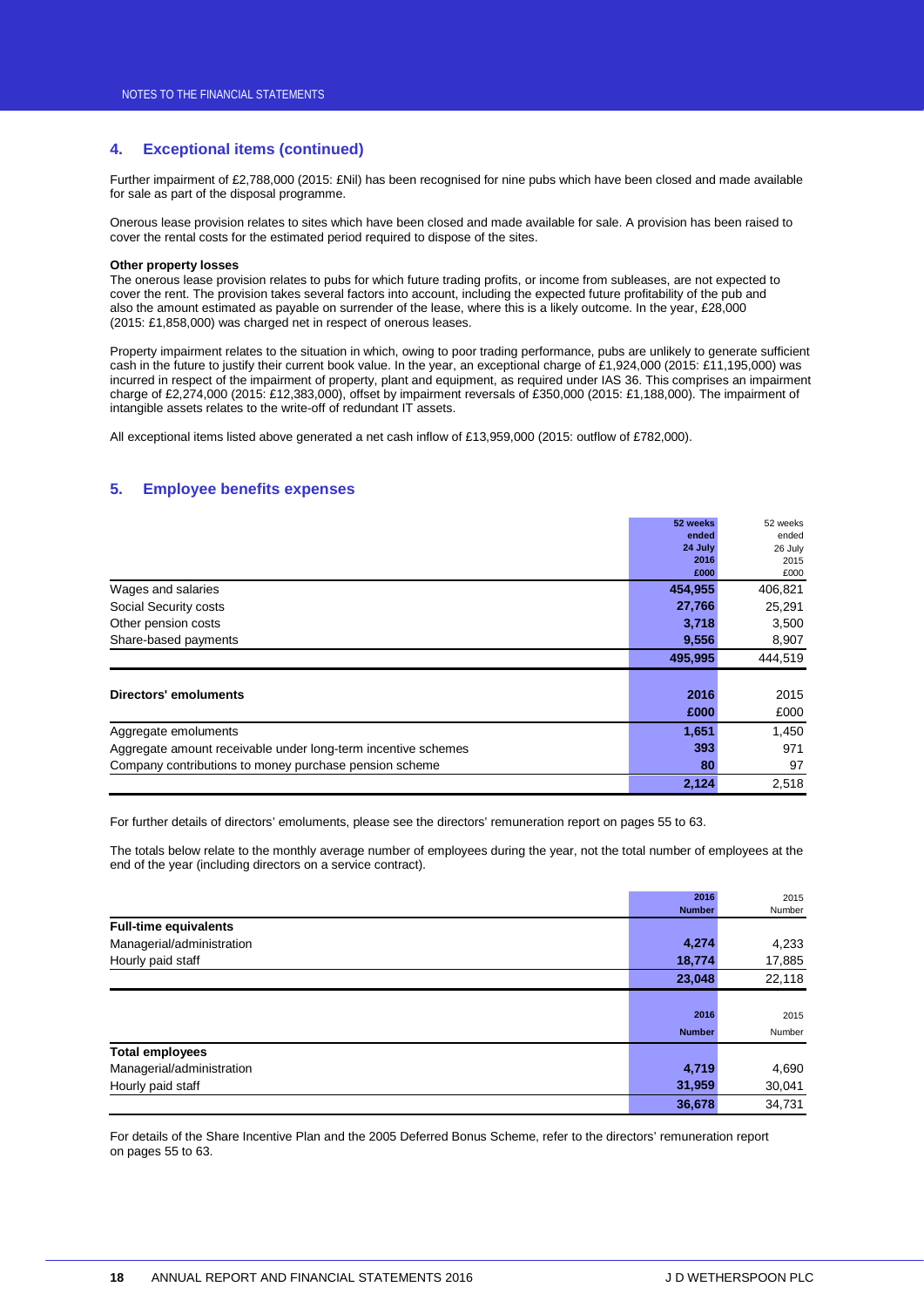#### **5. Employee benefits expenses (continued)**

The shares awarded as part of the above schemes are based on the cash value of the bonuses at the date of the awards. These awards vest over three years – with their cost spread equally over their three-year life. The share-based payment charge above represents the annual cost of bonuses awarded over the past three years. All awards are settled in equity.

The company operates two share-based compensation plans. In both schemes, the fair values of the shares granted are determined by reference to the share price at the date of the award. The shares vest at a £Nil exercise price – and there are no market-based conditions to the shares which affect their ability to vest. 2,099,842 shares were awarded during the year (2015: 1,439,218), with an average price per share of 708.40p (2015: 775.13p).

#### **6. Finance income and costs**

|                                                      | 52 weeks        | 52 weeks        |
|------------------------------------------------------|-----------------|-----------------|
|                                                      | ended           | ended           |
|                                                      | 24 July<br>2016 | 26 July<br>2015 |
|                                                      | £000            | £000            |
| <b>Finance costs</b>                                 |                 |                 |
| Interest payable on bank loans and overdrafts        | 18,893          | 17,202          |
| Amortisation of bank loan issue costs                | 3,595           | 2,942           |
| Interest payable on swaps                            | 12,039          | 13,812          |
| Interest payable on obligations under finance leases | 41              | 240             |
| <b>Total finance costs</b>                           | 34,568          | 34,196          |
|                                                      |                 |                 |
| <b>Finance income</b>                                |                 |                 |
| Bank interest receivable                             | (116)           | (180)           |
| <b>Total finance income</b>                          | (116)           | (180)           |
|                                                      |                 |                 |
| <b>Net finance costs</b>                             | 34,452          | 34,016          |

Further details are provided in note 23.

The net finance costs during the year increased from £34.0m to £34.5m. The finance costs in the income statement were covered 3.3 times (2015: 3.3 times) by earnings before interest and tax, before exceptional items.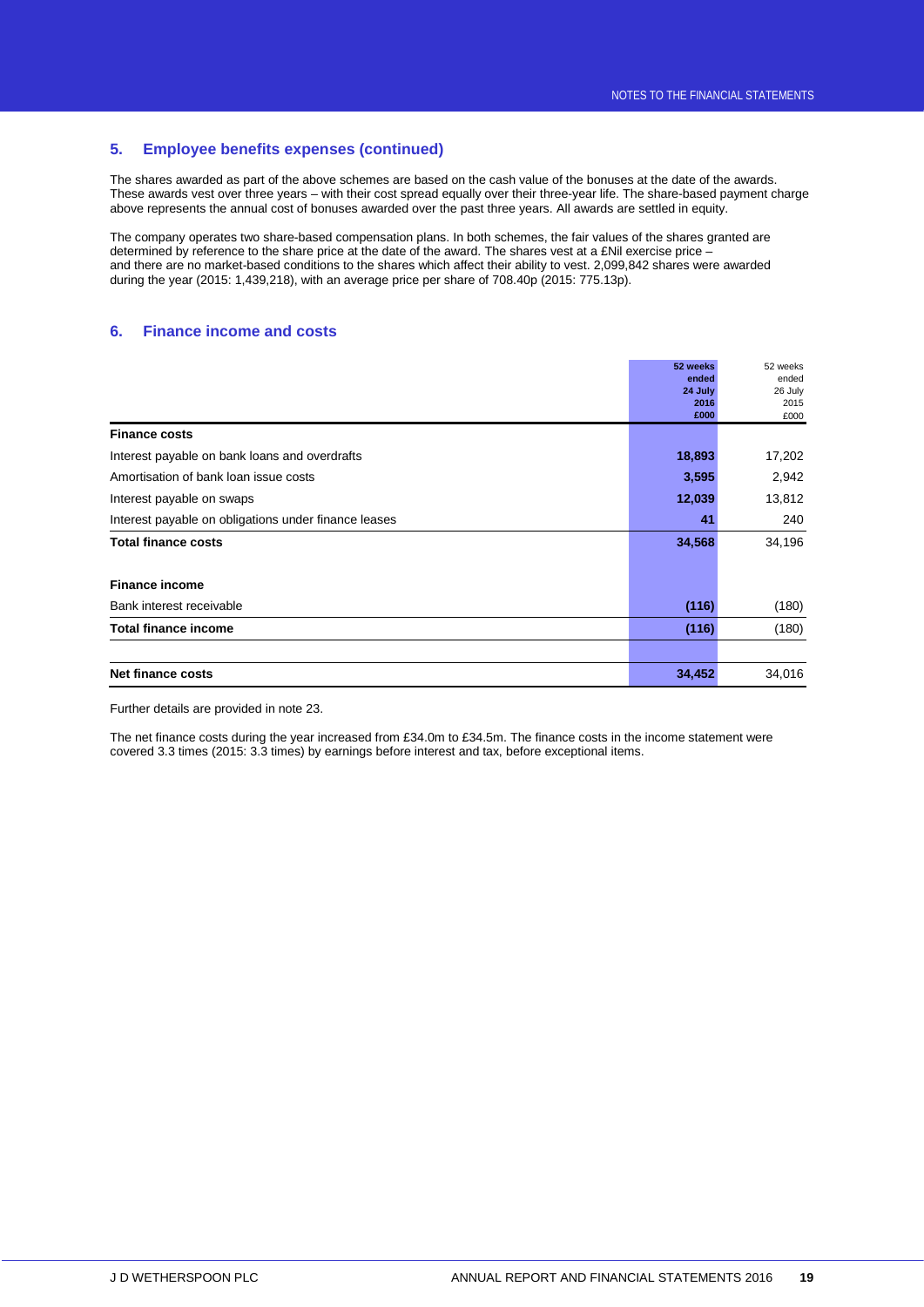#### **7. Income tax expense**

#### **(a) Tax on profit on ordinary activities**

The standard rate of corporation tax in the UK changed from 21.0% to 20.0%, with effect from 1 April 2015. Accordingly, the company's profits for this accounting period are taxed at an average rate of 20.0% (2015: 20.7%).

|                                 | 52 weeks      | 52 weeks           | 52 weeks     | 52 weeks     | 52 weeks     | 52 weeks     |
|---------------------------------|---------------|--------------------|--------------|--------------|--------------|--------------|
|                                 | ended         | ended              | ended        | ended        | ended        | ended        |
|                                 | 24 July 2016  | 24 July 2016       | 24 July 2016 | 26 July 2015 | 26 July 2015 | 26 July 2015 |
|                                 | <b>Before</b> | <b>Exceptional</b> | After        | Before       | Exceptional  | After        |
|                                 | exceptional   | items              | exceptional  | exceptional  | items        | exceptional  |
|                                 | items         | (note 4)           | <b>items</b> | items        | (note 4)     | items        |
|                                 | £000          | £000               | £000         | £000         | £000         | £000         |
| Taken through income statement  |               |                    |              |              |              |              |
| Current income tax:             |               |                    |              |              |              |              |
| Current income tax charge       | 19,382        | (75)               | 19,307       | 19,885       | (1,626)      | 18,259       |
| Previous period adjustment      | (1,035)       |                    | (1,035)      | 1,659        |              | 1,659        |
| Total current income tax        | 18,347        | (75)               | 18,272       | 21,544       | (1,626)      | 19,918       |
| Deferred tax:                   |               |                    |              |              |              |              |
| Temporary differences           | 4,205         | (408)              | 3,797        | 113          |              | 113          |
| Previous period adjustment      | 1,137         |                    | 1,137        | (1, 314)     | (4,809)      | (6, 123)     |
| Impact of change in UK tax rate |               | (8, 363)           | (8, 363)     |              |              |              |
| Total deferred tax              | 5,342         | (8,771)            | (3, 429)     | (1,201)      | (4,809)      | (6,010)      |
|                                 |               |                    |              |              |              |              |
| Tax charge/(credit)             | 23.689        | (8, 846)           | 14,843       | 20.343       | (6, 435)     | 13.908       |

|                            | 52 weeks      | 52 weeks           | 52 weeks     | 52 weeks     | 52 weeks     | 52 weeks     |
|----------------------------|---------------|--------------------|--------------|--------------|--------------|--------------|
|                            | ended         | ended              | ended        | ended        | ended        | ended        |
|                            | 24 July 2016  | 24 July 2016       | 24 July 2016 | 26 July 2015 | 26 July 2015 | 26 July 2015 |
|                            | <b>Before</b> | <b>Exceptional</b> | After        | Before       | Exceptional  | After        |
|                            | exceptional   | items              | exceptional  | exceptional  | items        | exceptional  |
|                            | items         | (note 4)           | items        | items        | (note 4)     | items        |
|                            | £000          | £000               | £000         | £000         | £000         | £000         |
| Taken through equity       |               |                    |              |              |              |              |
| Tax on share-based payment |               |                    |              |              |              |              |
| Current tax                | (159)         |                    | (159)        | (446)        |              | (446)        |
| Deferred tax               | 99            |                    | 99           | 95           |              | 95           |
| Tax charge/(credit)        | (60)          |                    | (60)         | (351)        |              | (351)        |

|                                    | 52 weeks      | 52 weeks           | 52 weeks     | 52 weeks     | 52 weeks     | 52 weeks     |
|------------------------------------|---------------|--------------------|--------------|--------------|--------------|--------------|
|                                    |               |                    |              |              |              |              |
|                                    | ended         | ended              | ended        | ended        | ended        | ended        |
|                                    | 24 July 2016  | 24 July 2016       | 24 July 2016 | 26 July 2015 | 26 July 2015 | 26 July 2015 |
|                                    | <b>Before</b> | <b>Exceptional</b> | After        | Before       | Exceptional  | After        |
|                                    | exceptional   | <b>items</b>       | exceptional  | exceptional  | items        | exceptional  |
|                                    | items         | (note 4)           | items        | items        | (note 4)     | items        |
|                                    | £000          | £000               | £000         | £000         | £000         | £000         |
| Taken through comprehensive income |               |                    |              |              |              |              |
| Deferred tax charge on swaps       | (4,701)       |                    | (4,701)      | (1,961)      | -            | (1,961)      |
| Impact of change in UK tax rate    | 1,269         |                    | 1,269        |              |              |              |
| Tax charge/(credit)                | (3, 432)      |                    | (3, 432)     | (1,961)      | —            | (1,961)      |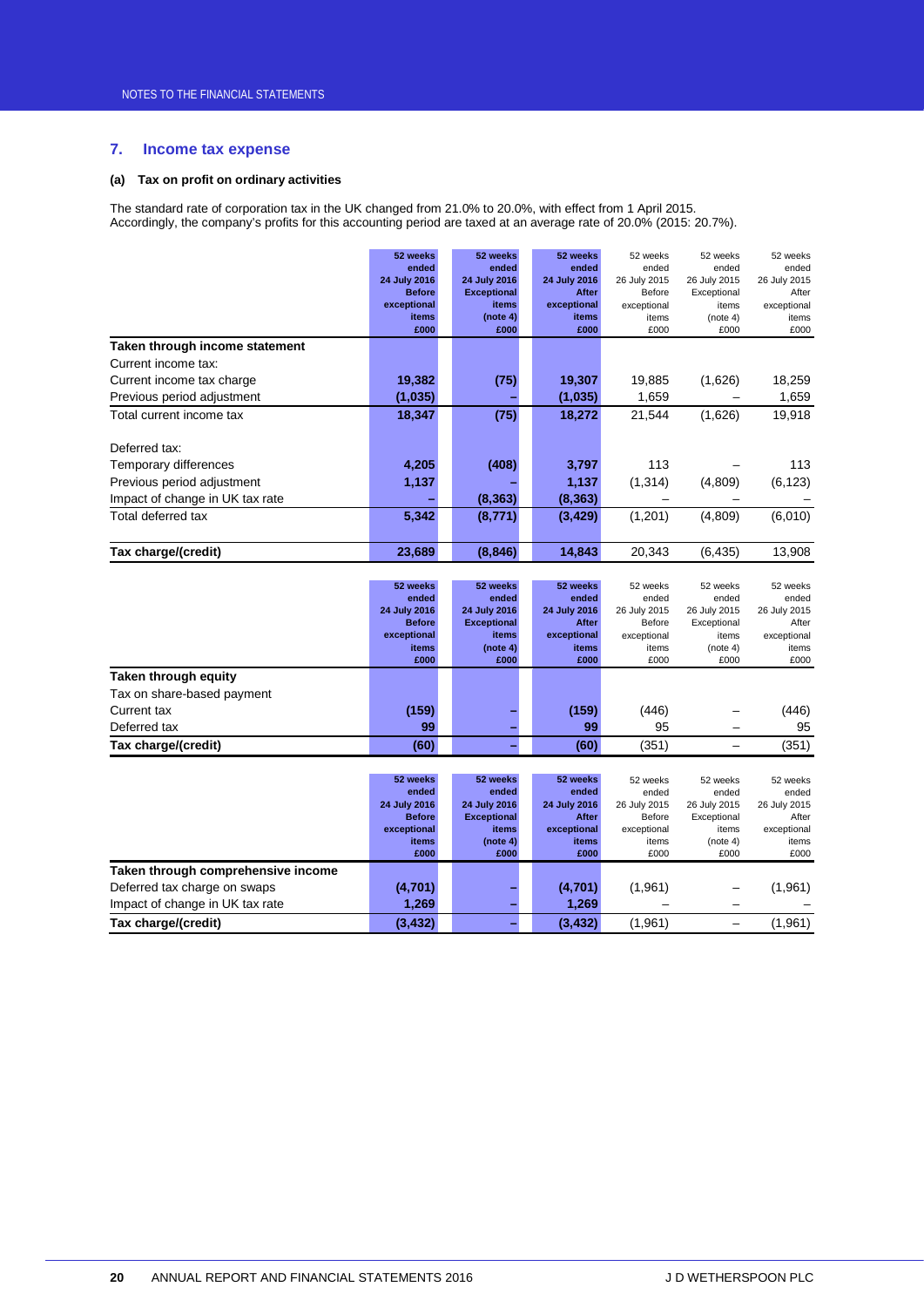#### **7. Income tax expense (continued)**

#### **(b) Reconciliation of the total tax charge**

The tax expense after exceptional items in the income statement for the year is higher (2015: higher) than the standard rate of corporation tax in the UK of 20.0% (2015: 20.7%), owing largely to less expenditure qualifying for capital allowances. On 18 November 2015, the UK corporate tax rate of 18% for 1 April 2020 onwards was substantively enacted. As a result, the deferred tax liability (which predominantly unwinds in periods on or after 1 April 2020) has been remeasured from 20% to 18%. This has resulted in a one-off credit of £8,363,000. The differences are reconciled below:

|                                                            | 52 weeks      | 52 weeks    | 52 weeks    | 52 weeks    |
|------------------------------------------------------------|---------------|-------------|-------------|-------------|
|                                                            | ended         | ended       | ended       | ended       |
|                                                            | 24 Jul 2016   | 24 Jul 2016 | 26 Jul 2015 | 26 Jul 2015 |
|                                                            | <b>Before</b> | After       | Before      | After       |
|                                                            | exceptional   | exceptional | exceptional | exceptional |
|                                                            | items         | items       | items       | items       |
|                                                            | £000          | £000        | £000        | £000        |
| Profit before income tax                                   | 80,610        | 66,049      | 77,798      | 58,732      |
|                                                            |               |             |             |             |
| Profit multiplied by the UK standard rate of               | 16,122        | 13,210      | 16,078      | 12,138      |
| corporation tax of 20.0% (2015: 20.7%)                     |               |             |             |             |
| Abortive acquisition costs and disposals                   | 123           | 123         | 163         | 163         |
| Other disallowables                                        | 215           | 1,197       | 155         | 2,469       |
| Other allowable deductions                                 | (112)         | (112)       | (33)        | (33)        |
| Non-qualifying depreciation                                | 6,081         | 7,528       | 3,577       | 3,577       |
| Deduction for shares and SIPs                              | 470           | 470         | 29          | 29          |
| Remeasurement of other balance sheet items                 |               |             | (342)       | (342)       |
| Unrecognised losses in overseas companies                  | 688           | 688         | 302         | 302         |
| Adjustment in respect of change in tax rate – current year |               | (8, 363)    | 69          | 69          |
| Previous year adjustment – current tax                     | (1,035)       | (1,035)     | 1,659       | 1,659       |
| Previous year adjustment – deferred tax                    | 1,137         | 1,137       | (1, 314)    | (6, 123)    |
| Total tax expense reported in the income statement         | 23,689        | 14,843      | 20,343      | 13,908      |

#### **(c) Deferred tax**

The deferred tax in the balance sheet is as follows:

The Finance Bill 2015 included legislation to reduce the main rate of corporation tax to 19% for the financial years beginning 1 April 2017, 1 April 2018 and 1 April 2019 – and to 18% for the financial year beginning 1 April 2020. These changes have been substantively enacted at the balance sheet date and consequently are included in these financial statements. The effect of these changes is to reduce the net deferred tax liability by £8,363,000.

| temporary<br>differences<br>£000 | £000    |
|----------------------------------|---------|
|                                  |         |
|                                  |         |
|                                  |         |
| 1.928                            | 80,023  |
|                                  | 1.082   |
| 1.718                            | 4.715   |
| (365)                            | (8,582) |
| 3.281                            | 77.238  |
|                                  |         |

| Deferred tax assets                                      | Share    | Capital | Interest-rate | <b>Total</b> |
|----------------------------------------------------------|----------|---------|---------------|--------------|
|                                                          | based    | losses  | swaps         |              |
|                                                          | payments | carried |               |              |
|                                                          |          | forward |               |              |
|                                                          | £000     | £000    | £000          | £000         |
| At 26 July 2015                                          | 999      | 1.253   | 7,994         | 10,246       |
| Previous year movement posted to the income statement    |          | (55)    |               | (55)         |
| Movement during year posted to the income statement      | 271      | 647     |               | 918          |
| Impact of tax rate change posted to the income statement | (34)     | (185)   |               | (219)        |
| Movement during year posted to comprehensive income      |          |         | 4.701         | 4.701        |
| Impact of tax rate change posted to comprehensive income |          |         | (1,269)       | (1,269)      |
| Movement during year posted to equity                    | (99)     |         |               | (99)         |
| At 24 July 2016                                          | 1,137    | 1.660   | 11,426        | 14.223       |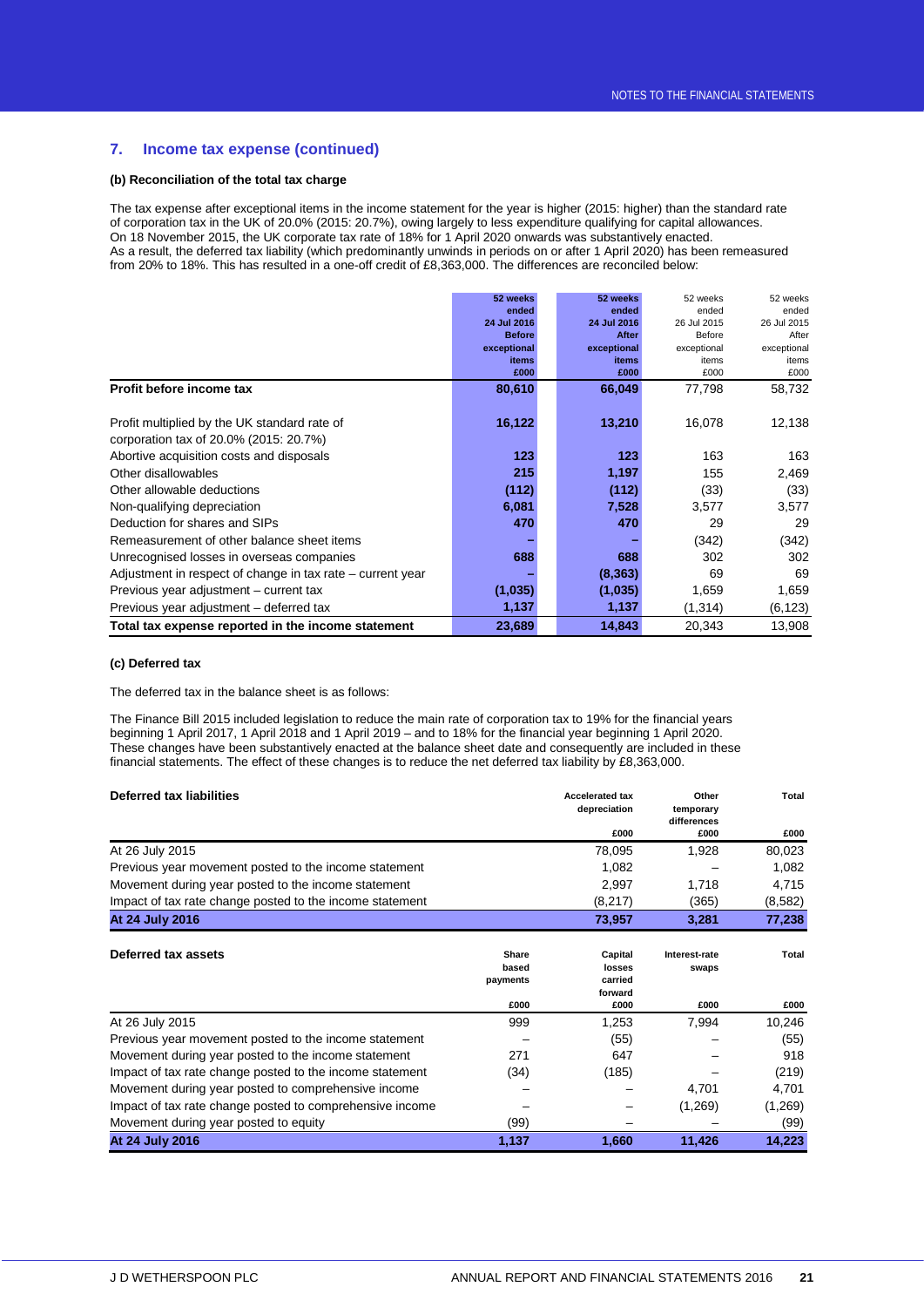#### **7. Income tax expense (continued)**

Deferred tax assets and liabilities have been offset as follows:

|                                         | 2016    | 2015     |
|-----------------------------------------|---------|----------|
|                                         | £000    | £000     |
| Deferred tax liabilities                | 77,238  | 80,023   |
| Offset against deferred tax assets      | (2,797) | (2, 252) |
| <b>Deferred tax liabilities</b>         | 74.441  | 77,771   |
|                                         |         |          |
| Deferred tax assets                     | 14.223  | 10.246   |
| Offset against deferred tax liabilities | (2,797) | (2, 252) |
| Deferred tax asset                      | 11.426  | 7.994    |

As at 24 July 2016, there are potential deferred tax assets of £200,000 (2015: £170,000); these are not being recognised, owing to insufficient certainty of recovery. This comprises a deferred tax asset of £800,000, relating to losses (2015: £180,000), less a deferred tax liability of £600,000, relating to accelerated capital allowances (2015: £10,000).

#### **8. Earnings and free cash flow per share**

Earnings per share are based on the weighted average number of shares in issue of 117,898,893 (2015: 122,269,948), including those held in trust in respect of employee share schemes. Earnings per share, calculated on this basis, are usually referred to as 'diluted', since all of the shares in issue are included.

Accounting standards refer to 'basic earnings' per share – these exclude those shares held in trust in respect of employee share schemes.

| Weighted average number of shares         |             | 52 weeks                |
|-------------------------------------------|-------------|-------------------------|
|                                           | ended       | ended                   |
|                                           | 24 July     | 26 July                 |
|                                           | 2016        | 2015                    |
| Shares in issue (used for diluted EPS)    |             | 117,898,893 122,269,948 |
| Shares held in trust                      | (2,854,697) | (4,063,604)             |
| Shares in issue less shares held in trust |             | 115,044,196 118,206,344 |

The weighted average number of shares held in trust for employee share schemes has been adjusted to exclude those shares which have vested yet remain in trust.

#### **Earnings per share**

| 52 weeks ended 24 July 2016                   | Profit<br>£000 | <b>Basic EPS</b><br>pence per<br>ordinary<br>share | <b>Diluted EPS</b><br>pence per<br>ordinary<br>share |
|-----------------------------------------------|----------------|----------------------------------------------------|------------------------------------------------------|
| Earnings (profit after tax)                   | 51,206         | 44.5                                               | 43.4                                                 |
| Exclude effect of exceptional items after tax | 5.715          | 5.0                                                | 4.9                                                  |
| Earnings before exceptional items             | 56.921         | 49.5                                               | 48.3                                                 |
| Exclude effect of property gains/(losses)     | (5,335)        | (4.7)                                              | (4.5)                                                |
| Underlying earnings before exceptional items  | 51,586         | 44.8                                               | 43.8                                                 |

| 52 weeks ended 26 July 2015                   | Profit | Basic EPS<br>pence per<br>ordinary | <b>Diluted EPS</b><br>pence per<br>ordinary |
|-----------------------------------------------|--------|------------------------------------|---------------------------------------------|
|                                               | £000   | share                              | share                                       |
| Earnings (profit after tax)                   | 44.824 | 37.9                               | 36.7                                        |
| Exclude effect of exceptional items after tax | 12.631 | 10.7                               | 10.3                                        |
| Earnings before exceptional items             | 57.455 | 48.6                               | 47.0                                        |
| Exclude effect of property gains/(losses)     | 694    | 0.6                                | 0.6                                         |
| Underlying earnings before exceptional items  | 58.149 | 49.2                               | 47.6                                        |

The diluted earnings per share before exceptional items have increased by 2.8% (2015: maintained).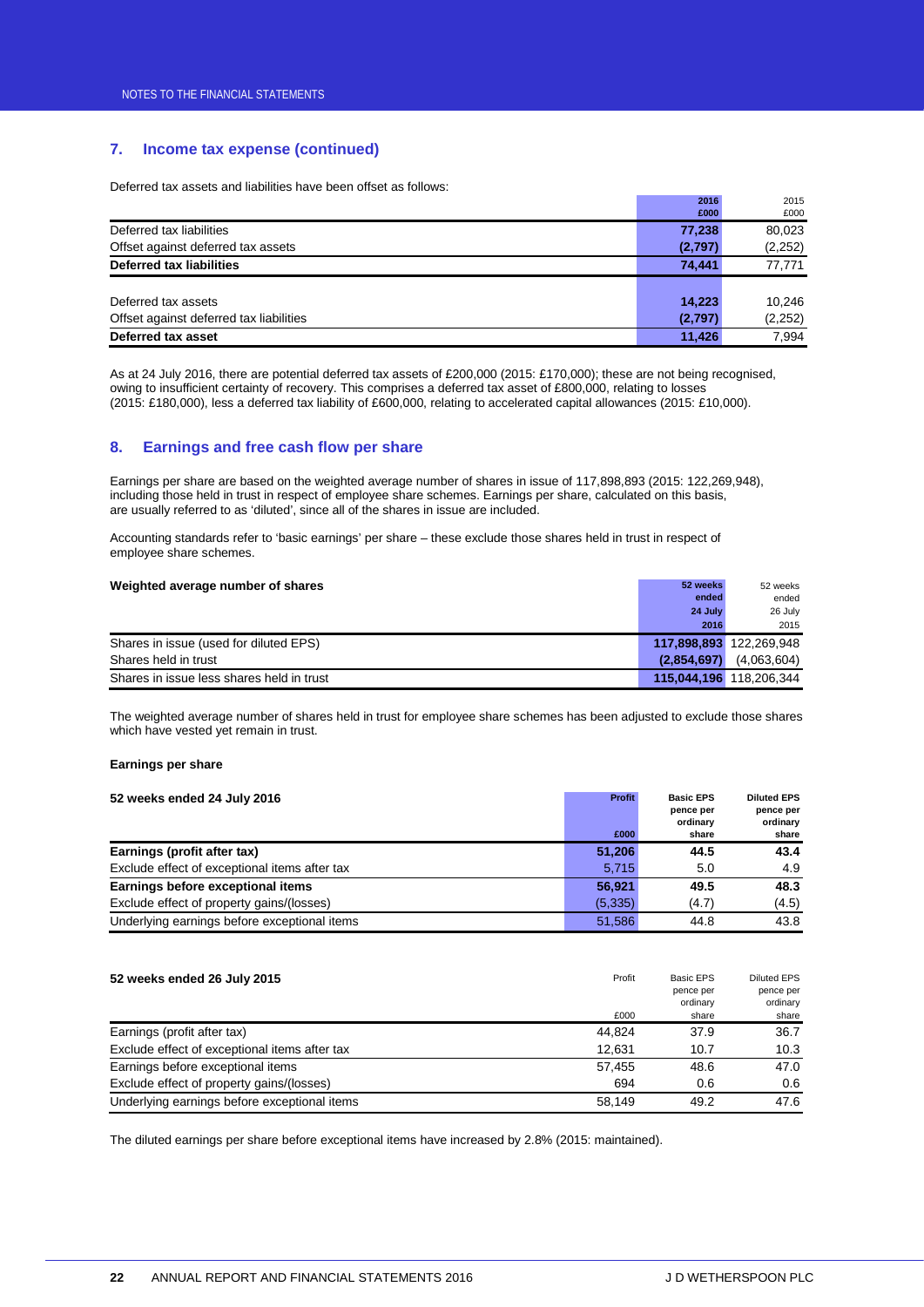#### **8. Earnings and free cash flow per share (continued)**

#### **Free cash flow per share**

The calculation of free cash flow per share is based on the net cash generated by business activities and available for investment in new pub developments and extensions to current pubs, after funding interest, corporation tax, all other reinvestment in pubs open at the start of the period and the purchase of own shares under the employee Share Incentive Plan ('free cash flow'). It is calculated before taking account of proceeds from property disposals, inflows and outflows of financing from outside sources and dividend payments and is based on the weighted average number of shares in issue, including those held in trust in respect of the employee share schemes.

|                            | Free cash | Basic free | <b>Diluted free</b> |
|----------------------------|-----------|------------|---------------------|
|                            | flow      | cash flow  | cash flow           |
|                            |           | pence per  | pence per           |
|                            |           | ordinary   | ordinary            |
|                            | £000      | share      | share               |
| 52 week ended 24 July 2016 | 90.485    | 78.7       | 76.7                |
| 52 week ended 26 July 2015 | 109.778   | 92.9       | 89.8                |

#### **Owners' earnings per share**

Owners' earnings measure the earning attributable to shareholders from current activities adjusted for significant non-cash items and one-off items. Owners' earnings are calculated as profit before tax, exceptional items, depreciation and amortisation and property gain and losses less reinvestment in current properties and cash tax. Cash tax is defined as the current year current tax charge.

| 52 weeks ended 24 July 2016                                        | Owner's<br>earnings | <b>Basic</b><br>owner's<br>earnings<br>pence per<br>ordinary | Diluted<br>owner's<br>earnings<br>pence per<br>ordinary |
|--------------------------------------------------------------------|---------------------|--------------------------------------------------------------|---------------------------------------------------------|
|                                                                    | £000                | share                                                        | share                                                   |
| Profit before tax and exceptional items (income statement)         | 80,610              | 70.1                                                         | 68.4                                                    |
| Exclude depreciation and amortisation (note 2)                     | 72.212              | 62.8                                                         | 61.2                                                    |
| Less cash reinvestment in current properties (cash flow statement) | (33, 511)           | (29.1)                                                       | (28.4)                                                  |
| Exclude property gains and losses (note 3)                         | (5, 335)            | (4.8)                                                        | (4.6)                                                   |
| Less cash tax (note 7)                                             | (19,382)            | (16.8)                                                       | (16.4)                                                  |
| Owners' earnings                                                   | 94.594              | 82.2                                                         | 80.2                                                    |

| 52 weeks ended 26 July 2015                                        | Owner's<br>earnings<br>£000 | Basic<br>owner's earnings<br>pence per<br>ordinary<br>share | Diluted<br>owner's earnings<br>pence per<br>ordinary<br>share |
|--------------------------------------------------------------------|-----------------------------|-------------------------------------------------------------|---------------------------------------------------------------|
| Profit before tax and exceptional items (income statement)         | 77,798                      | 65.8                                                        | 63.6                                                          |
| Exclude depreciation and amortisation (note 2)                     | 66.668                      | 56.4                                                        | 54.5                                                          |
| Less cash reinvestment in current properties (cash flow statement) | (44, 753)                   | (37.9)                                                      | (36.6)                                                        |
| Exclude property gains and losses (note 3)                         | 694                         | 0.6                                                         | 0.6                                                           |
| Adjust for new-build reclassification                              | 601                         | 0.5                                                         | 0.5                                                           |
| Less cash tax (note 7)                                             | (19, 885)                   | (16.8)                                                      | (16.3)                                                        |
| Owners' earnings                                                   | 81.123                      | 68.6                                                        | 66.3                                                          |

The diluted owners' earnings per share increased by 20.9% (2015: increased by 43.8%). The increase is calculated using figures to two decimal places.

Reinvestment in current properties is taken directly from the cash flow statement. New-build reclassification represents spend on pub extension incurred as part of reinvestment works.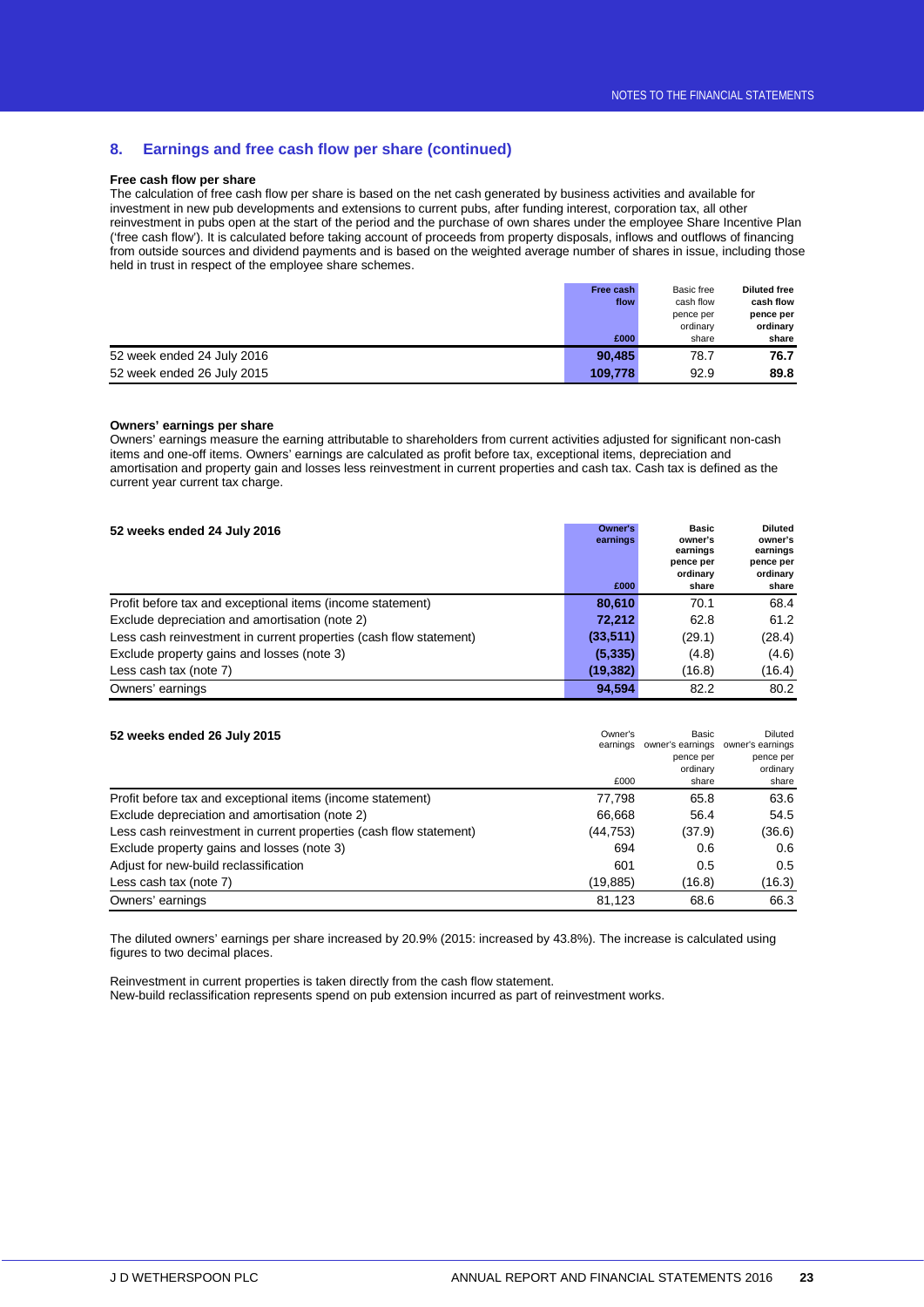#### **8. Earnings and free cash flow per share (continued)**

#### **Operating profit per share**

| 52 weeks ended 24 July 2016 | <b>Operating</b><br>profit | Basic<br>operating profit | <b>Diluted</b><br>operating profit |
|-----------------------------|----------------------------|---------------------------|------------------------------------|
|                             |                            | pence per                 | pence per                          |
|                             |                            | ordinary                  | ordinary                           |
|                             | £000                       | share                     | share                              |
| Operating profit            | 109.727                    | 95.4                      | 93.1                               |

| 52 weeks ended 26 July 2015                   | Operating<br>profit | Basic<br>operating profit<br>pence per<br>ordinary | Diluted<br>operating profit<br>pence per<br>ordinary |
|-----------------------------------------------|---------------------|----------------------------------------------------|------------------------------------------------------|
|                                               | £000                | share                                              | share                                                |
| Operating profit after exceptional items      | 106.495             | 90.1                                               | 87.1                                                 |
| Exclude effect of exceptional operating costs | 6.013               | 5.1                                                | 4.9                                                  |
| Operating profit before exceptional items     | 112.508             | 95.2                                               | 92.0                                                 |

#### **9. Cash generated from operations**

|                                                            | 52 weeks        | 52 weeks     |
|------------------------------------------------------------|-----------------|--------------|
|                                                            | ended           | ended        |
|                                                            | 24 July<br>2016 | 26 July      |
|                                                            | £000            | 2015<br>£000 |
| Profit for the period                                      | 51,206          | 44,824       |
| Adjusted for:                                              |                 |              |
| Tax (note 7)                                               | 14,843          | 13,908       |
| Share-based charges (note 2)                               | 9,556           | 8,907        |
| Loss on disposal of property, plant and equipment (note 3) | 2,462           | 694          |
| Net impairment charge (note 3)                             | 5,539           | 11,195       |
| Interest receivable (note 6)                               | (116)           | (180)        |
| Amortisation of bank loan issue costs (note 6)             | 3,595           | 2,942        |
| Interest payable (note 6)                                  | 30,973          | 31,254       |
| Depreciation of property, plant and equipment (note 12)    | 65,297          | 61,458       |
| Amortisation of intangible assets (note 13)                | 5,949           | 4.775        |
| Depreciation on investment properties (note 14)            | 62              | 62           |
| Amortisation of other non-current assets (note 15)         | 904             | 373          |
| Net onerous lease provision (note 22)                      | 545             | 1,858        |
| Aborted properties costs                                   | 614             | 787          |
|                                                            | 191,429         | 182,857      |
| Change in inventories                                      | 283             | 2,861        |
| Change in receivables                                      | 954             | (2,937)      |
| Change in payables                                         | (10, 830)       | 27,400       |
| Cash flow from operating activities                        | 181,836         | 210,181      |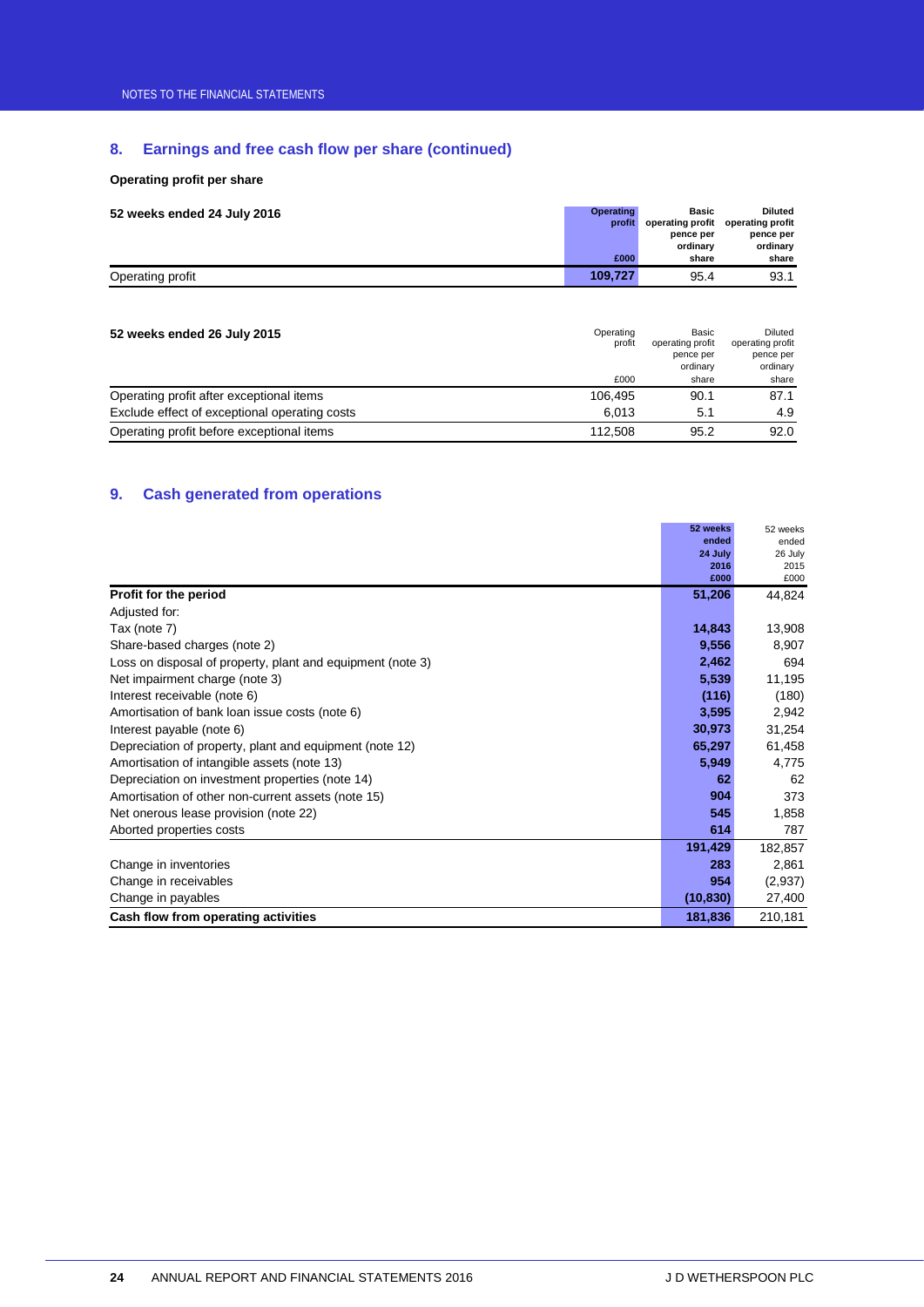#### **10. Analysis of change in net debt**

|                                                     | 26 July      | Cash          | Non-cash         | 24 July      |
|-----------------------------------------------------|--------------|---------------|------------------|--------------|
|                                                     | 2015<br>£000 | flows<br>£000 | movement<br>£000 | 2016<br>£000 |
| <b>Borrowings</b>                                   |              |               |                  |              |
| Cash in hand                                        | 32,175       | 483           |                  | 32,658       |
| Other loans                                         |              | (112)         |                  | (112)        |
| Finance lease creditor – due in one year            | (2,051)      | 2,051         |                  |              |
| Current net borrowings                              | 30,124       | 2,422         |                  | 32,546       |
| Bank loans – due after one year                     | (631, 232)   | (48, 277)     | (3,595)          | (683, 104)   |
| Other loans                                         |              | (202)         |                  | (202)        |
| Non-current net borrowings                          | (631, 232)   | (48, 479)     | (3,595)          | (683, 306)   |
| Net debt                                            | (601,108)    | (46,057)      | (3,595)          | (650, 760)   |
| <b>Derivatives</b>                                  |              |               |                  |              |
| Interest-rate swaps liability – due before one year |              |               | (79)             | (79)         |
| Interest-rate swaps liability – due after one year  | (39, 973)    |               | (23, 425)        | (63, 398)    |
| <b>Total derivatives</b>                            | (39, 973)    |               | (23, 504)        | (63, 477)    |
|                                                     |              |               |                  |              |
| Net debt after derivatives                          | (641,081)    | (46,057)      | (27,099)         | (714, 237)   |

#### **Non-cash movements**

The non-cash movement in bank loans due after one year relates to the amortisation of bank loan issue costs.

The movement in interest-rate swaps of £23.5m relates to the change in the 'mark to market' valuations for the year.

#### **11. Dividends paid and proposed**

|                                                   | 52 weeks | 52 weeks |
|---------------------------------------------------|----------|----------|
|                                                   | ended    | ended    |
|                                                   | 24 July  | 26 July  |
|                                                   | 2016     | 2015     |
|                                                   | £000     | £000     |
| Declared and paid during the year:                |          |          |
| Dividends on ordinary shares:                     |          |          |
| $-$ final for 2013/14: 8.0p (2012/13: 8.0p)       |          | 9,761    |
| $-$ interim for 2014/15: 4.0p (2013/14: 4.0p)     |          | 4,830    |
| $-$ final for 2014/15: 8.0p (2013/14: 8.0p)       | 9,543    |          |
| $-$ interim for 2015/16: 4.0p (2014/15: 4.0p)     | 4,647    |          |
|                                                   | 14,190   | 14,591   |
| Proposed for approval by shareholders at the AGM: |          |          |
| $-$ final for 2015/16: 8.0p (2014/15: 8.0p)       | 9.084    | 9,782    |
| Dividend cover (times)                            | 3.6      | 3.1      |

As detailed in the interim accounts, the board declared and paid an interim dividend of 4.0p for the financial year ended 24 July 2016. Dividend cover is calculated as profit after tax and exceptional items over dividend paid.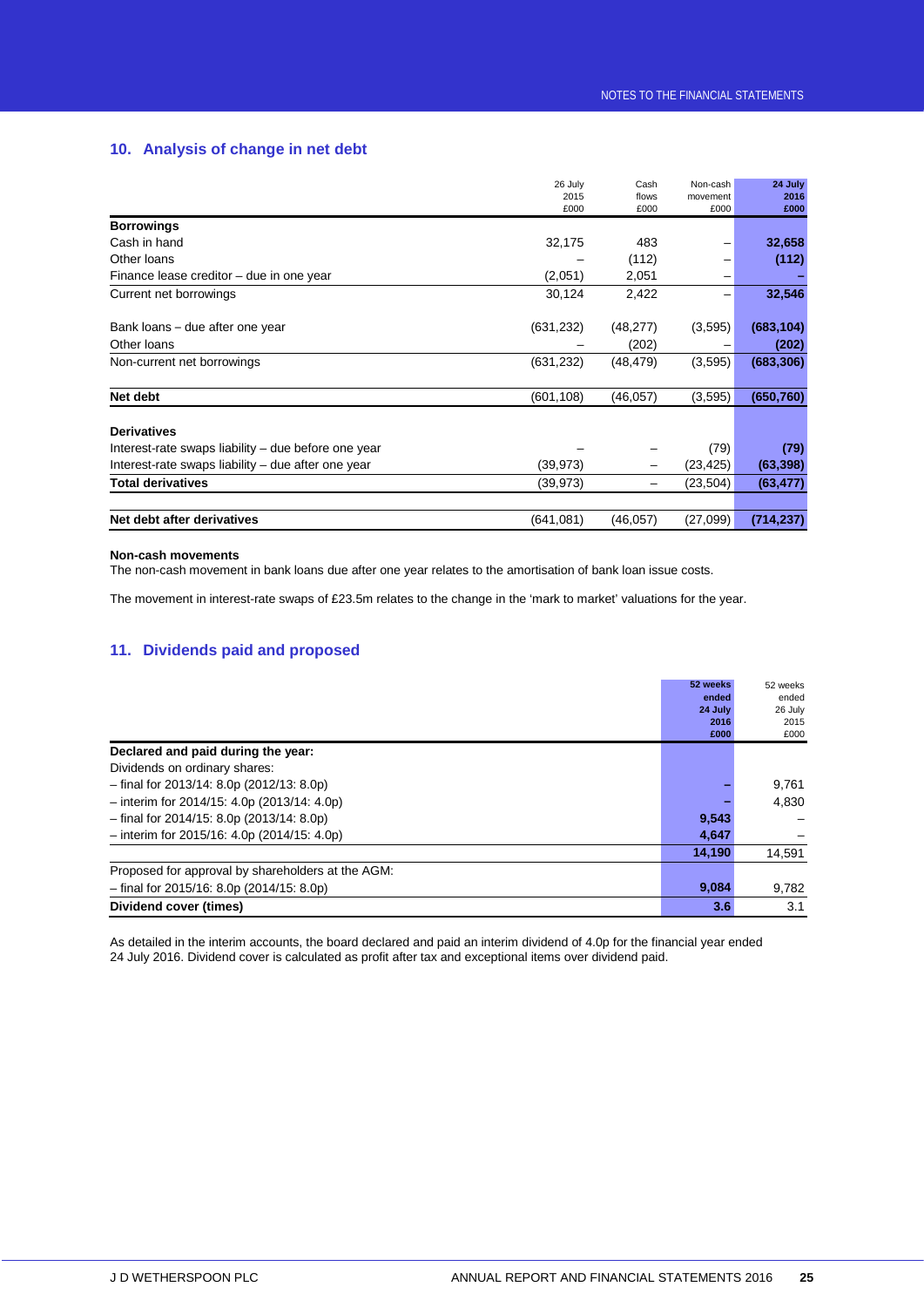#### **12. Property, plant and equipment**

|                                          | <b>Freehold and</b><br>long-leasehold<br>property<br>£000 | Short-<br>leasehold<br>property<br>£000 | Equipment,<br>fixtures<br>and fittings<br>£000 | Assets<br>under<br>construction<br>£000 | Total<br>£000 |
|------------------------------------------|-----------------------------------------------------------|-----------------------------------------|------------------------------------------------|-----------------------------------------|---------------|
| Cost:                                    |                                                           |                                         |                                                |                                         |               |
| At 27 July 2014                          | 788,299                                                   | 421,059                                 | 474,258                                        | 53,484                                  | 1,737,100     |
| Additions                                | 63,804                                                    | 11,366                                  | 46,054                                         | 39,395                                  | 160,619       |
| Transfers                                | 22,383                                                    | 663                                     | 7,054                                          | (30, 100)                               |               |
| Exchange differences                     | (6)                                                       | (38)                                    | (114)                                          |                                         | (158)         |
| Transfer to held for sale                | (1, 532)                                                  |                                         | (482)                                          |                                         | (2,014)       |
| Disposals                                | (43)                                                      | (4, 584)                                | (5,989)                                        |                                         | (10,616)      |
| Reclassification                         | 3,116                                                     | (3, 116)                                |                                                |                                         |               |
| At 26 July 2015                          | 876,021                                                   | 425,350                                 | 520,781                                        | 62,779                                  | 1,884,931     |
| Additions                                | 53,896                                                    | 9,613                                   | 32,030                                         | 30,333                                  | 125,872       |
| Transfers                                | 27,565                                                    | 1,810                                   | 5,840                                          | (35, 215)                               |               |
| Exchange differences                     | 1,065                                                     | 343                                     | 549                                            | 2,648                                   | 4,605         |
| Transfer to held for sale                | (3,869)                                                   | (1,889)                                 | (2, 149)                                       |                                         | (7,907)       |
| Disposals                                | (32, 488)                                                 | (8,014)                                 | (15,926)                                       |                                         | (56, 428)     |
| Reclassification                         | 13,552                                                    | (13, 552)                               |                                                |                                         |               |
| At 24 July 2016                          | 935,742                                                   | 413,661                                 | 541,125                                        | 60,545                                  | 1,951,073     |
| Accumulated depreciation and impairment: |                                                           |                                         |                                                |                                         |               |
| At 27 July 2014                          | (157, 013)                                                | (190, 133)                              | (321, 346)                                     | (541)                                   | (669, 033)    |
| Provided during the period               | (13, 335)                                                 | (14, 272)                               | (33, 851)                                      |                                         | (61, 458)     |
| Exchange differences                     | 1                                                         | 6                                       | 18                                             |                                         | 25            |
| Impairment loss                          | (3,589)                                                   | (4,838)                                 | (2, 278)                                       |                                         | (10, 705)     |
| Transfer to held for sale                | 441                                                       |                                         | 353                                            |                                         | 794           |
| <b>Disposals</b>                         |                                                           | 4,112                                   | 5,090                                          |                                         | 9,202         |
| Reclassification                         | (954)                                                     | 413                                     |                                                | 541                                     |               |
| At 26 July 2015                          | (174, 449)                                                | (204, 712)                              | (352, 014)                                     | -                                       | (731, 175)    |
| Provided during the period               | (14, 742)                                                 | (14, 674)                               | (35, 881)                                      |                                         | (65, 297)     |
| Exchange differences                     | (18)                                                      | (11)                                    | (97)                                           |                                         | (126)         |
| Impairment loss                          | (869)                                                     | (2,986)                                 | (954)                                          |                                         | (4,809)       |
| Transfer to held for sale                | 3,228                                                     | 1,846                                   | 1,883                                          |                                         | 6,957         |
| Disposals                                | 12,484                                                    | 6,719                                   | 12,686                                         |                                         | 31,889        |
| Reclassification                         | (6,674)                                                   | 6,674                                   |                                                |                                         |               |
| At 24 July 2016                          | (181, 040)                                                | (207, 144)                              | (374, 377)                                     | -                                       | (762, 561)    |
|                                          |                                                           |                                         |                                                |                                         |               |
| Net book amount at 24 July 2016          | 754,702                                                   | 206,517                                 | 166,748                                        | 60,545                                  | 1,188,512     |
| Net book amount at 26 July 2015          | 701,572                                                   | 220,638                                 | 168,767                                        | 62,779                                  | 1,153,756     |

#### **Impairment of property, plant and equipment**

In assessing whether a pub has been impaired, the book value of the pub is compared with its anticipated future cash flows and fair value. Assumptions are used about sales, costs and profit, using a pre-tax discount rate for future years of 8% (2015: 8%).

Net book amount at 27 July 2014 **631,286** 230,926 152,912 52,943 1,068,067

If the value, based on the higher of future anticipated cash flows and fair value, is lower than the book value, the difference is written off as property impairment.

As a result of this exercise, a net impairment loss of £4,809,000 (2015: £10,705,000) was charged to property losses in the income statement, as described in note 3.

Management believes that a reasonable change in any of the key assumptions, for example the discount rate applied to each pub, could cause the carrying value of the pub to exceed its recoverable amount, but that the change would be immaterial.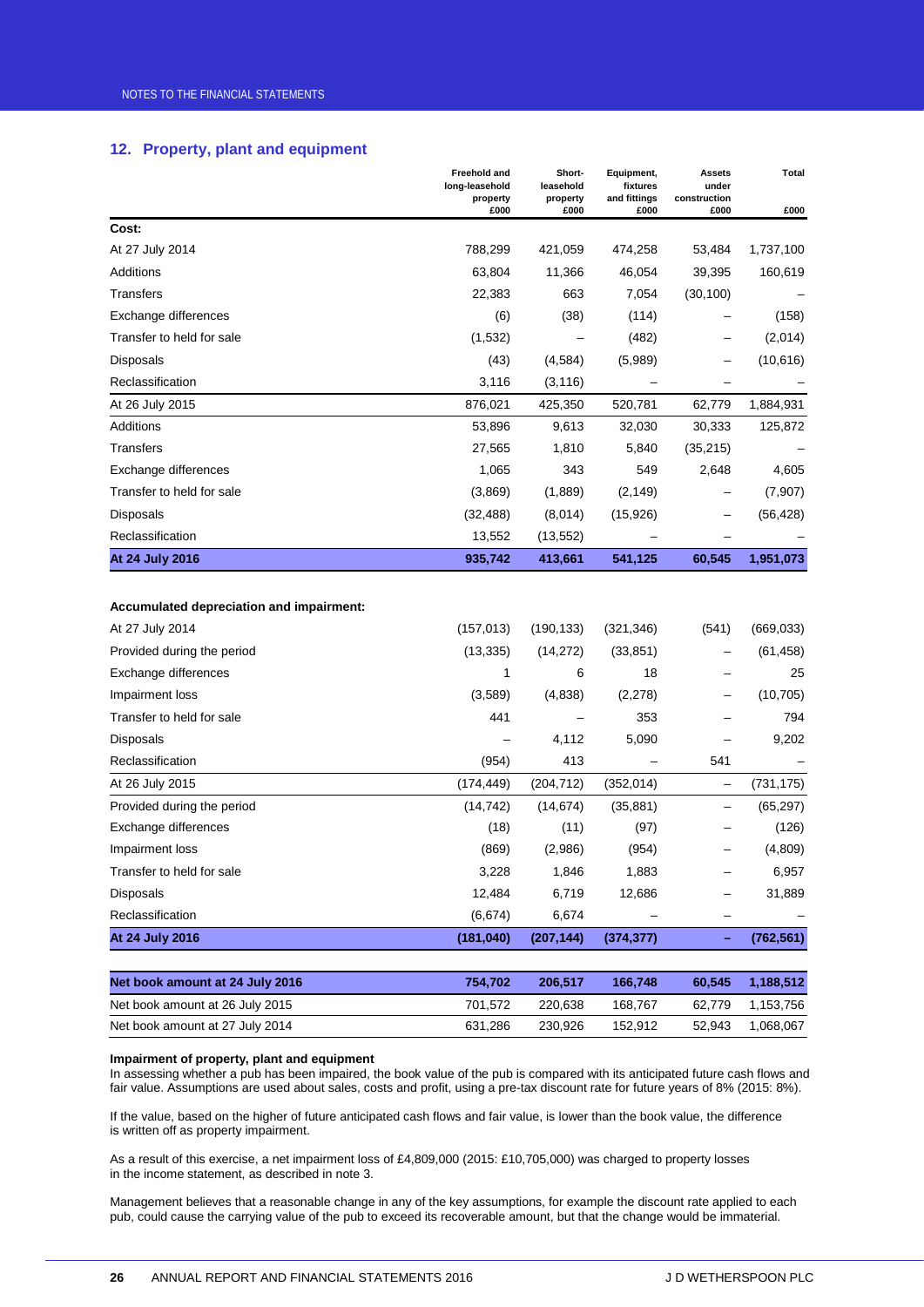#### **12. Property, plant and equipment (continued)**

#### **Finance leases**

Certain items of IT equipment were subject to finance leases.

The carrying value of these assets, held under finance leases at 24 July 2016, included in equipment, fixtures and fittings, was as follows:

|                | 2016 | 2015  |
|----------------|------|-------|
|                | £000 | £000  |
| Net book value |      | 5,862 |

#### **13. Intangible assets**

|                 | £000   |
|-----------------|--------|
| Cost            |        |
| At 27 July 2014 | 45,419 |
| Additions       | 7,934  |
| At 26 July 2015 | 53,353 |
| Additions       | 3,243  |
| Disposals       | (5)    |
| At 24 July 2016 | 56,591 |

#### **Accumulated amortisation:**

| At 27 July 2014          | (18, 581) |
|--------------------------|-----------|
| Provided during the year | (4, 775)  |
| At 26 July 2015          | (23, 356) |
| Provided during the year | (5,949)   |
| Exchange differences     | (1)       |
| Impairment loss          | (239)     |
| <b>Disposals</b>         | 5         |
| At 24 July 2016          | (29, 540) |

| Net book amount at 24 July 2016 | 27.051 |
|---------------------------------|--------|
| Net book amount at 26 July 2015 | 29.997 |
| Net book amount at 27 July 2014 | 26.838 |

Amortisation of £5,949,000 (2015: £4,775,000) is included in operating costs in the income statement.

The majority of intangible assets relates to computer software and software development. Examples include the development costs of our SAP accounting system and our 'Wisdom' property maintenance system.

Included in the intangible assets is £1,118,000 of software in the course of development (2015: £5,046,000).

#### **Finance leases**

Certain intangible assets, for example EPOS and accounting systems, have been purchased using finance leases. The amounts below show the reduction in the net book value of assets held under finance leases which are released from security when the debt is repaid.

|                | 2016 | 2015 |
|----------------|------|------|
|                | £000 | £000 |
| Net book value |      | 580  |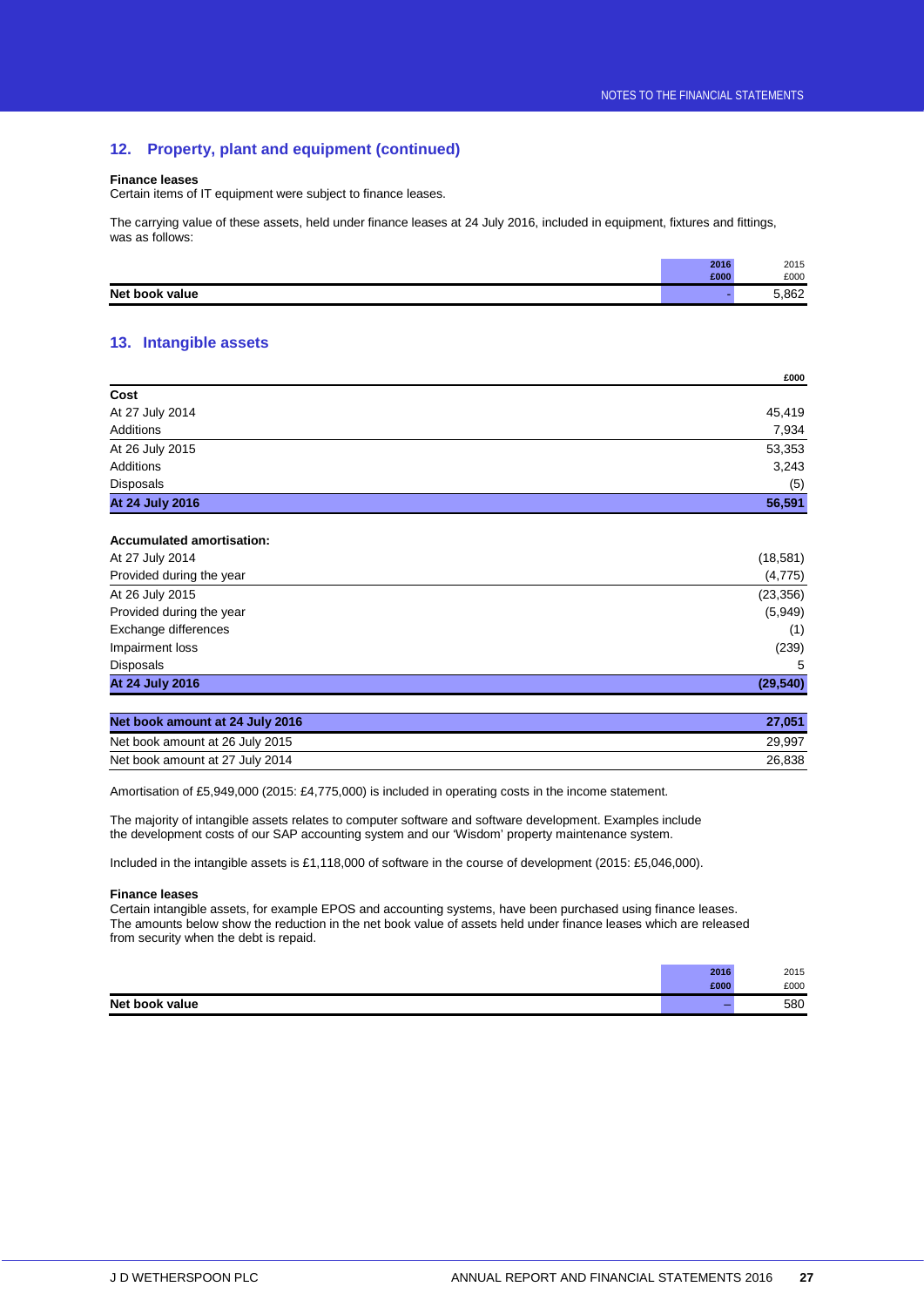#### **14. Investment property**

The company owns two (2015: three) freehold properties with existing tenants and these assets have been classified as investment properties.

|                 | £000                     |
|-----------------|--------------------------|
| Cost:           |                          |
| At 27 July 2014 | 8,754                    |
| Additions       | $\overline{\phantom{0}}$ |
| At 26 July 2015 | 8,754                    |
| Disposals       | (1,003)                  |
| At 24 July 2016 | 7,751                    |

#### **Accumulated depreciation:**

| At 27 July 2014          | (41)  |
|--------------------------|-------|
| Provided during the year | (62)  |
| At 26 July 2015          | (103) |
| Provided during the year | (62)  |
| Disposals                | 19    |
| At 24 July 2016          | (146) |

| Net book amount at 24 July 2016 | 7.605 |
|---------------------------------|-------|
| Net book amount at 26 July 2015 | 8.651 |
| Net book amount at 27 July 2014 | 8.713 |

Rental income received in the period from investment properties was £495,000 (2015: £378,000).

Operating costs, excluding depreciation, incurred in relation to these properties amounted to £56,000 (2015: £58,000).

In the opinion of the directors, the cost as stated above is equivalent to the fair value of the properties.

#### **15. Other non-current assets**

|                                  | Lease<br>premiums |
|----------------------------------|-------------------|
|                                  | £000              |
| Cost:                            |                   |
| At 27 July 2014                  | 14,080            |
| <b>Additions</b>                 | 1,125             |
| At 26 July 2015                  | 15,205            |
| <b>Additions</b>                 | 1,090             |
| <b>Disposals</b>                 | (65)              |
| At 24 July 2016                  | 16,230            |
| <b>Accumulated depreciation:</b> |                   |
| At 27 July 2014                  | (4, 314)          |
| Provided during the year         | (373)             |
| Impairment loss                  | (490)             |
| At 26 July 2015                  | (5, 177)          |
| Provided during the year         | (904)             |
| Exchange differences             | 2                 |
| Impairment loss                  | (491)             |
| <b>Disposals</b>                 | 65                |
| At 24 July 2016                  | (6, 505)          |
| Net book amount at 24 July 2016  | 9,725             |
| Net book amount at 26 July 2015  | 10,028            |

Net book amount at 27 July 2014 9,766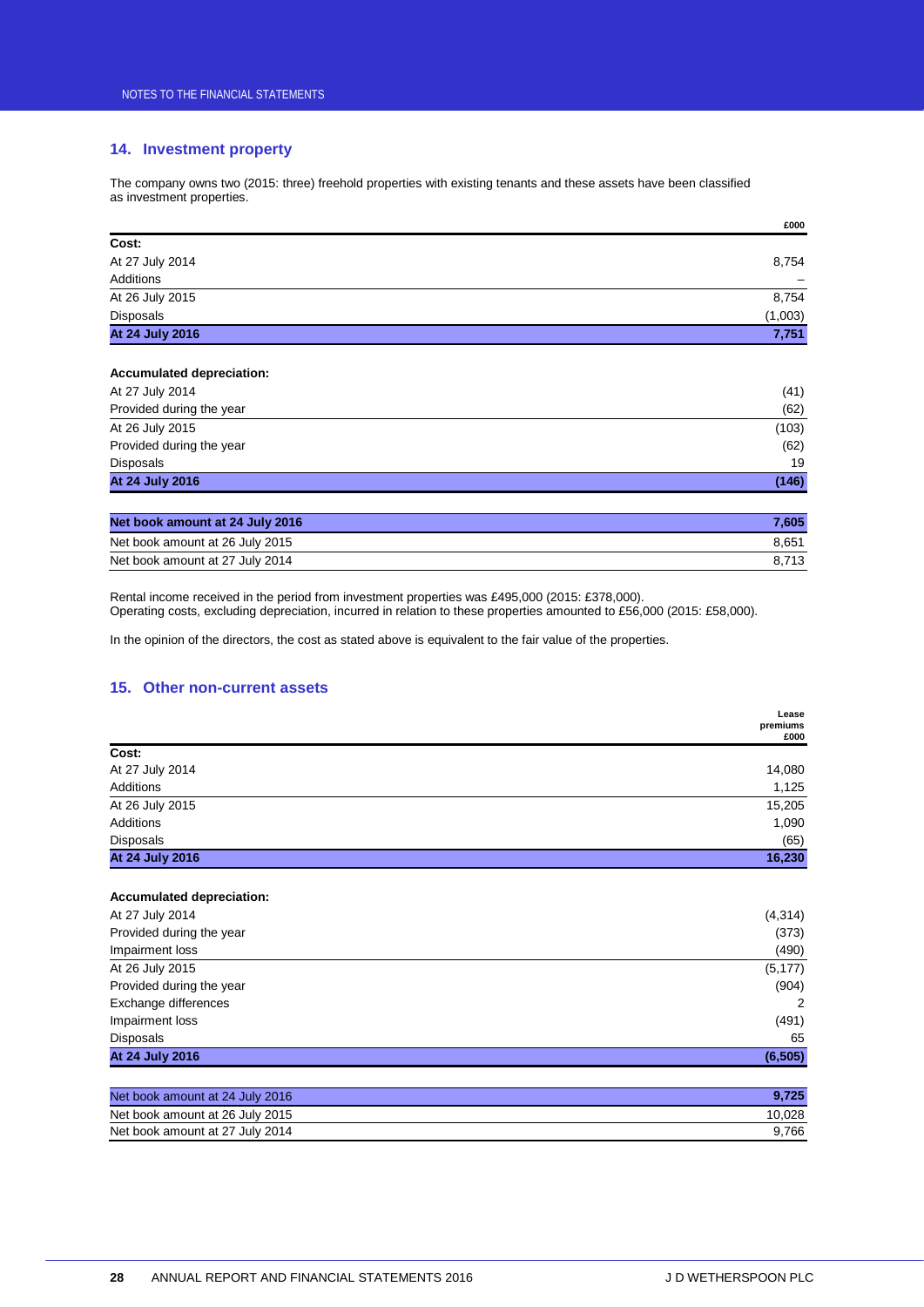#### **16. Inventories**

Bar, food and non-consumable stock held at our pubs and national distribution centre.

|                          | 2016   | 2015   |
|--------------------------|--------|--------|
|                          | £000   | £000   |
| Goods for resale at cost | 19.168 | 19,451 |

#### **17. Receivables**

Receivables relate to situations in which third parties owe the company money. Examples include rebates from suppliers and overpayments of certain taxes.

Prepayments relate to payments which have been made in respect of liabilities after the period end.

|                                | 2016   | 2015   |
|--------------------------------|--------|--------|
|                                | £000   | £000   |
| Other receivables              | 2,236  | 1,306  |
| Prepayments and accrued income | 25.380 | 25,532 |
|                                | 27,616 | 26,838 |

At the balance sheet date, the company was exposed to a maximum credit risk of £0.9m, of which £0.1m was overdue. The company holds no collateral for these receivables.

Within accrued income is £2.2m (2015: £2.0m) of amounts due from suppliers for commercial agreements.

#### **18. Assets held for sale**

This relates to situations in which the company has exchanged contracts to sell a property, but the transaction is not yet complete. As at 24 July 2016, three sites were classified as held for sale (2015: one). The major classes of assets held, comprising the sites classified as held for sale, were as follows:

|                                  | 2016 | 2015 |
|----------------------------------|------|------|
|                                  | £000 | £000 |
| Property,<br>plant and equipment |      | .220 |

#### **19. Cash and cash equivalents**

|                           | 2016        | 2015        |
|---------------------------|-------------|-------------|
|                           | <b>£000</b> | £000        |
| Cash and cash equivalents | 32.658      | 32.175<br>ົ |

Cash at bank earns interest at floating rates, based on daily bank deposit rates.

#### **20. Trade and other payables**

This category relates to money owed by the company to suppliers and the government.

Accruals refer to allowances made by the company for future anticipated payments to suppliers and other creditors.

|                               | 2016    | 2015    |
|-------------------------------|---------|---------|
|                               | £000    | £000    |
| Trade payables                | 133,899 | 135,619 |
| Other payables                | 11.129  | 26.401  |
| Other tax and Social Security | 49.648  | 45.777  |
| Accruals and deferred income  | 71.847  | 75.430  |
|                               | 266,523 | 283.227 |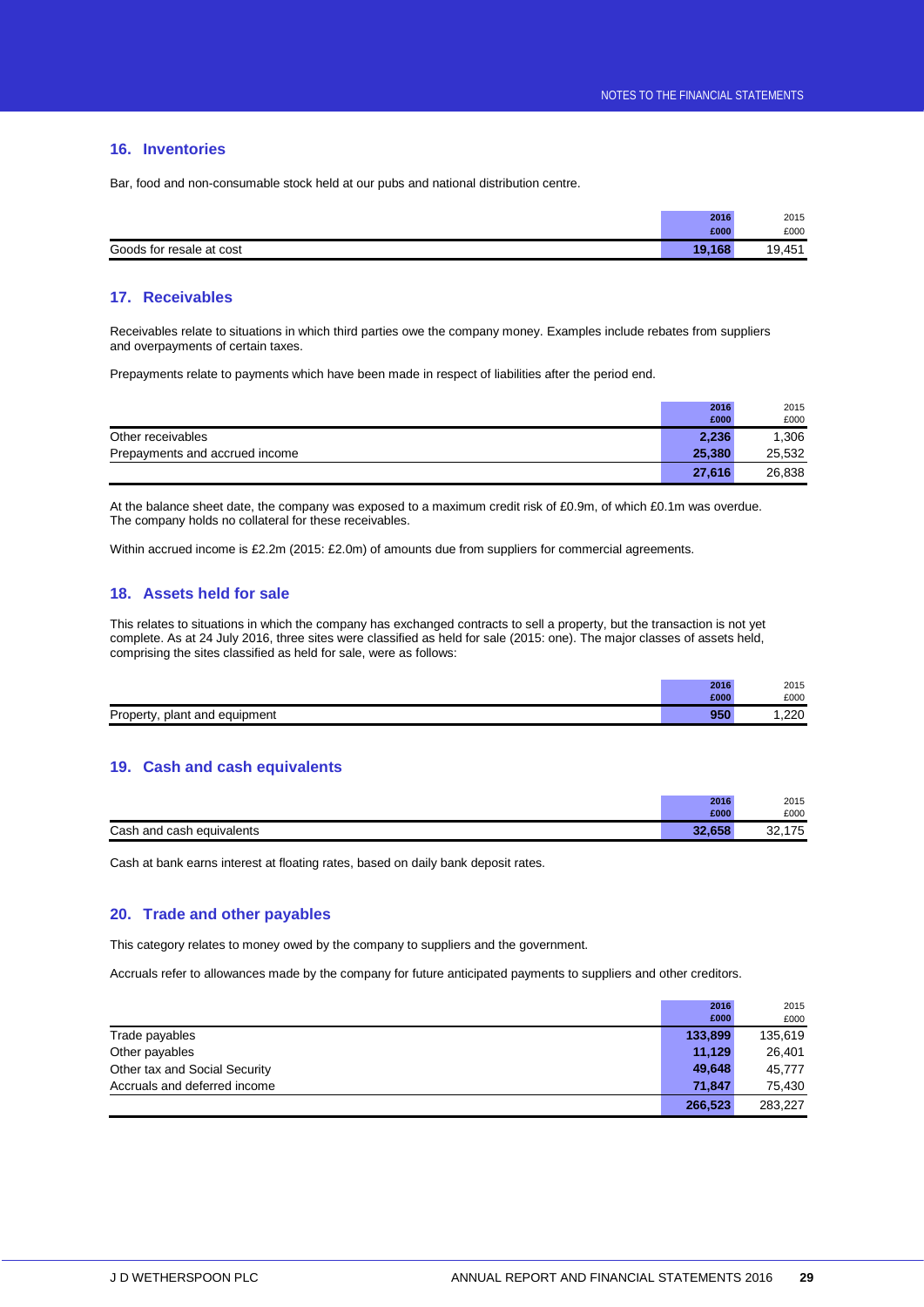#### **21. Borrowings**

|                                     | 2016     | 2015    |
|-------------------------------------|----------|---------|
|                                     | £000     | £000    |
| Current (due within one year)       |          |         |
| Finance lease obligations           |          | 2,051   |
| Other borrowings                    | 112      |         |
| <b>Total current borrowings</b>     | 112      | 2,051   |
| Non-current (due after one year)    |          |         |
| <b>Bank loans</b>                   |          |         |
| Variable-rate facility              | 686,522  | 638,245 |
| Unamortised bank loan issue costs   | (3, 418) | (7,013) |
|                                     | 683,104  | 631,232 |
| Other                               |          |         |
| Other borrowings                    | 202      |         |
| <b>Total non-current borrowings</b> | 683,306  | 631,232 |

#### **22. Provisions**

|                                  | <b>Self-insurance</b><br>£000 | Onerous lease<br>£000 | Total<br>£000 |
|----------------------------------|-------------------------------|-----------------------|---------------|
| At 26 July 2015                  | 4.125                         | 5,118                 | 9,243         |
| Charged to the income statement: |                               |                       |               |
| - Additional charges             | 2,440                         | 2,155                 | 4,595         |
| - Unused amounts reversed        | (1,204)                       | (1,610)               | (2,814)       |
| - Used during year               | (2, 324)                      | (850)                 | (3, 174)      |
| At 24 July 2016                  | 3,037                         | 4,813                 | 7,850         |
|                                  |                               |                       |               |
|                                  |                               | 2016                  | 2015          |

|                         | ------<br>£000 | ----<br>£000 |
|-------------------------|----------------|--------------|
| Current                 | 4,463          | 5,231        |
| Non-current             | 3,387          | 4,012        |
| <b>Total provisions</b> | 7,850          | 9,243        |

#### **Self-insurance**

The amounts represent a provision for ongoing legal claims brought against the company by customers and employees in the normal course of business. Owing to the nature of our business, we expect to have a provision for outstanding employee and public liability claims on an ongoing basis.

#### **Onerous lease**

The amount represents a provision for future rent payments on sites which are not expected to generate sufficient profits to cover rent. Also included are provisions on any sublet properties for which rent is not fully recovered. This provision is expected to be utilised over a period of up to 25 years.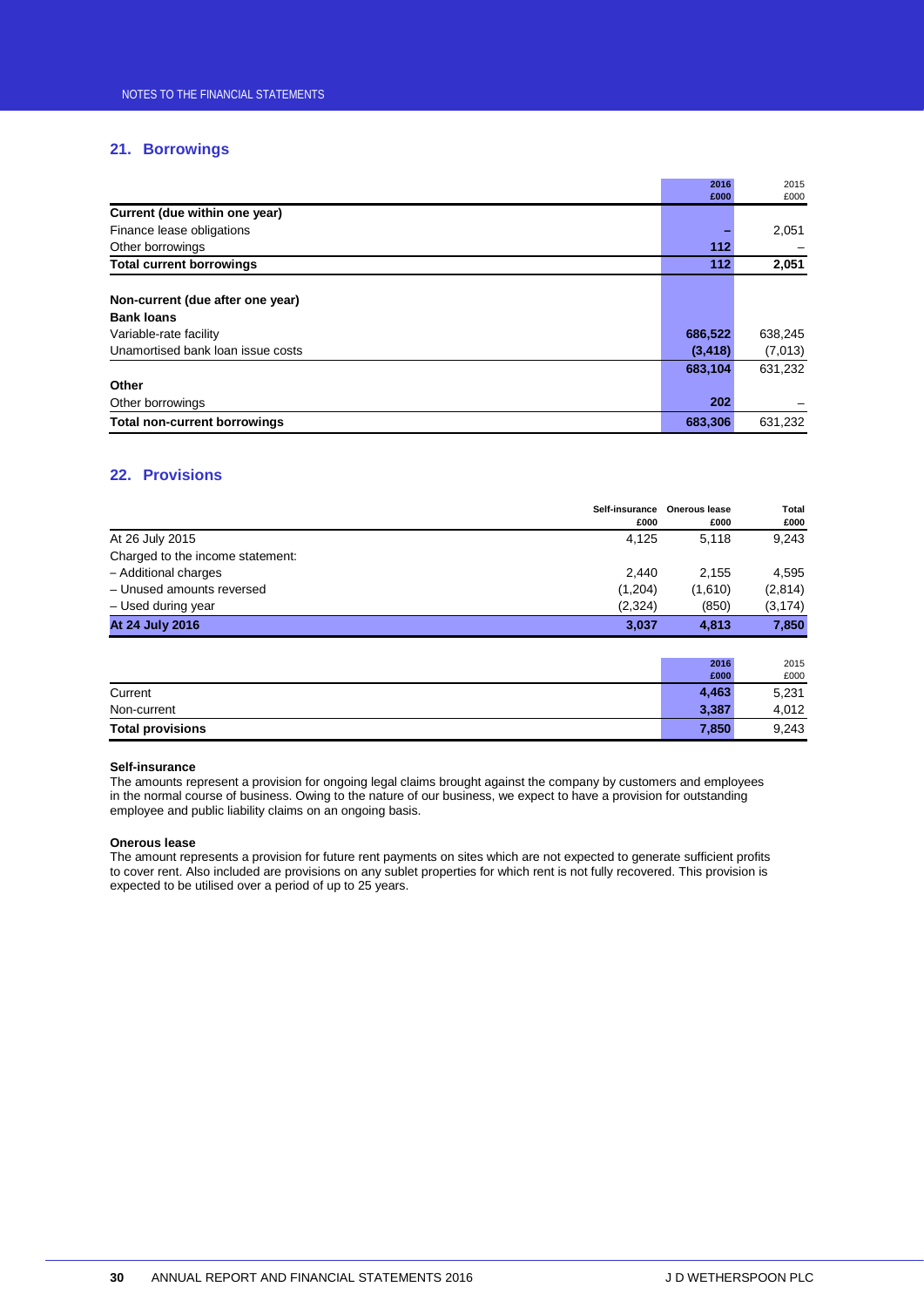#### **23. Financial instruments**

The table below analyses the company's financial liabilities which will be settled on a net basis into relevant maturity groupings, based on the remaining period at the balance sheet date to the contractual maturity date. The amounts disclosed in the table are the contractual undiscounted cash flows.

#### **Maturity profile of financial liabilities**

|                           | Within         |                     |                     |                     |                   | More than                |               |
|---------------------------|----------------|---------------------|---------------------|---------------------|-------------------|--------------------------|---------------|
|                           | 1 year<br>£000 | $1-2$ years<br>£000 | $2-3$ years<br>£000 | 3-4 years<br>£000   | 4-5 years<br>£000 | 5 years<br>£000          | Total<br>£000 |
| At 24 July 2016           |                |                     |                     |                     |                   |                          |               |
| Bank loans                | 17,325         | 17,325              | 17,325              | 709,446             |                   | $\overline{\phantom{0}}$ | 761,421       |
| Finance lease obligations |                |                     |                     |                     |                   |                          |               |
| Trade and other payables  | 216,875        |                     |                     |                     |                   | -                        | 216,875       |
| <b>Derivatives</b>        | 7,043          | 6,916               | 13,145              | 13,107              | 13,107            | 10,359                   | 63,677        |
| Other borrowings          | 121            | 121                 | 92                  |                     |                   |                          | 334           |
|                           | Within         |                     |                     |                     |                   | More than                |               |
|                           | 1 year<br>£000 | $1-2$ years<br>£000 | $2-3$ years<br>£000 | $3-4$ years<br>£000 | 4-5 years<br>£000 | 5 years<br>£000          | Total<br>£000 |
| At 26 July 2015           |                |                     |                     |                     |                   |                          |               |
| Bank loans                | 18,130         | 18,130              | 18,130              | 18,130              | 700,034           | $\overline{\phantom{0}}$ | 772,554       |
| Finance lease obligations | 2,102          |                     |                     |                     |                   |                          | 2,102         |
| Trade and other payables  | 237,450        |                     |                     |                     |                   | -                        | 237,450       |
| Derivatives               | 12,074         | 6,859               | 6,733               | 12,961              | 12,924            | 23,106                   | 74,657        |

At the balance sheet date, the company had loan facilities of £840m (2015: £840m) as detailed below:

- **Unsecured revolving-loan facility of £820m** 
	- Matures February 2020
	- $\Box$  11 participating lenders
- Overdraft facility of £20m

The company has hedged its interest-rate liabilities to its banks by swapping the floating-rate debt into fixed-rate debt which fixed £400m of these borrowings at rates of between 2.43% and 5.36%. The effective weighted average interest rate of the swap agreements used during the year is 3.53% (2015: 4.03%), fixed for a weighted average period of 1.3 years (2015: 2.3 years).

In addition, the company has entered into forward-starting interest-rate swaps as detailed in the table below.

#### **Weighted average by swap period:**

| Total swap value £m | From       | Т٥         | Weighted average interest % |
|---------------------|------------|------------|-----------------------------|
| 400                 | 12/11/2014 | 30/07/2016 | 3.53                        |
| 400                 | 31/07/2016 | 30/07/2018 | 2.19                        |
| 400                 | 31/07/2018 | 30/07/2021 | 3.74                        |
| 150                 | 31/07/2021 | 30/07/2023 | 3.82                        |

At the balance sheet date, £700m (2015: £690m) was drawn down under the £820m unsecured-term revolving-loan facility. The amounts drawn under this agreement can be varied, depending on the requirements of the business. It is expected that the draw-down required by the company will not drop below £400m for the duration of the interest-rate swaps detailed above.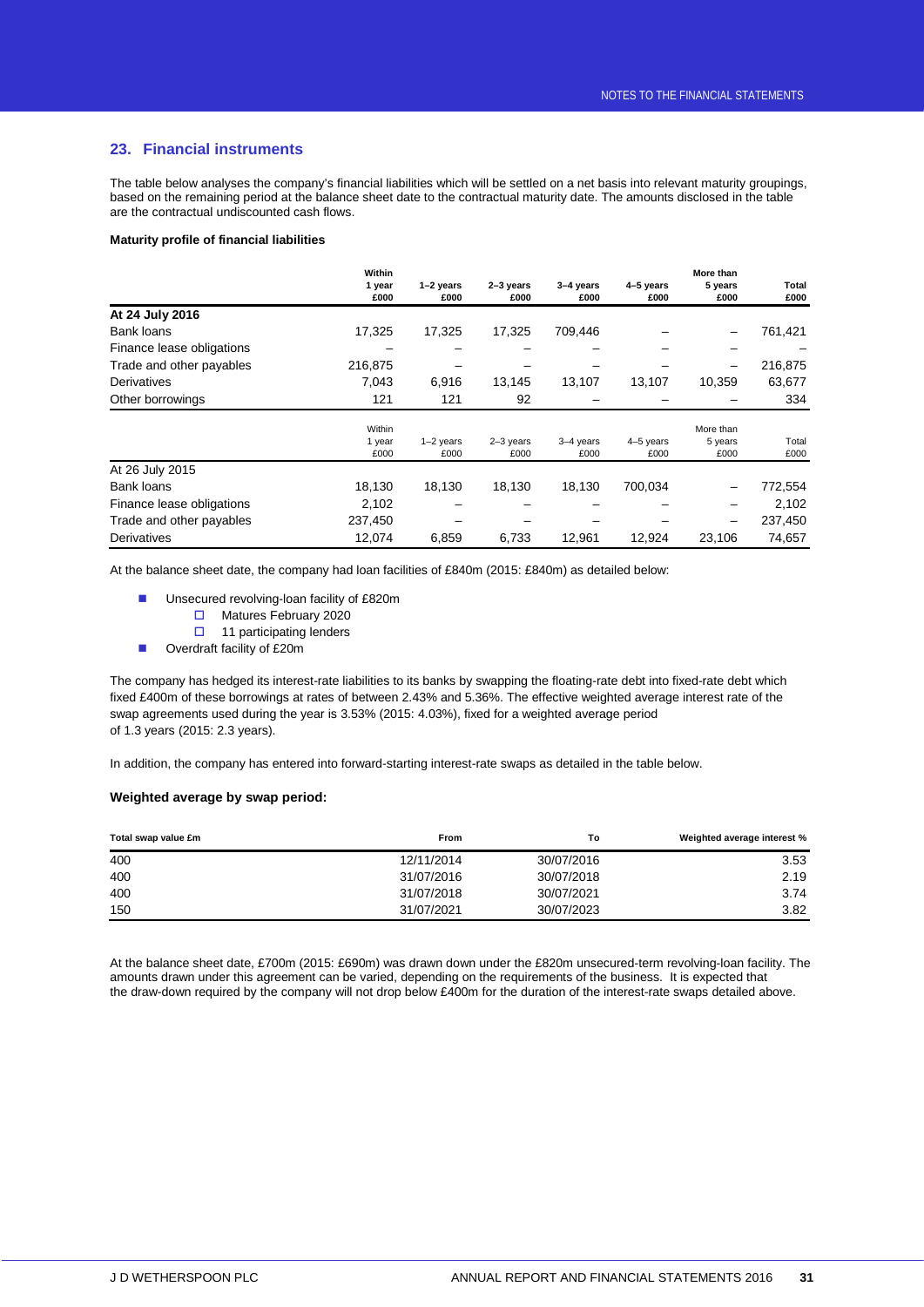#### **23. Financial instruments (continued)**

#### **Interest-rate and currency risks of financial liabilities**

An analysis of the interest-rate profile of financial liabilities, after taking account of all interest-rate swaps, is set out in the following table.

|                                                            | 2016    | 2015    |
|------------------------------------------------------------|---------|---------|
|                                                            | £000    | £000    |
| Analysis of interest-rate profile of financial liabilities |         |         |
| <b>Bank loans</b>                                          |         |         |
| Floating rate due after one year                           | 283,104 | 231,232 |
| Fixed rate due after one year                              | 400,000 | 400,000 |
|                                                            | 683,104 | 631,232 |
| Finance lease obligation                                   |         |         |
| Fixed rate due in one year                                 |         | 2,051   |
|                                                            |         | 2,051   |
| Other borrowings                                           |         |         |
| Fixed rate due in one year                                 | 112     |         |
| Fixed rate due after one year                              | 202     |         |
|                                                            | 314     |         |
|                                                            |         |         |
|                                                            | 683,418 | 633,283 |

The floating-rate borrowings are interest-bearing borrowings at rates based on LIBOR, fixed for periods of up to one month.

#### **Capital risk management**

The company's capital structure comprises shareholders' equity and loans. The objective of capital management is to ensure that the company is able to continue as a going concern and provide shareholders with returns on their investment, while managing risk.

The company does not have a specific measure for managing capital structure; instead, the company plans its capital requirements and manages its loans, dividends and share buybacks accordingly. The company measures loans using a ratio of net debt to EBITDA which was 3.47 times (2015: 3.37 times) at the year end.

Section 2, on page 44, discusses the financial risks associated with financial instruments, including credit risk and liquidity risk.

#### **Obligations under finance leases**

The minimum lease payments under finance leases fall due as follows:

|                                                                      | 2016 | 2015    |
|----------------------------------------------------------------------|------|---------|
|                                                                      | £000 | £000    |
| Within one year                                                      |      | 2,101   |
| In the second to fifth year, inclusive                               |      |         |
|                                                                      |      | 2,101   |
| Less future finance charges                                          |      | (50)    |
| Present value of lease obligations                                   |      | 2,051   |
|                                                                      |      |         |
| Less amount due for settlement within one year                       |      | (2,051) |
| Amount due for settlement during the second to fifth year, inclusive |      |         |

All finance lease obligations are in respect of various equipment and software used in the business. No escalation clauses are included in the agreements.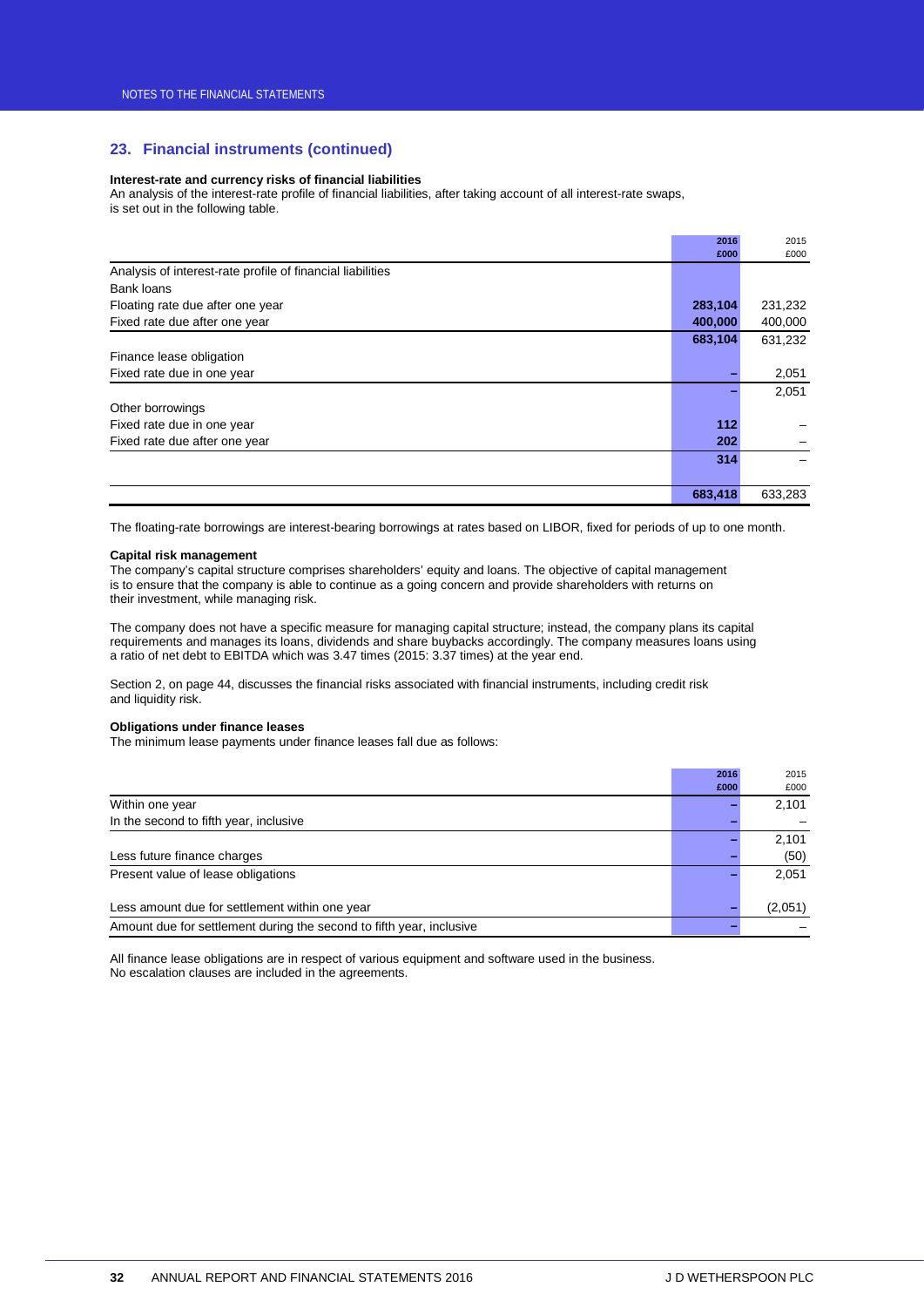#### **23. Financial instruments (continued)**

#### **Fair values**

In some cases, payments which are due to be made in the future by the company or due to be received by the company have to be given a fair value.

The table below highlights any differences between book value and fair value of financial instruments.

|                                                              | 2016              | 2016              | 2015       | 2015       |
|--------------------------------------------------------------|-------------------|-------------------|------------|------------|
|                                                              | <b>Book value</b> | <b>Fair value</b> | Book value | Fair value |
|                                                              | £000              | £000              | £000       | £000       |
| Loans and receivables                                        |                   |                   |            |            |
| Cash and cash equivalents                                    | 32,658            | 32,658            | 32,175     | 32,175     |
| <b>Receivables</b>                                           | 2,236             | 2,236             | 1,306      | 1,306      |
|                                                              | 34,894            | 34,894            | 33,481     | 33,481     |
|                                                              |                   |                   |            |            |
| Financial liabilities at amortised cost                      |                   |                   |            |            |
| Trade and other payables                                     | (216, 875)        | (216, 875)        | (237, 451) | (237, 451) |
| Finance lease obligations                                    |                   |                   | (2,051)    | (2,051)    |
| <b>Borrowings</b>                                            | (683, 418)        | (684, 037)        | (631,232)  | (644, 736) |
|                                                              | (900, 293)        | (900, 912)        | (870, 734) | (884, 238) |
| Derivatives used for hedging                                 |                   |                   |            |            |
| Current interest-rate swap liabilities: cash flow hedges     | (79)              | (79)              |            |            |
| Non-current interest-rate swap liabilities: cash flow hedges | (63, 398)         | (63, 398)         | (39, 973)  | (39, 973)  |
|                                                              | (63, 477)         | (63, 477)         | (39,973)   | (39, 973)  |

The fair value of finance leases has been calculated by discounting the expected cash flows at the year end's prevailing interest rates.

The fair value of derivatives has been calculated by discounting all future cash flows by the market yield curve at the balance sheet date.

The fair value of borrowings has been calculated by discounting the expected future cash flows at the year end's prevailing interest rates.

#### **Interest-rate swaps**

At 24 July 2016, the company had fixed-rate swaps designated as hedges of floating-rate borrowings. The floating-rate borrowings are interest-bearing borrowings at rates based on LIBOR, fixed for periods of up to one month.

|                    | Loss on<br>interest-rate<br>swaps | <b>Deferred</b><br>tax | Charged<br>to equity |
|--------------------|-----------------------------------|------------------------|----------------------|
|                    | £000                              | £000                   | £000                 |
| As at 27 July 2014 | 30,166                            | (6,033)                | 24,133               |
| Charge in the year | 9,807                             | (1,961)                | 7,846                |
| As at 26 July 2015 | 39,973                            | (7,994)                | 31,979               |
| Charge in the year | 23,504                            | (3, 432)               | 20,072               |
| As at 24 July 2016 | 63,477                            | (11, 426)              | 52,051               |

#### **Fair value of financial assets and liabilities**

IFRS 7 requires disclosure of fair value measurements by level, using the following fair value measurement hierarchy:

- Quoted prices in active markets for identical assets or liabilities (level 1)  $\blacksquare$  Inputs other than quoted prices included in level 1 which are observable
- Inputs other than quoted prices included in level 1 which are observable for the asset or liability,
- either directly or indirectly (level 2)
- Inputs for the asset or liability which are not based on observable market data (level 3)

The fair value of the interest-rate swaps of £63.5m is considered to be level 2. All other financial assets and liabilities are measured in the balance sheet at amortised cost, and their valuation is also considered to be level 2.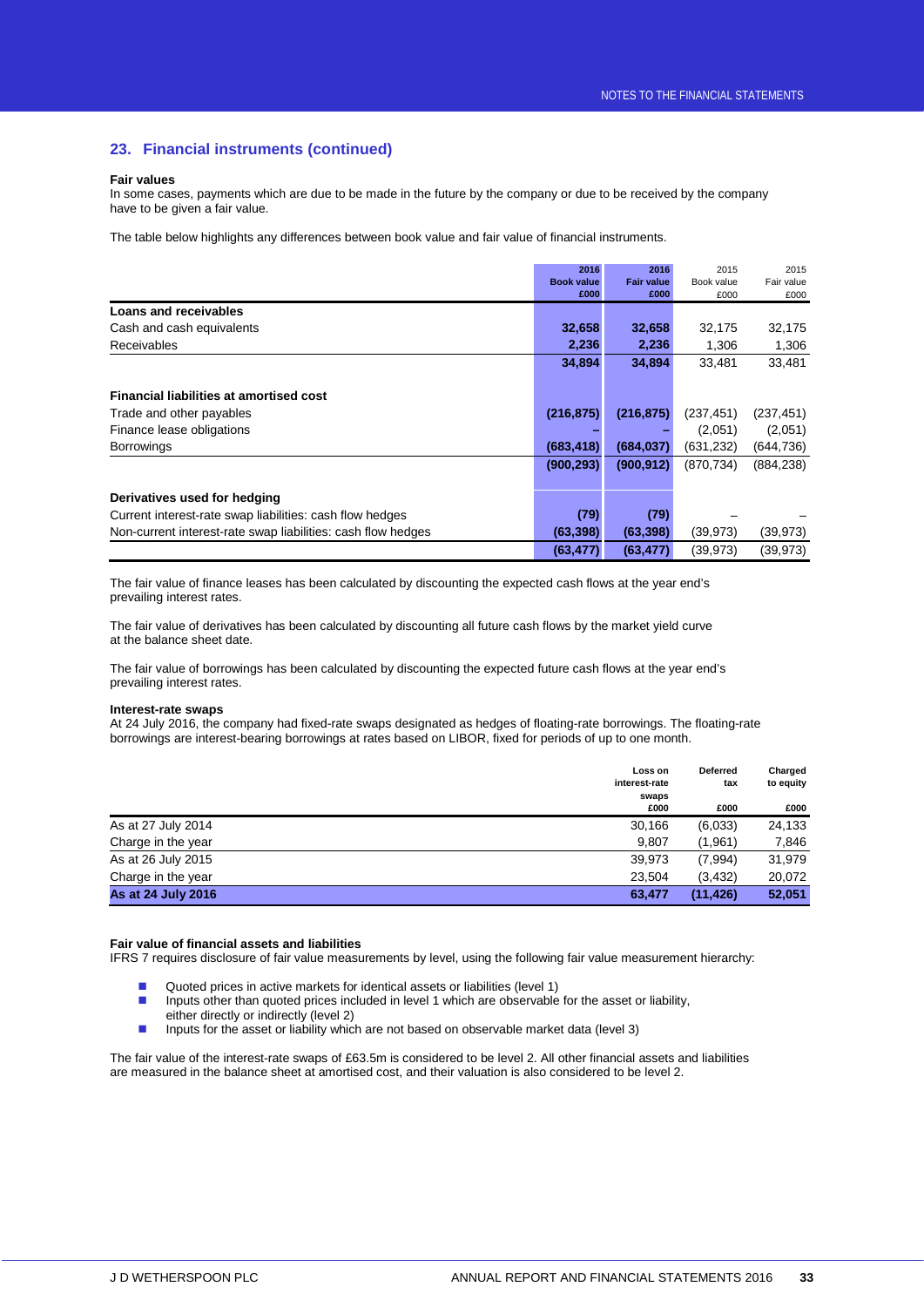#### **23. Financial instruments (continued)**

#### **Offsetting financial assets and financial liabilities**

| <b>Financial liabilities</b>            | Gross amounts<br>of recognised<br>financial | Gross amounts<br>of recognised<br>financial assets | Net amounts<br>of financial<br>liabilities |                     | Related amounts not set off<br>in the balance sheet |
|-----------------------------------------|---------------------------------------------|----------------------------------------------------|--------------------------------------------|---------------------|-----------------------------------------------------|
|                                         | liabilities                                 |                                                    | set off in the presented in the            | Financial           | Net                                                 |
|                                         | £000                                        | balance sheet<br>£000                              | balance sheet<br>£000                      | instruments<br>£000 | amount<br>£000                                      |
| As at 24 July 2016                      |                                             |                                                    |                                            |                     |                                                     |
| Interest-rate swap                      | 63,477                                      |                                                    | 63,477                                     |                     | 63,477                                              |
| Long-term borrowings                    | 700,388                                     | (17,082)                                           | 683,306                                    |                     | 683,306                                             |
| Trade payables                          | 133,899                                     |                                                    | 133,899                                    |                     | 133,899                                             |
| Total                                   | 897,764                                     | (17,082)                                           | 880,682                                    | ÷,                  | 880,682                                             |
|                                         |                                             |                                                    |                                            |                     |                                                     |
| As at 26 July 2015                      |                                             |                                                    |                                            |                     |                                                     |
| Interest-rate swap                      | 39,973                                      |                                                    | 39,973                                     |                     | 39,973                                              |
| Long-term borrowings                    | 690,266                                     | (59,034)                                           | 631,232                                    |                     | 631,232                                             |
| Trade payables                          | 135,619                                     |                                                    | 135,619                                    |                     | 135,619                                             |
| Total                                   | 865,858                                     | (59,034)                                           | 806,824                                    | -                   | 806,824                                             |
| <b>Financial assets</b>                 | Gross amounts<br>of recognised              | Gross amounts<br>of recognised                     | Net amounts<br>of financial                |                     | Related amounts not set off<br>in the balance sheet |
|                                         | financial<br>assets                         | financial liabilities                              | assets<br>set off in the presented in the  | Financial           | Net                                                 |
|                                         |                                             | balance sheet                                      | balance sheet                              | instruments         | amount                                              |
|                                         | £000                                        | £000                                               | £000                                       | £000                | £000                                                |
| As at 24 July 2016                      |                                             |                                                    |                                            |                     |                                                     |
| Other receivables                       | 2,542                                       | (306)                                              | 2,236                                      |                     | 2,236                                               |
| Total                                   | 2,542                                       | (306)                                              | 2,236                                      | -                   | 2,236                                               |
|                                         |                                             |                                                    |                                            |                     |                                                     |
| As at 26 July 2015<br>Other receivables |                                             |                                                    |                                            |                     |                                                     |
|                                         | 1,371                                       | (65)                                               | 1,306                                      |                     | 1,306                                               |
| Total                                   | 1,371                                       | (65)                                               | 1,306                                      |                     | 1,306                                               |

The syndicated loan agreement permits the offset of cash held with the loan facility.

#### **24. Other liabilities**

|                            | 2016 | 2015  |
|----------------------------|------|-------|
|                            | £000 | £000  |
| Operating lease incentives |      | 3.667 |

Included in other liabilities are lease incentives on leases where the lessor retains substantially all of the risks and benefits of ownership of the asset. The lease incentives are recognised as a reduction in rent over the lease term and shown as a liability on the balance sheet. The current element of lease incentives is included within other payables.

The weighted average period to maturity of operating lease incentives is 6.4 years (2015: 6.5 years).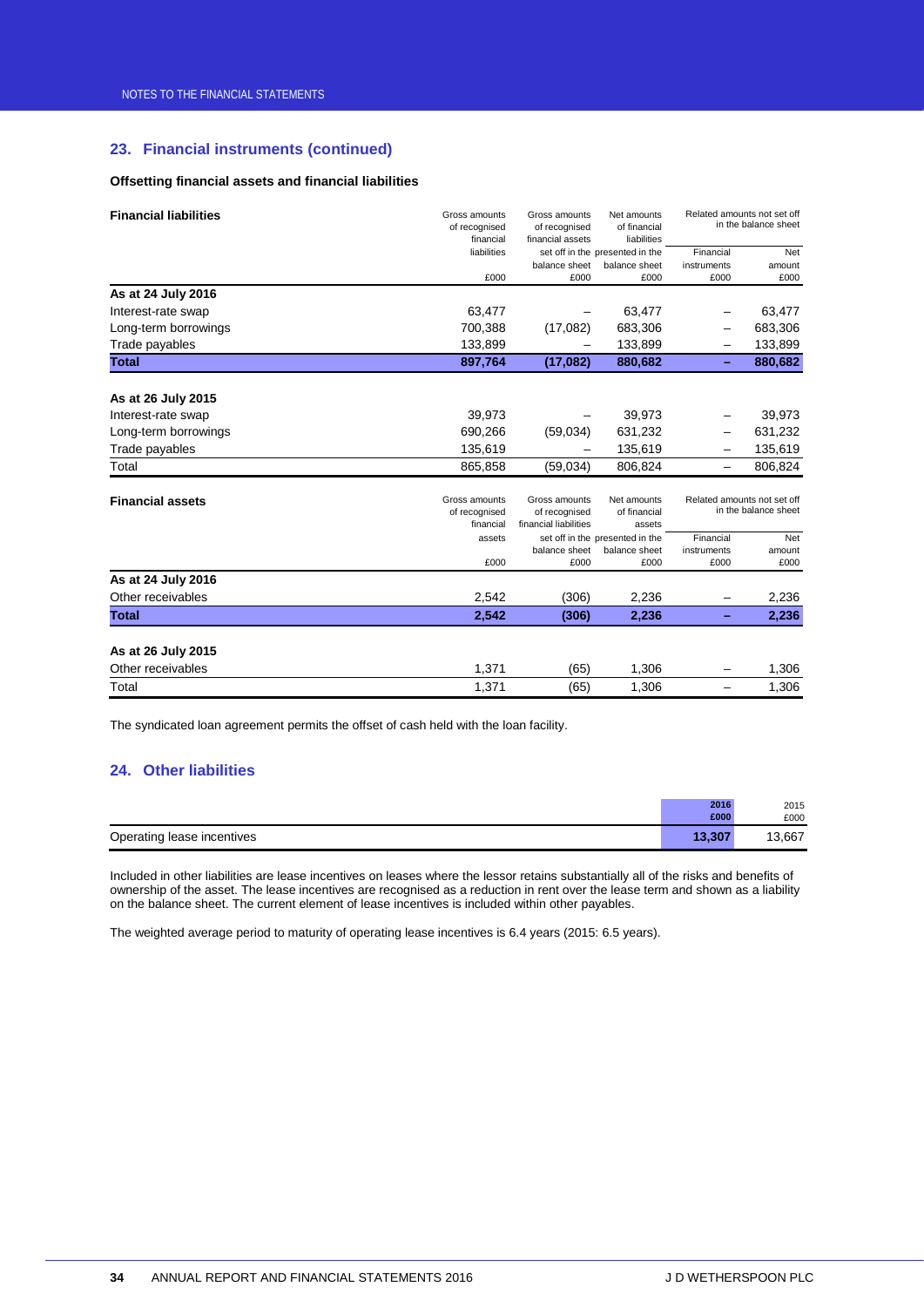# **25. Financial commitments**

About 49% of the company's pubs are leasehold. New leases are normally for 30 years, with a break clause after 15 years. Most leases have upwards-only rent reviews, based on open-market rental at the time of review, but most new pub leases have an uplift in rent which is fixed at the start of the lease.

The minimum aggregate contractual operating lease commitments fall due as follows:

| Land and buildings         | 2016      | 2015      |
|----------------------------|-----------|-----------|
|                            | £000      | £000      |
| Within one year            | 61,106    | 64,603    |
| Between two and five years | 278,388   | 239,783   |
| After five years           | 746.974   | 829,201   |
|                            | 1,086,468 | 1,133,587 |

The company has some lease commitments, with rentals determined in relation to sales. An estimate of the future minimum rental payments under such leases of £62.1m (2015: £64.6m) is included above.

The company has investment properties and sublets certain units or receives a rental income with respect to properties with space ancillary to that of the pub. The minimum aggregate contractual operating lease rentals due to the company are as follows:

| Land and buildings         | 2016   | 2015   |
|----------------------------|--------|--------|
|                            | £000   | £000   |
| Within one year            | 1,950  | 2,010  |
| Between two and five years | 6,740  | 6,455  |
| After five years           | 10,610 | 10,161 |
|                            | 19,300 | 18,626 |

# **26. Capital commitments**

At 24 July 2016, the company had £39.7m (2015: £8.2m) of capital commitments, relating to the purchase of 21 sites, for which no provision had been made, in respect of property, plant and equipment.

The company had some other sites in the property pipeline; however, any legal commitment is contingent on planning and licensing. Therefore, there are no commitments at the balance sheet date.

# **27. Related-party disclosures**

No transactions have been entered into with related parties during the year.

J D Wetherspoon is the owner of the share capital of the following companies:

| Company name                              | <b>Country of incorporation</b> | Ownership    | <b>Status</b> |
|-------------------------------------------|---------------------------------|--------------|---------------|
| J D Wetherspoon (Scot) Limited            | Scotland                        | Wholly owned | Dormant       |
| J D Wetherspoon Property Holdings Limited | England                         | Wholly owned | Dormant       |
| Moon and Spoon Limited                    | England                         | Wholly owned | Dormant       |
| Moon and Stars Limited                    | England                         | Wholly owned | Dormant       |
| Moon on the Hill Limited                  | England                         | Wholly owned | Dormant       |
| Moorsom & Co Limited                      | England                         | Wholly owned | Dormant       |
| Sylvan Moon Limited                       | England                         | Wholly owned | Dormant       |

All of these companies are dormant and contain no assets or liabilities and are, therefore, immaterial. As a result, consolidated accounts have not been produced. The company has an overseas branch located in the Republic of Ireland.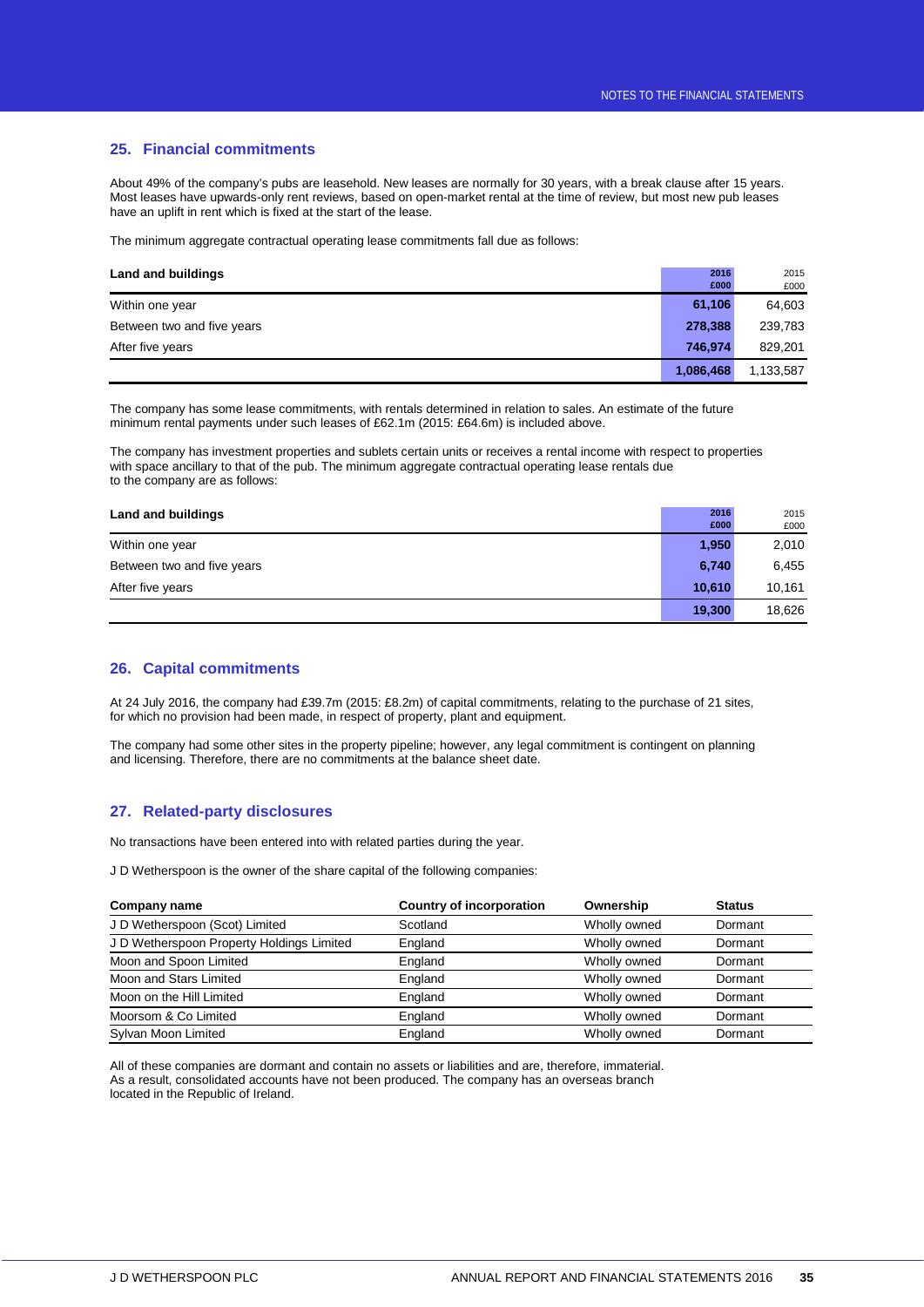# **27. Related-party disclosures (continued)**

As required by IAS 24, the following information is disclosed about key management compensation.

| Key management compensation      |       | 2015  |
|----------------------------------|-------|-------|
|                                  | £000  | £000  |
| Short-term employee benefits     | 2.431 | 2,370 |
| Post-employment pension benefits | 147   | 194   |
| Share-based payment              | 914   | 1.859 |
|                                  | 3,492 | 4.423 |

Key management comprises the executive directors and management board, as detailed on page 51.

For additional information about directors' emoluments, please refer to the directors' remuneration report on pages 55 to 63.

## **Directors' interests in employee share plans**

Details of the shares held by executive members of the board of directors' are included in the remuneration report on pages 55 to 63 which forms part of these financial statements.

# **28. Share capital**

|                      | Number of<br>shares<br>000s | Share<br>capital<br>£000 |
|----------------------|-----------------------------|--------------------------|
| At 27 July 2014      | 122,968                     | 2,460                    |
| Repurchase of shares | (3,619)                     | (73)                     |
| At 26 July 2015      | 119,349                     | 2,387                    |
| Repurchase of shares | (5,694)                     | (114)                    |
| At 24 July 2016      | 113,655                     | 2,273                    |

The total authorised number of 2p ordinary shares is 500 million (2015: 500 million). All issued shares are fully paid. In the year, there were no proceeds from the issue of shares (2015: £Nil).

During the year, 5,694,546 shares were repurchased by the company for cancellation, representing approximately 4.8% of the issued share capital, at a cost of £39.4m, including stamp duty, representing an average cost per share of 692p. At the previous year end, the company had a liability for share purchases of £14.2m which was settled during the current year, ended 24 July 2016.

While the memorandum and articles of association allow for preferred, deferred or special rights to attach to ordinary shares, no shares carried such rights at the balance sheet date.

# **29. Events after the balance sheet date**

There were no significant events after the balance sheet date.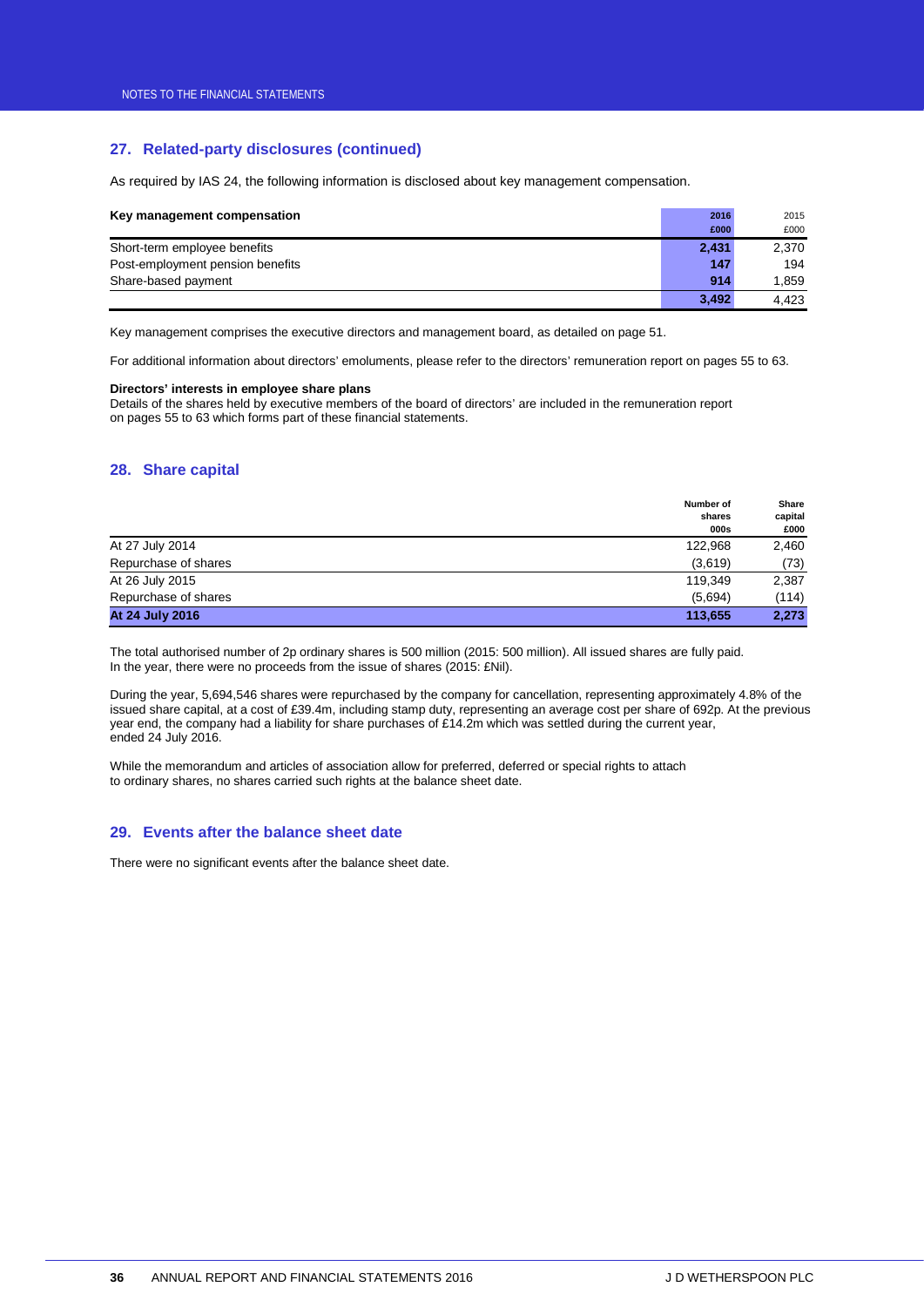The financial statements of J D Wetherspoon plc (the 'Company') for the year ended 24 July 2016 were authorised for issue by the board of directors on 8 September 2016, and the balance sheet was signed on the board's behalf by John Hutson and Ben Whitley.

J D Wetherspoon plc is a public limited company, incorporated and domiciled in England and Wales. The Company's ordinary shares are traded on the London Stock Exchange.

The Company's financial statements have been prepared in accordance with the European Unionendorsed IFRSs and IFRSIC (IFRS Interpretations Committee) interpretations as adopted by the European Union and as applied in accordance with the provisions of the Companies Act 2006 as applicable to companies reporting under IFRS. The principal accounting policies adopted by the Company are set out on pages 38 to 42.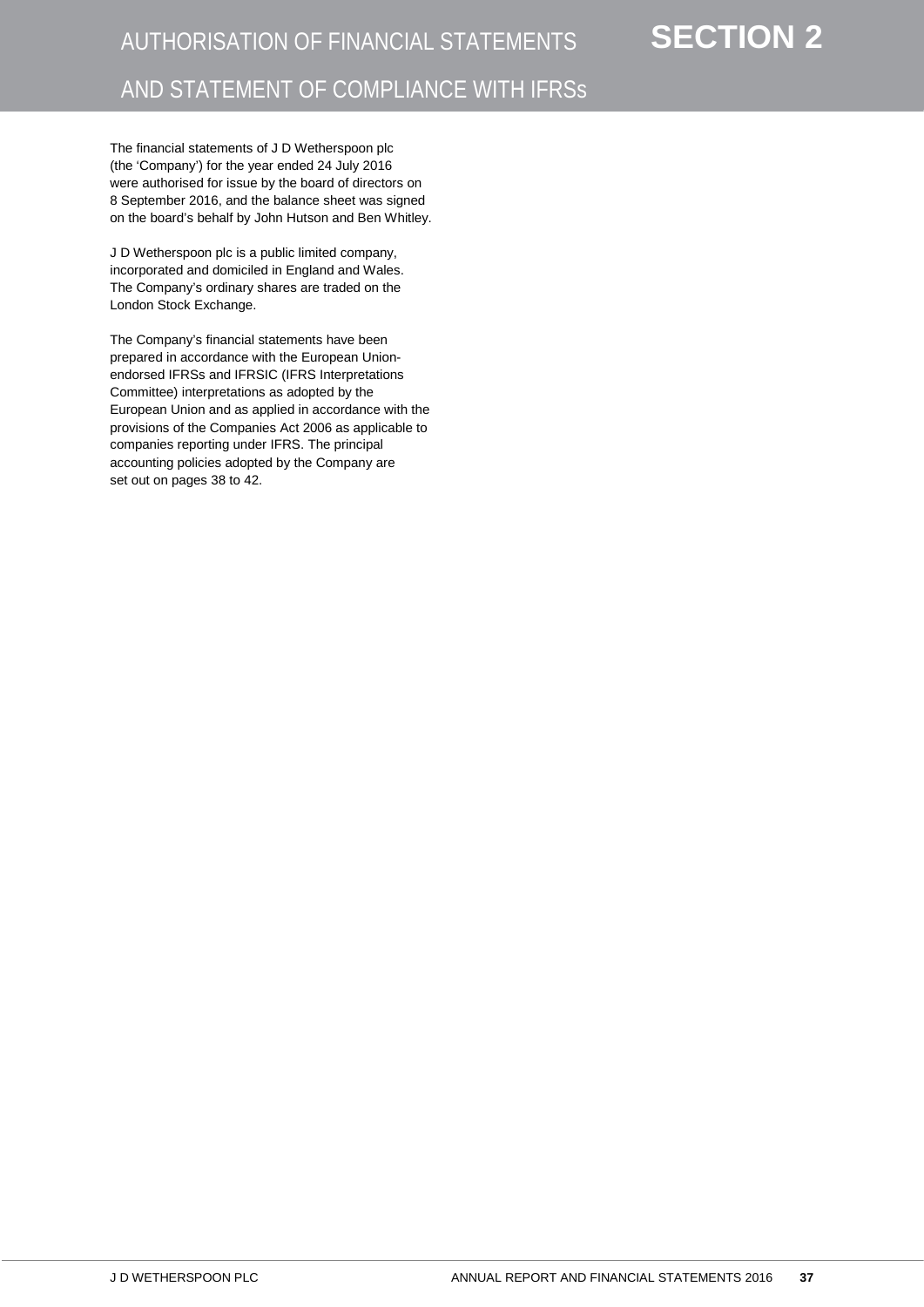# **Basis of preparation**

The financial statements of the Company have been prepared in accordance with IFRSs as adopted by the European Union, IFRSIC interpretations and the Companies Act 2006, applicable to companies reporting under IFRS. The financial statements have been prepared on the going-concern basis, using historical cost convention, except for the revaluation of financial instruments.

The accounting policies which follow set out those policies which apply in preparing the financial statements for the year ended 24 July 2016. These policies have been consistently applied to all of the years presented, unless otherwise stated.

# **Important estimates and judgements**

Estimates and judgements are based on historical experience and other factors, including expectations of future events which are believed to be reasonable and constitute management's best judgement at the date of the financial statements. Actual experience may differ from these estimates. Complex areas on judgement or estimates involving sums which are significant to the accounts are disclosed below.

*Impairment of property, plant and equipment*  The Company determines whether a trading pub should be impaired by comparing its net book value with future cash flows ('value in use'), having made certain assumptions about sales, costs and profit and applying a pre-tax discount rate for future years of 8% and its fair value (less the costs of selling the assets), determined using external and internal estimates of the value of the Company's pubs.

Any impairment charge will be limited to the higher of the value in use and fair value.

The value in use is calculated using the estimated earnings and cash flows derived by management estimates and applying a suitable pre-tax discount rate to these cash flows.

At each reporting date, the Company assesses whether an asset may be impaired.

Any changes in the level of forecast earnings or cash flows, the discount rate applied to those or the estimate in sale proceeds/fair value could give rise to an additional or reduced impairment provision.

If a previously recognised impairment loss is reversed, the carrying amount of the asset is increased to its recoverable amount. That increased amount cannot exceed the carrying amount which would have been determined, net of depreciation, had no impairment loss been recognised for the asset in previous years.

After such a reversal, the depreciation charge is adjusted in future periods, to allocate the asset's revised carrying amount, less any residual value, over its remaining useful life.

## *Onerous leases*

A provision for onerous leases is made for pubs for which future trading profits, or income from subleases, are not expected to cover rent. The provision takes several factors into account, including the expected future profitability of the pub and the amount estimated as payable on surrender of the lease, where this is a likely outcome.

# *Hedging*

The Company adopts hedge accounting, meaning that the effective portion of the changes in the fair value of the derivatives is dealt with in comprehensive income. Any gain or loss relating to the ineffective portion would be recognised immediately in the income statement.

The Company makes assumptions on the requirements for future borrowings, as well as future interest rates, when assessing the effectiveness of interest-rate swaps. Changes in the forecast amount of future borrowings or interest rates may result in all or part of the gain or loss, which was originally reported in equity, being transferred to the income statement.

# *Exceptional items*

A degree of judgement is required in determining whether certain transactions merit separate presentation to allow shareholders to better understand financial performance in the year, when compared with that of previous years and trends.

# **Segmental reporting**

The Company operates predominantly one type of business (pubs) in the United Kingdom and the Republic of Ireland. Given the immaterial size of the Company's hotel business and trading presence in the Republic of Ireland, these have not been separately disclosed as a business segment.

# **Exceptional items**

The Company presents, on the face of the income statement, those material items of income and expense which, because of the nature and magnitude of the event giving rise to them, merit separate presentation to allow shareholders to better understand the elements of financial performance in the year. This helps to facilitate comparison with previous years and to better assess trends in financial performance. Impairment of fixed assets and onerous lease charges and reversals will be reported as exceptional, regardless of magnitude, to provide consistency of treatment with previous years and a better understanding for the financial statements' users.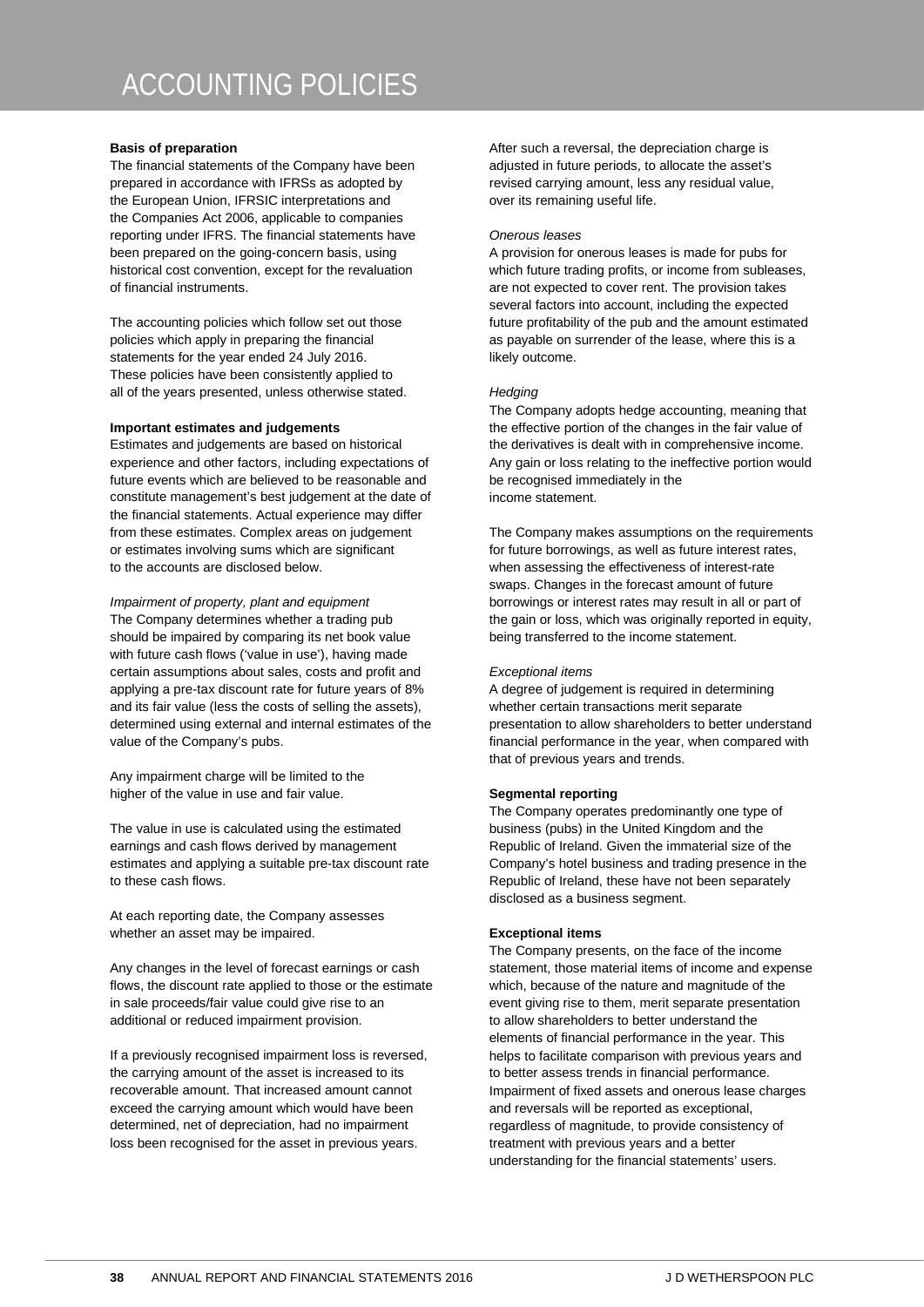# **Property gains and losses**

The Company defines property gains and losses as those items of income and expenditure which are the result of owning and leasing assets which are nonrecurring in nature. These include the impairment of fixed assets, movements in the onerous lease provision and proceeds and costs from the disposal of assets. These items are presented on the face of the income statement to more clearly show the Company's underlying performance.

## **Property, plant and equipment**

Property, plant and equipment is stated at cost, less accumulated depreciation and any impairment in value.

Cost of assets includes acquisition costs, as well as other directly attributable costs in bringing the asset into use.

Depreciation is charged on a straight-line basis, over the estimated useful life of the asset as follows:

Freehold land is not depreciated.

Freehold and long-leasehold buildings are depreciated to their estimated residual values over 50 years.

Short-leasehold buildings are depreciated over the lease period.

Equipment, fixtures and fittings are depreciated over 3 to 10 years.

Assets are not depreciated until such time as they are ready for use.

Residual values and useful economic lives are reviewed and adjusted, if appropriate, at each balance sheet date.

Profits and losses on disposal of property, plant and equipment reflect the difference between the net selling price and the carrying amount at the date of disposal and are recognised in the income statement.

Impairment losses are recognised in the income statement in those expense categories consistent with the function of the impaired asset.

## **Intangible assets**

Intangible assets are carried at cost, less accumulated amortisation and accumulated impairment losses.

Intangible assets with a finite life are amortised on a straight-line basis over their expected useful life, as follows:

Computer software, including related development and implementation costs – 3 to 10 years.

The carrying value of intangible assets is reviewed annually for impairment, in case there has been an event or change in circumstances indicating that the carrying value may not be recoverable.

## **Investment property**

Freehold properties which are held primarily to derive a rental income and for which there is no immediate intention to develop into a Wetherspoon pub are classified as investment properties.

These properties are stated at cost, less accumulated depreciation and any impairment in value and are depreciated in line with the accounting policy for freehold land and buildings.

## **Lease premiums**

Payments made on entering into or acquiring leaseholds which are accounted for as operating leases represent prepaid lease payments. These are amortised on a straight-line basis. Lease premiums are disclosed as other non-current assets.

# **Assets held for sale**

Where the value of an asset will be recovered through a sale transaction, rather than continuing use, the asset is classified as held for sale. Assets held for sale are valued at the lower of book value and fair value, less any costs of disposal, and are no longer depreciated.

## **Inventories**

Inventories are stated at the lower of cost and net realisable value. Cost is calculated on a weighted average basis, with net realisable value being the estimated selling price, less any costs of disposal. Provision is made for obsolete, slow-moving or damaged inventory, where appropriate.

Bar and food inventory is recognised as an expense when sold. Non-consumable inventory is recognised as an expense immediately on receipt at a pub or hotel.

## **Provisions**

Provisions are recognised when the Company has a present legal or constructive obligation as a result of a past event and it is probable that an outflow of resources will be required to settle the obligation and a reliable estimate can be made of that obligation's amount.

## **Revenue recognition**

Revenue recognised at the time of sale is the fair value of bar, food, slot machine and hotel room sales, after deducting discounts and sales-based taxes.

Revenue from hotel rooms is recognised when rooms are occupied and as services are provided, after deduction of discounts and sales-based taxes.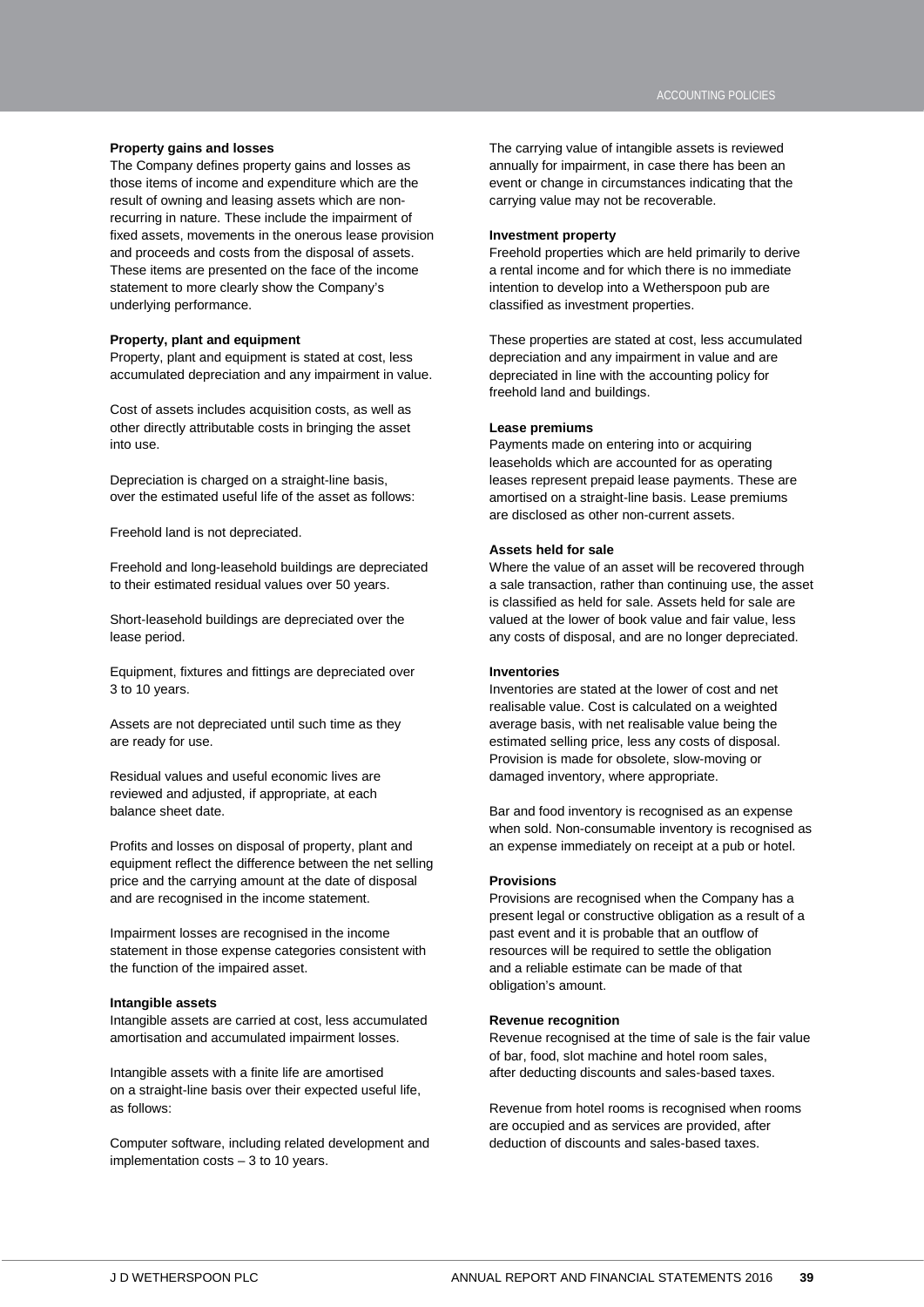## **Like-for-like sales**

Like-for-like sales growth is calculated by taking the revenue, as per the accounting policy, for all pubs which have traded for the last 12 months and comparing their revenue to the corresponding revenue of the previous year.

## **Leases**

Leases where the Company assumes substantially all of the risks and rewards of ownership are classified as finance leases. Assets acquired under finance leases are capitalised at the lower of their fair value and the present value of future lease payments. The corresponding liability is included in the balance sheet as a finance lease payable. Finance charges included in lease payments are charged as an expense to the income statement, while the asset is depreciated in line with the accounting policy for property, plant and equipment.

Leases where the lessor retains substantially all of the asset's risks and benefits of ownership are classified as operating leases. If the operating lease is subject to fixed uplifts over the term of the lease, rental payments are charged to the income statement on a straight-line basis, over the period of the lease, in line with adopted accounting standards. If the operating lease is subject to open-market rents, rental payments are charged at the prevailing rates.

The Company also has concession rentals, payable based on turnover. These are charged to operating profit at the higher of minimum contractual obligations under the agreements or based as a percentage of turnover.

## **Lease incentives**

Lease incentives are recognised as a reduction of rental expense and are amortised on a straight-line basis.

## **Borrowing costs**

Borrowing costs are recognised as an expense in the period in which they are incurred, unless the requirements by the adopted accounting standards for the capitalisation of borrowing costs relating to assets are met.

For the purpose of the cash flow reporting interest paid and received are considered operating cash flows.

#### **Income taxes**

Current tax assets and liabilities are measured at the amount expected to be recovered from, or paid to, the taxation authorities, based on tax rates and laws which are enacted or substantively enacted by the balance sheet date.

Deferred income tax is recognised on all temporary differences arising between the tax bases of assets and liabilities and their carrying amounts in the financial statements, with the following exceptions:

 Where the temporary difference arises from an asset or liability in a transaction which, at the time of the transaction, affects neither accounting nor taxable profit or loss.

Deferred income tax assets are recognised only to the extent that it is probable that taxable profit will be available against which the deductible temporary differences, carried-forward tax credits or tax losses can be utilised.

Deferred income tax assets and liabilities are measured at the tax rates which are expected to apply when the related asset is realised or liability settled. based on tax rates and laws enacted or substantively enacted at the balance sheet date.

Income tax is charged or credited directly to the income statement, comprehensive income or equity. The income tax charged or credited will follow the accounting treatment of the underlying item which has given rise to the income tax charged or credited.

# **Free cash flow**

The calculation of free cash flow is based on the net cash generated by business activities after funding interest, corporation tax, loan issue costs, all reinvestment in information technology, head office and pubs trading at the start of the period (excluding extensions) and the purchase of own shares under the employee share-based plan.

## **Financial instruments**

Financial assets and liabilities are recognised on the date on which the Company becomes party to the contractual provisions of the instrument giving rise to the asset or liability.

## **Financial assets**

The Company classifies its financial assets as loans and receivables. The Company has no assets which would fall into a category outside of loans and receivables.

## *Loans and receivables*

Loans and receivables are non-derivative financial assets with fixed or determinable payments which are not quoted in an active market. They are included in current assets, except for maturities greater than 12 months after the balance sheet date. These are classified as non-current assets. Loans and receivables comprise 'other receivables' and 'cash and cash equivalents' on the balance sheet.

## *Receivables*

Other receivables are recognised initially at fair value and carried at amortised cost less an allowance for any uncollectible amounts. An estimate for doubtful debts is made when collection of the full amount is no longer probable. Bad debts are written off when identified.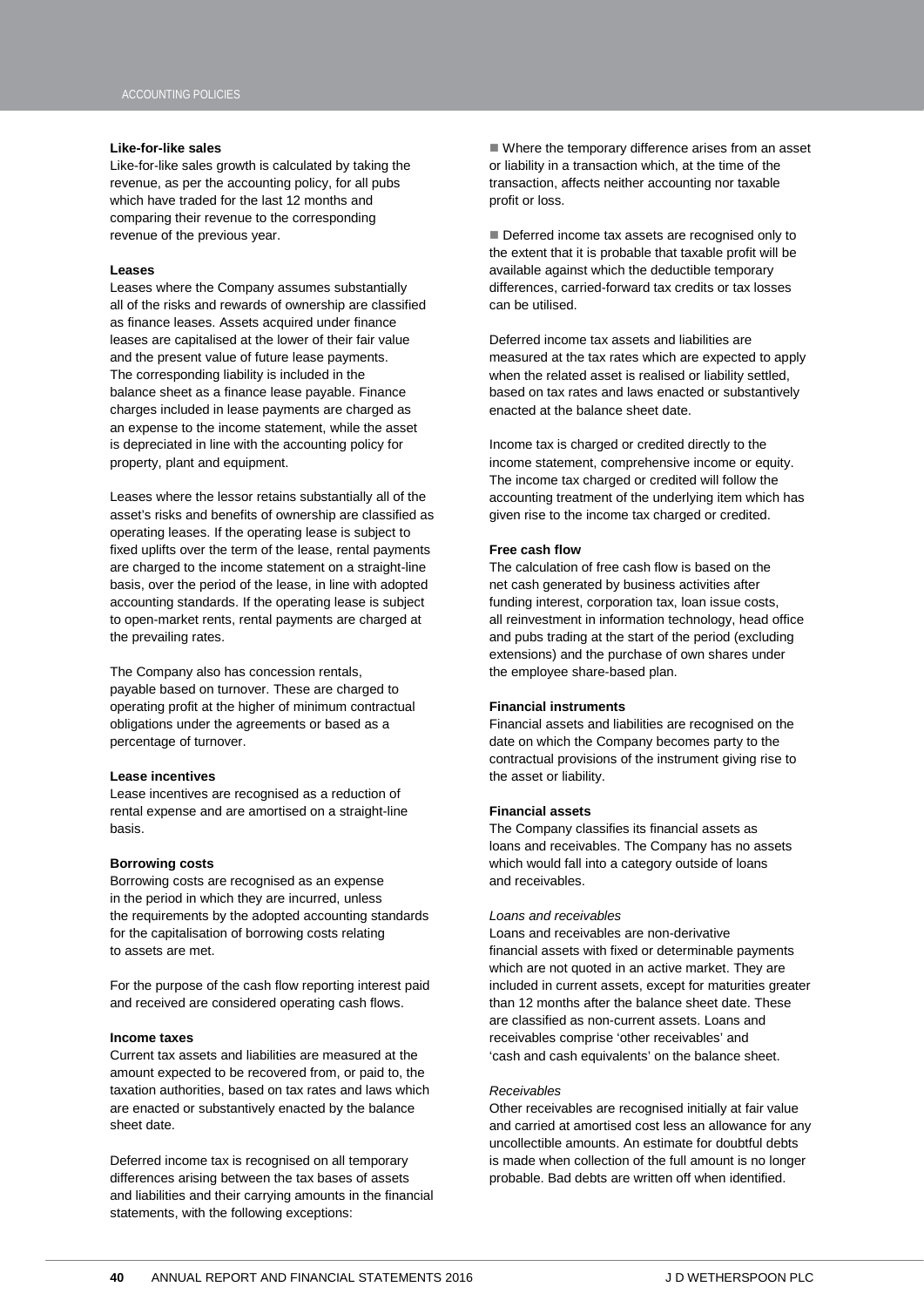## *Cash and cash equivalents*

Cash and short-term deposits in the balance sheet comprise cash at bank and in hand and short-term deposits. For the purpose of the cash flow statement, cash and cash equivalents comprise cash and short-term deposits as defined above. Bank overdrafts are shown within current financial liabilities on the balance sheet.

## **Financial liabilities**

The Company classifies its financial liabilities as other financial liabilities. The Company currently has no liabilities which would fall outside of this category, with the exception of interest-rate swaps which are described below in the section dealing with hedging and are classified as fair value through profit and loss.

Other financial liabilities are measured at fair value on initial recognition and subsequently measured at amortised cost, using the effective-interest method.

## *Trade and other payables*

Trade and other payables are recognised initially at fair value and subsequently at amortised cost, using the effective-interest method.

## **Bank loans and borrowings**

Interest-bearing bank loans and other borrowings are recorded initially at fair value of consideration received, net of direct issue costs. Borrowings are subsequently recorded at amortised cost, with any difference between the amount recorded initially and the redemption value recognised in the income statement over the period of the bank loans, using the effective-interest method.

Bank loans and loan notes are classified as current liabilities, unless the Company has an unconditional right to defer settlement of the liability for at least 12 months after the balance sheet date.

# **Derivative financial instruments and hedging activities**

Derivative financial instruments used by the Company are stated at fair value on initial recognition and at subsequent balance sheet dates.

Hedge accounting is used only where, at the inception of the hedge, there is formal designation and documentation of the hedging relationship, it meets the Company's risk-management objective for undertaking the hedge and is expected to be highly effective.

## **Interest-rate swaps**

Interest-rate swaps are classified as hedges where they hedge exposure to cash flow variability in interest rates.

For interest-rate swaps, the effective portion of the gain or loss on the hedging instrument is recognised directly in comprehensive income, while the ineffective portion is recognised in the income statement within 'fair value gain/loss on financial derivatives'. Amounts taken to comprehensive income are transferred to the income statement only when the hedged transaction is assessed to be ineffective, when considering the Company's forecast debt levels for the period of time for which the swaps are in place.

## **Share capital**

Ordinary shares are classified as equity. Incremental costs directly attributable to the issue of new shares or options are shown in equity as a deduction, net of tax, from the proceeds.

When the Company repurchases its own shares the cost of the shares purchased and associated transaction costs are taken directly to equity and deducted from retained earnings. The nominal value of shares purchases is transferred from share capital to the capital redemption reserve.

# **Foreign currencies**

Transactions denominated in foreign currencies are recorded at the rates of exchange prevailing at the date of transaction. Monetary assets and liabilities are translated at the year-end exchange rates, with the resulting exchange differences taken to the income statement.

The Irish branch's results are translated at the average exchange rate for the reporting period; the balance sheet is translated at the year-end exchange rate. Resulting exchange differences are recognised in comprehensive income.

Revaluation gains and losses on the long-term financing of the Irish branch are recognised in comprehensive income.

## **Retirement benefits**

Contributions to personal pension schemes are recognised in the income statement in the period in which they fall due. All contributions are in respect of a defined contribution scheme. The Company has no future payment obligations, once the contributions have been paid.

## **Owner's earnings**

Owner's earnings measures the earning attributable to shareholders from current activities adjusted for significant non-cash items and one off items. Owner's earnings is calculated as profit before tax, exceptional items, depreciation and amortisation and property gain and losses less reinvestment in current properties and cash tax. Cash tax is defined as the current year current tax charge.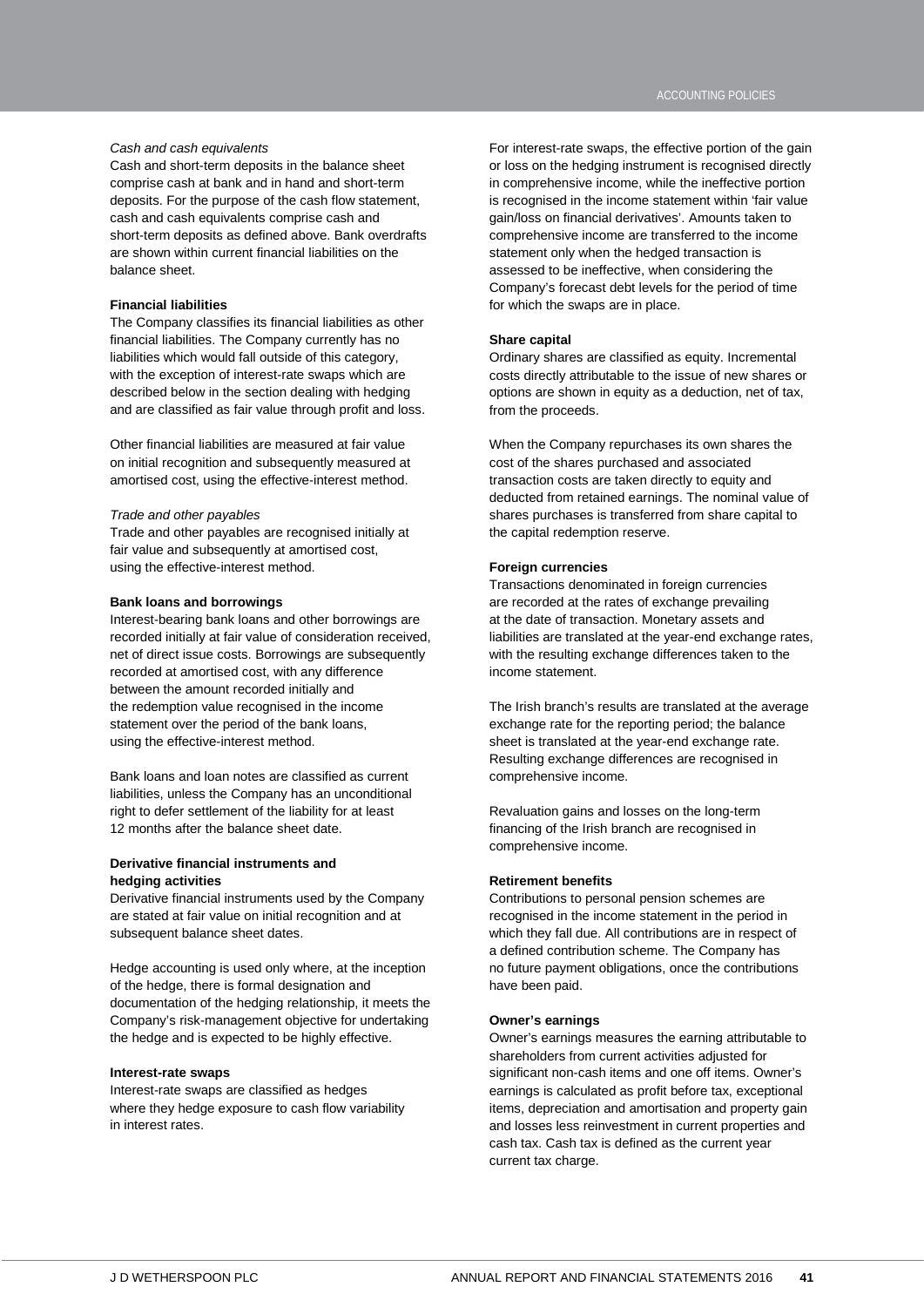## **Dividends**

Dividends recommended by the board, but unpaid at each period end, are not recognised in the financial statements until they are paid (in the case of the interim dividend) or approved by shareholders at the annual general meeting (in the case of the final dividend).

## **Changes in net debt**

Changes in net debt are both the cash and non-cash movements of the year, including movements in finance leases, borrowings, cash and cash equivalents.

#### **Share-based charges**

The Company has an employee share incentive plan which awards shares to qualifying employees; there is also a deferred bonus scheme which awards shares to directors and senior managers, subject to specific performance criteria.

The cost of the awards in respect of these plans is measured by reference to the fair value at the date at which they are granted and is amortised as an expense over the vesting period. In valuing these transactions, no account is taken of any vesting conditions, other than market conditions linked to the price of the shares of the Company.

The Company currently has no other share-based transactions.

## **Changes in standards**

The following new standards, amendments to standards or interpretations are mandatory for the first time for the financial year beginning 27 July 2015 and will have a minimal impact on the financial statements:

■Annual improvements to IFRS 2010 – 2012 cycle ■Annual improvements to IFRS 2011 - 2013 cycle

The following amendments are mandatory for the first time for the financial year beginning 27 July 2015, but are not relevant for the Company:

■Amendment to IAS 19, 'Employee benefits', on defined benefit plans

On 13 January 2016, the International Accounting Standards Board issued IFRS 16 – 'leases' which is effective for periods starting on or after 1 January 2019, subject to EU endorsement. IFRS 16 requires lessees to recognise a lease liability reflecting future lease payments and a right-of-use asset for lease contracts, subject to exceptions for short-term leases and leases of low-value assets. The impact of this accounting standard on the Company's accounts is still being assessed, but is expected to be material.

Standards and interpretations which are not yet effective and have not been early adopted by the Company:

■IFRS 15, 'Revenue from Contracts with Customers' **IFRS 9, 'Financial Instruments'**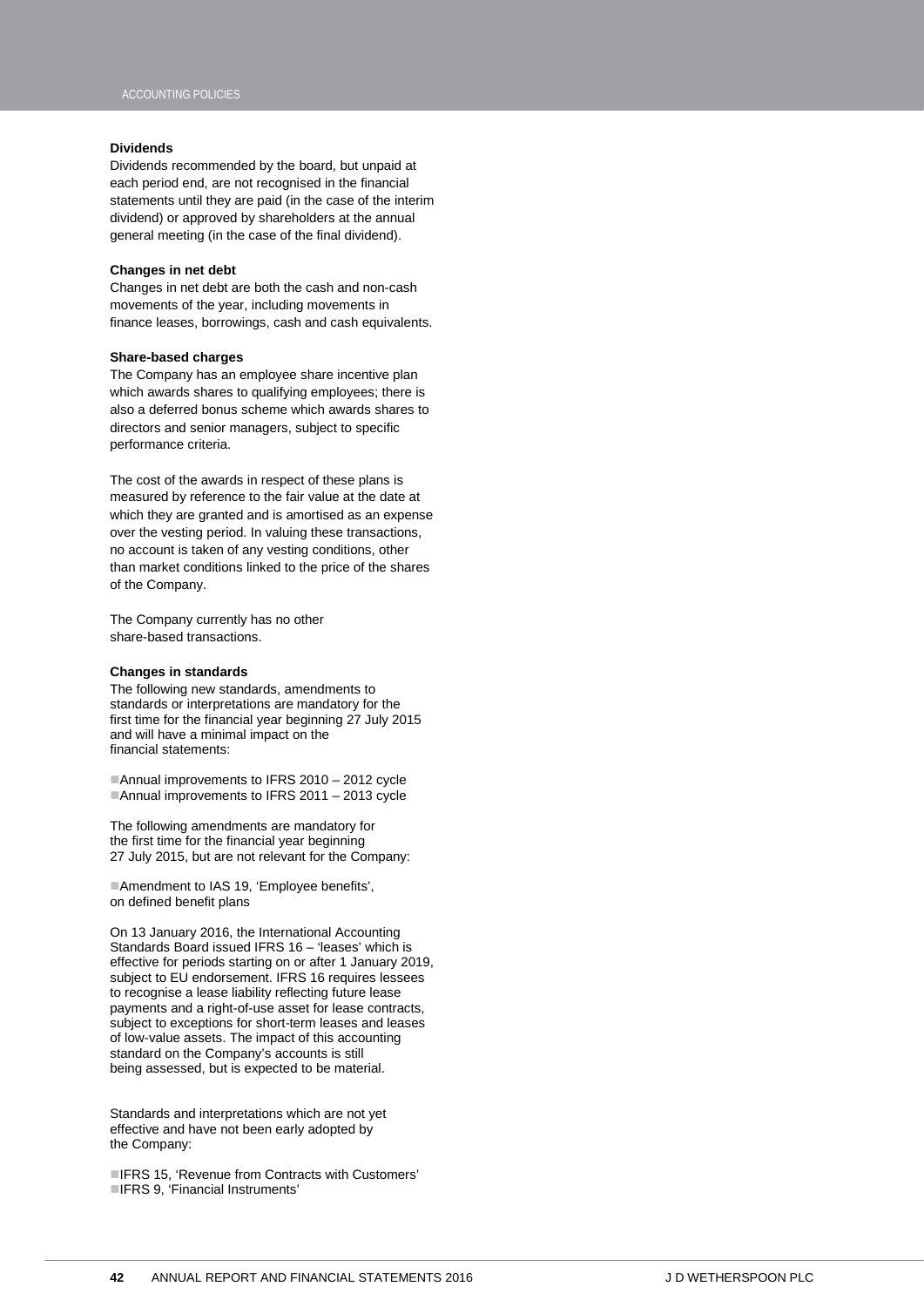# **Strategy**

The Company's strategy is to acquire freehold and leasehold buildings and to obtain the necessary permissions to convert them into Wetherspoon pubs. The buildings are normally in or near town centres or in suburban locations. Our aim is to increase like-for-like sales, profits and earnings per share.

Our strategy is to seek a return on capital in excess of the cost of the capital which will provide profit for new pub developments, dividends and funds for reinvestment in the existing business.

## **Business model**

Wetherspoon owns and operates pubs throughout the UK and Ireland and aims to sell high-quality products. at reasonable prices, in attractive and well-maintained premises. The Company aims to make lots of small improvements to its pubs, once they are open, so that sales and profit are maintained or improved.

The Company aims to recruit and retain a high standard of employee, partly by allocating a considerable percentage of profit as bonuses to pub employees and partly through a number of training programmes which help to achieve these objectives.

## **Business review and future trends**

A review of the Company's business and the key measures of its performance, sometimes called key performance indicators (KPIs), can be found in the chairman's statement under the financial performance section. The chairman's statement also discusses trends and factors likely to affect the future development, performance and position of the Company.

## **Environment and human rights**

As regards human rights, our policy is to observe a wide range of legislation, designed to encourage and promote equal opportunities and protect human rights. Wetherspoon's main contribution in this area relates to creating jobs for large numbers of people, paying a reasonable percentage of its profits as bonus for those working in our pubs and head office, training large numbers of staff and paying a significant percentage of our sales as taxes to the government. All of these factors help to create income for employees and the government, contributing directly and indirectly to the promotion of human rights.

Further information about the Company's environmental, employee and social policies is published on the Company's website: www.jdwetherspoon.com

## **Employee diversity**

The table below shows the breakdown of directors, senior managers and employees.

|                  | <b>Male</b> | Female |
|------------------|-------------|--------|
| <b>Directors</b> |             |        |
| Senior managers  | 782         | 502    |
| All employees    | 17.819      | 18,884 |

# **Principal risks and uncertainties facing the Company**

In the course of normal business, the Company continually assesses significant risks faced and takes action to mitigate their potential impact.

The following risks, while not intended to be a comprehensive analysis, constitute (in the opinion of the board) the principal risks and uncertainties currently facing the Company:

## **Strategic risks**

## *Economic outlook*

The Company aims to improve its customer offering continually, so that it remains competitively placed in the market in which it operates. Adverse economic conditions can theoretically have an effect on the Company's performance, although, historically, these effects have been muted.

#### *Regulation of the sale of alcohol*

The pub business is highly regulated, with frequent increases in alcohol duty and other taxes – a feature of the industry for many decades.

## *Succession-planning*

The Company is reliant on the knowledge and experience of its executive management team. The Company involves the broader senior management team in decision-making to provide it with sufficient exposure, so that, if the need to replace a member of the executive management team were to arise there are well-qualified internal candidates.

# **Commercial risks**

# *Cost increases*

Inflationary pressures on the Company's costs pose a risk to profits, although the Company has been able to achieve satisfactory arrangements with its suppliers, up until now, in both good and difficult economic conditions.

## **Operational risks**

#### *Health and safety*

The Company endeavours to ensure that all reasonable standards of health and safety are met, by trying to identify risks and taking action to avert problems.

#### *Supply chain risks*

It is fundamental to our operations that we should be able to supply our pubs with the required goods and services.

It is important that we understand our supply chain and have accurate information relating to provenance, ingredients and ethical practices.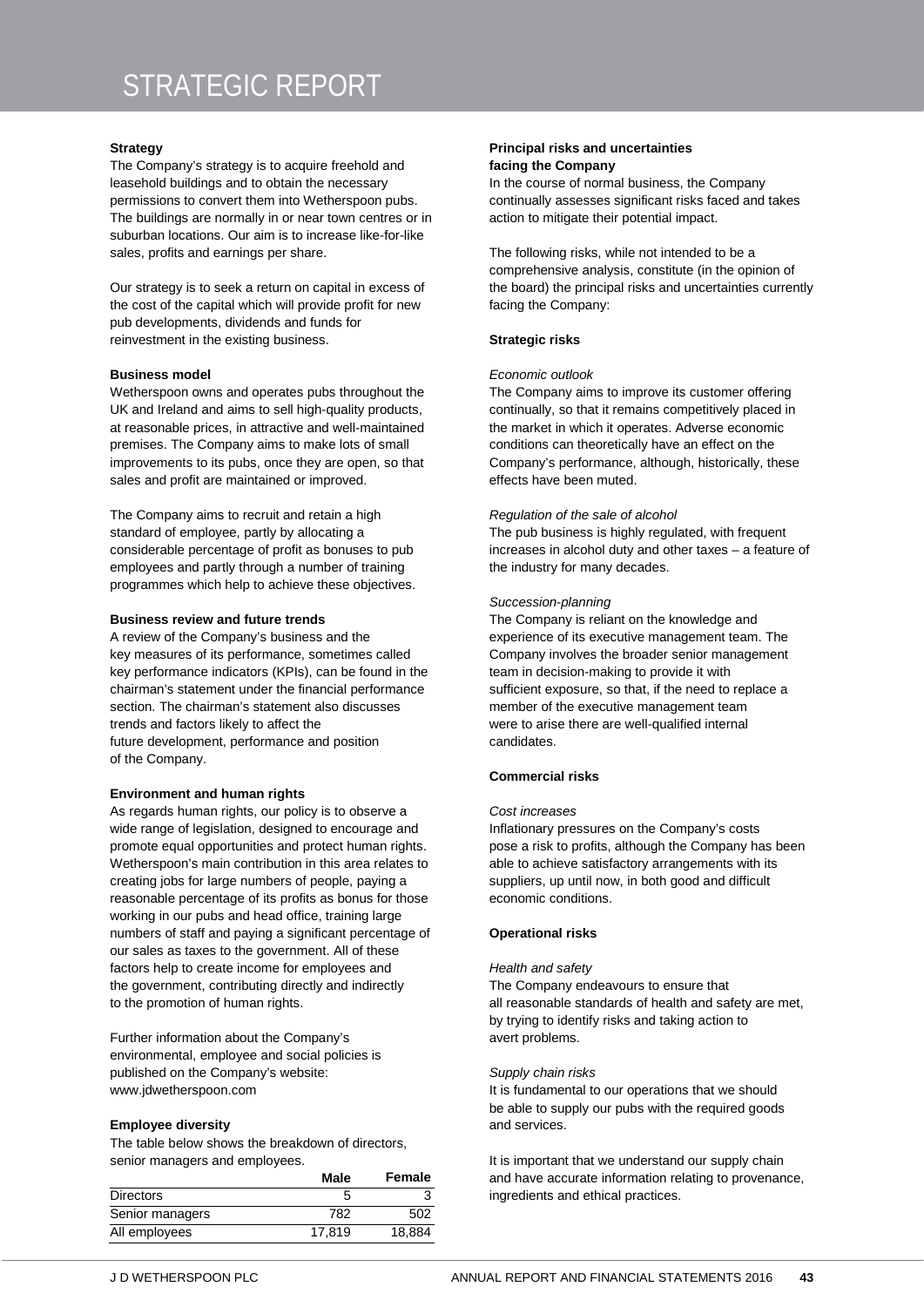We work closely with our suppliers and central distribution partners, in order to maintain availability of products, at all times.

The Company conducts audits of its supply chain – and standards are assessed in accordance with our Supplier Charter.

# *Food hygiene*

Achieving and maintaining food hygiene standards are critical to any organisation which prepares food for public consumption. Ensuring the safety of our customers and employees is a priority for the Company. The Company takes food hygiene very seriously; extensive operational procedures have been implemented to embed best practice in our pubs. The Company monitors the results of food hygiene audits and provides its pubs with the necessary resources and support to ensure that standards are met at all times.

*Head office and national distribution centre* Any disasters at the Company's head office (in Watford) or its national distribution centre (in Daventry) could seriously disrupt its daily operations. Various measures have been undertaken by the Company, including a comprehensive disasterrecovery plan, seeking to minimise the impact of any such incidents.

## *Information technology*

The Company's daily operations are increasingly reliant on its information technology systems. Any prolonged or significant failure of these systems could pose a risk to trading. The Company seeks to minimise this risk by ensuring that there are technologies, policies and procedures to ensure protection of hardware, software and information (by various means), including a disaster-recovery plan, a system of backups and external hardware and software.

The Company recognises that cyber threats pose a significant risk to the hospitality industry. The Company continually assesses the risks posed by cyber threats and makes changes to its technologies, policies and procedures to mitigate identified risks.

### **Reputational risk**

The Company is aware that, in operating in a consumer-facing business, its business reputation, built over many years, can be damaged in a significantly shorter timeframe. The Company, therefore, in its daily business, maintains substantial efforts in this area to improve operational controls.

## **Financial risks**

#### *Capital risk management*

The Company aims to maintain reasonable levels of capital and debt. Debt always involves risk, although the Company has always been able to fulfil its obligations under its loan agreements.

Sales, profitability, debt requirements and cash flow are reviewed weekly by a team which includes the chairman, chief executive, finance director and senior finance managers.

#### *Interest-rate risk*

The Company has dealt with the risks of an increase in interest rates by swapping the majority of its floatingrate borrowings into fixed rates which expire in 2023 (see note 23).

During the 52 weeks ended 24 July 2016, if the interest rates on UK-denominated borrowings had been 1% higher, with all other variables constant, pre-tax profit for the year would have been reduced by £3,031,000 and equity increased by £25,298,000. The movement in equity arises from a change in the 'mark to market' valuation of the interest-rate swaps into which the Company has entered, calculated by a 1% shift of the market yield curve. The Company considers that a 1% movement in interest rates represents a reasonable sensitivity to potential changes. However, this analysis is for illustrative purposes only.

## *Credit risk*

The Company does not have a significant concentration of credit risk, as the majority of its revenue is in cash. At the balance sheet date, the Company was exposed to a maximum credit risk of £0.9m, of which £0.1m was overdue.

Cash deposits with financial institutions and derivative transactions are permitted with investment-grade financial institutions only. The Company receives a small amount of income from properties which it has sublet to third parties, but the sums involved from any one letting are immaterial.

## *Liquidity risk*

The Company regularly monitors cash flow forecasts and endeavours to ensure that there are enough funds, including committed bank and finance lease facilities, to meet its business requirements and comply with banking covenants.

The risks in this area relate to miscalculating cash flow requirements, being unable to renew credit facilities or a substantial fall in sales and profits.

## *Foreign currency*

Foreign exchange exposure is currently not significant to the Company. The Company monitors the growth and risks associated with its overseas operations and will undertake hedging activities as and when they are required.

By order of the board

# **Nigel Connor**

Company Secretary 8 September 2016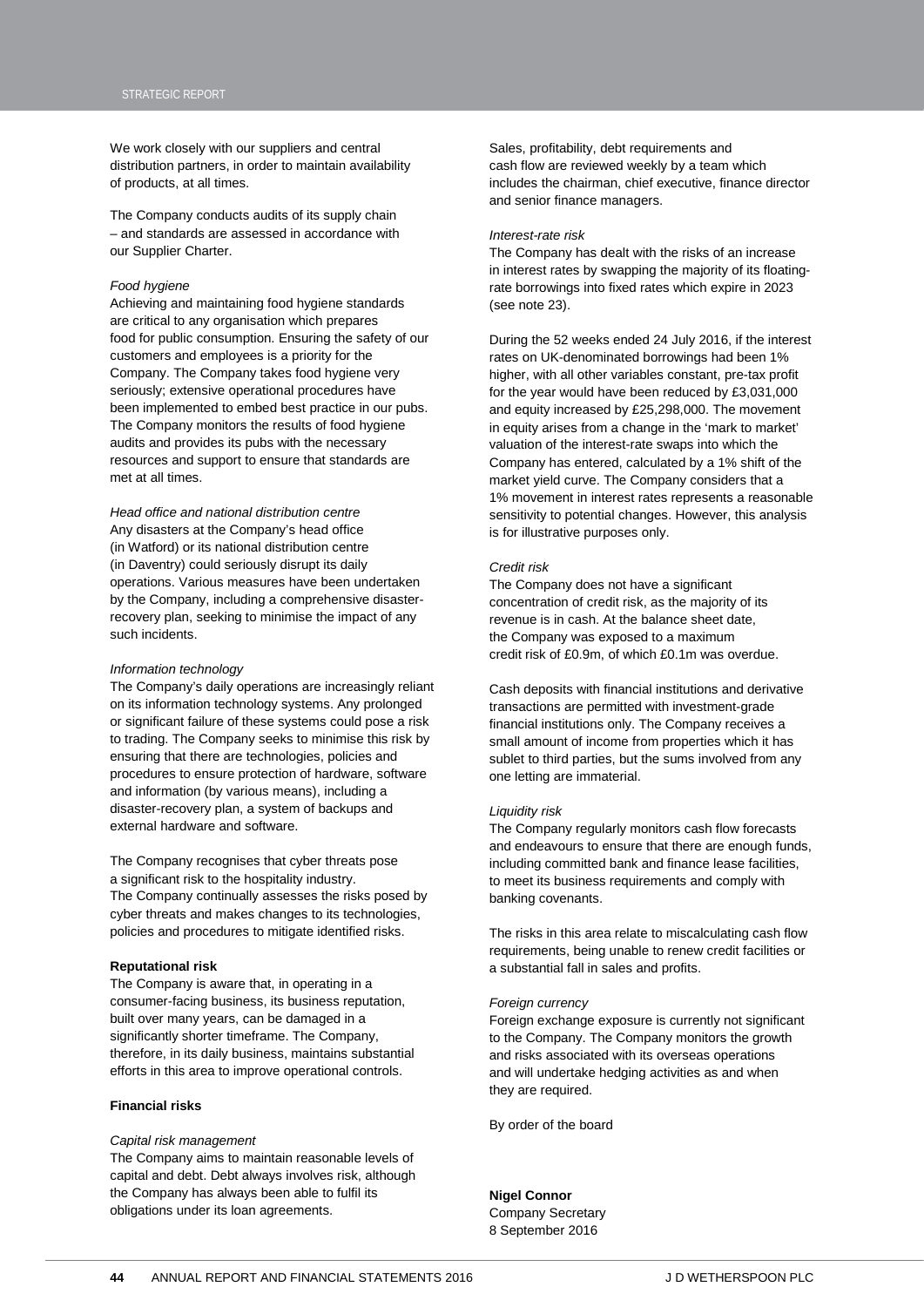# **Report on the financial statements**

**Our opinion**

In our opinion, J D Wetherspoon plc's financial statements (the "financial statements"):

 $\blacksquare$  give a true and fair view of the state of the company's affairs as at 24 July 2016 and of its profit and cash flows for the 52 week period (the "period") then ended;

 $\blacksquare$  have been properly prepared in accordance with International Financial Reporting Standards ("IFRSs") as adopted by the European Union; and have been prepared in accordance with the requirements of the Companies Act 2006.

## **What we have audited**

The financial statements, included within the Annual Report and Financial Statements 2016 (the "Annual Report"), comprise:

 $\blacksquare$  the balance sheet as at 24 July 2016;

 $\blacksquare$  the income statement and the statement of comprehensive income for the period then ended;  $\blacksquare$  the cash flow statement for the period then ended;  $\blacksquare$  the statement of changes in shareholders' equity for the period then ended;

■ the accounting policies; and

 $\blacksquare$  the notes to the financial statements, which include other explanatory information.

Certain required disclosures have been presented elsewhere in the Annual Report, rather than in the notes to the financial statements. These are crossreferenced from the financial statements and are identified as audited.

The financial reporting framework that has been applied in the preparation of the financial statements is IFRSs as adopted by the European Union, and applicable law.

*Our audit approach*

# **Overview**

## Context

Our 2016 audit was planned and executed having regard to the fact that J D Wetherspoon's operations were largely unchanged in nature from the previous year and the UK economy had a level of underlying low growth with no significant regulatory changes impacting the pub sector, other than the living wage. In light of this, our approach to the audit in terms of scoping and areas of focus was largely unchanged, albeit we identified an additional focus area in relation to the pub disposal programme given the level of anticipated disposals which was unique in terms of magnitude in the company's history.

## **Overview**

## *Materiality*

Overall materiality: £4.03 million which represents 5% of profit before tax and exceptional items.

## *Audit scope*

 $\blacksquare$  The Company comprises one legal entity in the UK with an immaterial branch in the Republic of Ireland and, accordingly, our audit is focused on J D Wetherspoon plc in the UK. No significant work is performed on the Republic of Ireland branch as a standalone entity, owing to its immateriality.

*Area of focus*

- **Impairment of property, plant & equipment.**
- Provisions for onerous leases.
- Exceptional items.
- Pub disposal programme.

*The scope of our audit and our areas of focus* We conducted our audit in accordance with International Standards on Auditing (UK and Ireland) ("ISAs (UK & Ireland)").

We designed our audit by determining materiality and assessing the risks of material misstatement in the financial statements. In particular, we looked at where the directors made subjective judgements, for example in respect of significant accounting estimates that involved making assumptions and considering future events that are inherently uncertain. As in all of our audits we also addressed the risk of management override of internal controls, including evaluating whether there was evidence of bias by the directors that represented a risk of material misstatement due to fraud.

The risks of material misstatement that had the greatest effect on our audit, including the allocation of our resources and effort, are identified as "areas of focus" in the table below. We have also set out how we tailored our audit to address these specific areas in order to provide an opinion on the financial statements as a whole, and any comments we make on the results of our procedures should be read in this context. This is not a complete list of all risks identified by our audit.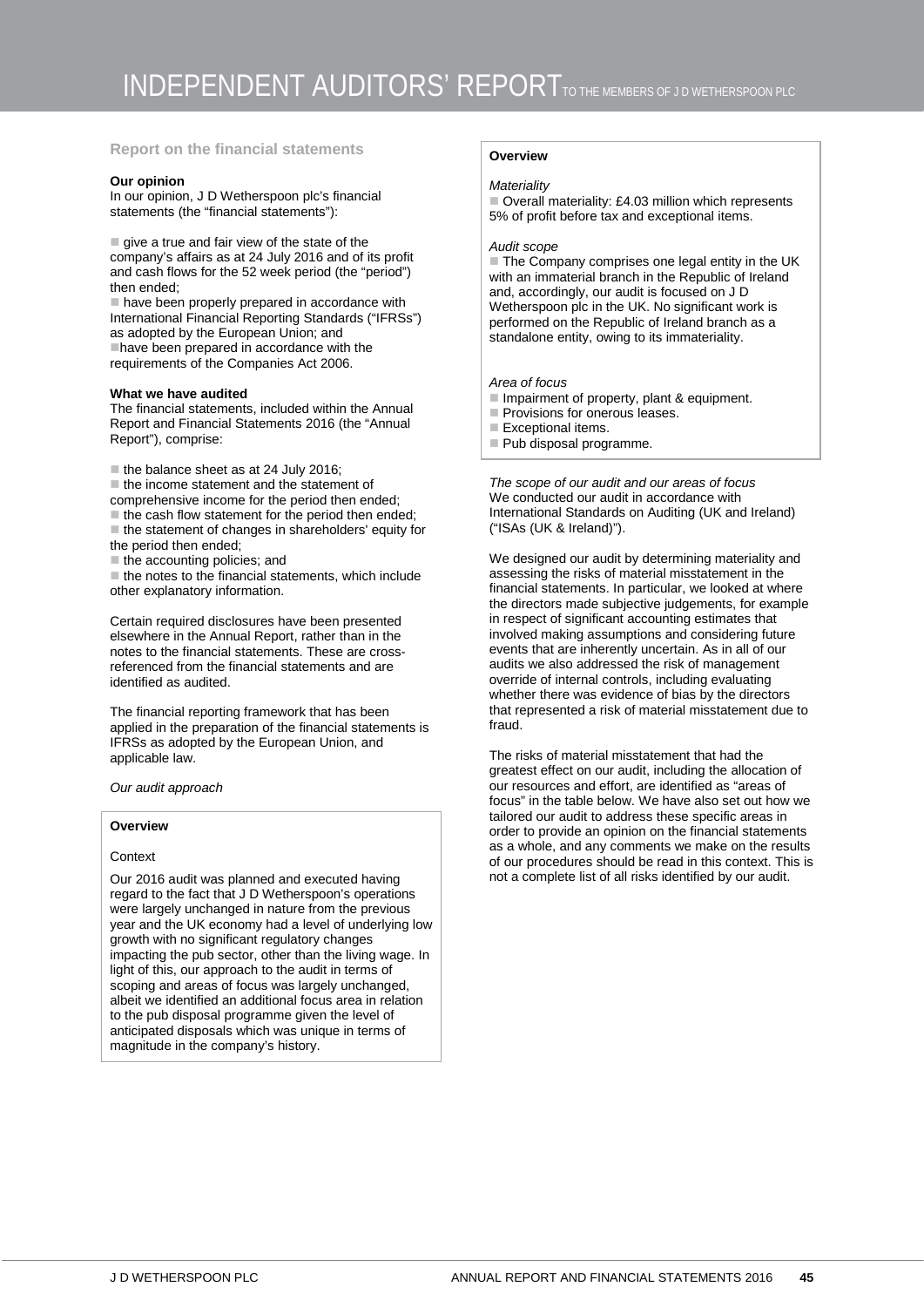*Impairment of property, plant & equipment* As set out in note 12 the Company has a large portfolio of pubs with a net book value of £1.2 billion. Not withstanding the fact that the portfolio as a whole is very profitable, accounting standards require impairment to be considered at an individual pub level. Given the size of the amounts capitalised and the risk attendant with any sizeable retail business that some units may prove to be unprofitable, we focused on the assessment made by management of any impairment of property, plant and equipment required at a pub level.

## **Area of focus How our audit addressed the area of focus**

We assessed management's impairment paper, the underlying supporting analysis and challenged the assumptions adopted by management in performing its review. Our work included an assessment of individual pub profitability applied in the impairment model and a consideration of the appropriateness of the discount rate used. In respect of the impairment model we assessed the future cash flows for appropriateness, verified the net book value of property, plant & equipment and tested its mathematical accuracy and completeness. Our detailed work focused on those pubs which had either previously been impaired or where anticipated future cash flows suggested that a potential impairment may be required. We used our valuation specialists and external market data to assess the appropriateness of the discount rate used. We concluded that the discount rate applied was appropriate.

We tested, with reference to the entire pub estate that all pubs which initial assessments identified as having a heightened risk of potentially not generating sufficient cash to cover the capital base, were subject to more detailed scrutiny. No issues arose from this work.

We discussed management's assessment and evaluated the reasonableness of these assessments, where possible, for underperforming pubs where no impairment had been booked. We further considered whether the required pub profitability had ever been attained by the relevant pub historically. We then scrutinised detailed analyses of individual pub's performance and assessed explanations provided to us by management as to the decision to impair or not, or to reverse a previous impairment. In addition we challenged management in relation to certain pubs where impairments were booked as to whether their decision to impair was appropriate. Our view was that whilst the process that management followed to determine any impairment/reversal involved significant judgements it was robust and that the impairments and reversals booked were reasonable. Furthermore that there was no obvious indication of bias in the adjustments booked.

In instances where pubs had been sold, we agreed this back to thirdparty documentation and sales proceeds back to completion statements and bank statements.

We checked and validated that all pubs in the portfolio were considered in the process which management used to identify pubs which were potentially subject to onerous leases.

We tested details of rental obligations to rental agreements for a sample of pubs in order to assess whether the rental commitments used by management in its calculations were appropriate with no issues arising from this work.

We checked the calculations used by management to identify pubs where indications existed, for individual pubs, that future profits are not expected to cover future lease commitments associated with the related pub. No issues arose to suggest that any pubs had been inappropriately excluded from the provision calculation.

For all pubs identified as potentially having onerous leases we tested the calculation of the net present value of future cash flows used to determine the provisions recorded. Additionally we assessed the discount rate used for appropriateness by comparing it with the risk free rate satisfying ourselves that the provisions booked were appropriate. We further checked that the disclosures in the financial statements, in relation to onerous lease provisions fairly reflected the results of the calculations undertaken.

In instances where surrender premiums had been agreed, we agreed this back to third-party documentation.

*Provisions for onerous leases* Of the portfolio of pubs noted in the area of focus above, a large number are leasehold and, as a result, the company is committed to significant future lease payments as set

out in note 25 to the financial statements.

In the case of the Company's leasehold pubs, there is a risk that underperforming pubs may not be able to meet their future lease obligations and, as a result, require an onerous lease provision. As set out in note 22 the company holds a provision of £4.8 million for future lease obligations where the cost of those obligations exceeds the economic benefits expected to be received under the lease. We focused on this area because of the size of the leasehold portfolio, the significant judgements involved in identifying which pubs require a provision and the estimates involved in the calculation of the provision, including estimation of future cash flows at each pub and appropriate discount rates.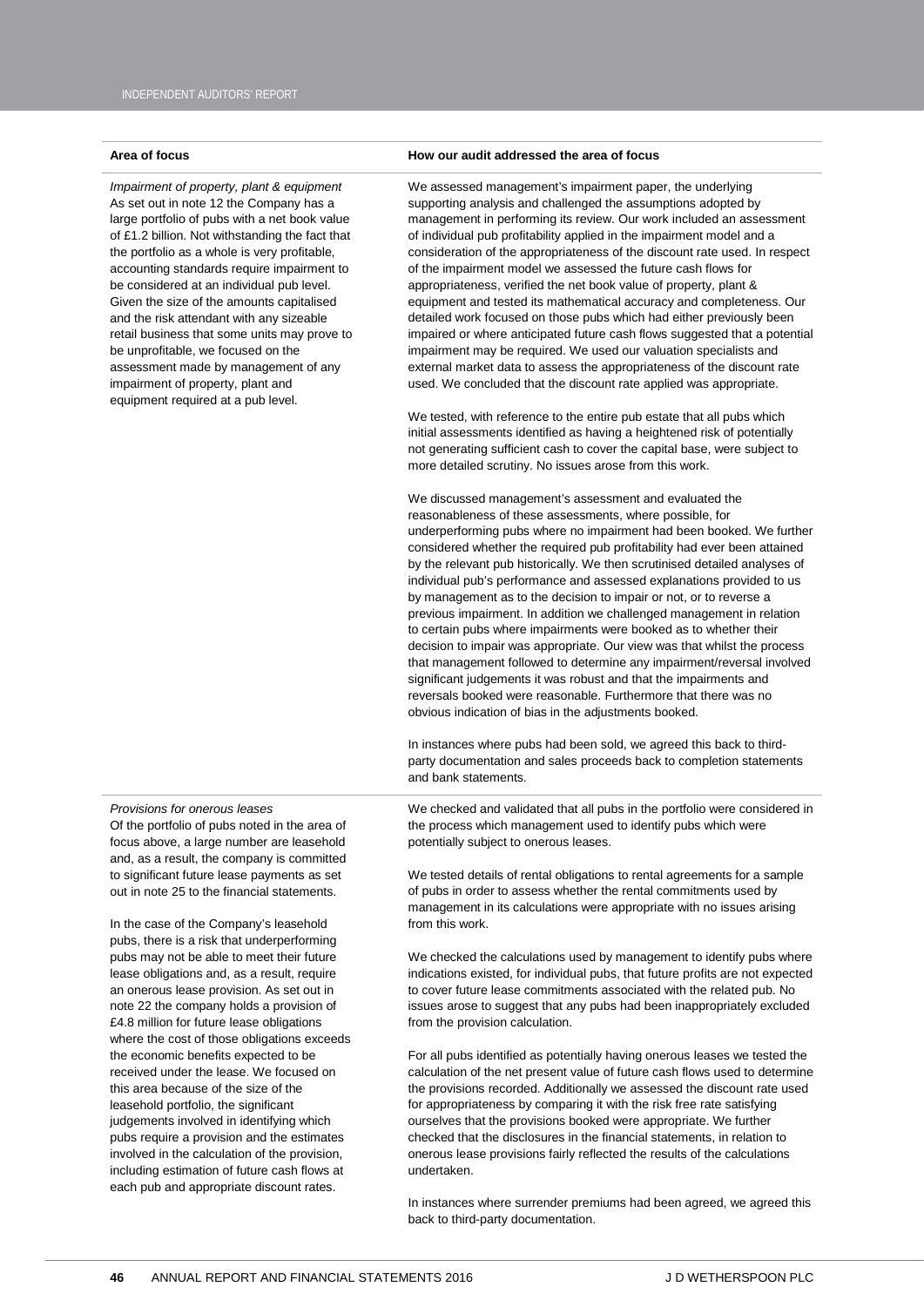#### *Exceptional items*

As set out in note 4 the financial statements include a net charge of £5.7 million in respect of exceptional items. We focused on this area because exceptional items are not defined by IFRSs as adopted by the European Union and it therefore requires judgment by the directors to identify such items. Consistency in identifying and disclosing items as exceptional is important to maintain comparability of the results year on year.

#### **Area of focus How our audit addressed the area of focus**

We tested the presentation of the exceptional items in the financial statements by assessing whether the classification was in line with the Company's accounting policy on exceptional items set out on page 38 of the financial statements. We found that the classifications determined by management complied with the Company's definition of exceptional items.

We also assessed the appropriateness of this policy and whether separating out the items included within exceptional items enhanced the understanding of the financial statements. Our view was that it did.

There were five exceptional items in the year: a net charge in relation to costs associated with the pub disposal programme (discussed below), a net impairment charge against property, a net charge in respect of onerous leases, an impairment relating to the write-off of redundant IT assets and a reduction in the deferred tax liability as a consequence in a decrease in the tax rates expected to apply in the future.

We specifically discussed with management and the audit committee the treatment of gains and losses relating to the disposal programme as exceptional whilst other property gains and losses were not treated as exceptional. We accepted management's view that given the significance of the disposal programme it was appropriate to separately highlight the net impact of this on the financial statements as exceptional.

Given the significance of the change in the tax rate on future deferred tax liabilities we felt it was appropriate to show as exceptional.

We considered the classification and disclosure of exceptional items to be materially correct.

For pubs sold during the year we agreed the sales proceeds to completion statements and bank statements, considered the appropriateness of costs associated with the sale and recalculated the gain/loss on disposal.

For the sites classified as held for sale we verified that sales contracts had been exchanged prior to the balance sheet date and that completion date for the transaction was within 12 months. We also verified that the company has measured these assets at the lower of carrying value and fair value less costs to sell.

For the closed sites, we verified that the net book value of property, plant & equipment was written down to zero and onerous lease provisions were recorded as necessary.

For the remaining pubs being marketed for sale we assessed whether there was any further indication of impairment through challenge of management's explanations and corroborating evidence. Our view was that whilst significant judgements were involved, the process was robust and it was reasonable that no impairments were recorded for these pubs.

*Pub disposal programme* As set out in note 4 to the financial statements the company has initiated a pub disposal programme. At the year end, twenty nine sites have been sold, three were classified as held for sale and an additional nine sites have been closed as part of this disposal programme. This resulted in net charge to the income statement of £12.4 million.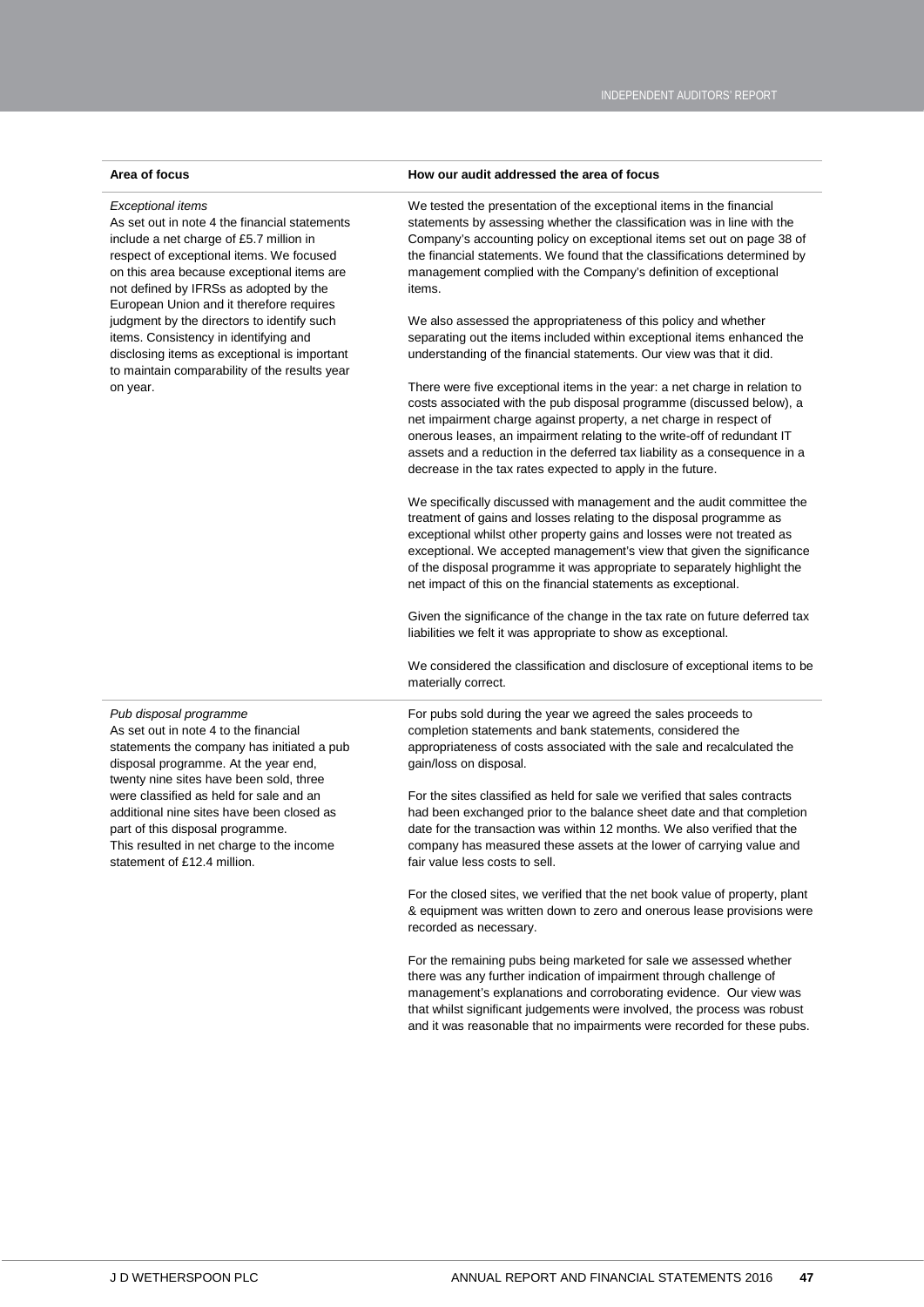## *How we tailored the audit scope*

We tailored the scope of our audit to ensure that we performed enough work to be able to give an opinion on the financial statements as a whole, taking into account the geographic structure of the company, the accounting processes and controls, and the industry in which the company operates.

The Company comprises one legal entity in the UK with an immaterial branch in the Republic of Ireland and, accordingly, our audit is focused on J D Wetherspoon plc in the UK. No significant work is performed on the Republic of Ireland branch as a standalone entity, owing to its immateriality.

#### *Materiality*

The scope of our audit was influenced by our application of materiality. We set certain quantitative thresholds for materiality. These, together with qualitative considerations, helped us to determine the scope of our audit and the nature, timing and extent of our audit procedures on the individual financial statement line items and disclosures and in evaluating the effect of misstatements, both individually and on the financial statements as a whole.

Based on our professional judgement, we determined materiality for the financial statements as a whole as follows:

## **Overall materiality**

£4.03 million (2015: £3.89 million).

## **How we determined it**

5% of profit before tax and exceptional items

#### **Rationale for benchmark applied**

Given the company is a profit orientated business, we believe that profit before tax, adjusted for exceptional items, provides us with a consistent year on year basis for determining materiality, by eliminating the nonrecurring disproportionate impact of these items.

We agreed with the Audit Committee that we would report to them misstatements identified during our audit above £201,000 (2015: £194,000) as well as misstatements below that amount that, in our view, warranted reporting for qualitative reasons.

#### *Going concern*

Under the Listing Rules we are required to review the directors' statement, set out on page 53, in relation to going concern. We have nothing to report having performed our review.

Under ISAs (UK & Ireland) we are required to report to you if we have anything material to add or to draw attention to in relation to the directors' statement about whether they considered it appropriate to adopt the going concern basis in preparing the financial statements. We have nothing material to add or to draw attention to.

As noted in the directors' statement, the directors have concluded that it is appropriate to adopt the going concern basis in preparing the financial statements. The going concern basis presumes that the company has adequate resources to remain in operation, and that the directors intend it to do so, for at least one year from the date the financial statements were signed. As part of our audit we have concluded that the directors' use of the going concern basis is appropriate.

However, because not all future events or conditions can be predicted, these statements are not a guarantee as to the company's ability to continue as a going concern.

# **Other required reporting**

## **Consistency of other information**

*Companies Act 2006 reporting* In our opinion:

■ the information given in the Strategic Report and the Directors' Report for the financial period for which the financial statements are prepared is consistent with the financial statements.

In our opinion:

 $\blacksquare$  the information given in the Corporate Governance Statement set out on pages 64 to 69 with respect to internal control and risk management systems and about share capital structures is consistent with the financial statements.

# *ISAs (UK & Ireland) reporting*

Under ISAs (UK & Ireland) we are required to report to you if, in our opinion:

 $\blacksquare$  information in the Annual Report is:  $\square$  materially inconsistent with the information in the audited financial statements; or

 apparently materially incorrect based on, or materially inconsistent with, our knowledge of the company acquired in the course of performing our audit; or

 $\square$  otherwise misleading.

We have no exceptions to report.

 $\blacksquare$  the statement given by the directors on page 53, in accordance with provision C.1.1 of the UK Corporate Governance Code (the "Code"), that they consider the Annual Report taken as a whole to be fair, balanced and understandable and provides the information necessary for members to assess the company's position and performance, business model and strategy is materially inconsistent with our knowledge of the company acquired in the course of performing our audit.

We have no exceptions to report.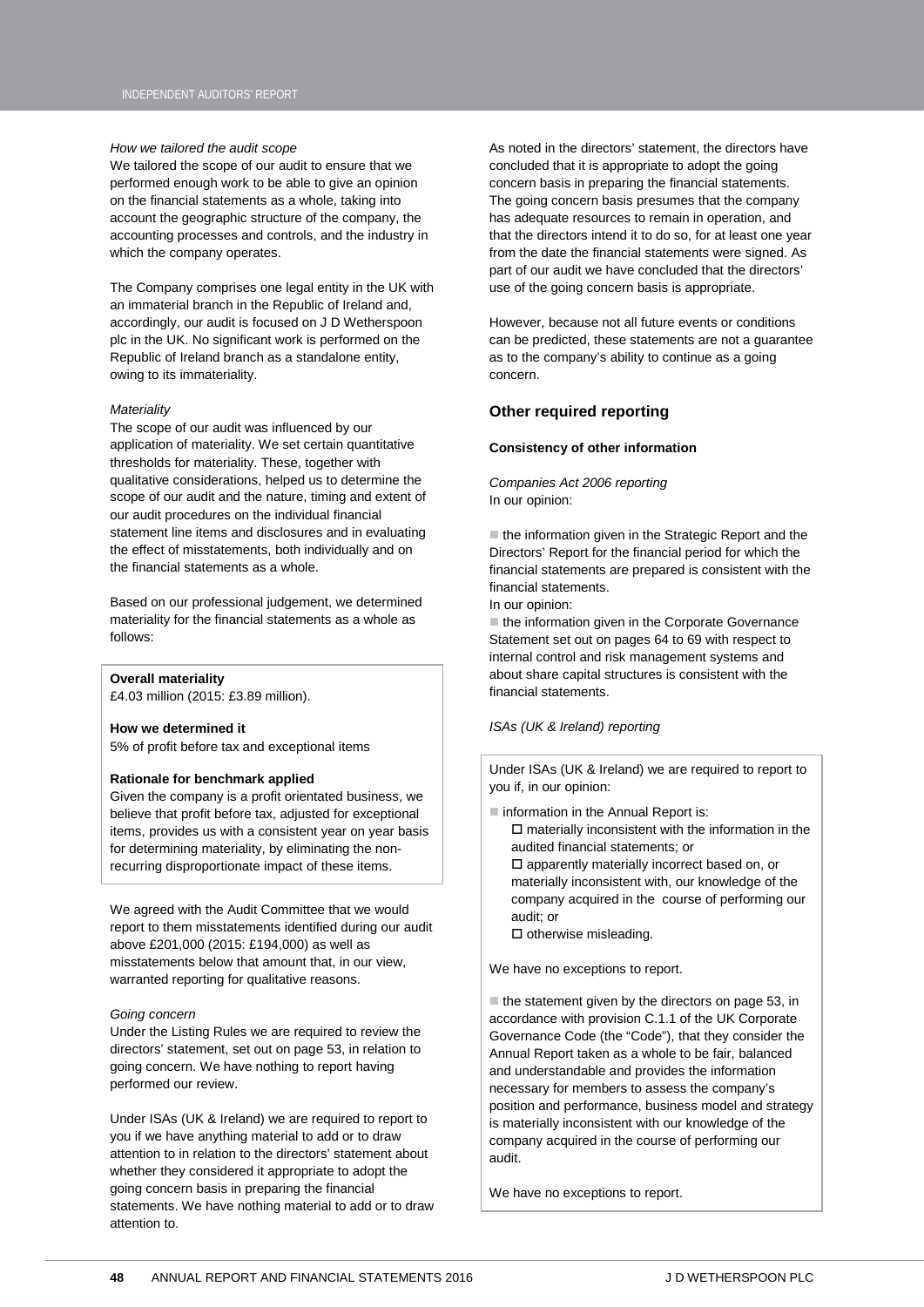$\blacksquare$  the section of the Annual Report on page 66, as required by provision C.3.8 of the Code, describing the work of the Audit Committee does not appropriately address matters communicated by us to the Audit Committee.

We have no exceptions to report.

# **The directors' assessment of the prospects of the company and of the principal risks that would threaten the solvency or liquidity of the company**

Under ISAs (UK & Ireland) we are required to report to you if we have anything material to add or to draw attention to in relation to:

 $\blacksquare$  the directors' confirmation on page 53 of the Annual Report, in accordance with provision C.2.1 of the Code, that they have carried out a robust assessment of the principal risks facing the company, including those that would threaten its business model, future performance, solvency or liquidity.

We have nothing material to add or to draw attention to.

■ the disclosures in the Annual Report that describe those risks and explain how they are being managed or mitigated.

We have nothing material to add or to draw attention to.

 $\blacksquare$  the directors' explanation on page 53 of the Annual Report, in accordance with provision C.2.2 of the Code, as to how they have assessed the prospects of the company, over what period they have done so and why they consider that period to be appropriate, and their statement as to whether they have a reasonable expectation that the company will be able to continue in operation and meet its liabilities as they fall due over the period of their assessment, including any related disclosures drawing attention to any necessary qualifications or assumptions.

We have nothing material to add or to draw attention to.

Under the Listing Rules we are required to review the directors' statement that they have carried out a robust assessment of the principal risks facing the company and the directors' statement in relation to the longerterm viability of the company. Our review was substantially less in scope than an audit and only consisted of making inquiries and considering the directors' process supporting their statements; checking that the statements are in alignment with the relevant provisions of the Code; and considering

whether the statements are consistent with the knowledge acquired by us in the course of performing our audit.

We have nothing to report having performed our review.

# **Adequacy of accounting records and information and explanations received**

Under the Companies Act 2006 we are required to report to you if, in our opinion:

 $\blacksquare$  we have not received all the information and explanations we require for our audit; or adequate accounting records have not been kept, or returns adequate for our audit have not been received from branches not visited by us; or  $\blacksquare$  the financial statements and the part of the Directors' Remuneration Report to be audited are not in agreement with the accounting records and returns.

We have no exceptions to report arising from this responsibility.

# **Directors' remuneration**

# **Directors' remuneration report - Companies Act 2006 opinion**

In our opinion, the part of the Directors' Remuneration Report to be audited has been properly prepared in accordance with the Companies Act 2006.

## **Other Companies Act 2006 reporting**

Under the Companies Act 2006 we are required to report to you if, in our opinion, certain disclosures of directors' remuneration specified by law are not made. We have no exceptions to report arising from this responsibility.

## **Corporate governance statement**

Under the Companies Act 2006 we are required to report to you if, in our opinion, a corporate governance statement has not been prepared by the company. We have no exceptions to report arising from this responsibility.

Under the Listing Rules we are required to review the part of the Corporate Governance Statement relating to ten further provisions of the Code. We have nothing to report having performed our review.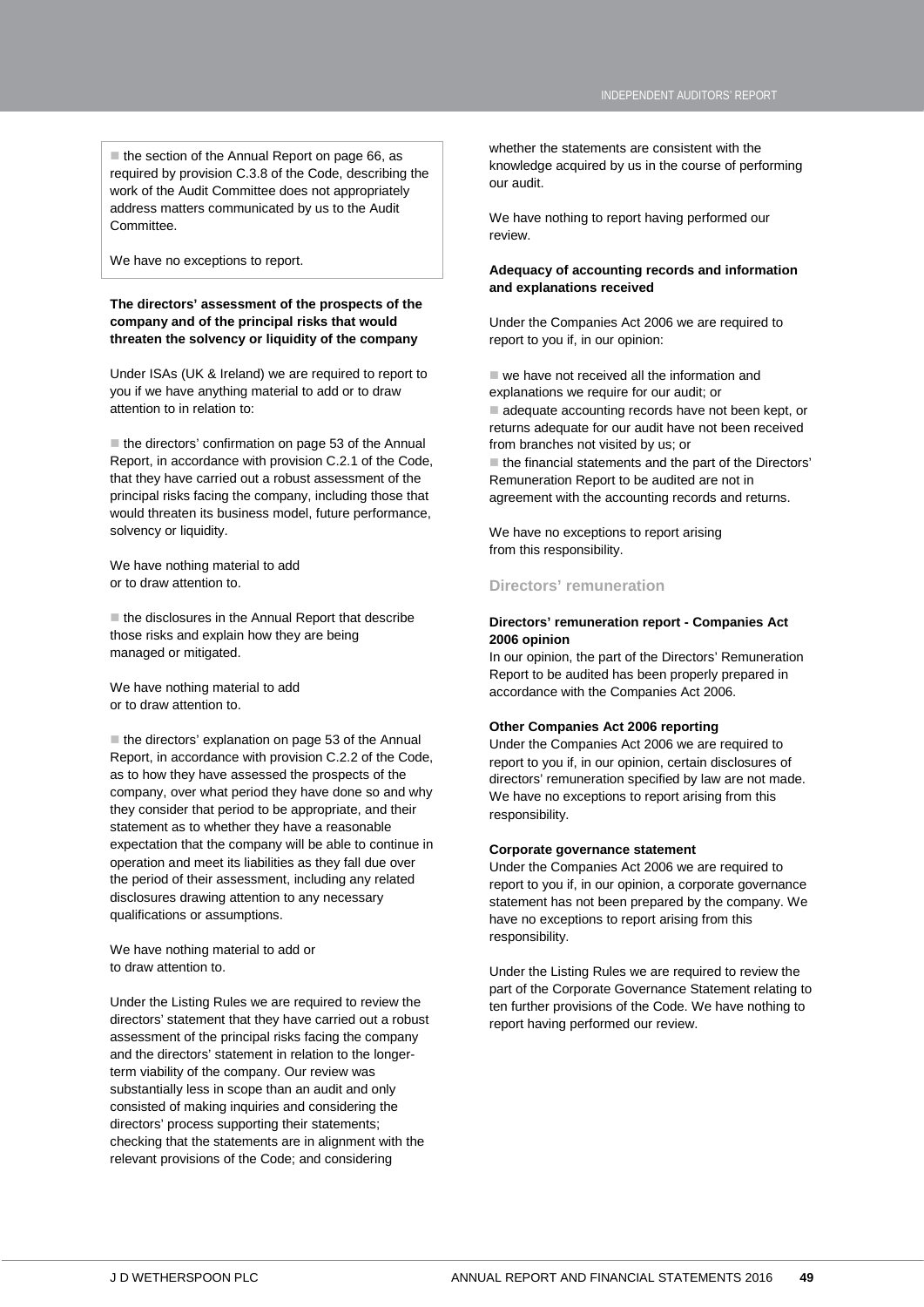**Responsibilities for the financial statements and the audit**

## **Our responsibilities and those of the directors**

As explained more fully in the Statement of directors' responsibilities set out on page 52, the directors are responsible for the preparation of the financial statements and for being satisfied that they give a true and fair view.

Our responsibility is to audit and express an opinion on the financial statements in accordance with applicable law and ISAs (UK & Ireland). Those standards require us to comply with the Auditing Practices Board's Ethical Standards for Auditors.

This report, including the opinions, has been prepared for and only for the company's members as a body in accordance with Chapter 3 of Part 16 of the Companies Act 2006 and for no other purpose. We do not, in giving these opinions, accept or assume responsibility for any other purpose or to any other person to whom this report is shown or into whose hands it may come save where expressly agreed by our prior consent in writing.

# **What an audit of financial statements involves**

An audit involves obtaining evidence about the amounts and disclosures in the financial statements sufficient to give reasonable assurance that the financial statements are free from material misstatement, whether caused by fraud or error. This includes an assessment of:

 whether the accounting policies are appropriate to the company's circumstances and have been consistently applied and adequately disclosed;  $\blacksquare$  the reasonableness of significant accounting estimates made by the directors; and  $\blacksquare$  the overall presentation of the financial statements.

We primarily focus our work in these areas by assessing the directors' judgements against available evidence, forming our own judgements, and evaluating the disclosures in the financial statements. We test and examine information, using sampling and other auditing techniques, to the extent we consider necessary to provide a reasonable basis for us to draw conclusions. We obtain audit evidence through testing the effectiveness of controls, substantive procedures or a combination of both.

In addition, we read all the financial and non-financial information in the Annual Report to identify material inconsistencies with the audited financial statements and to identify any information that is apparently materially incorrect based on, or materially inconsistent with, the knowledge acquired by us in the course of performing the audit. If we become aware of any apparent material misstatements or inconsistencies we consider the implications for our report.

**Andrew Latham** (Senior Statutory Auditor) for and on behalf of PricewaterhouseCoopers LLP Chartered Accountants and Statutory Auditors London 8 September 2016

(a) The maintenance and integrity of the J D Wetherspoon plc website is the responsibility of the directors; the work carried out by the auditors does not involve consideration of these matters and, accordingly, the auditors accept no responsibility for any changes that may have occurred to the financial statements since they were initially presented on the website.

(b) Legislation in the United Kingdom governing the preparation and dissemination of financial statements may differ from legislation in other jurisdictions.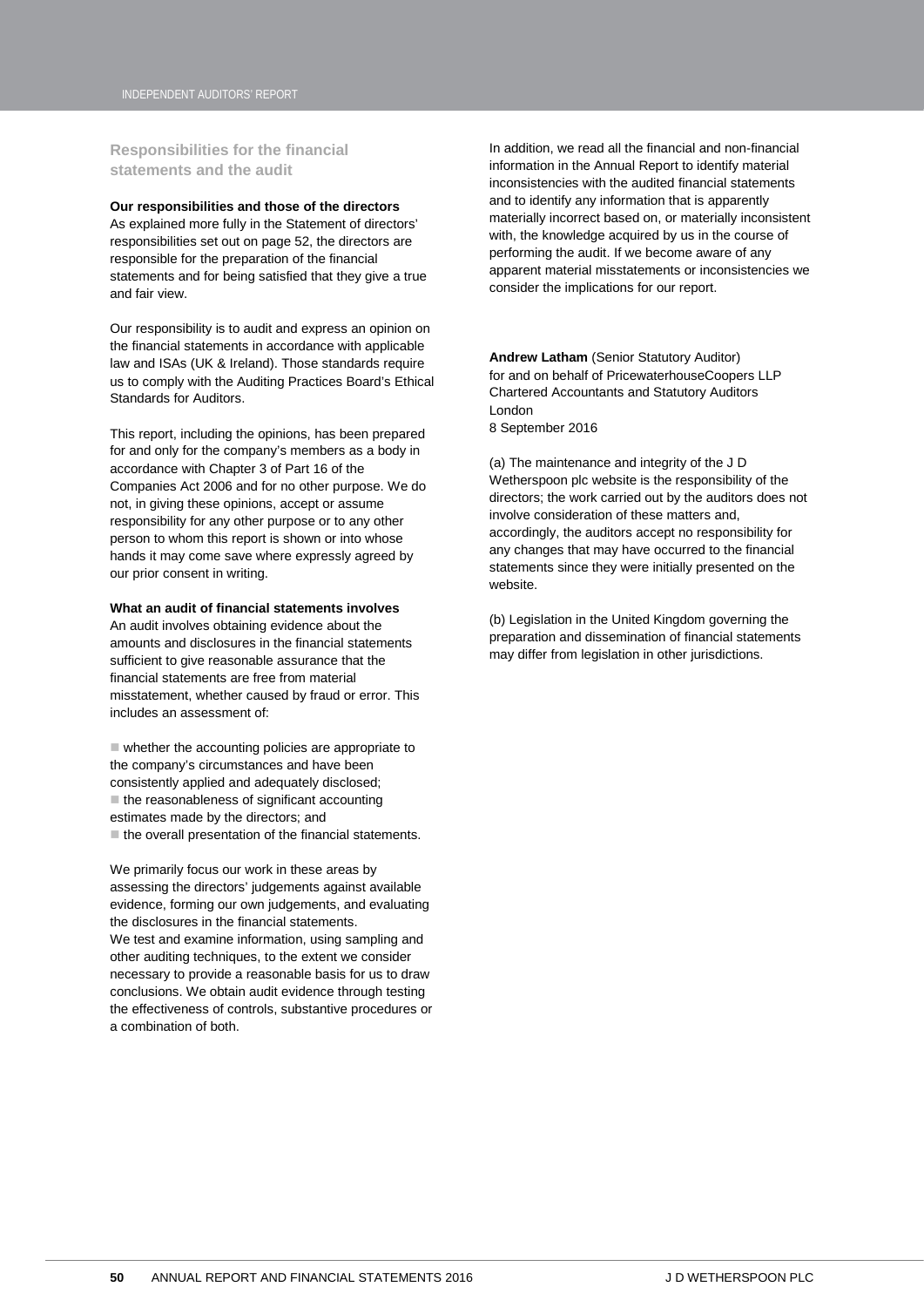# **Tim Martin** Chairman, aged 61 **Registered office Registered office**

Founded the Company in 1979, having previously studied law at Nottingham University and qualified as a barrister. He became chairman in 1983.

# **John Hutson** Chief Executive Officer, aged 51

Joined in 1991 and was appointed to the board in 1996. He is a graduate of Exeter University and previously worked with Allied Domecq.

# **Ben Whitley** Finance Director, aged 38 1709784

Joined in 1999 and was appointed to the board in 2015. He is a graduate of Durham University and qualified as a chartered management accountant in 2012. **Registrars**

**Su Cacioppo** Personnel and Legal Director, aged 49 **PO Box 82** PO Box 82 Joined in 1991 and was appointed to the board in 2008. She is a graduate of South Bank University and London Guildhall University and previously worked for Courage Limited and Allied Leisure.

**Nigel Connor** Company Secretary and Head of Legal, aged 47 Joined in 2009 and was appointed Company Secretary in 2014. He is a graduate of Newcastle University and qualified as a solicitor in 1997.

# **Elizabeth McMeikan** Senior Independent Director, aged 54 Statutory Auditors

Appointed to the board in 2005 and is a member of the audit, remuneration and nomination committees. She is a graduate of Cambridge University. She is a non-executive director of UNITE plc, Flybe plc and chairs the Moat Housing Association. She also sits on the board of two privately owned companies.

# **Debra van Gene** Non-Executive Director, aged 61 Macfarlanes LLP

Appointed to the board in 2006 and is chair of the remuneration committee and a member of the audit and nomination committees. She is a graduate of Oxford University. She is also a Lay Commissioner with the Judicial Appointments Commission. She was a partner at Heidrick and Struggles Inc and previously ran her own executive search firm.

# **Sir Richard Beckett** Non-Executive Director, aged 72 Abbey National Treasury Services plc

Appointed to the board in 2009 and is chair of the nomination committee and a member of the audit and remuneration committees. He was called to the bar in 1965 and took silk in 1987. He was one of the pre-eminent practitioners in regulatory and licensing matters.

# **Mark Reckitt Non-Executive Director, aged 58 Crédit Industriel et Commercial Crédit Industriel et Commercial**

Appointed to the board in 2012 and resigned in May 2016. HSBC Bank plc

The management board comprises John Hutson, Su Cacioppo, Ben Whitley and the following: **Financial advisers**

# **David Capstick** IT and Property Director, aged 55

Joined in 1998. He was appointed to the management board in 2003. He is a graduate of the University of Surrey and previously worked for Allied Domecq.

# **Martin Geoghegan** Operations Director, aged 47

Joined in 1994, having previously worked for Safeway plc. He worked in several operational roles, before being appointed as operations director in 2004.

# **Miles Slade** Retail Director, aged 35

Joined in 2000. He worked in several operational roles before being appointed as deputy operations director in January 2012. He is a graduate of Nottingham Trent University.

Wetherspoon House Central Park Reeds Crescent<br>Watford WD24 4QL

**Company number**

Computershare Investor Services plc The Pavilions Bridgwater Road Bristol BS99 6ZY

# **Independent auditors**

PricewaterhouseCoopers LLP Chartered Accountants and 1 Embankment Place London WC2N 6RH

# **Solicitors**

20 Cursitor Street London EC4A 1LT

# **Bankers**

Allied Irish Banks Bank of Tokyo-Mitsubishi UFJ Barclays Bank plc BNP Paribas Lloyds Bank plc Mediobanca International (Luxembourg) SA Svenska Handelsbanken AB **Management board** The Royal Bank of Scotland plc

Investec Bank plc

# **Stockbrokers**

Investec Bank plc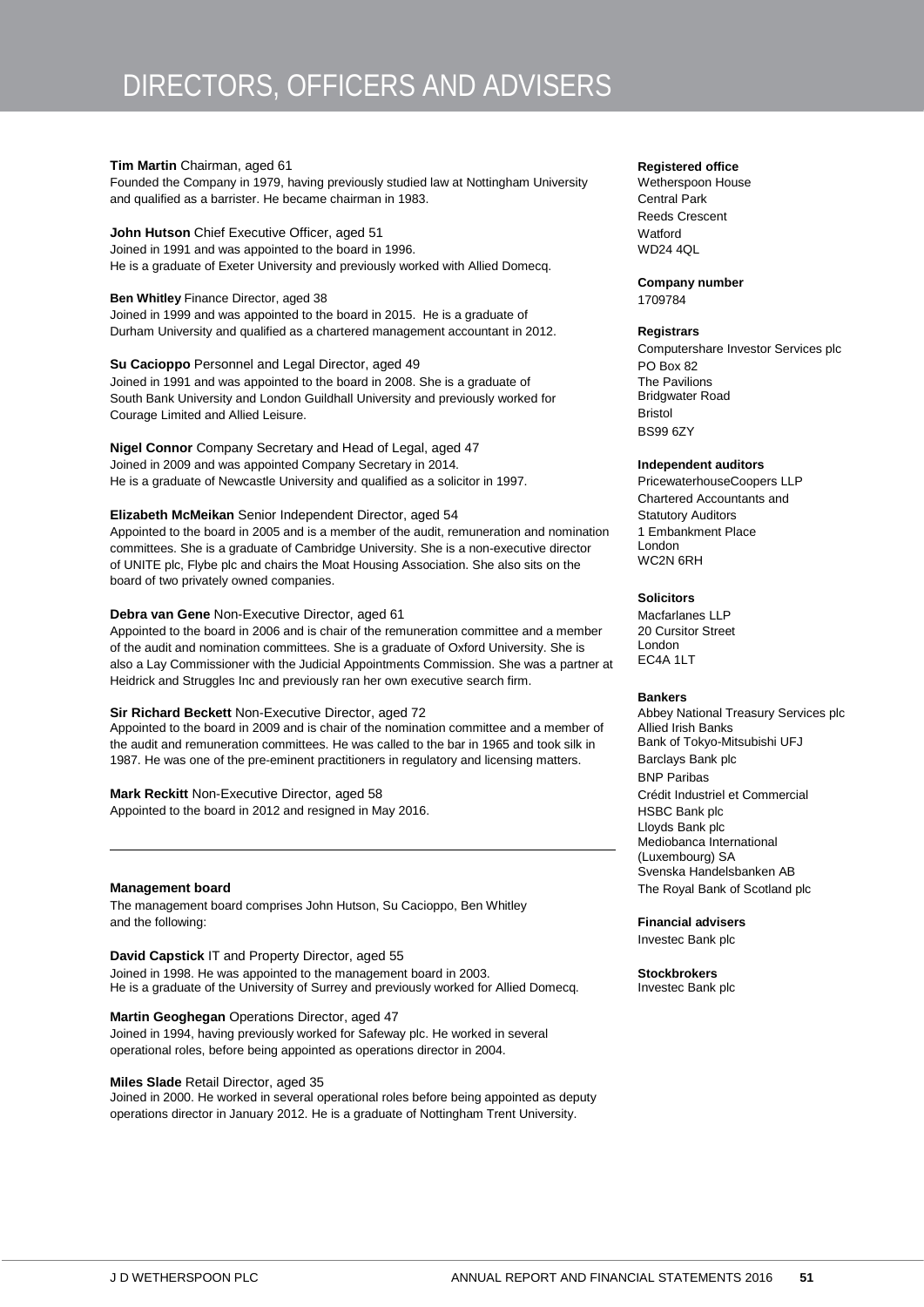# **Directors**

The directors of the Company who were in office during the year and up to the date of signing the financial statements are listed on page 51.

# **Dividends**

The board proposes, subject to shareholders' consent, to pay a final dividend of 8.0p (2015: 8.0p) per share, on 24 November 2016, to those shareholders on the register on 21 October 2016, giving a total dividend for the year of 12.0p per share.

## **Return of capital**

At the annual general meeting of the Company, held on 12 November 2015, the Company was given authority to make market purchases of up to 17,890,472 of its own shares. During the year to 24 July 2016, 5,694,546 shares were purchased, with a nominal value of £114,000, for a total consideration of £39.4m, including stamp duty. This represented 4.8% of the called-up share capital.

## **Directors' interest in contracts**

No director has any material interest in any contractual agreement, other than an employment contract, subsisting during or at the end of the year, which is or may be significant to the Company.

## **Takeover directive disclosures**

The Company has an authorised share capital comprising 500 million ordinary shares of 2p each. As at 24 July 2016, the total issued share capital comprised 113,654,835 fully paid-up shares of 2p each. The rights to these shares are set out in the Company's articles of association. There are no restrictions on the transfer of these shares or their attached voting rights.

Details of significant shareholdings at year end and as at 17 August 2016 are given on page 70.

No person holds shares with specific rights regarding control of the Company.

The Company operates an employee share incentive plan. However, no specific rights with respect to the control of the Company are attached to these shares. In addition, the Company operates a deferred bonus scheme, whereby, should a takeover occur, all shares held in trust would be transferred to the employee immediately.

The Company is not aware of any agreements among holders of securities known to the Company which may result in restrictions on the transfer of securities or voting rights.

The Company has the power to issue and buy back shares as a result of resolutions passed at the annual general meeting in 2015. It is the Company's intention to renew these powers; the resolutions approving them are found in the notice of the annual general meeting for 2016.

In the event of a change of control, the Company is obliged to notify its main bank lenders. The lenders shall not be obliged to fund any new borrowing requests; facilities will lapse 10 days after the change of control, if the terms on which they can continue have not been agreed on. Any borrowings, including accrued interest, will become immediately repayable on such lapse.

There are no other significant agreements to which the Company is party which may be subject to change-ofcontrol provisions.

There are no agreements with the Company's directors or employees which provide for compensation for loss of office or employment which occurs because of a takeover bid.

## **Statement of directors' responsibilities**

The directors are responsible for preparing the annual report, the directors' remuneration report and the financial statements, in accordance with applicable law and regulations.

Company law requires the directors to prepare financial statements for each financial year. Under that law, the directors have prepared the Company financial statements in accordance with International Financial Reporting Standards (IFRSs) as adopted by the European Union. Under company law, the directors must not approve the financial statements, unless they are satisfied that they give a true, fair and balanced view of the state of affairs of the Company and of the profit or loss of the Company for that period. In preparing these financial statements, the directors are required to:

■ select suitable accounting policies and then apply them consistently.

 $\blacksquare$  make judgements and accounting estimates which are reasonable and prudent.

 $\blacksquare$  state whether applicable IFRSs as adopted by the European Union have been followed, subject to any material departures disclosed and explained in the financial statements.

 $\blacksquare$  prepare the financial statements on the goingconcern basis, unless it is inappropriate to presume that the Company will continue in business.

The directors are responsible for keeping adequate accounting records, sufficient to show and explain the Company's transactions and which disclose, with reasonable accuracy, the financial position of the Company, at any time. The accounting records enable the directors to ensure that the financial statements and the directors' remuneration report comply with the Companies Act 2006 and that the Company's financial statements comply with article 4 of the IAS regulation. The directors are also responsible for safeguarding the assets of the Company and for taking reasonable steps for the prevention and detection of fraud and other irregularities.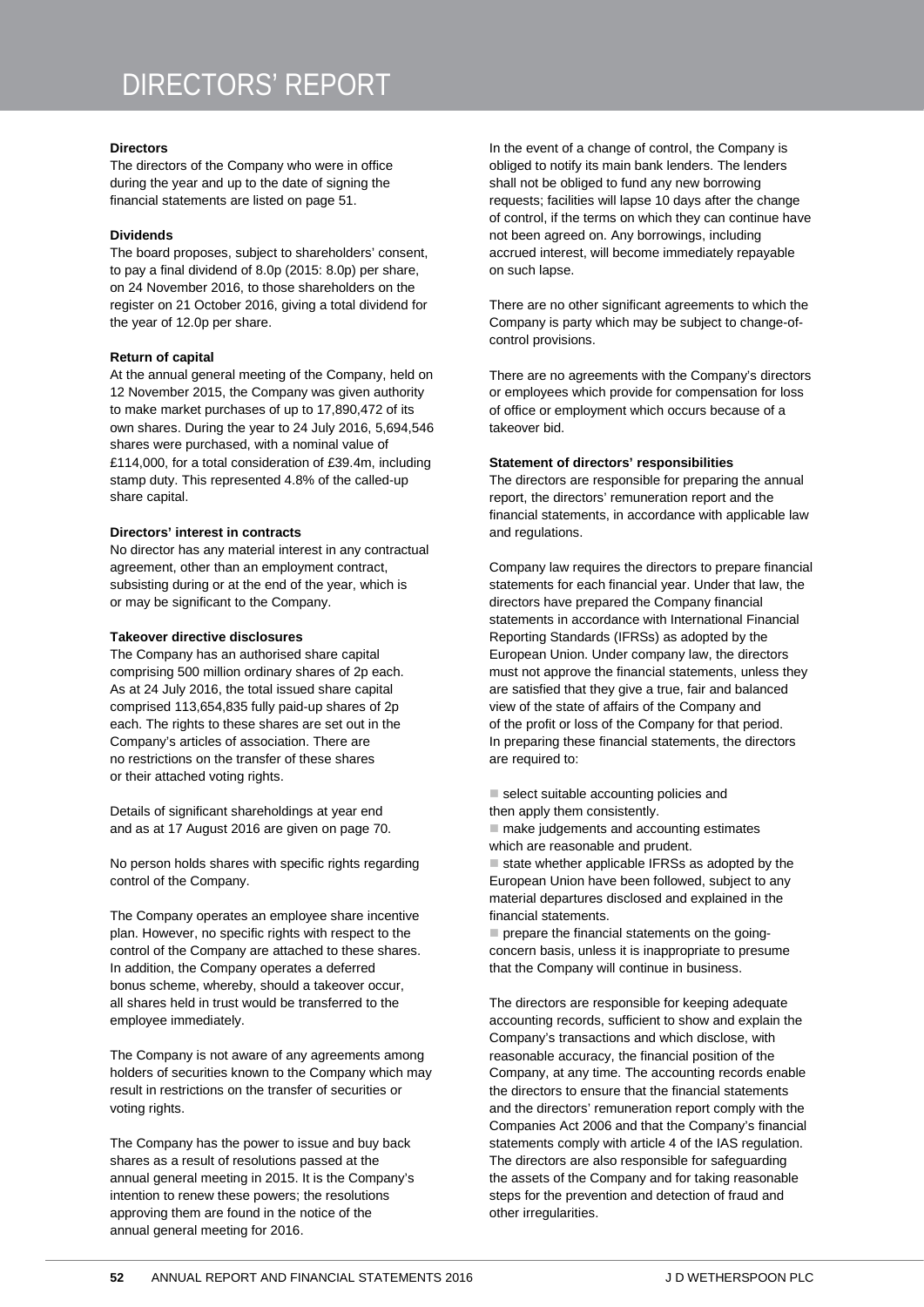The directors are responsible for the maintenance and integrity of the Company's website. Legislation in the United Kingdom governing the preparation and dissemination of financial statements may differ from legislation in other jurisdictions.

The directors consider that the annual report and accounts, taken as a whole, are fair, balanced and understandable and provide that information necessary for shareholders to assess the Company's performance, business model and strategy.

Each of the directors, whose names and functions are listed in the section headed 'directors, officers and advisers', confirms, to the best of his or her knowledge, that:

 $\blacksquare$  the Company's financial statements, which have been prepared in accordance with IFRSs as adopted by the European Union, give a true and fair view of the assets, liabilities, financial position and profit of the Company.

 $\blacksquare$  the strategic report includes a fair review of the development and performance of the business and the position of the Company, together with a description of the principal risks and uncertainties which it faces.

 $\blacksquare$  so far as he or she is aware, there is no relevant audit information of which the Company's auditors are unaware.

 $\blacksquare$  he or she has taken all steps which he or she ought to have taken as a director, in order to make himself or herself aware of any relevant audit information and to establish that the Company's auditors are aware of that information.

## **Directors' indemnities**

As permitted by the Articles of Association, the directors have the benefit of an indemnity which is a qualifying third-party indemnity provision, as defined by section 234 of the Companies Act 2006. The indemnity was in force throughout the last financial year and is currently in force. The Company also purchased and maintained, throughout the financial year, directors and officers' liability insurance, in respect of itself and its directors.

#### **Viability statement**

In accordance with provision C.2.2 of the UK Corporate Governance Code 2014, the directors confirm that they have a reasonable expectation that the Company will continue to operate and meets its liabilities, as they fall due, for the next three years.

The directors have determined that a three-year period is an appropriate period over which to assess viability, as it aligns with the Company's capital investment plans and gives a greater certainty over the forecasting assumptions used.

The directors' assessment has been made with reference to the Company's current position, financial plan and its principal risks and uncertainties set out on pages 43 and 44, specifically economic, regulatory, reputational and interest-rate risks. To assess the impact of the Company's principal risks and uncertainties on its long term viability, scenarios were applied to the Company's financial forecasts in the form of reduced like-for-like sales, reduced margins and increased borrowing costs. It is assumed that the Company's financial plans would be adiusted in response to each scenario.

In making this statement, the directors carried out a robust assessment of the principal risks and uncertainties facing the Company, including those which would threaten its business model, future performance, solvency or liquidity. Principal risks and uncertainties set out on pages 43 and 44 are the result of internal risk management and control processes, with further details set out in the audit committee's report on pages 66 and 67.

## **Going concern**

The directors have made enquiries into the adequacy of the Company's financial resources, through a review of the Company's budget and medium-term financial plan, including capital expenditure plans and cash flow forecasts; they have satisfied themselves that the Company will continue in operational existence for the foreseeable future. For this reason, they continue to adopt the going-concern basis, in preparing the Company's financial statements.

#### **Greenhouse gas (GHG) emissions**

The table below shows the Company's annual  $CO<sub>2</sub>$  emissions:

| <b>GMG Emissions</b> | Unit                     | Quantity |         |
|----------------------|--------------------------|----------|---------|
|                      |                          | 2016     | 2015    |
| Scope 1              | Tonnes CO <sub>2</sub> e | 51,342   | 52,510  |
| Scope 2              | Tonnes CO <sub>2</sub> e | 157.190  | 170.048 |
| Intensity            | Tonnes $CO2e/$           | 130.7    | 147.0   |
|                      | £m revenue               |          |         |

Conversion factors for electricity and gas are those published by the Department for Environment, Food and Rural Affairs.

Reported data is in respect of the year ended 31 March 2016, to align with the period under which carbon emissions are reported.

Scope 1 emissions result from the combustion of gas; scope 2 emissions result from the purchase of electricity.

Refrigerant emissions from our pubs are not reported, as they are immaterial.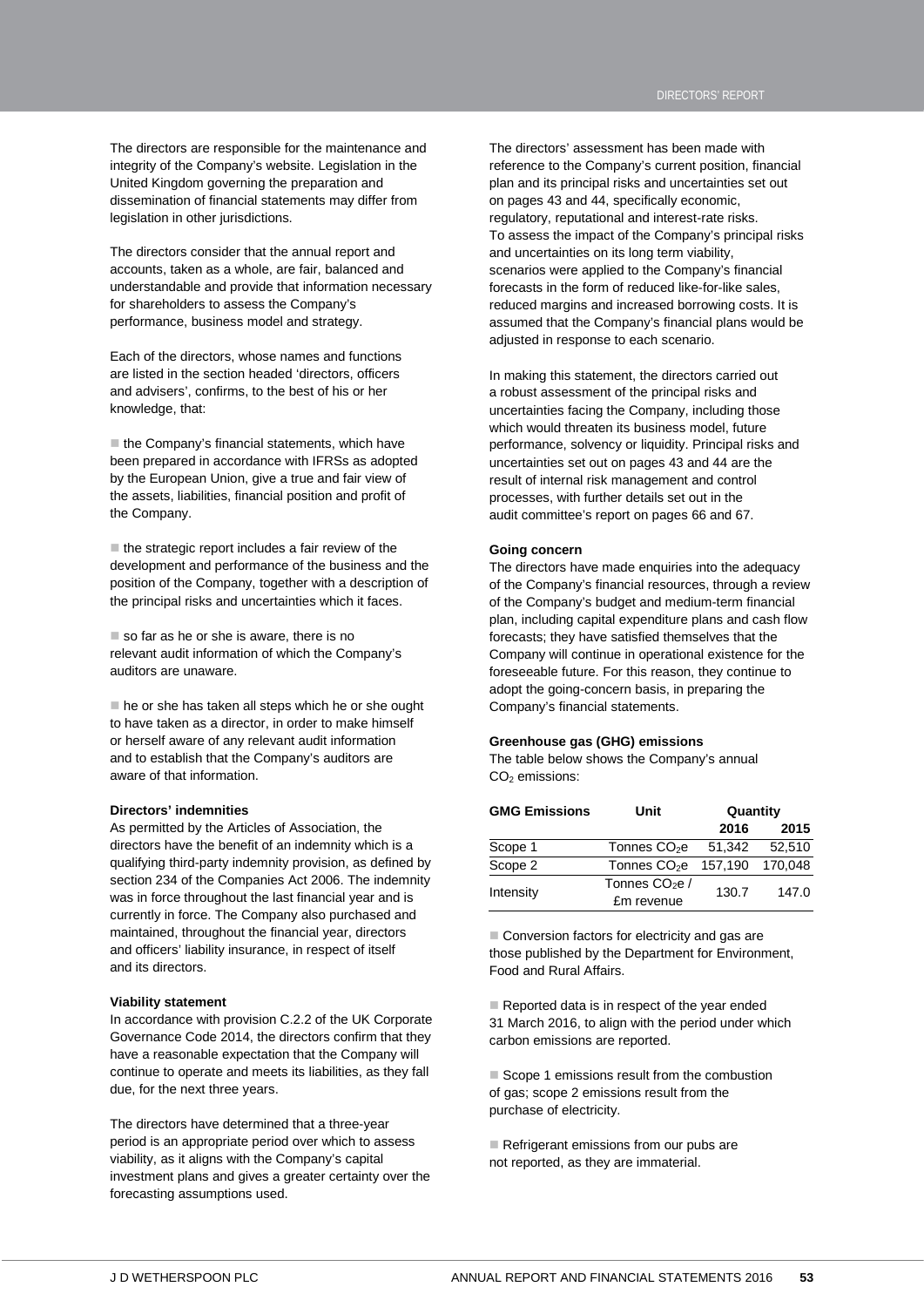# **Overseas branches**

The Company has an overseas branch in the Republic of Ireland.

# **Listing Rule 9.8.4 R cross-reference table**

Information required to be disclosed by LR 9.8.4 R (starting on page indicated):

| Interest capitalised                                                 | Not applicable |
|----------------------------------------------------------------------|----------------|
| ■ Publication of unaudited financial information                     | Not applicable |
| Details of long-term incentive schemes                               | Page 18        |
| $\blacksquare$ Waiver of emoluments by a director                    | Not applicable |
| $\blacksquare$ Waiver of future emoluments by a director             | Not applicable |
| $\blacksquare$ Non pre-emptive issues of equity for cash             | Not applicable |
| $\blacksquare$ Item (7) in relation to major subsidiary undertakings | Not applicable |
| Parent participation in a placing by a listed subsidiary             | Not applicable |
| ■ Contracts of significance                                          | Not applicable |
| ■ Provision of services by a controlling shareholder                 | Pages 55 to 63 |
| Shareholder waivers of dividends                                     | Not applicable |
| ■ Shareholder waivers of future dividends                            | Not applicable |
| Agreements with controlling shareholders                             | Pages 55 to 63 |
| Corporate governance (DTR 7.2.9 R)                                   | Pages 64 to 69 |

# **Events after the reporting period**

The details of events after the reporting period can be found in note 29 on page 36.

By order of the board

**Nigel Connor** Company Secretary 8 September 2016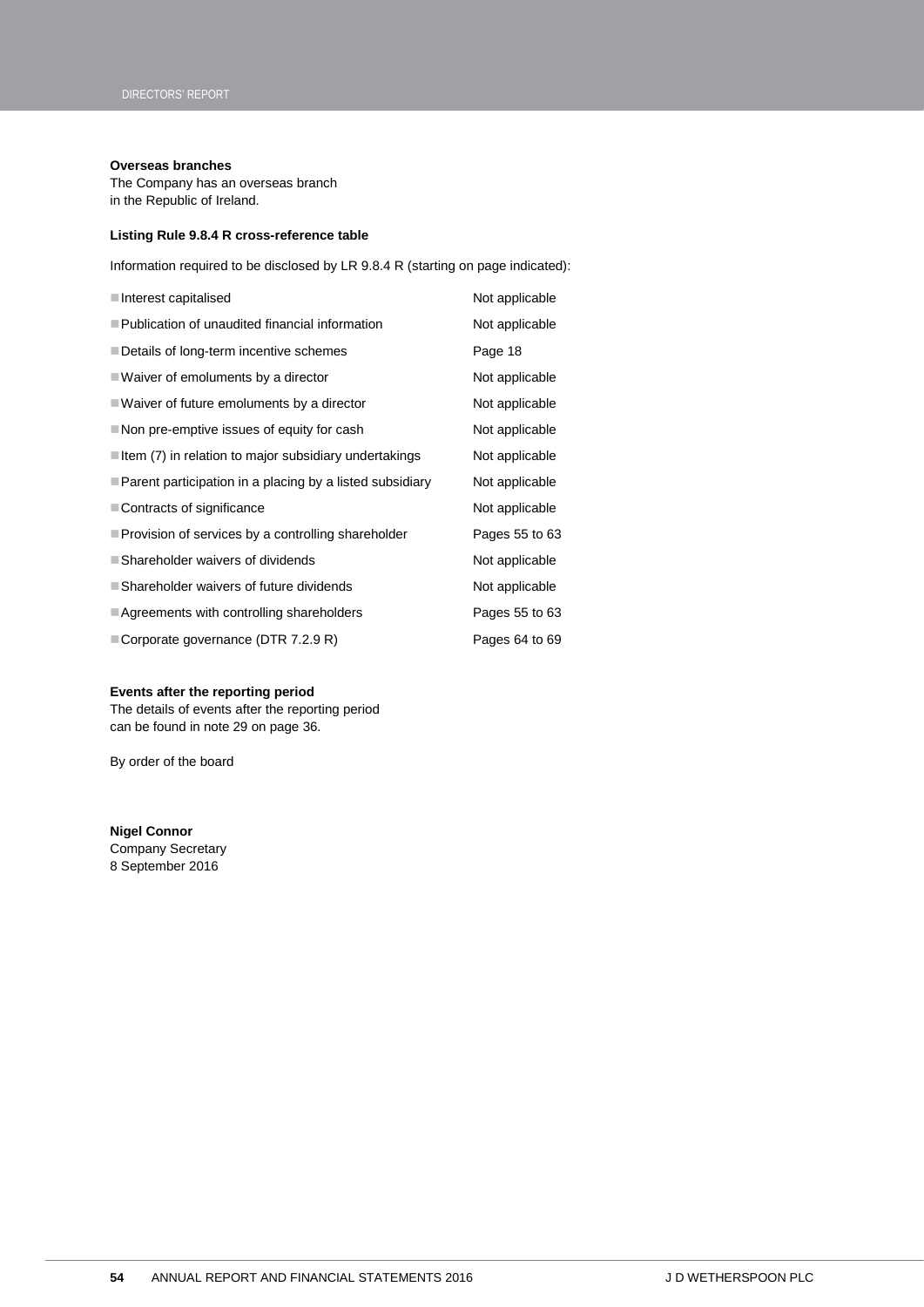# **Annual statement**

Dear shareholder

This report complies with the changes to the Companies Act which came into force on 1 October 2013.

Ben Whitley was appointed as finance director during the year, with a basic salary of £150,000.

The committee made the decision to increase the salaries of the CEO and the personnel and legal director by 9%, in recognition of their performance. This compares with a 6.8% increase in average employee's pay across the Company.

Executive directors will receive an award of 10.42% of basic salary, under the annual cash bonus plan, comprising 5% of basic salary under the quality-and standards element and 5.42% under the profit element.

Executive directors will also receive an amount equivalent of 25% of their salary in shares under a share incentive plan (SIP).

The committee is proposing a change to the owners' earnings calculation in the deferred bonus scheme, subject to shareholders' approval at the 2016 AGM.

Subject to approval, executive directors will receive 52.2% of their salary in shares under the owners'-earnings-pershare element of the scheme and 7% under the EPS element.

In 2015, long-service awards were introduced across the Company for all employees with over 25 years' service. Because the prevailing remuneration policy for executive directors did not include this element, the remuneration committee has been unable to make payments under this scheme to John Hutson and Su Cacioppo, both of whom have completed more than 25 years' service, simply because they are executive directors.

The remuneration committee intends to include the long-service awards in the policy which it will submit to shareholders for approval in 2017. These will be calculated on the same basis as for all employees: an additional pension payment equivalent to 2% of salary for 25–29 years' service, a further 2% for 30–34 years' service and a further 2% at 35+ years' service – with similarly staged 5% increments on SIPs.

In order to be able to make a payment to John Hutson and Su Cacioppo before the 2017 AGM's vote on policy, the remuneration committee is putting an ordinary resolution to shareholders at the 2016 AGM.

We believe that our remuneration policy continues to be fair and reasonable and aligns the interests of directors with those of the Company and its shareholders.

The remuneration report has been prepared based on the existing policy.

Further details are set out below, with shareholders invited to approve this report and proposals at the AGM on 10 November 2016.

By order of the board

**Debra van Gene** Chair of the Remuneration Committee 8 September 2016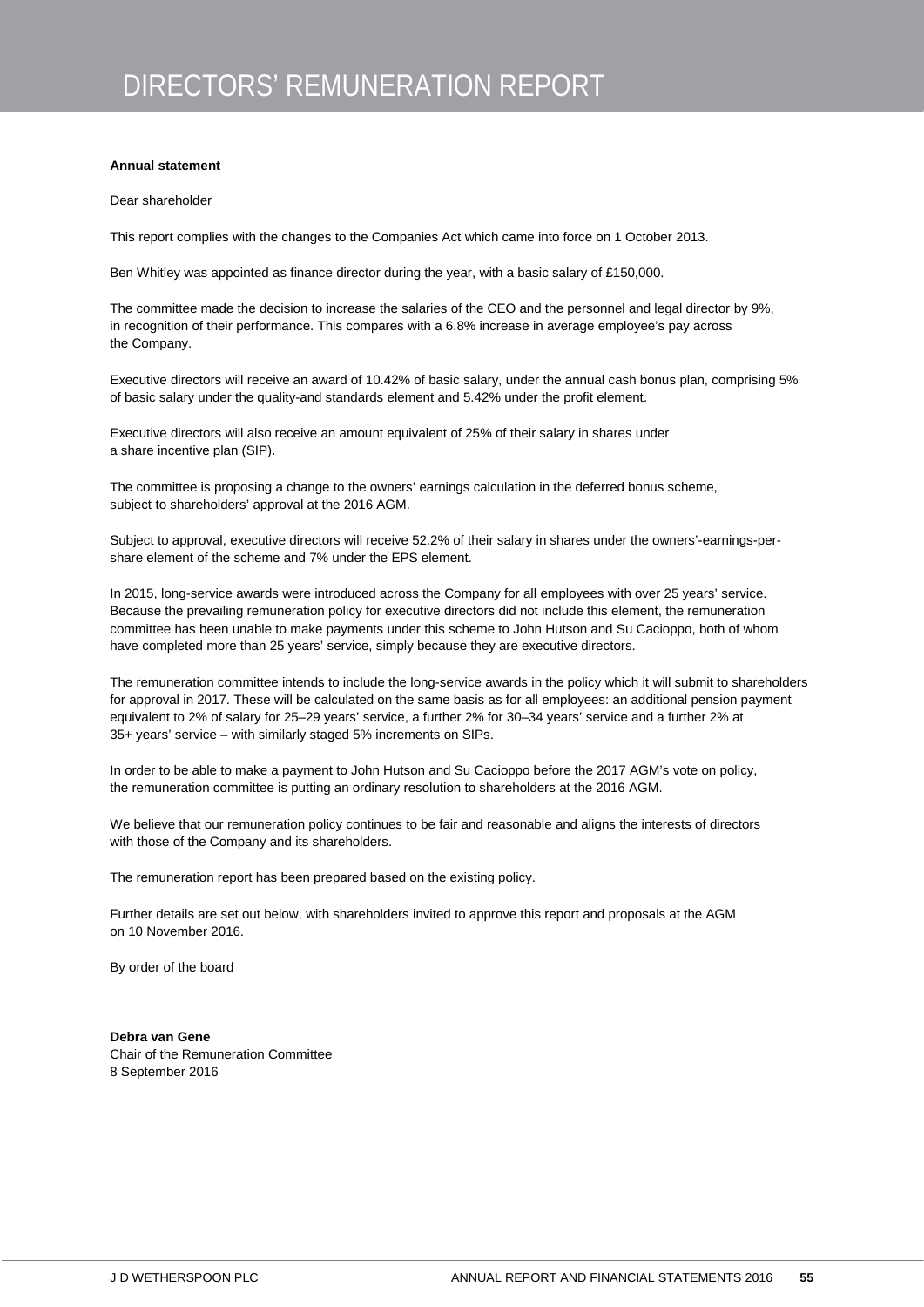## **Remuneration policy**

The committee reviews the executive directors' remuneration packages at least annually. The aim of the remuneration policy is to:

- $\blacksquare$  provide attractive and fair remuneration for directors.
- align directors' long-term interests with those of shareholders, employees and the wider community.
- $\blacksquare$  incentivise directors to perform to a high level.

In agreeing on remuneration, account is taken of the pay levels at Wetherspoon, as well as those in the leisure industry in general, along with other comparisons and reports. The committee aims to take a fair and commonsense approach.

This policy came into force on the date of the AGM – 13 November 2014. The elements of the remuneration package of each executive director are as follows:

| Component         | Reason                                                           | Operation, maximum achievable and performance criteria                                                                                                                                                                                                                                                                                                                |
|-------------------|------------------------------------------------------------------|-----------------------------------------------------------------------------------------------------------------------------------------------------------------------------------------------------------------------------------------------------------------------------------------------------------------------------------------------------------------------|
| Base salary       | Provide attractive<br>and fair<br>remuneration for               | Salaries are reviewed at least annually, with any changes<br>normally taking effect from 1 October each year.                                                                                                                                                                                                                                                         |
|                   | directors.                                                       | Salary increases are awarded at the discretion of the<br>remuneration committee.                                                                                                                                                                                                                                                                                      |
|                   |                                                                  | When considering salary levels and whether an increase should be offered,<br>the committee takes account of a variety of factors, including Company<br>performance, individual performance, experience and responsibilities, market<br>information and the level of increase being offered to other employees.                                                        |
| <b>Benefits</b>   | Provide attractive<br>and fair<br>remuneration<br>for directors. | A range of taxable benefits is available to executive directors.<br>These benefits comprise principally the provision of a car allowance,<br>life assurance, private medical insurance and fuel expenses.                                                                                                                                                             |
|                   |                                                                  | The cost of benefits provided changes in accordance with market conditions.<br>The committee monitors the overall cost of the package periodically.                                                                                                                                                                                                                   |
| Pension           | Provide attractive<br>and fair<br>remuneration for<br>directors. | The Company does not operate any defined benefit pension schemes.<br>Contributions of 12% of executive directors' base salary are made by the<br>Company to the Company stakeholder pension scheme.                                                                                                                                                                   |
|                   |                                                                  | If directors expect to reach their lifetime allowance under HMRC rules,<br>they are able to opt out of the stakeholder pension scheme and receive an<br>equivalent salary supplement instead. In addition, any contributions above the<br>annual HMRC-approved threshold are paid as a salary supplement. This is<br>reviewed annually by the remuneration committee. |
| Annual bonus plan | to perform to a<br>high level.                                   | Incentivise directors Annual bonus payments are paid in cash, at the discretion of the<br>remuneration committee. The maximum bonus potential is 50% of salary.                                                                                                                                                                                                       |
|                   |                                                                  | The major part of the bonus is based on profit growth, multiplied by a factor<br>of 1.5 and paid to a maximum of 45% of salary. Profit growth is calculated<br>on profit before tax and exceptional items.                                                                                                                                                            |
|                   |                                                                  | In addition, a further 5% is awarded for carrying out a set number of calls<br>on our pubs per month, in order to monitor service and other standards.                                                                                                                                                                                                                |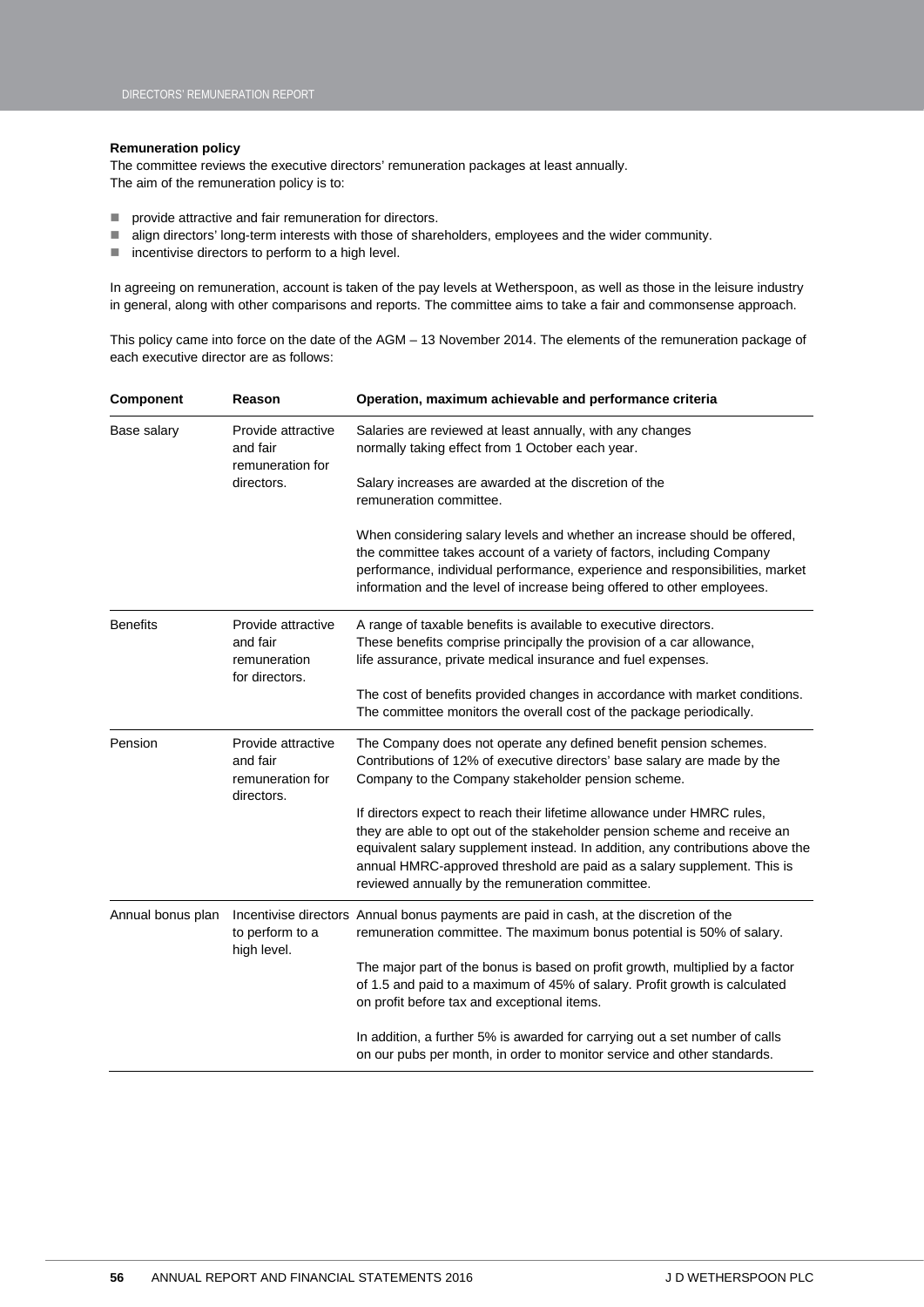| Component                            | Reason                                                                    | Operation, maximum achievable and performance criteria                                                                                                                                                                                                                                                                                                          |  |  |  |  |
|--------------------------------------|---------------------------------------------------------------------------|-----------------------------------------------------------------------------------------------------------------------------------------------------------------------------------------------------------------------------------------------------------------------------------------------------------------------------------------------------------------|--|--|--|--|
| Share Incentive<br>Plan (SIP)        | Align directors'<br>long-term interests<br>with those of<br>shareholders, | The SIP (an HMRC-approved scheme) allocates shares equivalent to 5% of<br>salary to all Company employees after an 18-month qualifying period. Shares<br>do not vest for at least three years under this plan - and tax-free returns are<br>possible, if the shares are held for five years or more.                                                            |  |  |  |  |
|                                      | employees and the<br>wider community.                                     | The Company offers extra SIPs under this scheme to some employees:<br>pub managers receive an extra 5% annual award; head-office staff 10-15%;<br>senior managers and directors, including executive board directors 20%.                                                                                                                                       |  |  |  |  |
|                                      |                                                                           | In addition, an executive director may purchase partnership shares<br>up to the government cap, at present £1,800 per annum.                                                                                                                                                                                                                                    |  |  |  |  |
|                                      |                                                                           | Awards under this scheme are not based on financial or other targets.<br>The Company believes that excessive use of financial targets can lead to<br>distortions in companies' behaviour and that it is important for there to be<br>some share awards which can be accumulated gradually, the value of which<br>depends on the overall success of the Company. |  |  |  |  |
|                                      |                                                                           | Directors must be in office when the shares vest.                                                                                                                                                                                                                                                                                                               |  |  |  |  |
| 2005 Deferred<br><b>Bonus Scheme</b> | Align directors'<br>long-term interests                                   | Bonus awards are made under the scheme, annually, at the discretion of the<br>remuneration committee.                                                                                                                                                                                                                                                           |  |  |  |  |
|                                      | with those of<br>shareholders,<br>employees and the<br>wider community.   | Bonus awards are satisfied in shares. One-third of a participant's shares will<br>vest to the participant on calculation of the amount of the award, one-third will<br>vest after one year and the remaining third will vest to the participant after<br>two years (in each case subject to the participant being employed at the<br>release date).             |  |  |  |  |
|                                      |                                                                           | The shares required under the scheme are purchased in the market<br>by an employee benefit trust, funded by the Company.                                                                                                                                                                                                                                        |  |  |  |  |
|                                      |                                                                           | Bonus is awarded at a rate of 2.5% of salary for each 1% increase in owners'<br>earnings per share and 2.5% of salary for each 1% increase in diluted<br>adjusted earnings per share, based on the weighted average number of<br>shares in issue during the period.                                                                                             |  |  |  |  |
|                                      |                                                                           | An element of adjusted earnings per share growth (including shares held in<br>trust) is included in this scheme, to reduce the potential volatility which may<br>be inherent in relying purely on the owners' earnings calculation, which is<br>heavily influenced by maintenance capital expenditure.                                                          |  |  |  |  |
|                                      |                                                                           | Owners' earnings are calculated as follows:                                                                                                                                                                                                                                                                                                                     |  |  |  |  |
|                                      |                                                                           | Profit before tax: (excluding unrealised exceptional items)<br>Add:<br>Depreciation and amortisation<br>Cash reinvestment in current properties<br>Less:<br>Cash tax<br>Less:                                                                                                                                                                                   |  |  |  |  |
|                                      |                                                                           | Equals:<br>Owners' earnings                                                                                                                                                                                                                                                                                                                                     |  |  |  |  |
|                                      |                                                                           | The maximum bonus to be earned under the scheme is<br>100% of annual salary.                                                                                                                                                                                                                                                                                    |  |  |  |  |
|                                      |                                                                           | Provisions are in place which permit the Company to reclaim awards under<br>this scheme in exceptional circumstances of misstatement or misconduct.                                                                                                                                                                                                             |  |  |  |  |
| Non-executive<br>directors' fees     | Provide attractive<br>and fair<br>remuneration for                        | The fees paid to non-executive directors are determined by the executive<br>board, taking into account the level of fees for similar positions in the market<br>and the time commitment which each non-executive director makes.                                                                                                                                |  |  |  |  |
|                                      | directors.                                                                | The non-executive directors receive no other remuneration or benefits<br>from the Company.                                                                                                                                                                                                                                                                      |  |  |  |  |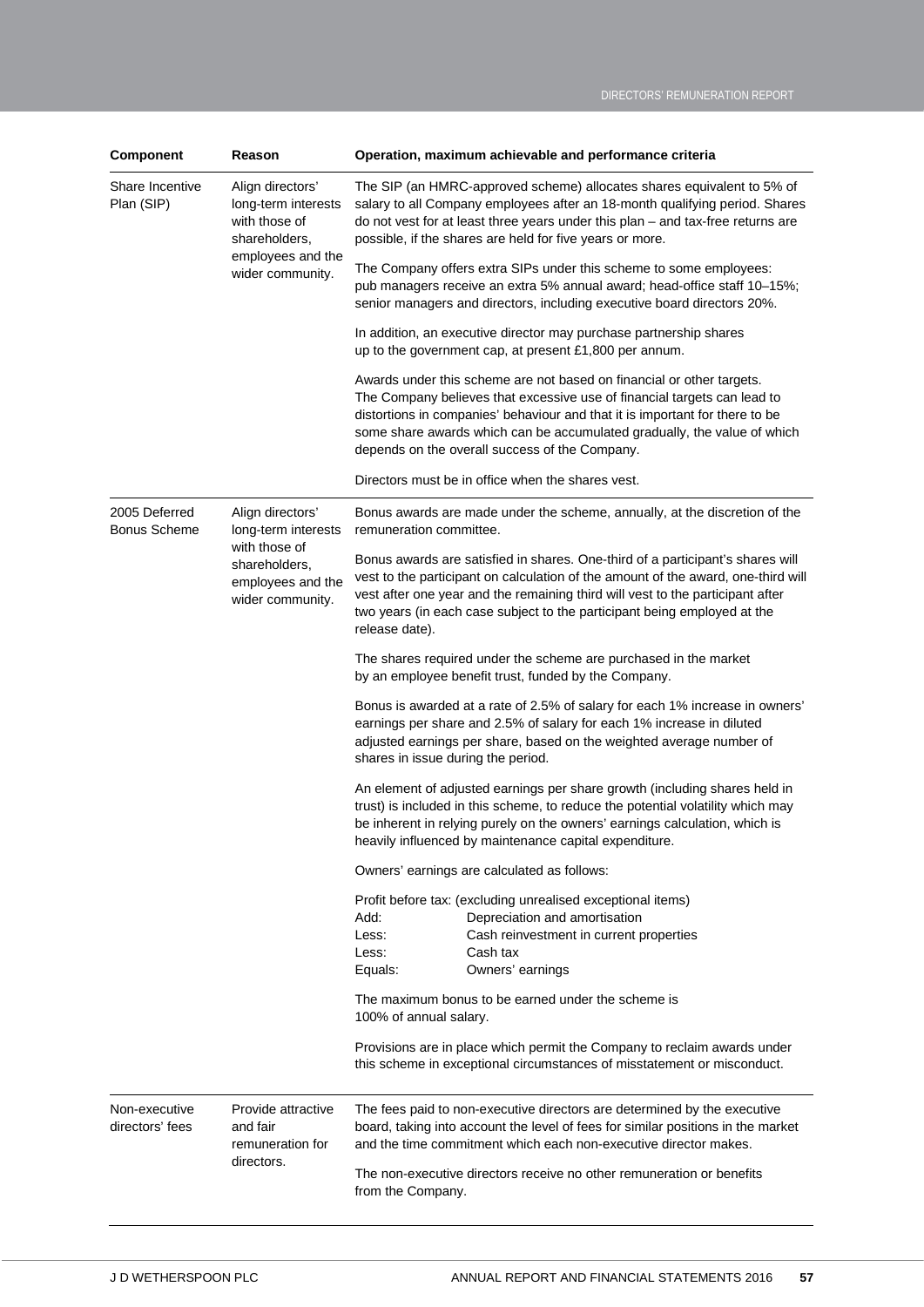# **Difference between the policy for directors and that for employees**

Members of the wider management team may receive each of the components of remuneration awarded to the executive directors, although the amounts due for each component may vary, depending on their level of seniority.

Non-executive directors are not entitled to any component other than fees.

The wider employee population of the Company will receive remuneration which is considered to be appropriate to their level of responsibility and performance.

## **Approach to recruitment remuneration**

The aim, when agreeing on components of a remuneration package, including any variable pay for incoming directors, would be in accordance with the table above.

Account is taken of the individual's experience, the nature of the role being offered and his or her existing remuneration package. Relocation expenses or allowances may be paid, as appropriate.

The committee may, at its discretion, offer cash or share-based elements, as necessary, to secure an appointment, although it does not normally do so. Shareholders will be informed of any such payments at the time of appointment.

Our main principle is that payments made to prospective directors as compensation for loss of benefits at a previous company are inherently unfair, since it would be extremely rare for anyone below board level to receive this sort of compensation.

# **Chairman and directors' service contracts**

The executive directors are employed on rolling contracts, requiring the Company to give up to one year's notice of termination, while the director may give six months' notice. In the event of termination of employment with the Company, without the requisite period of notice, executive directors' service contracts provide for the payment of a sum equivalent to the net value of salary and benefits to which the executive would have been entitled during the notice period. The executive is required to mitigate his or her loss and such mitigation may be taken into account in any payment made. The Company's policies on the duration of directors' service contracts, notice periods and termination payments are all in accordance with best industry practice. The commencement dates for executive directors' service contracts were as follows:

Tim Martin – 20 October 1992 John Hutson – 2 February 1998 Su Cacioppo – 10 March 2008 Ben Whitley – 5 November 2015 All directors will be standing for re-election at the AGM. Their current service contracts do not have an explicit expiry date.

## *Non-executive directors*

The non-executive directors hold their positions, pursuant to letters of appointment dated 1 November 2015, with a term of 12 months.

If their appointment is terminated early, the nonexecutive directors are entitled to the fees to which they would have been entitled up to the end of their term. They do not participate in the Company's bonus or share schemes. Their fees are determined by the executive directors, following consultation with professional advisers, as appropriate.

#### *External appointments*

Executive directors are not allowed to take external appointments without the prior consent of the Company. The Company has not released any executive directors to serve as a non-executive director elsewhere.

# **Illustration of the application of the remuneration policy**

The charts below set out the composition of the chairman and executive directors' remuneration packages in £000, at a minimum, a reasonable expectation target and as a possible maximum:

# **Tim Martin**



# **John Hutson**

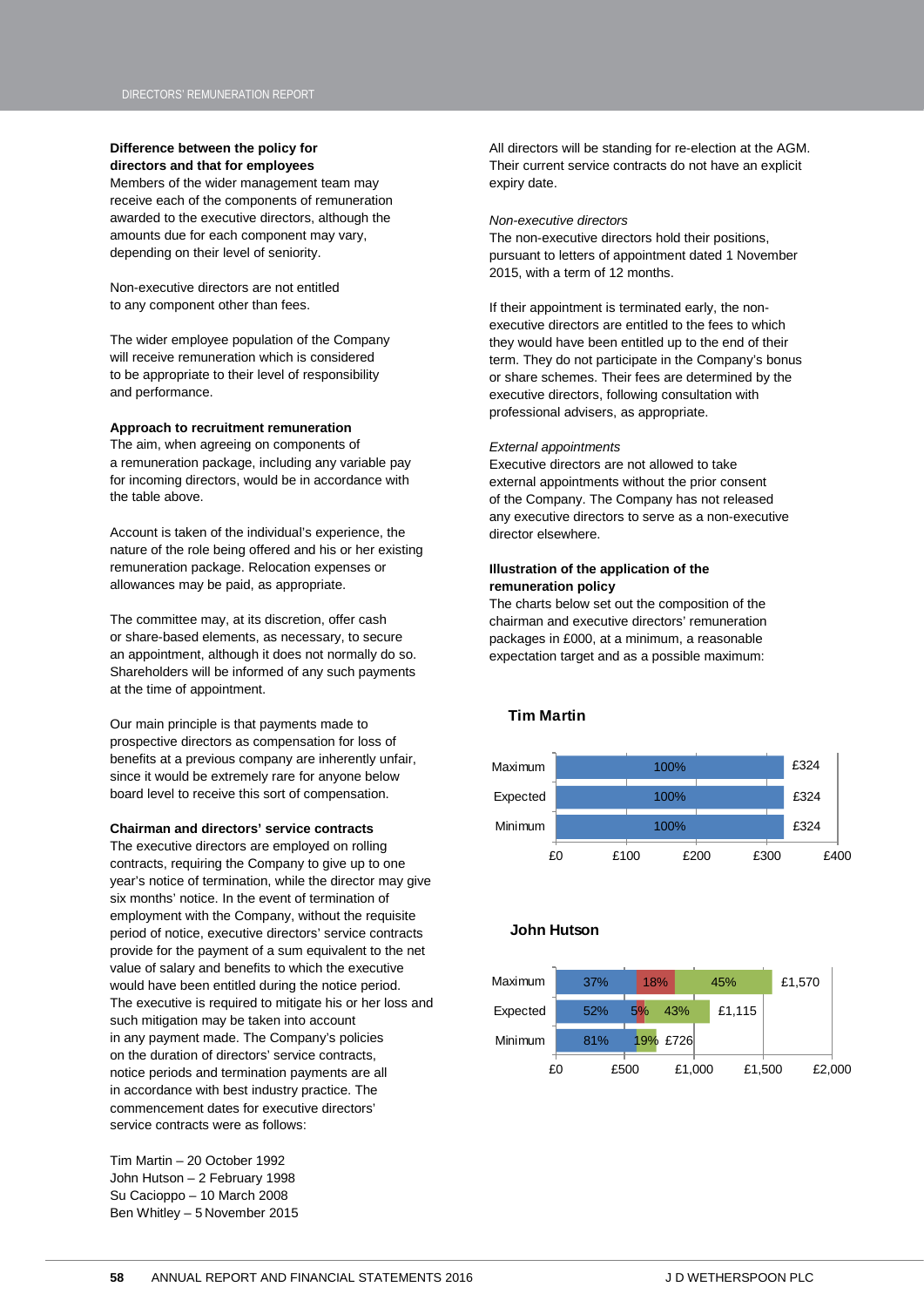## **Ben Whitley**



**Su Cacioppo**



The fixed annual values include:

 $\blacksquare$  Fixed annual salary, benefits and allowances, in line with those outlined in the policy section, and based on the payments made in the year ending 24 July 2016.

The annual variable values include the cash bonus which may be achievable. In the case of the 'expected', an average percentage achieved over the last five years has been used as a basis.

The long-term incentive plan values include:

■ the fixed 25% awarded under the Company's Share Incentive Plan. an average achieved in respect of the deferred bonus scheme over the last five years.

## **Payments for loss of office**

The Company's policy is that the period of notice for executive directors will not exceed 12 months; accordingly, the employment contracts of the executive directors are terminable on 12 months' notice by the Company or six months' notice by a director. The Company may terminate a director's employment without notice or compensation, in the event of gross misconduct.

In the event of a director's departure, the Company's policy on termination payments is as follows: ■ The Company will seek to ensure that no more is paid than is warranted in each individual case. ■ Salary payments will be limited to notice periods. ■ There is no entitlement to bonus paid (or associated deferred shares or SIPs) following

 $\blacksquare$  The committee's normal policy is that, where the individual is considered a 'good leaver', a pro-rated bonus may be paid.

■ The Company may enable the provision of outplacement services to a departing director.

# **Consideration of employment conditions elsewhere in the Company**

The committee receives information on salary increases, bonus payments and other benefits available at the Company. These are taken into consideration when conducting the review of executive remuneration, although no formal consultation with employees is undertaken in this regard.

## **Consideration of shareholders' views**

Any views in respect of directors' remuneration expressed to the Company by shareholders have been, and will be, taken into account in the formulation of the directors' remuneration policy.

Details of votes cast for and against the resolution to approve last year's remuneration report and any matters discussed with shareholders during the year are provided in the annual report on remuneration.

notice of termination.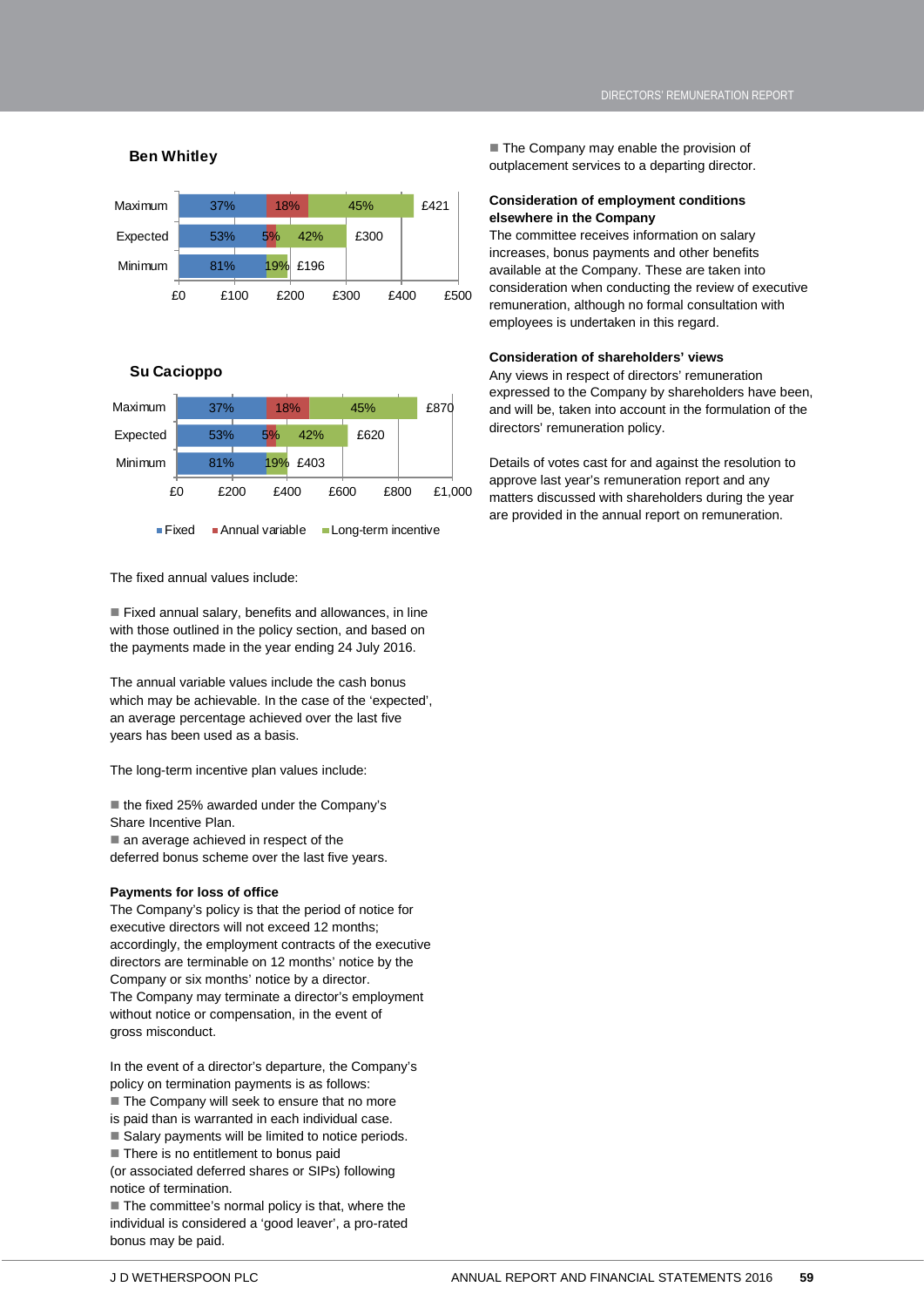## **Annual report on remuneration**

The table below sets out in a single figure the total amount of remuneration, including each element, received by each director for the year ended 24 July 2016.

## **Single-figure table – audited**

|                                            |       | Salary/fees | benefits <sup>1</sup> | Taxable                  | Performance | bonus <sup>2</sup> | incentives | Long-term | contributions <sup>3</sup> | Pension | Total             |       |
|--------------------------------------------|-------|-------------|-----------------------|--------------------------|-------------|--------------------|------------|-----------|----------------------------|---------|-------------------|-------|
|                                            | 2016  | 2015        | 2016                  | 2015                     | 2016        | 2015               | 2016       | 2015      | 2016                       | 2015    | 2016              | 2015  |
|                                            | £000  | £000        | £000                  | £000                     | £000        | £000               | £000       | £000      | £000                       | £000    | £000              | £000  |
| <b>Executive directors</b>                 |       |             |                       |                          |             |                    |            |           |                            |         |                   |       |
| Ben Whitley <sup>5</sup>                   | 108   | -           | 10                    | $\overline{\phantom{0}}$ | 11          | -                  | 48         |           | 13                         | -       | 190               |       |
| John Hutson                                | 566   | 494         | 19                    | 24                       | 56          | 24                 | 221        | 602       | 39                         | 58      | 901               | 1,202 |
| Kirk Davis <sup>4</sup>                    |       | 48          | -                     | 3                        |             | 2                  | —          | 31        | -                          | 6       | $\qquad \qquad -$ | 90    |
| Su Cacioppo                                | 311   | 277         | 19                    | 25                       | 32          | 14                 | 124        | 338       | 28                         | 33      | 514               | 687   |
|                                            | 985   | 819         | 48                    | 52                       | 99          | 40                 | 393        | 971       | 80                         | 97      | 1,605             | 1,979 |
| Non-executive<br>directors and<br>chairman |       |             |                       |                          |             |                    |            |           |                            |         |                   |       |
| <b>Tim Martin</b>                          | 324   | 324         | 15                    | 31                       |             |                    |            |           |                            |         | 339               | 355   |
| Elizabeth McMeikan                         | 47    | 46          |                       | -                        |             |                    | -          |           | -                          | -       | 47                | 46    |
| Debra van Gene                             | 47    | 46          | -                     | -                        | -           |                    | -          |           | -                          | -       | 47                | 46    |
| <b>Richard Beckett</b>                     | 47    | 46          | -                     | -                        |             |                    | -          |           | -                          | -       | 47                | 46    |
| Mark Reckitt                               | 39    | 46          | -                     |                          |             |                    | —          |           |                            | -       | 39                | 46    |
|                                            | 504   | 508         | 15                    | 31                       |             |                    |            |           |                            |         | 519               | 539   |
| <b>Total</b>                               | 1,489 | 1,327       | 63                    | 83                       | 99          | 40                 | 393        | 971       | 80                         | 97      | 2,124             | 2,518 |

1) Taxable benefits include car allowances and the provision of rail travel for Tim Martin, as well as

private health and fuel expenses for executive directors.

2) A bonus of 5.42% was awarded under the profit growth element of the bonus scheme, in line with policy.

A further 5% was awarded in respect of the element for pub calls made to monitor standards, in line with the policy.

3) Executive directors receive either pension contributions equivalent to 12% of salary to the stakeholder pension plan

or salary in lieu of pension contributions. Both Su Cacioppo and John Hutson took a portion of their pension in salary.

4) There have been no payments to past directors and no payments for loss of office.

5) Salary received after being appointed as finance director.

Previous-year salaries have been adjusted for arrears in respect of the salary increases.

Details of targets applicable during the year are disclosed in the directors' remuneration policy statement.

The resultant percentages against each of the bonus measures achieved are shown below, with the percentage awards for each director being the same.

|                            | Maximum | Awarded | <b>B</b> Whitley | J Hutson | S Cacioppo |
|----------------------------|---------|---------|------------------|----------|------------|
|                            |         |         | £000             | £000     | £000       |
| Pub calls                  | 5.00%   | 5.00%   | 5                | 27       | 16         |
| Profit growth              | 45.00%  | 5.42%   | 6                | 29       | 16         |
| Total performance bonus    | 50.00%  | 10.42%  | 11               | 56       | 32         |
| Employee share scheme      | 25.00%  | 25.00%  | 30               | 129      | 73         |
| Deferred Bonus scheme      | 100.00% | 16.32%  | 18               | 92       | 51         |
| Total long term incentives | 125.00% | 41.32%  | 48               | 221      | 124        |
| <b>Total</b>               | 175.00% | 51.74%  | 59               | 277      | 156        |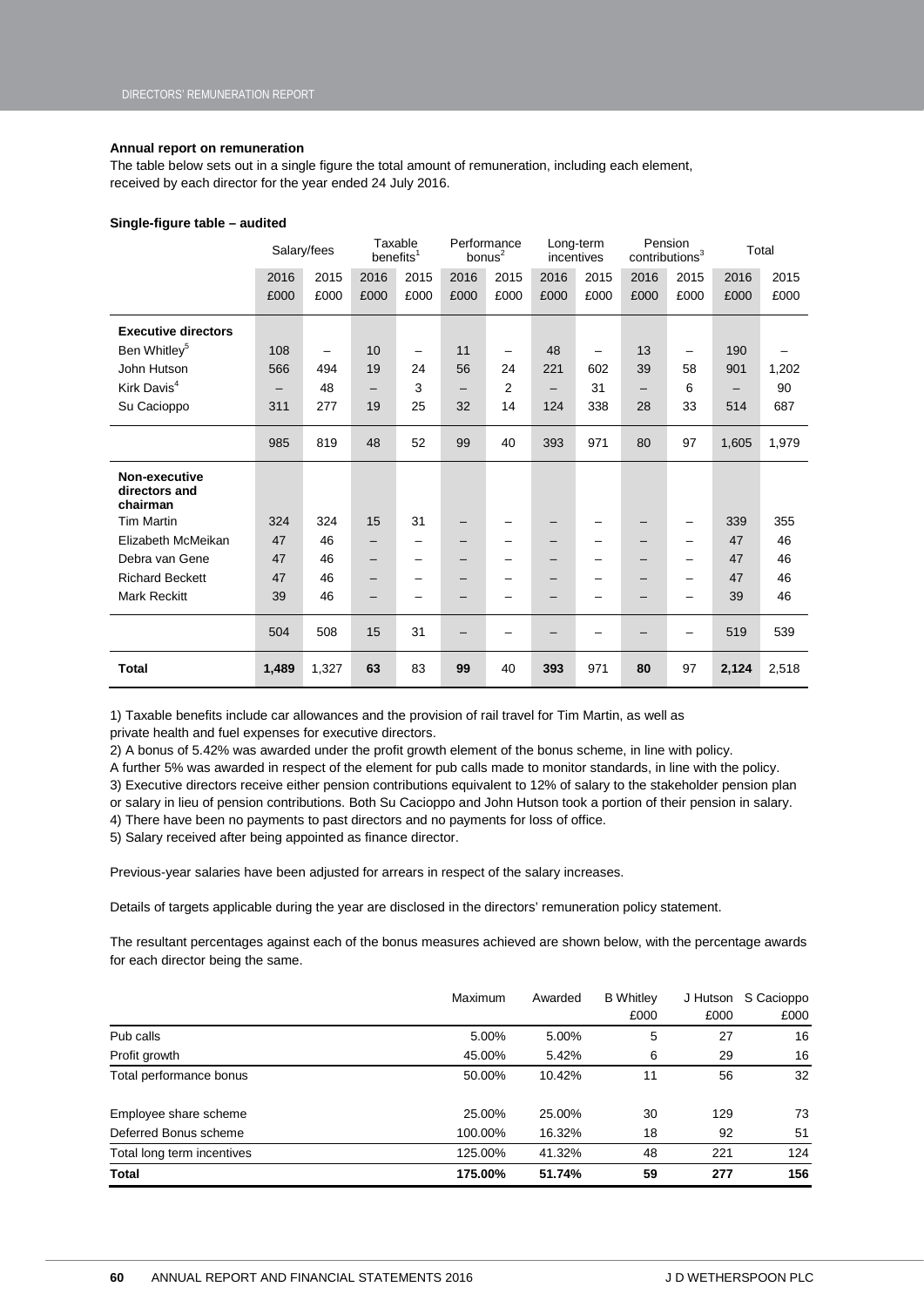# **Long-term incentive awards – audited**

|                    | Number of shares |          | Face value in £ |           |         |           |          |  |
|--------------------|------------------|----------|-----------------|-----------|---------|-----------|----------|--|
|                    | Share            | Deferred |                 | Share     |         |           | Deferred |  |
|                    | incentive        | bonus    |                 | incentive | bonus   |           |          |  |
|                    | plan             | scheme   | Total           | plan      | scheme  | Total     |          |  |
| <b>Ben Whitley</b> | 4.202            | 12.201   | 16.403          | 29.984    | 87.774  | 117,758   |          |  |
| John Hutson        | 18.084           | 68.643   | 86,727          | 129.176   | 493.818 | 622,994   |          |  |
| Su Cacioppo        | 10.151           | 38,550   | 48.701          | 72.510    | 277.329 | 349,839   |          |  |
|                    | 32.437           | 119.394  | 151,831         | 231,670   | 858,921 | 1,090,591 |          |  |

During the year under review, 32,437 shares were issued to the executive directors under the share incentive plan. This represents 25% of the applicable salary, in line with the policy applicable in respect of this share scheme, at an average share price of £7.14. These shares vest after a three-year period from their award and have no further performance conditions attached to them, other than for the shareholders to be employed by the Company at the vesting date.

In addition, executive directors were entitled to an award of 119,394 shares, in respect of the 2015 deferred bonus scheme. The share price on the grant date was £7.19. All directors received cash, after electing to sell their shares, in respect of the first tranche which was due on 25 September 2015. The remaining 79,596 shares vest in equal amounts on 25 September 2016 and 25 September 2017. These shares have no further performance conditions, other than for the shareholders to be employed by the Company until the vesting period ends.

## **Directors and connected persons' interests in shares: audited**

The interests of the directors in the shares of the Company, as at 24 July 2016, were as follows:

| Ordinary shares of 2p each, held beneficially | 2016       | 2015       |
|-----------------------------------------------|------------|------------|
| <b>Tim Martin</b>                             | 33,466,934 | 33,466,934 |
|                                               |            |            |
| <b>Ben Whitley</b>                            | 1,259      |            |
| Ben Whitley - Share Incentive Plan            | 7,832      |            |
| Ben Whitley - 2005 Deferred Bonus Scheme      | 8,392      |            |
| Ben Whitley total                             | 17,483     |            |
| John Hutson                                   | 73,355     | 72,548     |
| John Hutson - Share Incentive Plan            |            |            |
|                                               | 46,971     | 50,677     |
| John Hutson - 2005 Deferred Bonus Scheme      | 48,097     | 20,837     |
| John Hutson total                             | 168,423    | 144,062    |
| Su Cacioppo                                   | 23,543     | 52,778     |
| Su Cacioppo - Share Incentive Plan            | 25,982     | 27,378     |
| Su Cacioppo - 2005 Deferred Bonus Scheme      | 26,998     | 10,996     |
| Su Cacioppo total                             | 76,523     | 91,152     |
| Elizabeth McMeikan                            | 1000       | 1000       |
| Debra van Gene                                | 1000       | 1000       |
| <b>Richard Beckett</b>                        | 2000       | 2000       |
| <b>Mark Reckitt</b>                           |            | 2000       |

There have been no changes to these interests since 24 July 2016. The Company does not enforce any specific requirements as to directors' shareholdings.

#### **Partnership shares**

John Hutson is a participant in the partnership share scheme and acquired 248 shares between August 2015 and July 2016. Su Cacioppo is a participant in the partnership share scheme and acquired 206 shares between August 2015 and July 2016. The market price of the shares purchased ranged from 681.6p to 768.8p.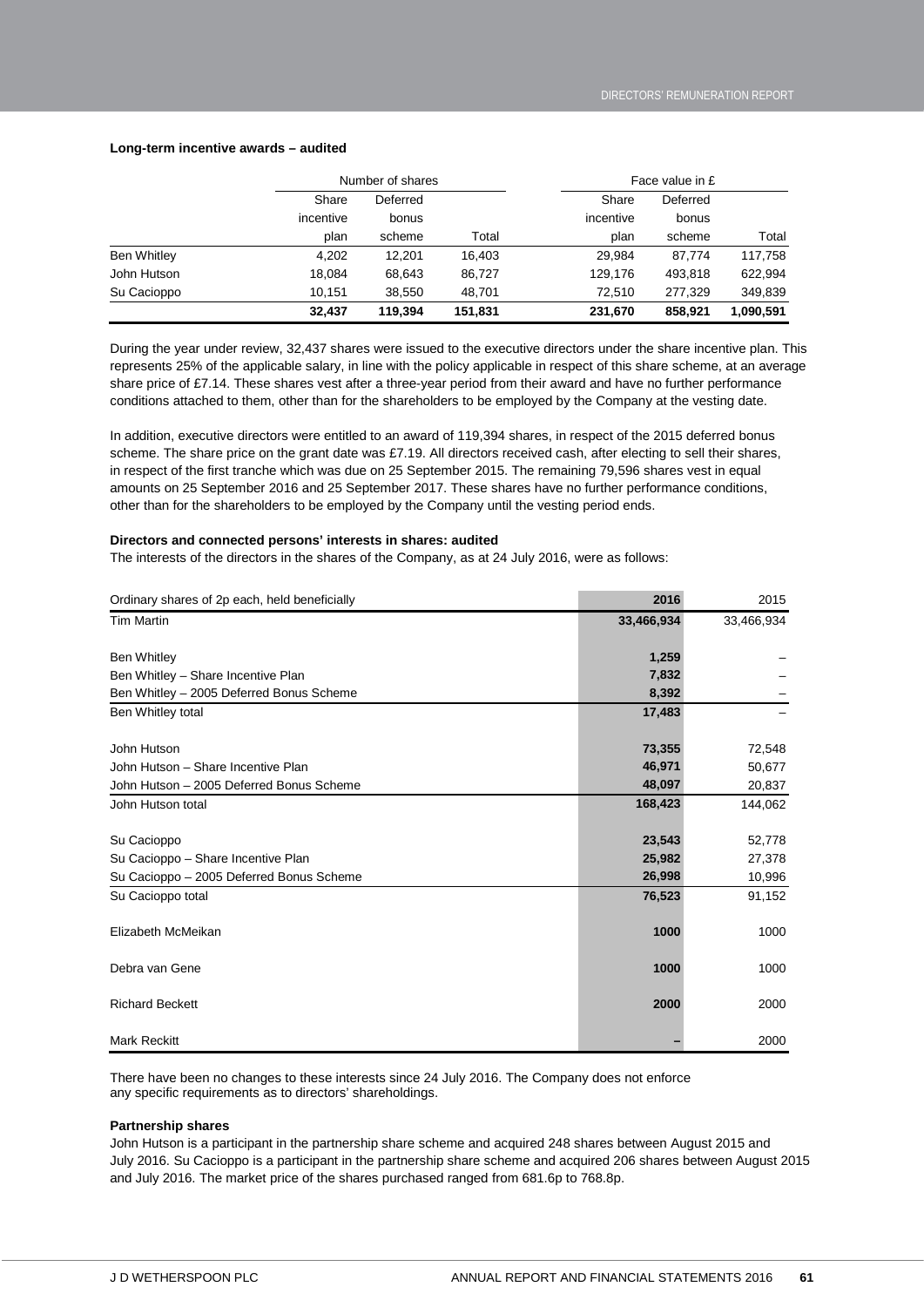# **Performance graph – non-audited information**

This graph shows the total shareholder return (with dividends reinvested) of a holding of the Company's shares against a hypothetical holding of shares in the FTSE All-Share Travel & Leisure sector index for each of the last eight financial years. The directors selected this index, as it contains most of the Company's competitors and is considered to be the most appropriate index for the Company.





FTSE All-Share Travel & Leisure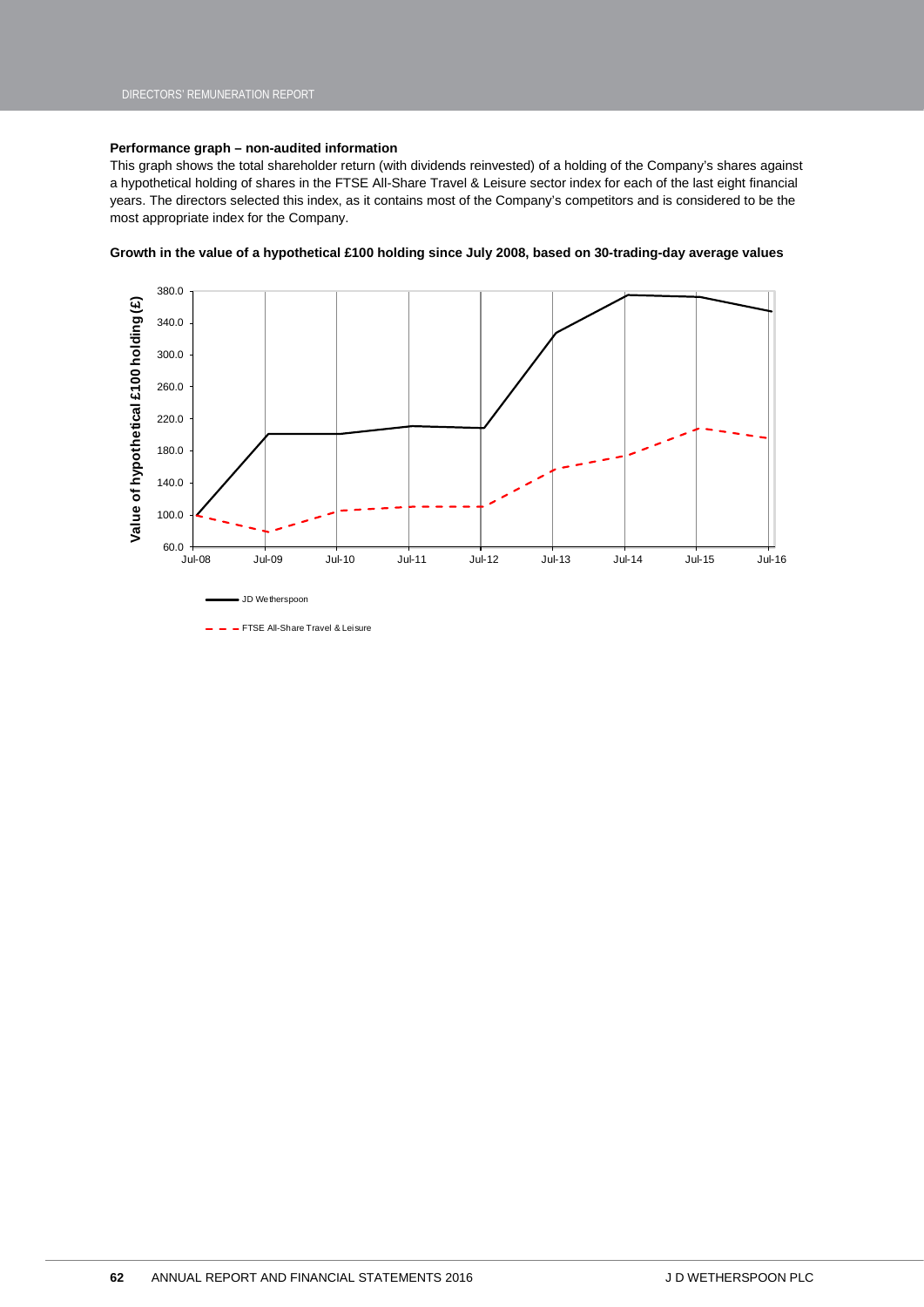## **Chief executive officer's remuneration**

|             | Single figure<br>of total<br>remuneration | Performance<br>bonus<br>payment<br>achieved<br>against<br>maximum<br>possible | Long-term<br>incentives<br>scheme<br>shares<br>vesting<br>against<br>maximum<br>possible* |
|-------------|-------------------------------------------|-------------------------------------------------------------------------------|-------------------------------------------------------------------------------------------|
| John Hutson | £000                                      | %                                                                             | %                                                                                         |
| 2016        | 901                                       | 21                                                                            | 100                                                                                       |
| 2015        | 1,202                                     | 10                                                                            | 100                                                                                       |
| 2014        | 741                                       | 19                                                                            | 100                                                                                       |
| 2013        | 1,079                                     | 43                                                                            | 100                                                                                       |
| 2012        | 847                                       | 34                                                                            | 100                                                                                       |
| 2011        | 628                                       | 24                                                                            | 100                                                                                       |
| 2010        | 656                                       | 44                                                                            | 100                                                                                       |

\*As long-term incentive scheme shares issued have no further performance criteria attached, all shares previously awarded vest in full when the vesting date is reached.

The following table compares the change in remuneration of the chief executive with that of all employees.

|                           | 2016 | 2015 | Change | Total<br>employees |
|---------------------------|------|------|--------|--------------------|
| John Hutson               | £000 | £000 | %      | ℅                  |
| Salary                    | 540  | 494  | 9.3    | 6.8                |
| Fees                      |      |      |        |                    |
| Salary in lieu of pension | 26   |      |        |                    |
| Salary/fees               | 566  | 494  | 14.6   | 6.8                |
| Taxable benefits          | 19   | 24   | (20.8) | (2.5)              |
| Performance bonus         | 56   | 24   | 133.3  | 5.5                |
|                           | 641  | 542  | 18.3   | 6.6                |

Change in total employees' salary is calculated based on the amounts paid to all employees adjusted for redundancy and employer's National Insurance payments, divided by the number of hours worked by employees.

#### **Comparison of increases in remuneration, dividends and share buy-backs**

|                  | 2016    | 2015    | Change |
|------------------|---------|---------|--------|
|                  | £000    | £000    | %      |
| <b>Dividends</b> | 14,190  | 14,591  | $-2.7$ |
| Share buy-backs  | 39.393  | 26.900  | 46.4   |
| Total employee   |         |         |        |
| remuneration     | 495.995 | 444.519 | 12%    |

#### **Implementation of remuneration policy 2016/2017**

The committee will propose two resolutions to make awards to directors outside of the current policy. Approval for these payments will be sought from shareholders at the 2016 AGM.

The committee intends to review the current directors' remuneration policy and seek approval from shareholders for the full policy at the 2017 AGM.

# **Remuneration committee**

The remuneration committee comprises the following independent directors: Debra van Gene (chair), Elizabeth McMeikan and Sir Richard Beckett.

The committee meets regularly and considers executive directors' remuneration annually. It approves all contractual and compensation arrangements for the executive directors, including performance-related payments.

# **Shareholders' vote on 2015 directors' remuneration report**

The table below shows the voting outcomes at the 12 November 2015 AGM for the directors' remuneration report.

|                   | Number of<br>votes | % of<br>votes |
|-------------------|--------------------|---------------|
| For               | 66,213,756         | 91.5%         |
| Against           | 6,171,958          | $8.5\%$       |
| <b>Total Cast</b> | 72,385,714         | 100.0%        |

By order of the board

# **Nigel Connor**

Company Secretary 8 September 2016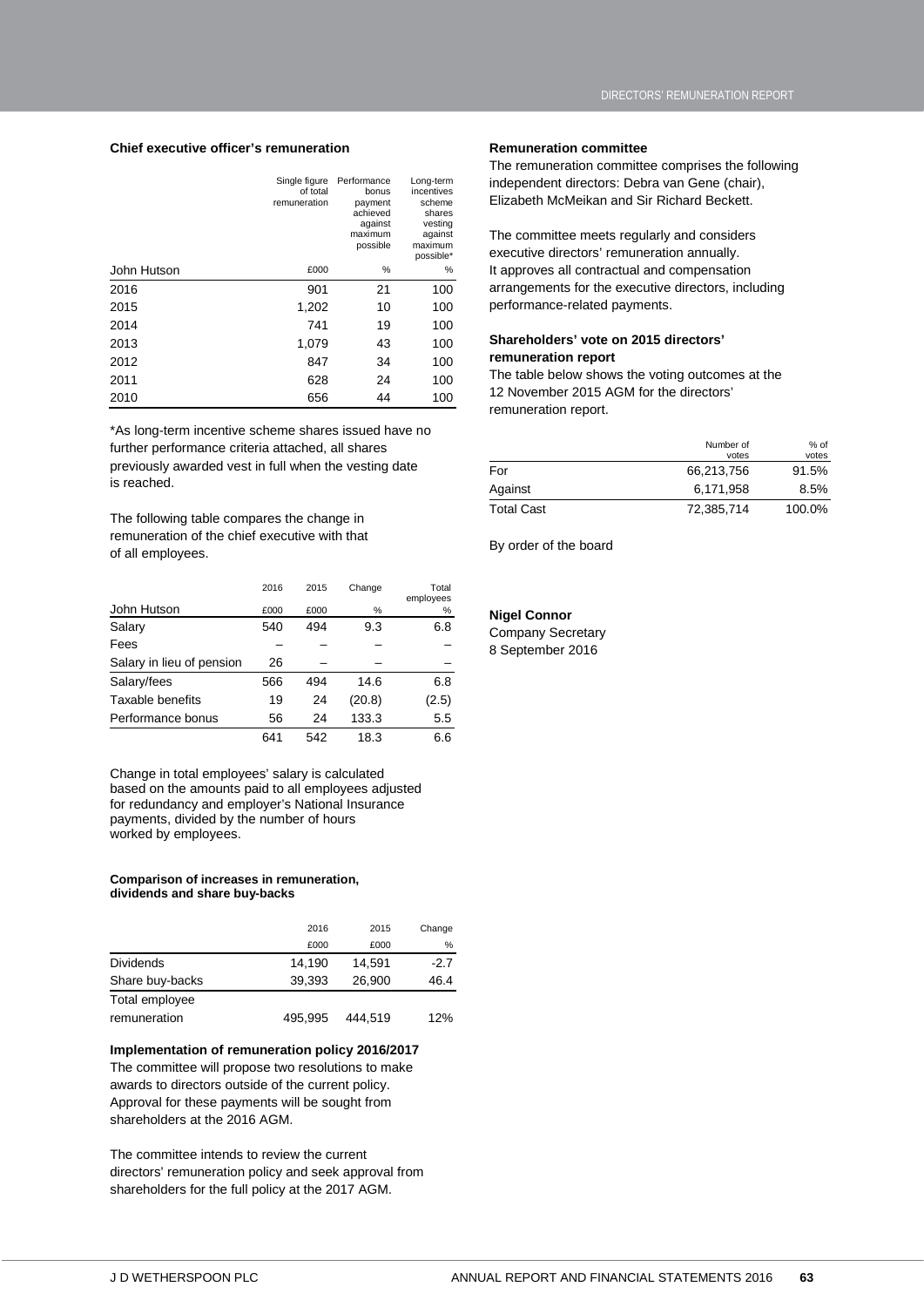# **Statement of compliance**

The Company is committed to high standards of corporate governance. The board believes that the Company has been compliant with the Code throughout the 52 weeks ended 24 July 2016, except as described below.

# B.1.1 – Non-executive director independence

Elizabeth McMeikan has served more than 10 years on the board and so may not be considered independent under the Code. The board considers that her performance as a non-executive director continues to be effective. She contributes significantly as a director through her individual skills, considerable knowledge and experience of the Company. She also continues to demonstrate strong independence in the manner in which she discharges her responsibilities as a director. Consequently, the board has concluded that, despite her length of tenure, there is no association with management which could compromise her independence.

# B.4.2 – Development

The chairman does not formally sit down with individual directors and identify specific training and development needs for them. The chairman and executive directors hold a series of weekly meetings, with head-office and pub managers, to try to identify areas of improvement for the business. Minutes are taken of these meetings and action points identified for a range of participants. In the opinion of the board, this process is effective in identifying problems and solutions and assists in training and developing directors on an informal, yet effective, basis.

# B.6.2 – External board evaluation

A requirement of corporate governance is a recommendation for a third party to evaluate the functioning of the board. Delegation of a key task of the chairman and of the directors of the board itself to a third party, often with little or no connection with the Company's business and with a very limited knowledge of the directors, may be a dangerous step for a board to take. It is the function of the board itself to evaluate its own performance – and the performance is most evident from the results of the underlying business. For this reason, it is believed to be best for the Company to continue with its current system of 'self-evaluation'.

# C.3.1 – Financial experience

The code requires that at least one member of the audit committee has recent and relevant financial experience. Following the resignation of Mark Reckitt, the nominations committee is currently in the process of recruiting a replacement, who would provide the necessary experience to the audit committee on an ongoing basis.

# E.1.1 – Dialogue with shareholders

The Code indicates that the chairman should discuss governance and strategy with major shareholders. The chairman has had many discussions with shareholders since the company's flotation in 1992, although corporate governance has rarely been raised. The majority of discussions with major shareholders now takes place among the CEO, finance director and shareholders. The chairman is available for discussion with major shareholders, when requested.

A full version of the Code is available on the official website of the Financial Reporting Council: www.frc.org.uk

# **Directors' conflicts of interest**

The board expects the directors to declare any conflicts of interest and does not believe that any material conflicts of interest exist.

# **The board of directors**

The board comprises the following members:

- $\blacksquare$  Tim Martin, chairman
- **John Hutson, chief executive officer**
- Ben Whitley, finance director
- Su Cacioppo, personnel and legal director
- **Elizabeth McMeikan, non-executive director**
- Debra van Gene, non-executive director
- Sir Richard Beckett, non-executive director

The board considers each of Elizabeth McMeikan, Debra van Gene and Sir Richard Beckett to be independent.

Biographies of all non-executive and executive directors are provided on page 51 and can be viewed on the Company's website: www.jdwetherspoon.com

The chairman regularly meets the non-executive directors and evaluates the performance of the board, its committees and its individual directors.

It is not advantageous, in a company like Wetherspoon, for there to be high barriers or exaggerated distinctions between the role of chairman and that of chief executive officer. However, some general distinctions are outlined overleaf.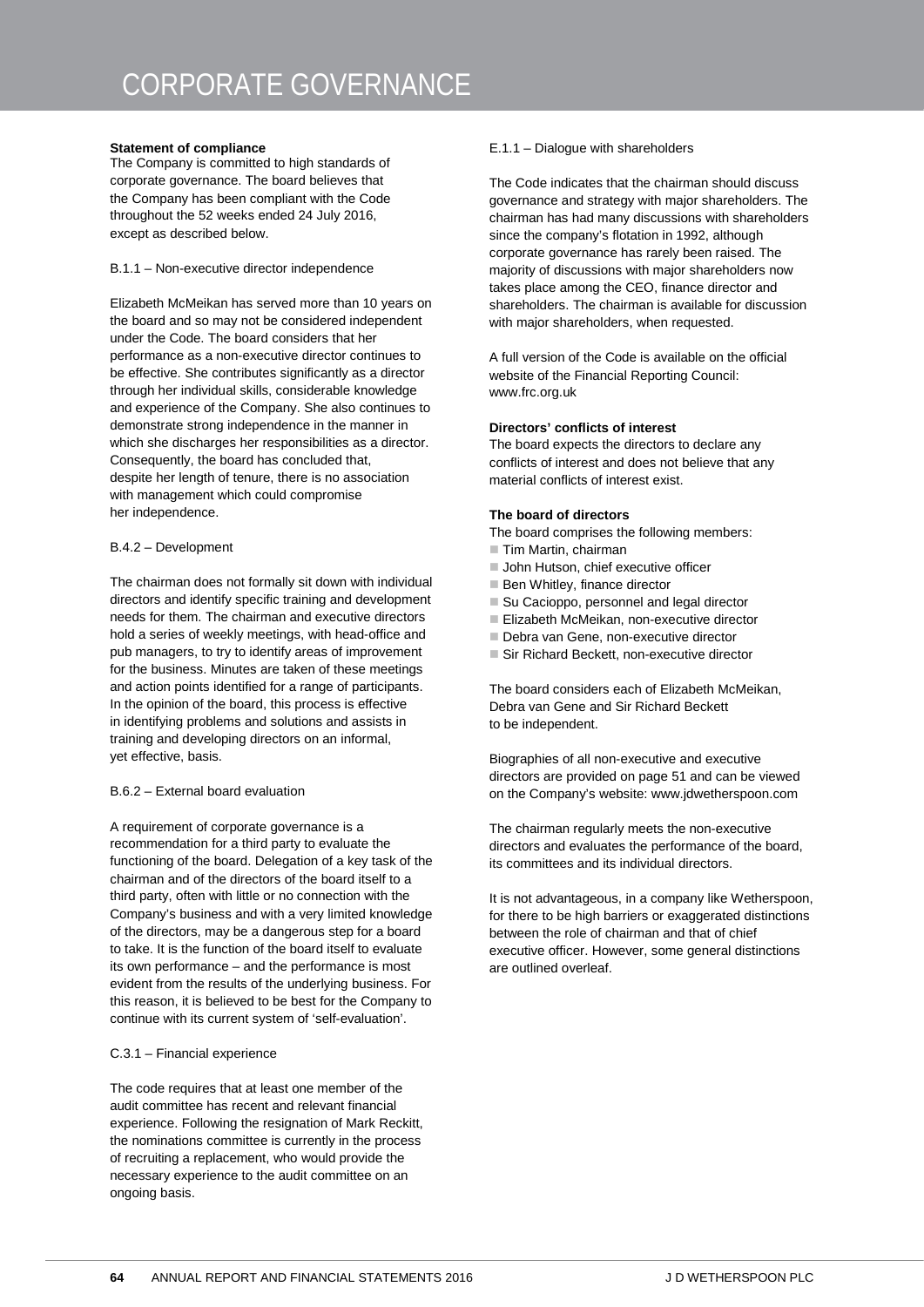| <b>Chairman's responsibility</b>                                                                                                                                                                   | Chief executive officer's responsibility                                                                    |
|----------------------------------------------------------------------------------------------------------------------------------------------------------------------------------------------------|-------------------------------------------------------------------------------------------------------------|
| The chairman is responsible for the smooth running of<br>the board and ensuring that all directors are fully<br>informed of matters relevant to their roles                                        | The chief executive officer is responsible for the<br>smooth daily running of the business                  |
| Delegated responsibility of authority from the Company<br>to exchange contracts for new pubs and to sign all<br>contracts with suppliers                                                           | Developing and maintaining effective management<br>controls, planning and performance measurements          |
| Providing support, advice and feedback to the<br>chief executive officer                                                                                                                           | Maintaining and developing an effective<br>organisational structure                                         |
| Supporting the Company's strategy and encouraging the<br>chief executive officer with development of that strategy                                                                                 | External and internal communications, in conjunction<br>with the chairman, on any issues facing the Company |
| Chairing general meetings, board meetings,<br>operational meetings and agreeing on board agendas and<br>ensuring that adequate time is available for discussion of<br>agenda items                 | Implementing and monitoring compliance<br>with board policies                                               |
| Management of the chief executive officer's contract,<br>appraisal and remuneration, by way of making<br>recommendations to the remuneration committee                                             | Timely and accurate reporting of the above to the board                                                     |
| Providing support to executive directors and<br>senior managers of the Company                                                                                                                     | Recruiting and managing senior managers in the business                                                     |
| Helping to provide the 'ethos' and 'vision' of the Company,<br>after discussions and debates with employees of all levels,<br>customers, shareholders and including organisations<br>such as CAMRA | Developing and maintaining effective risk-management<br>and regulatory controls                             |
| Helping to provide information on customers and<br>employees' views by calling on pubs                                                                                                             | Maintaining primary relationships with shareholders<br>and investors                                        |
| Helping to make directors aware of shareholders' concerns Chairing the management board responsible for                                                                                            | implementing the Company's strategy                                                                         |
| Helping to ensure that a culture of openness and debate<br>exists in the Company                                                                                                                   |                                                                                                             |
| Ensuring compliance with the London Stock Exchange and<br>legal and regulatory requirements, in consultation with the                                                                              |                                                                                                             |

board and the Company's external advisers

The board has several established committees as set out below. The board met nine times during the year ending 24 July 2016; attendance of the directors and non-executives, where appropriate, is shown below.

| Number of meetings held in the year | <b>Board</b><br>9 | <b>Audit</b><br>4 | <b>Remuneration Nomination</b><br>6 |     |
|-------------------------------------|-------------------|-------------------|-------------------------------------|-----|
| <b>Tim Martin</b>                   | 8                 | N/A               |                                     | N/A |
| John Hutson                         | 9                 | N/A               | N/A                                 | N/A |
| Su Cacioppo                         | 8                 | 4                 |                                     | N/A |
| Elizabeth McMeikan                  | 8                 | 4                 | 6                                   |     |
| Debra van Gene                      |                   | 3                 | 6                                   |     |
| <b>Sir Richard Beckett</b>          | 8                 | 3                 | 6                                   |     |
| <b>Mark Reckitt</b>                 |                   | 3                 | 5                                   |     |
| Nigel Connor                        | 8                 | 4                 |                                     | N/A |
| <b>Ben Whitley</b>                  | 9                 | 4                 |                                     | N/A |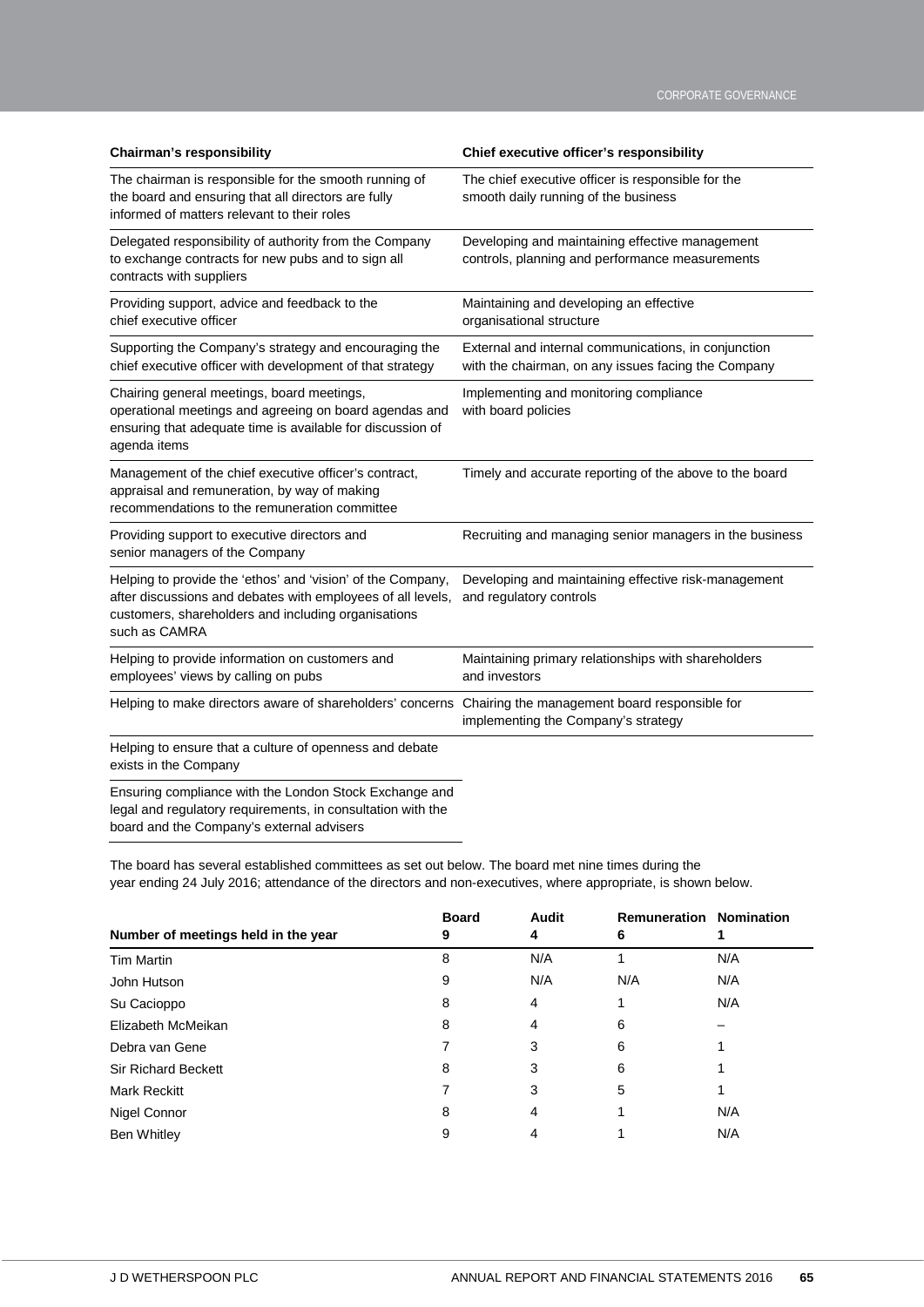## **Matters reserved for the board**

The following matters are reserved for the board:

## **Board and management**

- $\Box$  Structure and senior management responsibilities
- $\Box$  Nomination of directors
- □ Appointment and removal of chairman and company secretary

## **Strategic matters**

 $\Box$  Strategic, financing or adoption of new business plans, in respect of any material aspect of the Company

## **Business control**

- $\Box$  Agreement of code of ethics and business practice
- $\Box$  Internal audit
- $\Box$  Authority limits for heads of department

## **Operating budgets**

- $\Box$  Approval of a budget for investments and capital projects
- $\Box$  Changes in major supply contracts

#### **Finance**

- $\Box$  Raising new capital and confirmation of major facilities
- $\Box$  The entry into finance leases
- $\Box$  Specific risk-management policies, including insurance, hedging and borrowing limits
- $\Box$  Final approval of annual and interim accounts and accounting policies
- $\Box$  Appointment of external auditors

## **Legal matters**

- Consideration of regular reports on material issues relating to any litigation affecting the Company
- $\Box$  Institution of legal proceedings, where costs exceed certain values

## **Secretarial**

- $\Box$  Call of all shareholders' meetings
- $\Box$  Delegation of board powers
- $\Box$  Disclosure of directors' interests

## **General**

- $\Box$  Board framework of executive remuneration and costs
- $\Box$  Any other matters not within the terms of reference of any committee of the board
- $\Box$  Any other matter as determined from time to time by the board

## **Board committees**

## **Audit committee**

The committee is chaired (acting) by Elizabeth McMeikan and comprises, Debra van Gene and Sir Richard Beckett.

Representatives of the Company's external auditors, PricewaterhouseCoopers LLP, and the Company's internal audit manager, finance director and personnel and legal director are invited to attend each audit committee meeting.

The committee's primary role is to assist the board in the provision of effective governance over the Company's financial reporting, risk management and internal control and, in particular, it performs the following activities:

 $\blacksquare$  Assumes direct responsibility for the appointment, compensation, resignation and dismissal of the external auditors, including review of the external audit, its cost and effectiveness

 $\blacksquare$  Reviews the independence of the external auditors, including consideration of the level of non-audit work carried out by them

 $\blacksquare$  Reviews the scope and nature of the work to be performed by the external auditors,

before audit commences

Reviews the half-year and annual

financial statements

■ Ensures compliance with accounting standards and monitors the integrity of the financial statements and formal announcements relating to the financial performance of the Company and supports the board in its responsibility to ensure that the annual financial statements are fair, balanced and understandable  $\blacksquare$  Reviews the internal audit plan, which is updated to reflect the changing needs of the business and the concerns of management and the audit committee Reviews and raises questions on all internal audit reports and requests management to adjust the prioritisation of mitigating actions, as needed. Areas reviewed this year included processes supporting the operation of the distribution centres, management of cash, payroll and expense processes, capital allowances, accounts payable, inventory, software licences, reporting systems and product quality

 $\blacksquare$  Reviews, with the support of specialists as required, controls over access to the IT systems used around the business and agrees with management on the timing of any mitigating actions to be carried out

Reviews and monitors procedures in relation to the Company's whistle-blowing policy

Reviews and questions the effectiveness of all risk-management and internal control systems Reviews the Company's statement on internal control systems, before endorsement by the board Considers the overall impact on the business of the matters arisen from the various reviews described above and any other matters which the auditors, internal or external, may bring to the attention of the committee

 $\blacksquare$  Ensures that all matters, where appropriate, are raised and brought to the attention of the board

## **Significant financial reporting items**

The accounting policies of the Company and the estimates and judgements made by management are assessed by the committee for their suitability. The following areas are those considered to be the most significant by the committee: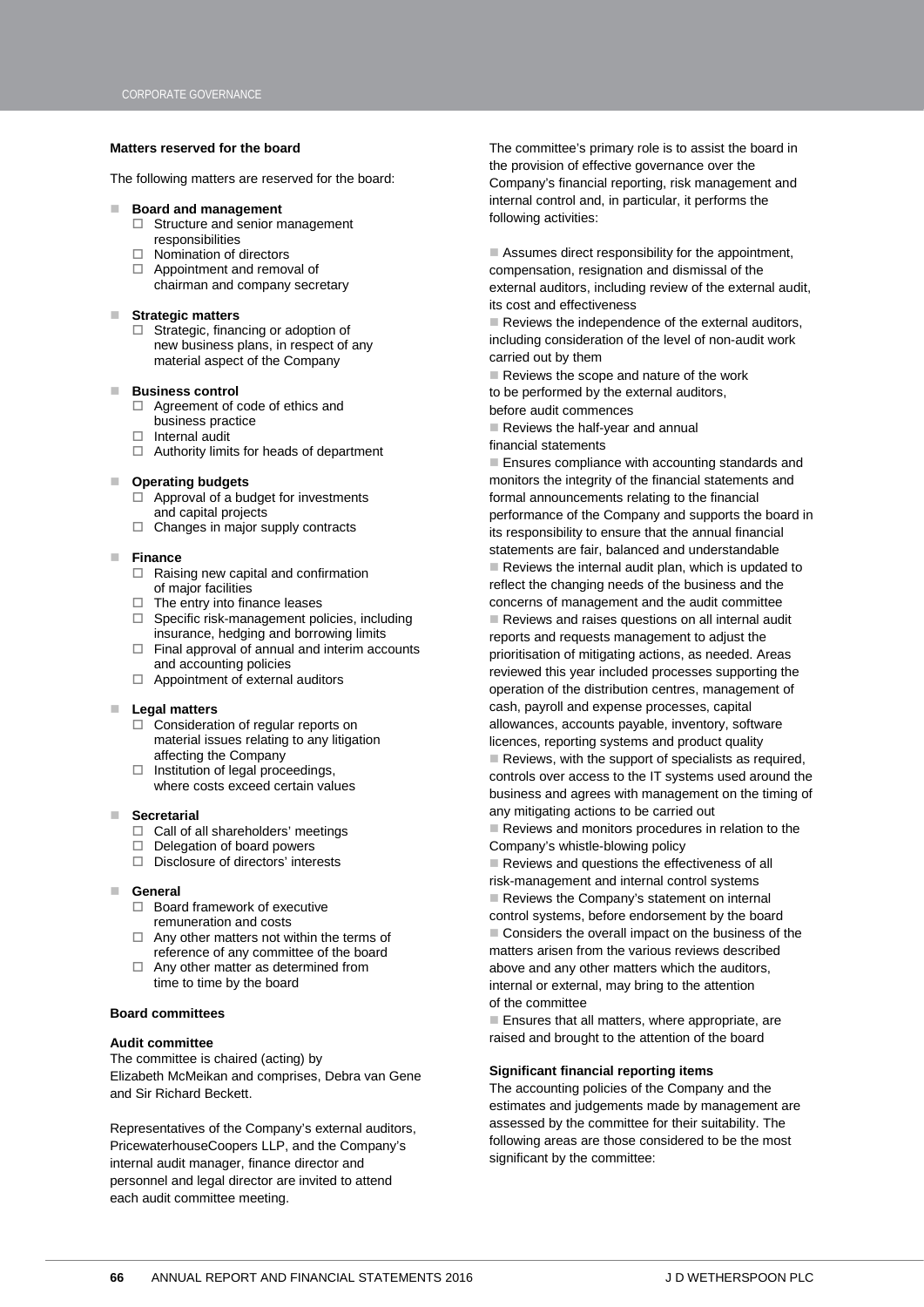■ The provision for the impairment of fixed assets and the onerous leases – several judgements are used in making this calculation, primarily on expected future sales and profits. The committee received reports and questioned management on the calculations made and the assumptions used

■ Significant one-off items of expense or income are reported as exceptional on the face of the income statement. All exceptional items are reviewed by the committee

■ The committee reviewed and raised questions on the calculations made by the Company in relation to the effectiveness and hedge accounting for interest-rate swaps

The committee is satisfied that the judgements made by management are reasonable and that appropriate disclosures have been included in the accounts.

#### **Non-audit services**

During the year, the Company made no use of specialist teams from PricewaterhouseCoopers LLP, relating to accounting or tax services. The fees paid to PricewaterhouseCoopers LLP for non-audit services were £Nil (2015: £13,000). The use of PricewaterhouseCoopers LLP for non-audit work is monitored regularly, to achieve the necessary independence and objectivity of the auditors. In addition, the chair of the audit committee is consulted before awarding to the external auditors any non-audit services in excess of £20,000. Where the auditors provide non-audit services, their objectivity and independence are safeguarded by the use of different teams. See note 2 on page 16 for a breakdown of auditors' remuneration for audit and non-audit services.

## **External auditors**

The audit committee is responsible for making recommendations to appoint, reappoint or remove external auditors. Following a review by the audit committee, the board agreed, in September 2016, to recommend to shareholders, at the annual general meeting, the reappointment of the external auditors for a period of one year.

## **Audit-tendering and rotation**

The audit committee keeps under review the requirements on audit-tendering and rotation from the European Union and the Competition and Markets Authority. In view of the changes to the regulatory requirements relating to mandatory audit-tendering, the Company would be required to change its audit firm for the year ending 31 July 2021 at the latest.

PricewaterhouseCoopers LLP has been the auditor of the Company since 1984 – and no audit-tendering process has been carried out subsequently. In line with the Ethical Standards for auditors, the audit partner has been rotated every five years, with Andrew Latham completing his third year as audit partner this year end. The audit committee currently expects to put the audit out to tender in time for the audit of the year ending

31 July 2019, in line with the end of the current audit partner rotation cycle, believing that this represents an appropriate balance between operational efficiency and best practice.

The committee also continues to consider annually the need to go to tender for audit quality or independence reasons. Subject to the outcome of this process for 2016, it is currently expected that PricewaterhouseCoopers LLP will remain in office and that a resolution to appoint them for the 2017 audit will be proposed at the AGM.

#### **Effectiveness of external auditors**

The audit committee assesses the ongoing effectiveness of the external auditors and audit process, on the basis of meetings and internal reviews with finance and other senior executives.

In reviewing the independence of the external auditors, the audit committee considers several factors. These include the standing, experience and tenure of the external auditors, the nature and level of services provided and confirmation from the external auditors that they have complied with relevant UK independence standards.

The terms of reference of the audit committee are available on the Company's website.

## **Remuneration committee**

The committee is chaired by Debra van Gene and comprises Elizabeth McMeikan and Sir Richard Beckett. The directors' report on remuneration is set out on pages 55 to 63.

The terms of reference of the remuneration committee are available on the Company's website.

## **Nomination committee**

The committee is chaired by Sir Richard Beckett and comprises Elizabeth McMeikan and Debra van Gene. The committee meets at least annually and considers, among other matters, board appointments and the re-election of directors. No director is involved in any decision about his or her own reappointment. In carrying out these activities, the non-executive directors follow the guidelines of the Institute of Chartered Secretaries and Administrators (ICSA) and comply with the Code.

The terms of reference of the nomination committee are available on the Company's website.

## **Employment policies**

Staff are encouraged to make a commitment to the Company's success and to progress to more senior roles as they develop.

In selecting, training and promoting staff, the Company has to take account of the physically demanding nature of much of its work. The Company is committed to equality of opportunity and to the elimination of discrimination in employment.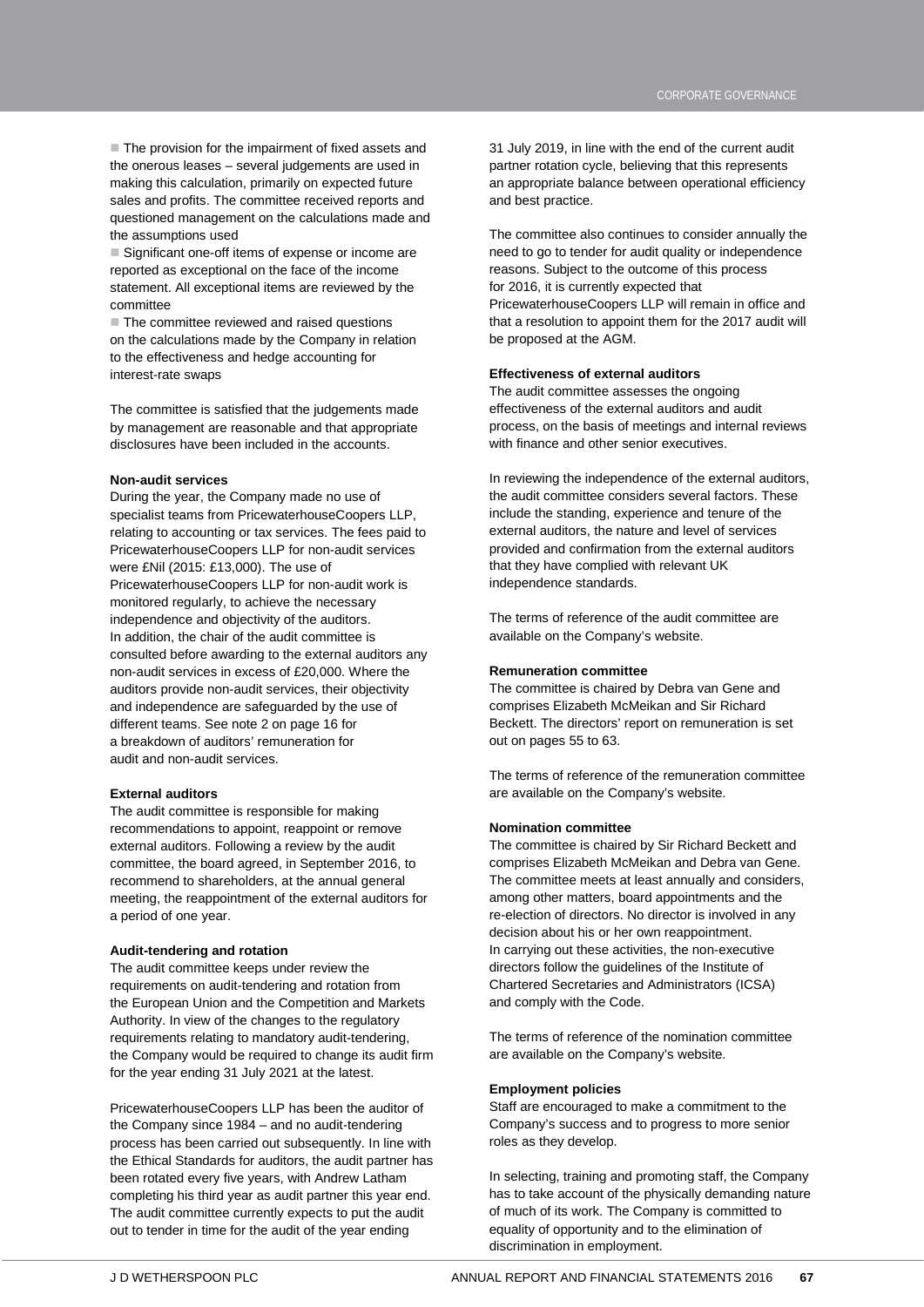The Company aims to create and maintain a working environment, terms and conditions of employment and personnel and management practices which ensure that no individual receives less favourable treatment on the grounds of his or her race, religion or belief, nationality, ethnic origin, age, disability, gender (including gender reassignment), sexual orientation, part-time status or marital status.

Employees who become disabled will be retained, where possible, and retrained, where necessary.

The Company has established a range of policies, covering issues such as diversity, employees' wellbeing and equal opportunities, aimed at ensuring that all employees are treated fairly and consistently.

Internal communications seek to ensure that staff are well informed about the Company's progress, through the use of regular newsletters, the Company's intranet and staff liaison discussion, at which employees' views are discussed and taken into account.

All pub staff participate in bonus schemes related to sales, profits, stocks and service standards.

## **Relations with shareholders**

The board takes measures to ensure that all board members are kept aware of both the views of major shareholders and changes in the major shareholdings of the Company. Efforts made to accomplish effective communication include:

Annual general meeting, considered to be an important forum for shareholders to raise questions with the board

Regular feedback from the Company's stockbrokers

 $\blacksquare$  Interim, full and ongoing announcements circulated to shareholders

Any significant changes in shareholder movement being notified to the board by the company secretary, when necessary

■ The company secretary maintaining procedures and agreements for all announcements to the Stock Market A programme of regular meetings between investors and directors of the Company

## **Risk management**

The board is responsible for the Company's risk-management process.

The internal audit department, in conjunction with feedback from senior management of the business functions, produces a risk register annually.

The identified risks are assessed, based on the likelihood of a risk occurring and the potential impact to the business, should the risk materialise.

The head of internal audit determines and reviews the risk-assessment process and will communicate the timetable annually.

The risk register is presented to the audit committee and management board annually, with a schedule of audit work agreed on, on a rolling basis. The purpose of this work is to review, on behalf of the Company and the board, those key risks and the systems of control necessary to manage such risks.

Where recommendations are made for changes in systems or processes to reduce risk, internal audit will follow up regularly to ensure that the recommendations are implemented.

A summary of the financial risks and treasury policies can be found on page 44, together with other risks and uncertainties.

## **Internal control**

During the year, the Company provided an internal audit and risk-management function. The creation of a system of internal control and risk mitigation is a key part of the Company's operations and culture. The board is responsible for maintaining a sound system of internal control and reviewing its effectiveness. The function can only manage, rather than entirely eliminate, the risk of failure to achieve business objectives. It can provide only reasonable, and not absolute, assurance against material misstatement or loss. Ongoing reviews, assessments and management of significant risks took place throughout the year under review and up to the date of the approval of the annual report and accord with the Turnbull Guidance (Guidance on Internal Control).

The Company has an internal audit function which is discharged as follows:

- Regular audits of the Company's stock
- Unannounced visits to pub sites
- Monitoring systems which control
- the Company's cash

 $\blacksquare$  Health & safety visits, ensuring compliance with Company procedures

- $\blacksquare$  Reviewing and assessing the impact of
- legislative and regulatory change

 $\blacksquare$  Risk-management process, identifying key risks facing the business

The Company has key controls, as follows:

Authority limits and controls over cash-handling, purchasing commitments and capital expenditure A budgeting process, with a detailed 12-month operating plan and a mid-term financial plan, both approved by the board

 $\blacksquare$  Business results reported weekly, with a report compared with budget and the previous year

Forecasts prepared regularly throughout the year, for review by the board

Complex treasury instruments are not used. The Company, from time to time, as stated in our report and accounts, enters into swap arrangements which fix interest rates at certain levels for a number of years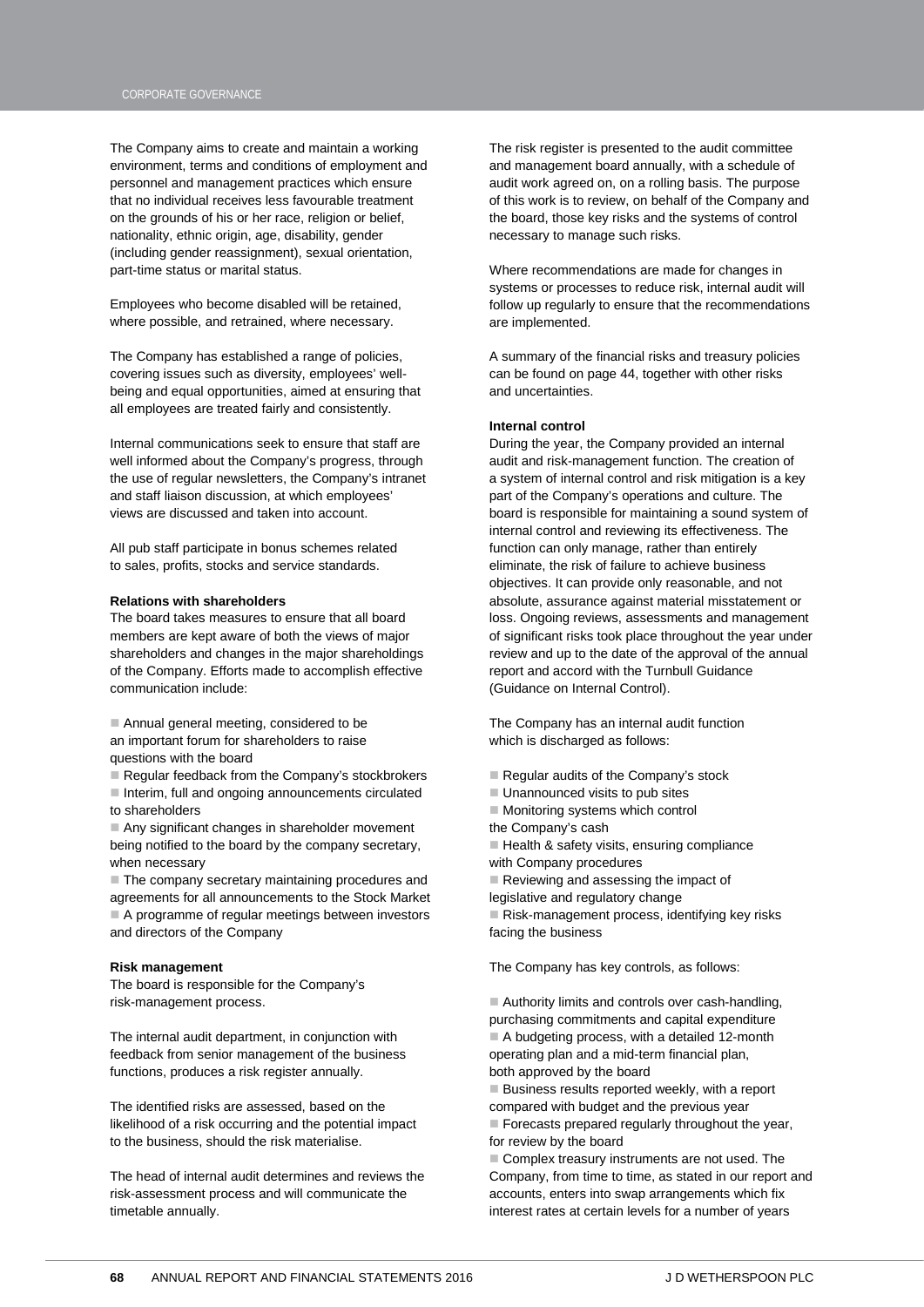and enters into supply arrangements with fixed prices for electricity and gas, for example, which run for between one and three years

An annual review of the amount of external insurance which it obtains, bearing in mind the availability of such cover, its costs and the likelihood of the risks involved

Regular evaluation of processes and controls, in relation to the Company's financial reporting requirements.

The directors confirm that they have reviewed the effectiveness of the system of internal control.

Approved and signed on behalf of the board

**Nigel Connor** Company Secretary 8 September 2016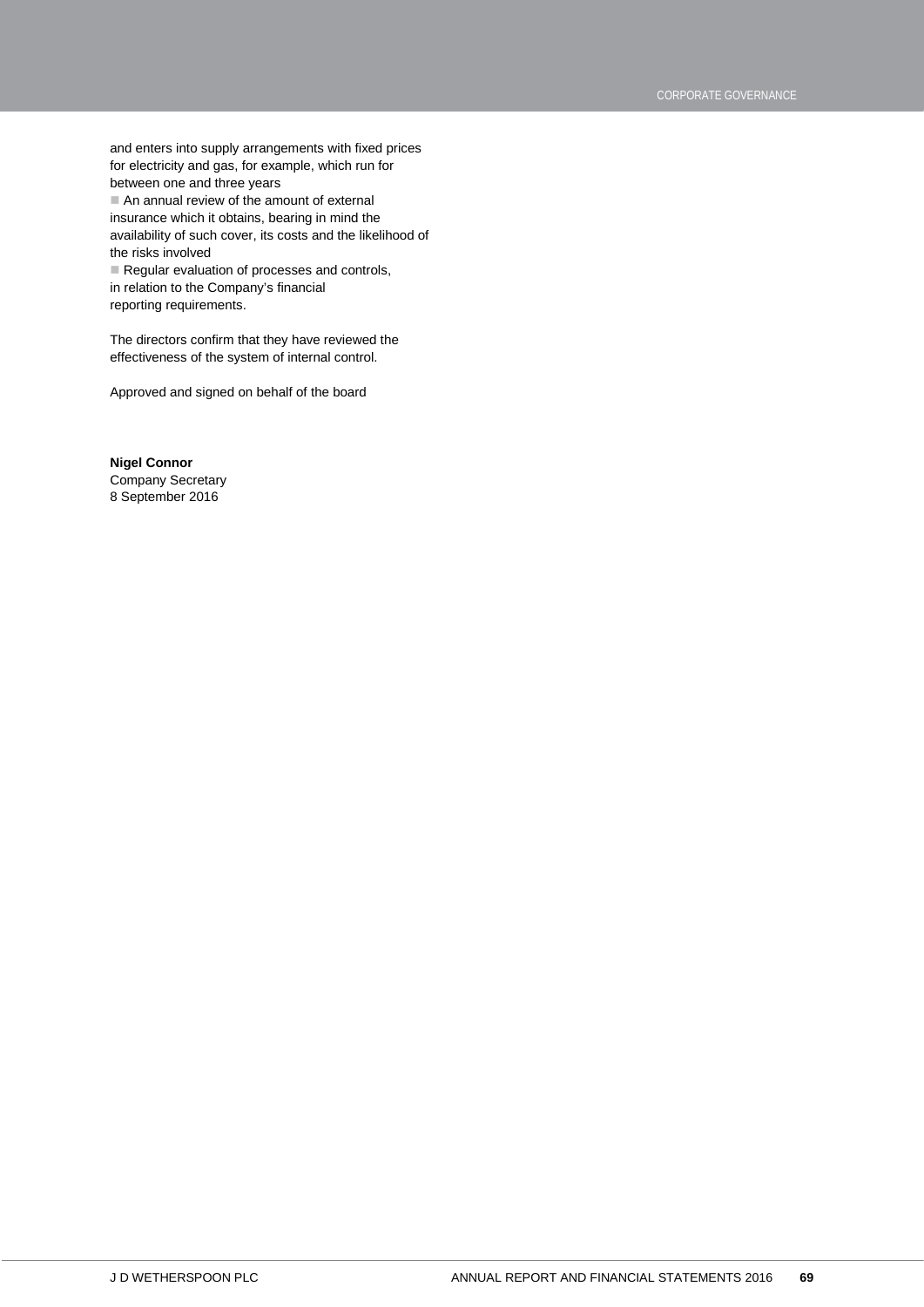# **Ordinary shareholdings at 24 July 2016**

| Shares of 2p each | Number of<br>shareholders | % of total<br>shareholders | Number      | % of total<br>shares held |
|-------------------|---------------------------|----------------------------|-------------|---------------------------|
| Up to 2,500       | 4,189                     | 89.2                       | 1,986,927   | 1.7                       |
| 2,501-10,000      | 276                       | 5.9                        | 1,301,461   | 1.1                       |
| 10,001-250,000    | 185                       | 3.9                        | 8,941,695   | 7.9                       |
| 250,001-500,000   | 18                        | 0.4                        | 6,238,744   | 5.5                       |
| 500,001-1,000,000 | 8                         | 0.2                        | 5,669,888   | 5.0                       |
| Over 1,000,000    | 18                        | 0.4                        | 89,516,120  | 78.8                      |
|                   | 4,694                     | 100.0                      | 113,654,835 | 100.0                     |

Source: Computershare Investor Services plc

# **Substantial shareholdings**

The Company has been notified of the following substantial holdings in its share capital at 17 August 2016:

|                                         | Number of<br>ordinary shares | % of share<br>capital |
|-----------------------------------------|------------------------------|-----------------------|
| <b>Tim Martin</b>                       | 33,466,934                   | 29.5                  |
| Columbia Threadneedle Investments       | 18,638,377                   | 16.4                  |
| <b>Invesco Perpetual</b>                | 9,362,438                    | 8.2                   |
| <b>Immersion Capital</b>                | 4,545,787                    | 4.0                   |
| Phoenix Asset Management Partners       | 3,938,438                    | 3.5                   |
| J D Wetherspoon plc Company Share Plan* | 3,928,359                    | 3.5                   |
| <b>Investec Asset Management</b>        | 3,868,362                    | 3.4                   |
| Rothschild Bank                         | 3,429,351                    | 3.0                   |
| Norges Bank Investment Management       | 3,183,254                    | 2.8                   |
| <b>Oppenheimer Funds</b>                | 2,377,500                    | 2.1                   |

Source: Investec Bank plc. This schedule shows the consolidated shareholdings of individuals and companies, whereas the first table shows shareholdings by individual holding.

\*This represents shares which have been purchased by the Company for the benefit of employees under the SIP. Please see page 57.

| 713.5p |
|--------|
| 609.0p |
| 807.0p |
| 806.0p |
|        |

# **Shareholders' enquiries**

If you have a query about your shareholding, please contact the Company's registrars directly: Computershare Investor Services plc: www.uk.computershare.com/investor 0370 707 1091

## **Annual report**

Paper copies of this annual report are available from the company secretary, at the registered office.

E-mail: investorqueries@jdwetherspoon.co.uk

This annual report is available on the Company's website: www.jdwetherspoon.com/investors-home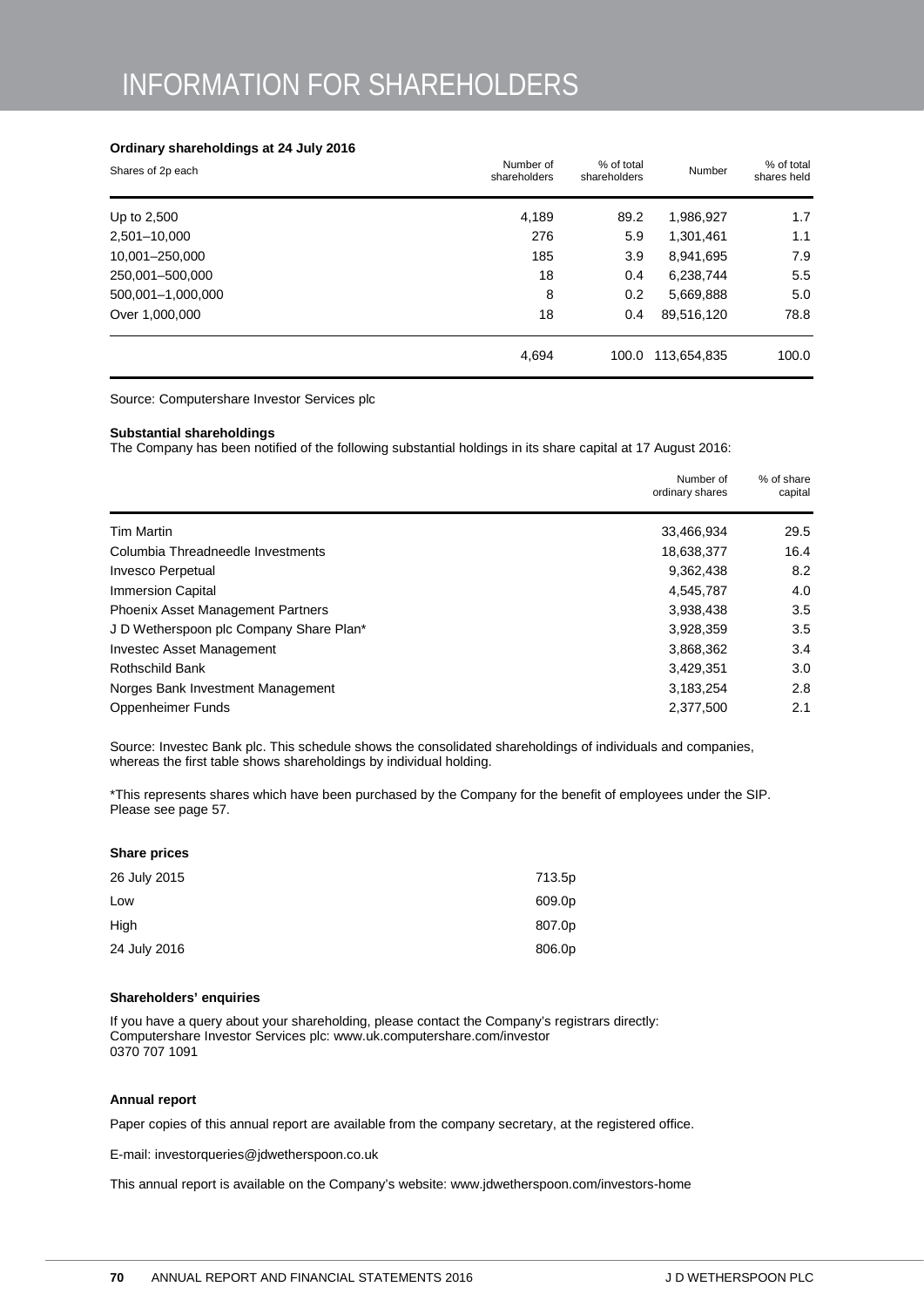## PUBS OPENED DURING THE FINANCIAL YEAR

| <b>Name</b>                 | <b>Address</b>            | <b>Town</b>       | <b>Postcode Country</b> |            |
|-----------------------------|---------------------------|-------------------|-------------------------|------------|
| <b>Sandford House</b>       | George Street             | Huntingdon        | <b>PE29 3BD</b>         | UK         |
| <b>The Thomas Waghorn</b>   | 14 Railway Street         | Chatham           | ME4 4JL                 | UK         |
| <b>The White Hart Hotel</b> | <b>Fore Street</b>        | Okehampton        | <b>EX20 1HD</b>         | <b>UK</b>  |
| <b>The Lifeboat</b>         | 41a Three Tuns Lane       | Formby            | L37 4AQ                 | UK         |
| <b>The Greenwood Hotel</b>  | 674 Whitton Avenue West   | Northolt          | UB5 4LA                 | <b>UK</b>  |
| <b>The Paddle Steamer</b>   | <b>Gallowgate Street</b>  | Largs             | <b>KA30 8LX</b>         | <b>UK</b>  |
| <b>The Nine Arches</b>      | 3 Legh Street             | Newton-le-Willows | <b>WA12 9NE</b>         | <b>UK</b>  |
| <b>The Booking Office</b>   | 17 Waverley Bridge        | Edinburgh         | EH1 1BQ                 | <b>UK</b>  |
| <b>The Cross Keys</b>       | 6-8 Lairgate              | <b>Beverley</b>   | <b>HU17 8EE</b>         | <b>UK</b>  |
| <b>The Hay Stook</b>        | 26-36 Princes Mall        | East Kilbride     | G74 1JU                 | <b>UK</b>  |
| <b>The Posset Cup</b>       | Unit 3, Mustad Way        | Portishead        | <b>BS207QZ</b>          | <b>UK</b>  |
| <b>Harpsfield Hall</b>      | 13a Parkhouse Court       | Hatfield          | <b>AL10 9RQ</b>         | <b>UK</b>  |
| <b>The Mossy Well</b>       | 258 Muswell Hill Broadway | London            | N10 3SH                 | <b>UK</b>  |
| <b>The Coinage Hall</b>     | 9-11 Coinagehall Street   | Helston           | <b>TR13 8ER</b>         | <b>UK</b>  |
| Rose & Crown                | 109 High Street           | Maldon            | CM9 5EP                 | UK         |
| <b>The Linen Weaver</b>     | Paul Street, Plaza        | Cork              |                         | <b>ROI</b> |